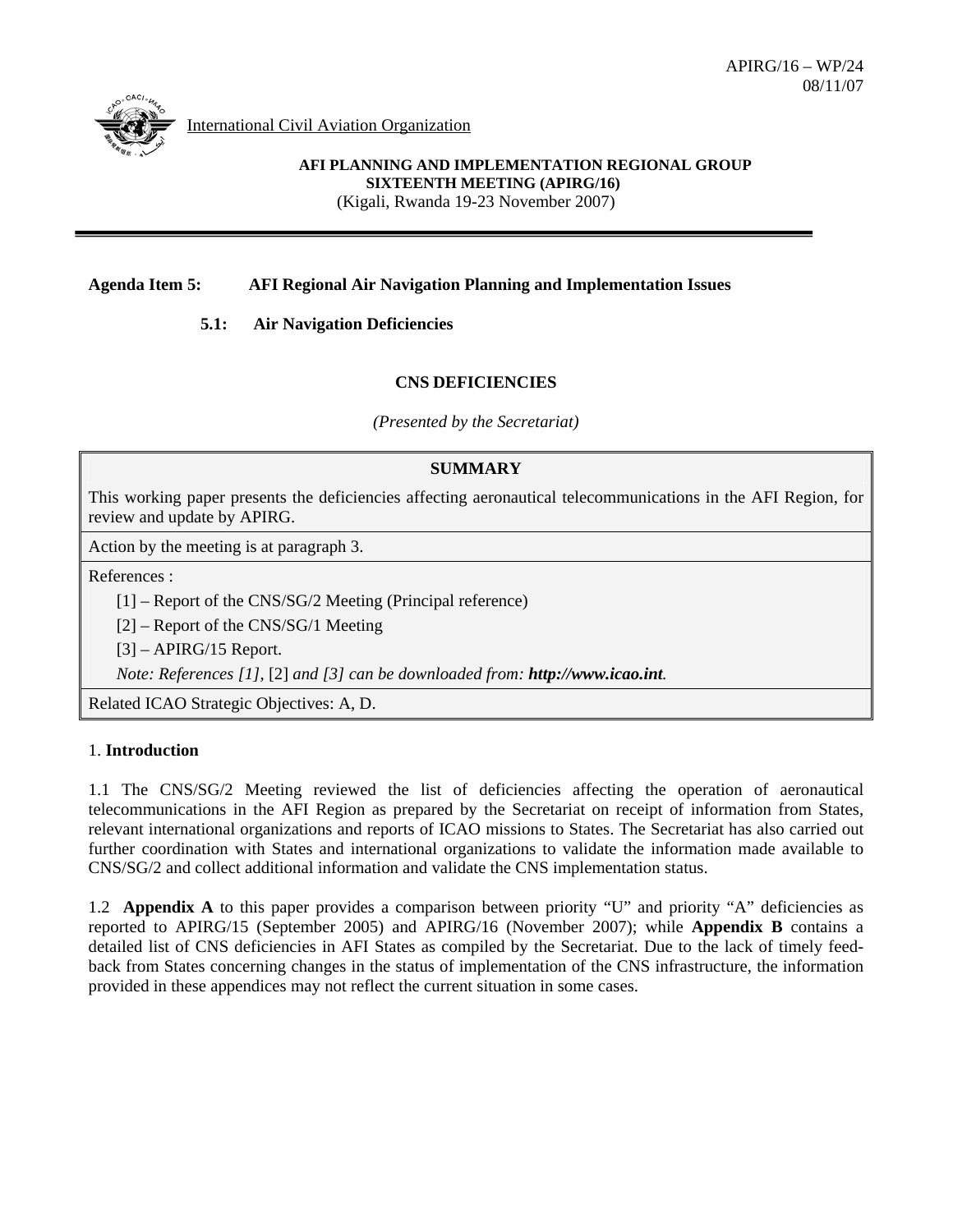#### 2. **Discussion**

#### 2.1 **Review of deficiencies in the Aeronautical Fixed Services (AFS)**

#### 2.1.1 **Aeronautical Fixed Telecommunications Network (AFTN)**

2.1.1.1 The CNS/SG/2 reviewed the list of deficiencies affecting AFTN circuits in the Region. The following main circuits, which are already implemented, do not meet the requirement for a minimum transmission speed of 1200 bps: Addis Ababa/Niamey, Addis Ababa/Nairobi, Cairo/Nairobi, and Nairobi/Johannesburg. The majority of tributary circuits having been upgraded to 1200 bps or more, there is a negative impact on the transit time of messages in the AFTN network.

2.1.1.2 The CNS/SG/2 meeting noted the following remedial actions being pursued to eliminate these deficiencies:

a) Enhancing maintenance capabilities in identified areas where circuits' availability and reliability were considered as critical issues, so as to prevent these circuits from unsafe degradation;

b) Making use of VSAT technology; and

c) Achieving integration of aeronautical VSAT networks, as a cost-effective means of interconnecting sites without adding antennae, optimizing bandwidth requirements and introducing more flexibility for new services.

#### **2.1.2 Air Traffic Services Direct Speech (ATS/DS)**

2.1.2.1 The CNS/SG/2 noted that many of the ATS/DS circuits required in the AFI Plan, were not yet implemented, resulting in lack of coordination between ATS units in the AFI Region. However, significant improvements were after the NAFISAT and SADC/2 VSAT networks become fully operational (end of 2007).

#### 2.3 **Review of deficiencies in the Aeronautical Mobile Service (AMS)**

2.3.1 The CNS/SG/2 reviewed the implementation and performance of the aeronautical mobile service in the AFI Region, and noted that no significant progress was registered in the implementation of extended VHF coverage, to support the provision of area control service, RVSM operations and RNAV/RNP operations.

#### 2.4 **Aeronautical Radio Navigation Service (ARNS)**

2.4.1 The CNS/SG/2 noted that no significant progress was registered in the implementation of radio navigation aids. Forty seven (47) facilities required in the AFI Plan are still to be implemented properly. These include situations where unimplemented or unserviceable ARNS facilities tend to be reported in the list of deficiencies on a nearly permanent basis.

#### 2.5 **Progress in alleviation of deficiencies**

2.5.1 **Appendix A** to this paper gives an idea of the progress achieved in eliminating deficiencies in the CNS field since APIRG/15 (2005), as illustrated in Figure 1 below: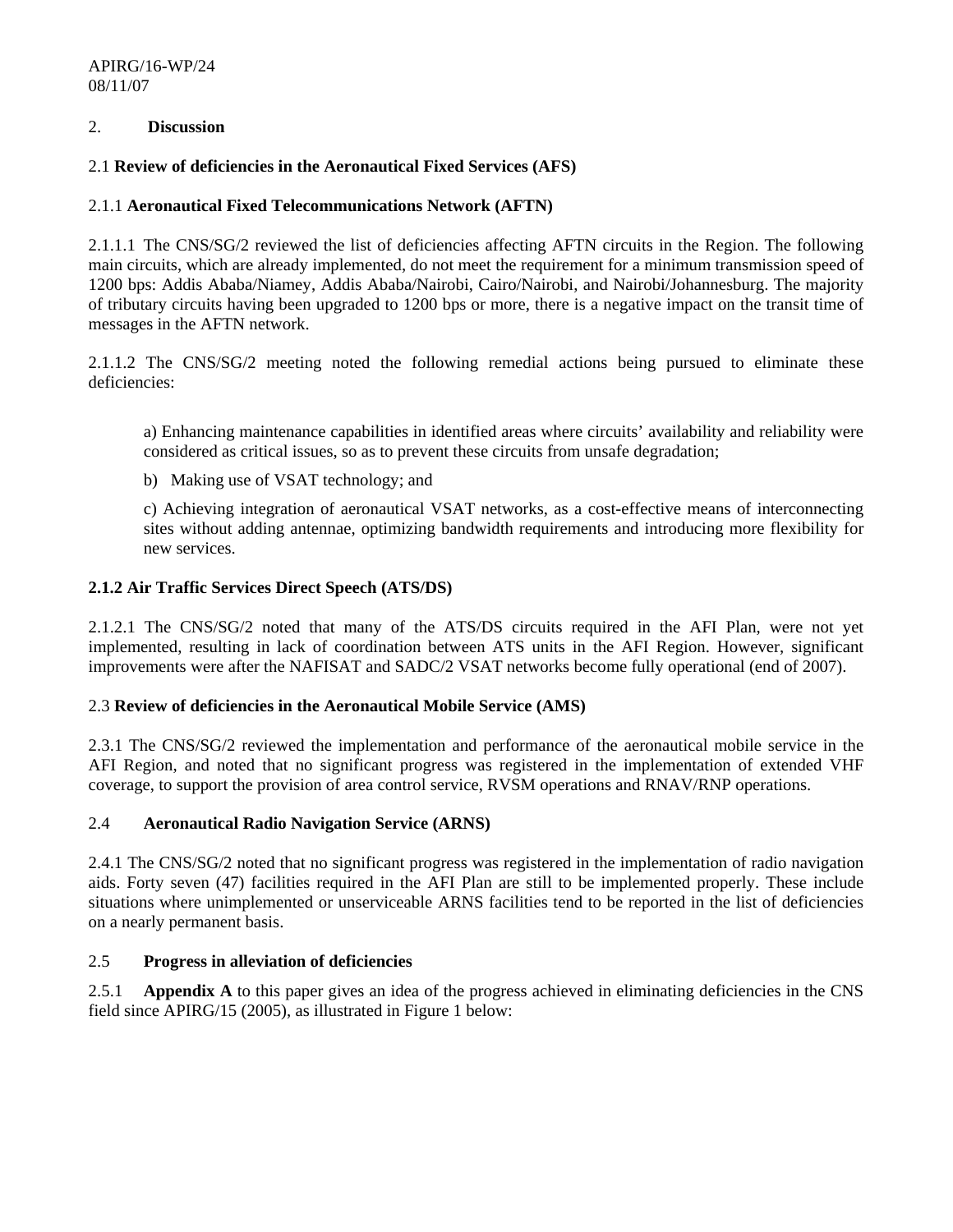

**Figure 1: CNS - Priority "U" and Priority "A" Deficiencies** 

2.5.2 Figure 1 above shows that, though States have made efforts since APIRG/15, there is still a lot to be done in the alleviation of CNS deficiencies in the AFI Region. It does not take into account the potential benefits to be achieved after full implementation of SADC/2 and NAFISAT VSAT networks and their interconnection with AFISNET (WP/21 of this meeting refers). There is no improvement in the extension of VHF radio coverage. 16 States have no CNS deficiencies.

#### 3. **Action by APIRG:**

- 3.1 The meeting is invited to:
	- a) note the information contained in this working paper;

b) acknowledge the efforts by States concerned aimed at eliminating deficiencies affecting AFTN, ATS/DS, ARNS and AMS;

c) review and update the list of CNS deficiencies provided in **Appendix B** hereto as required; and

b) urge the States concerned to pursue their efforts to solve the deficiencies still affecting the CNS infrastructure in the AFI Region.

------------------------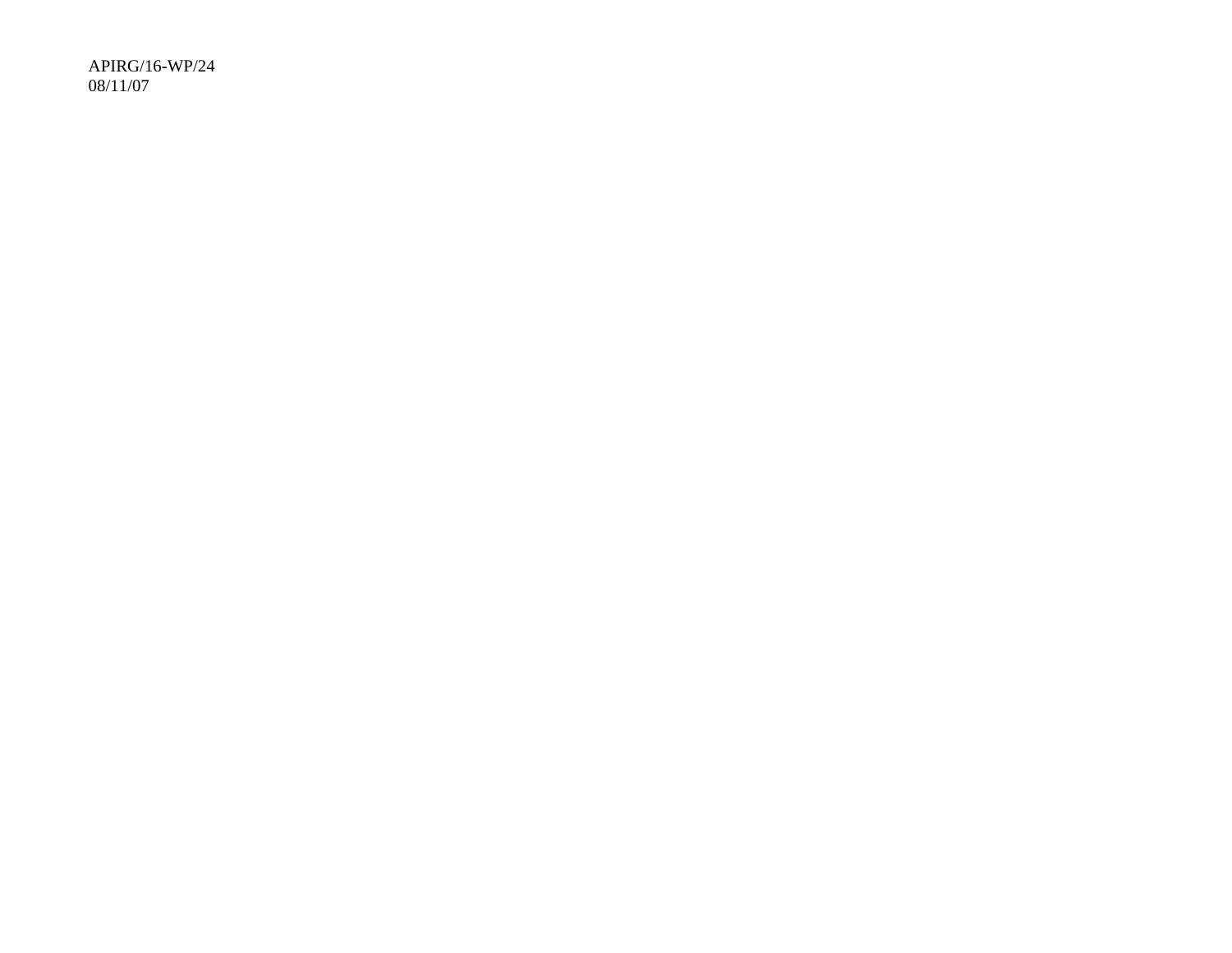# **Appendix A**

|                   |                                 | <b>AFTN</b>                                                                |                  |                | ATS_DS         |                | <b>VHF</b>     |                  | <b>NAVAIDS</b> |
|-------------------|---------------------------------|----------------------------------------------------------------------------|------------------|----------------|----------------|----------------|----------------|------------------|----------------|
|                   |                                 | AFI/7                                                                      |                  |                | AFI/7          |                | AFI/7          | AFI/7            |                |
|                   |                                 | Rec.9/7                                                                    |                  |                | Rec.9/9        |                | Rec.9/12       |                  | Rec.10/4       |
|                   | <b>States</b>                   | APIRG/16 APIRG/15 APIRG/16 APIRG/15 APIRG/16 APIRG/15 APIRG/16<br>APIRG/15 |                  |                |                |                |                |                  |                |
| 1.                | <b>Algeria</b>                  |                                                                            |                  | $\mathbf{1}$   | $\mathbf{1}$   |                |                |                  |                |
| $\overline{2}$ .  | <b>Angola</b>                   | $\mathfrak{I}$                                                             | $\boldsymbol{l}$ | $\mathfrak{Z}$ | $\mathfrak{Z}$ | $\overline{c}$ | $\overline{c}$ | 5                | $\overline{4}$ |
| 3.                | <b>Benin</b>                    |                                                                            |                  |                |                |                |                |                  |                |
| 4.                | <b>Botswana</b>                 |                                                                            |                  |                |                |                |                |                  |                |
| 5.                | <b>Burkina Faso</b>             |                                                                            |                  | $\overline{2}$ |                |                |                |                  |                |
| 6.                | <b>Burundi</b>                  |                                                                            |                  | $\overline{2}$ | $\sqrt{2}$     |                |                |                  |                |
| 7.                | <b>Cameroon</b>                 |                                                                            |                  | $\mathbf{1}$   | $\mathbf{1}$   |                |                | $\overline{2}$   | $\mathbf{1}$   |
| 8.                | <b>Cape Verde</b>               |                                                                            |                  |                |                |                |                |                  |                |
| 9.                | <b>Central African Republic</b> |                                                                            |                  | $\mathbf{1}$   | $\mathbf{1}$   |                |                |                  |                |
| 10.               | <b>Chad</b>                     |                                                                            |                  | $\overline{2}$ | $\overline{2}$ |                |                |                  |                |
| 11.               | <b>Comoros</b>                  |                                                                            |                  |                |                |                |                |                  |                |
| 12.               | Congo                           | $\overline{2}$                                                             | $\overline{2}$   | $\overline{2}$ | $\overline{2}$ |                |                |                  |                |
| $\overline{13.}$  | <b>Cote d'Ivoire</b>            |                                                                            |                  |                |                |                |                | $\boldsymbol{2}$ | $\overline{c}$ |
| 14.               | D.R. of the Congo               |                                                                            |                  | $8\,$          | $\,8\,$        | $\overline{2}$ | $\overline{2}$ | $\overline{4}$   | $\overline{4}$ |
| $\overline{15}$ . | <b>Djibouti</b>                 | $\mathbf{1}$                                                               |                  | $\mathbf{1}$   |                |                |                | $\mathbf{1}$     | $\mathbf{1}$   |
| 16.               | Egypt                           |                                                                            |                  | $\mathbf{1}$   | $\mathbf{1}$   |                |                |                  |                |
| 17.               | <b>Equatorial Guinea</b>        |                                                                            |                  | 3              | 3              |                |                |                  |                |
| 18.               | <b>Eritrea</b>                  | 1                                                                          | $\mathbf{1}$     | $\mathbf{1}$   | $\mathbf{1}$   |                |                |                  |                |
| 19.               | Ethiopia                        | $\overline{4}$                                                             | 3                | $\,1\,$        | $\mathbf{1}$   |                |                |                  |                |
| 20.               | Gabon                           |                                                                            |                  | $\overline{2}$ | $\overline{2}$ |                |                |                  |                |
| 21.               | Gambia                          |                                                                            |                  | $\mathbf{1}$   |                |                |                |                  |                |
| 22.               | Ghana                           |                                                                            |                  | 3              | $\mathbf{1}$   |                |                |                  |                |
| 23.               | Guinea                          |                                                                            |                  | $\mathbf{1}$   | $\mathbf{1}$   |                |                | $\overline{3}$   | 3              |
| 24.               | <b>Guinea Bissau</b>            | 1                                                                          |                  | $\overline{3}$ | $\overline{2}$ |                |                |                  |                |
| 25.               | Kenya                           | $\overline{4}$                                                             | $\overline{4}$   |                |                |                |                | $\overline{3}$   | 3              |
| 26.               | <b>Lesotho</b>                  |                                                                            |                  |                |                |                |                | $\overline{2}$   | $\overline{2}$ |
| 27.               | Liberia                         |                                                                            |                  | $\mathbf{1}$   |                |                |                | $\mathbf{1}$     | $\mathbf{1}$   |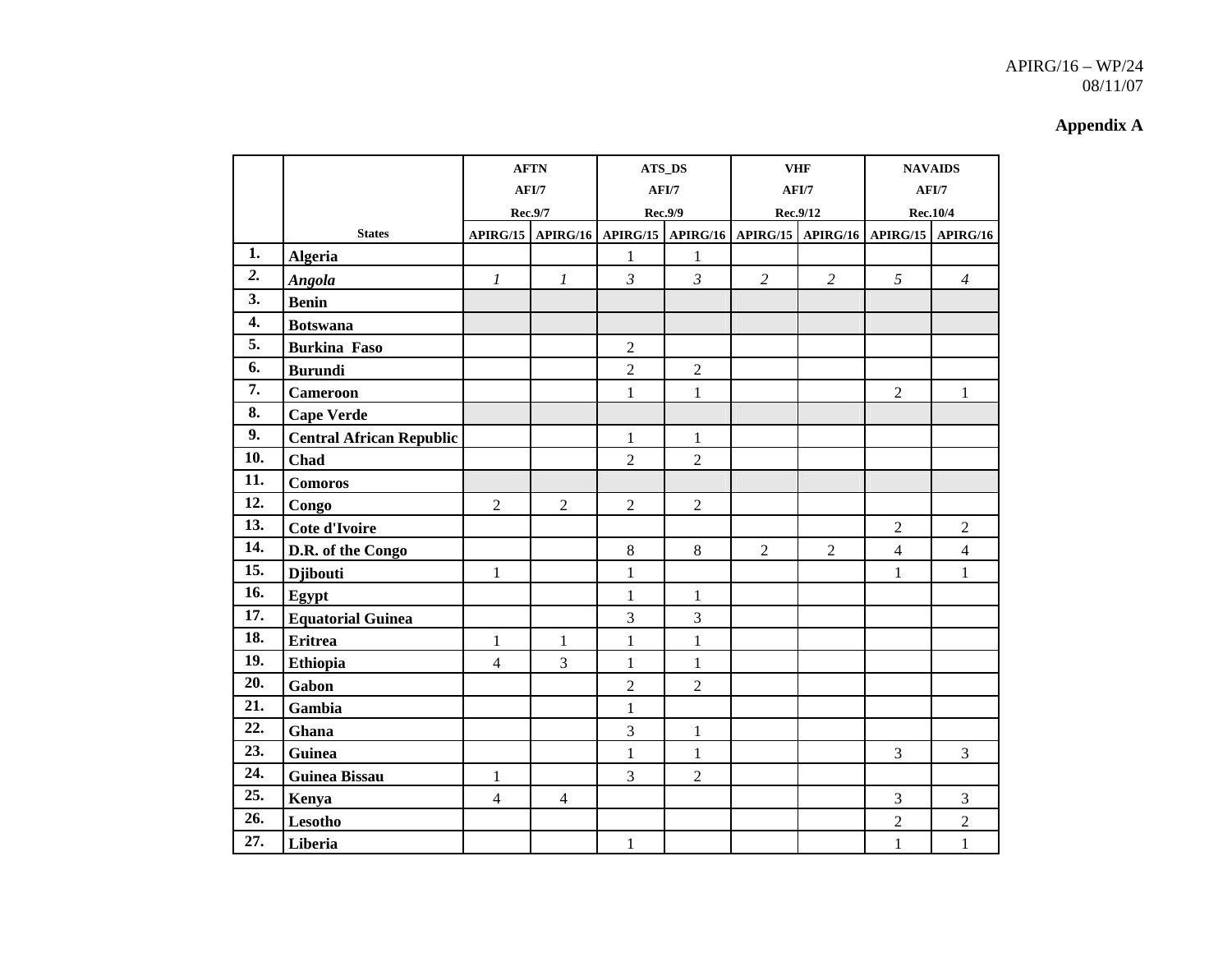|                   |                              | <b>AFTN</b>  |              |                | $ATS$ <sub><math>DS</math></sub> |                | <b>VHF</b>     | <b>NAVAIDS</b>                                                                        |                |
|-------------------|------------------------------|--------------|--------------|----------------|----------------------------------|----------------|----------------|---------------------------------------------------------------------------------------|----------------|
|                   |                              | AFI/7        |              |                | AFI/7                            |                | AFI/7          |                                                                                       | AFI/7          |
|                   |                              | Rec.9/7      |              |                | Rec.9/9                          |                | Rec.9/12       | Rec.10/4                                                                              |                |
|                   | <b>States</b>                |              |              |                |                                  |                |                | APIRG/15   APIRG/16   APIRG/15   APIRG/16   APIRG/15   APIRG/16   APIRG/15   APIRG/16 |                |
| 28.               | Libya                        |              |              | $\overline{4}$ | $\overline{4}$                   | $\mathbf{1}$   | $\mathbf{1}$   | 3                                                                                     | 3              |
| $\overline{29}$ . | Madagascar                   |              |              |                |                                  |                |                | 8                                                                                     | 8              |
| 30.               | <b>Malawi</b>                |              |              |                |                                  | $\mathbf{1}$   | $\mathbf{1}$   |                                                                                       |                |
| 31.               | Mali                         |              |              | 3              | 3                                |                |                | $\mathbf{1}$                                                                          | $\mathbf{1}$   |
| 32.               | Mauritania                   |              |              |                |                                  |                |                |                                                                                       |                |
| 33.               | <b>Mauritius</b>             |              |              |                |                                  |                |                |                                                                                       |                |
| $\overline{34.}$  | <b>Morocco</b>               |              |              |                |                                  |                |                |                                                                                       |                |
| $\overline{35}$ . | Mozambique                   |              |              |                |                                  |                |                |                                                                                       |                |
| 36.               | <b>Namibia</b>               |              |              |                |                                  |                |                |                                                                                       |                |
| $\overline{37}$ . | <b>Niger</b>                 | $\mathbf{1}$ | $\mathbf{1}$ | $\mathbf{1}$   | $\mathbf{1}$                     |                |                |                                                                                       |                |
| 38.               | <b>Nigeria</b>               |              |              |                |                                  |                |                |                                                                                       |                |
| 39.               | <b>Reunion</b> (La)          |              |              |                |                                  |                |                |                                                                                       |                |
| 40.               | <b>Rwanda</b>                |              |              | $\overline{4}$ | $\overline{2}$                   |                |                |                                                                                       |                |
| 41.               | <b>Sao Tome and Principe</b> | $\mathbf{1}$ | $\mathbf{1}$ | $\mathbf{1}$   | $\mathbf{1}$                     |                |                | $\mathbf{1}$                                                                          | $\mathbf{1}$   |
| 42.               | <b>Senegal</b>               | $\mathbf{1}$ |              | $\mathbf{1}$   |                                  |                |                |                                                                                       |                |
| $\overline{43.}$  | <b>Seychelles</b>            |              |              |                |                                  |                |                |                                                                                       |                |
| 44.               | <b>Sierra Leone</b>          |              |              |                |                                  |                |                | $\sqrt{2}$                                                                            |                |
| $\overline{45.}$  | Somalia                      |              |              | $\mathbf{1}$   |                                  | $\mathbf{1}$   | $\mathbf{1}$   | $\overline{2}$                                                                        | $\overline{2}$ |
| $\overline{46.}$  | <b>South Africa</b>          |              |              |                |                                  |                |                |                                                                                       |                |
| 47.               | <b>Spain</b>                 |              |              |                |                                  |                |                |                                                                                       |                |
| 48.               | <b>Sudan</b>                 | $\mathbf{1}$ | $\mathbf{1}$ | 6              | 6                                |                |                | $\overline{4}$                                                                        | $\overline{4}$ |
| 49.               | <b>Swaziland</b>             |              |              |                |                                  |                |                |                                                                                       |                |
| 50.               | <b>Tanzania</b>              |              |              |                |                                  |                |                | $\overline{4}$                                                                        | $\overline{4}$ |
| 51.               | <b>Togo</b>                  |              |              | $\mathbf{1}$   |                                  |                |                |                                                                                       |                |
| 52.               | <b>Tunisia</b>               |              |              |                |                                  |                |                |                                                                                       |                |
| $\overline{53}$ . | <b>Uganda</b>                |              |              | $\mathbf{1}$   | $\mathbf{1}$                     |                |                |                                                                                       |                |
| 54.               | Zambia                       |              |              |                |                                  |                |                | 3                                                                                     | 3              |
| $\overline{55}$ . | Zimbabwe                     |              |              | $\mathbf{1}$   | $\mathbf{1}$                     |                |                |                                                                                       |                |
|                   | All                          | 18           | 14           | 64             | 51                               | $\overline{7}$ | $\overline{7}$ | 51                                                                                    | 47             |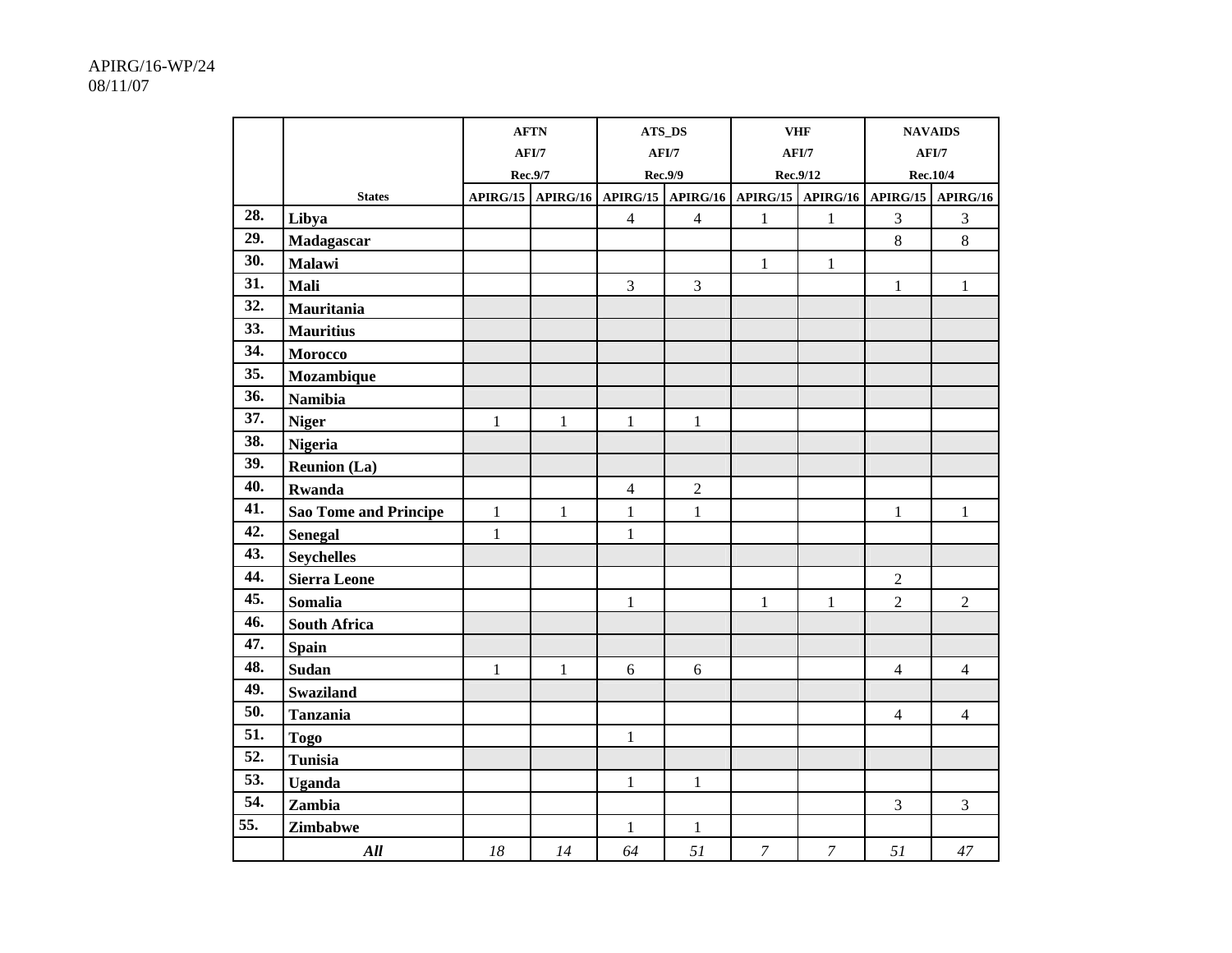# **Appendix B**

# *Deficiencies CNS*

|         | <b>StateName Requirements</b>                         | <b>Facilities or</b><br><b>Services</b> | <b>Description of</b><br><b>Deficiency</b> | <b>Date first Comments on</b><br>reported Deficiency | <b>Description of</b><br><b>Corrective action</b> |                | <b>Executing Body Target date for Priority</b><br><i>implementation</i> |   |
|---------|-------------------------------------------------------|-----------------------------------------|--------------------------------------------|------------------------------------------------------|---------------------------------------------------|----------------|-------------------------------------------------------------------------|---|
| Algeria | ATS Direct Speech<br>Circuits Plan, AFI/7<br>Rec. 9/9 | Algiers ACC-FIC                         | Circuit Algiers/Tripoli                    | 1998                                                 | Implement LTF<br>circuit                          | Algeria, Libya |                                                                         | U |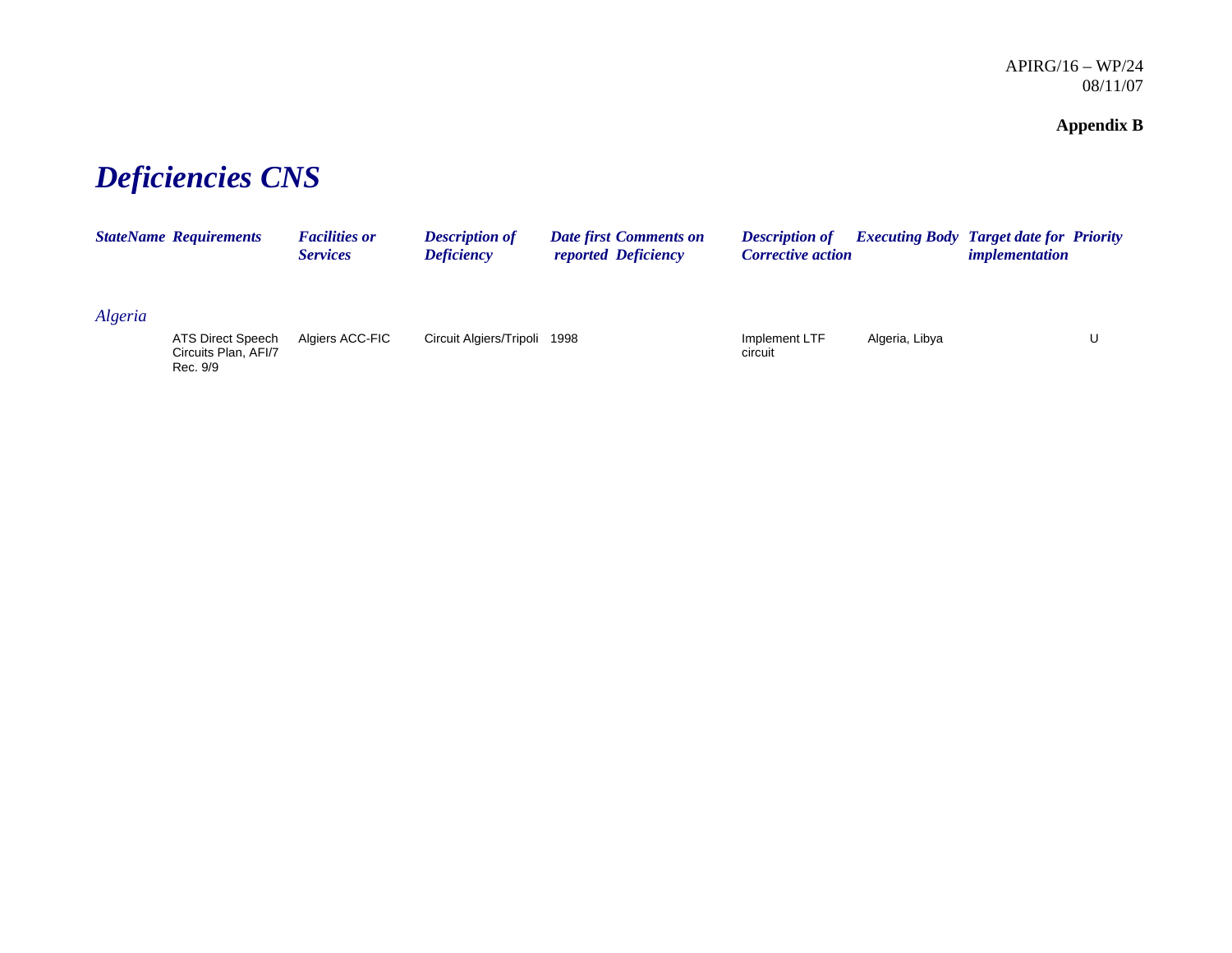Rec. 10/4

|        | Wednesday, 07 November, 2007                                 |                                         |                                                       |      |                                                                                  |                                                   |                       | Page 1 of 56                                             |   |
|--------|--------------------------------------------------------------|-----------------------------------------|-------------------------------------------------------|------|----------------------------------------------------------------------------------|---------------------------------------------------|-----------------------|----------------------------------------------------------|---|
|        | <b>StateName Requirements</b>                                | <b>Facilities or</b><br><b>Services</b> | <b>Description of</b><br><b>Deficiency</b>            |      | <b>Date first Comments on</b><br>reported Deficiency                             | <b>Description of</b><br><b>Corrective action</b> | <b>Executing Body</b> | <b>Target date for Priority</b><br><i>implementation</i> |   |
| Angola |                                                              |                                         |                                                       |      |                                                                                  |                                                   |                       |                                                          |   |
|        | AFTN Plan, AFI/7<br>Rec. 9/7                                 | Luanda AFTN centre Circuit              | Luanda/Brazzaville                                    | 1998 | Not implemented                                                                  | To implement VSAT                                 | Angola, ASECNA        |                                                          | U |
|        | AMS AFI/7 Rec. 9/12 Luanda ACC                               |                                         | Inadequate VHF<br>coverage of busy<br>ATS routes      | 1998 | Implement remote<br><b>VHF</b> stations                                          | 5 VHF stations to<br>be installed                 | <b>ENANA</b>          |                                                          | U |
|        | AMS AFI/7 Rec. 9/12 Luanda FIC                               |                                         | HF poor quality and<br>unavailable in<br>oceanic area | 2004 | Improve facilities                                                               | Install adequate<br>equipment                     | <b>ENANA</b>          |                                                          | U |
|        | <b>ATS Direct Speech</b><br>Circuits Plan, AFI/7<br>Rec. 9/9 | Luanda FIC                              | Circuit<br>Luanda/Accra                               | 1998 | Inmarsat phone<br>used from Luanda.<br>Inmarsat Phone also<br>available in Accra | VSAT under<br>consideration                       | Angola, Ghana         |                                                          | U |
|        | <b>ATS Direct Speech</b><br>Circuits Plan, AFI/7<br>Rec. 9/9 | Luanda FIC                              | Circuit<br>Luanda/Atlantico                           | 1998 | Not implemented                                                                  | Implement circuit                                 | Angola, Brazil        |                                                          | Α |
|        | <b>ATS Direct Speech</b><br>Circuits Plan, AFI/7<br>Rec. 9/9 | Luanda FIC                              | Circuit<br>Luanda/Brazzaville                         | 1998 | PSTN used via<br>Inmarsat                                                        | To implement LTF<br>circuit                       | Angola, ASECNA        |                                                          | Α |
|        | Navaids AFI/7,<br>Rec. 10/4                                  | Cuito Cuanavale                         | VOR/DME                                               | 1998 | Not implemented                                                                  | Implement facility                                | <b>ENANA</b>          |                                                          | U |
|        | Navaids AFI/7,<br>Rec. 10/4                                  | Huambo                                  | VOR/DME                                               | 1998 | Not implemented                                                                  | Implement facility                                | <b>ENANA</b>          |                                                          | Α |
|        | Navaids AFI/7,<br>Rec. 10/4                                  | Kuito                                   | VOR/DME                                               | 1998 | Not implemented                                                                  | Implement facility                                | <b>ENANA</b>          |                                                          | Α |
|        | Navaids AFI/7,<br>Rec. 10/4                                  | Luena                                   | VOR/DME                                               | 1998 | Not implemented                                                                  | Implement facility                                | <b>ENANA</b>          |                                                          | U |
|        | Navaids AFI/7.                                               | Saurimo                                 | VOR/DME                                               | 1998 | Not implemented                                                                  | Implement facility                                | <b>ENANA</b>          |                                                          | U |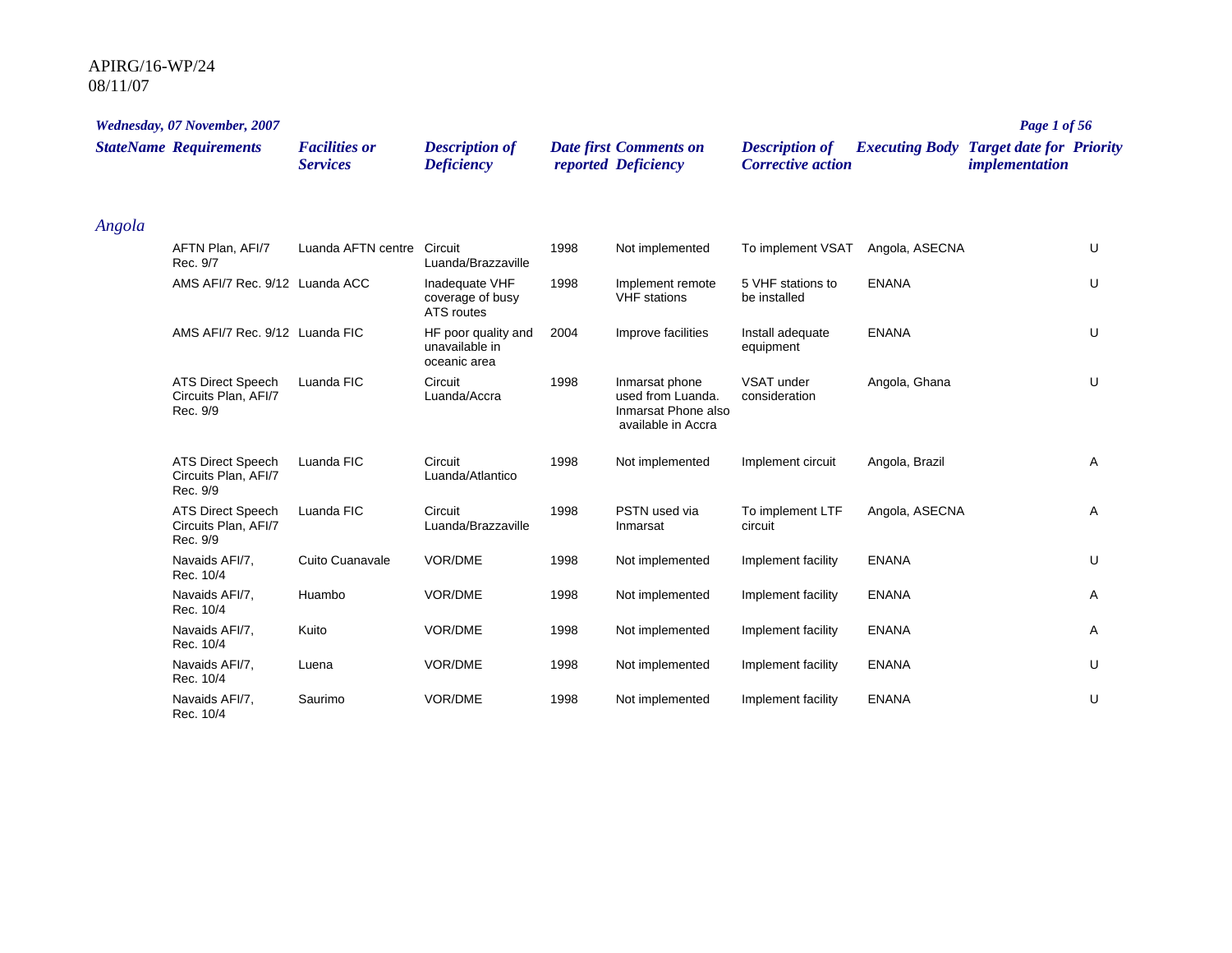*Wednesday, 07 November, 2007 Page 2 of 56*

*StateName*

*Services*

*reported Deficiency* 

*Facilities or Description of Date first Comments on Description of Executing Body Target date for Priority*<br>*Services Deficiency reported Deficiency Corrective action implementation* 

#### *Benin*

This State has no deficiency in this field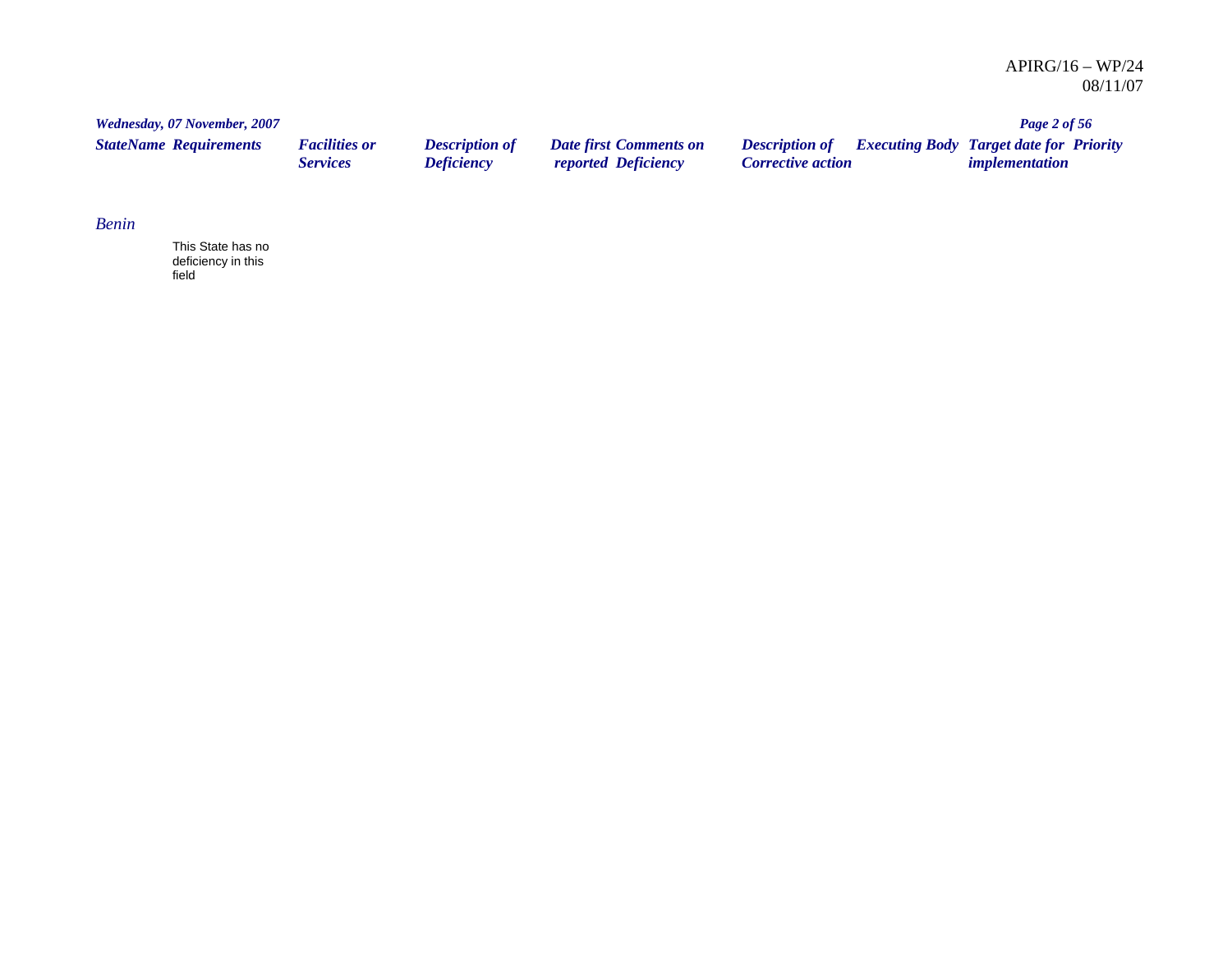*Wednesday, 07 November, 2007 Page 3 of 56*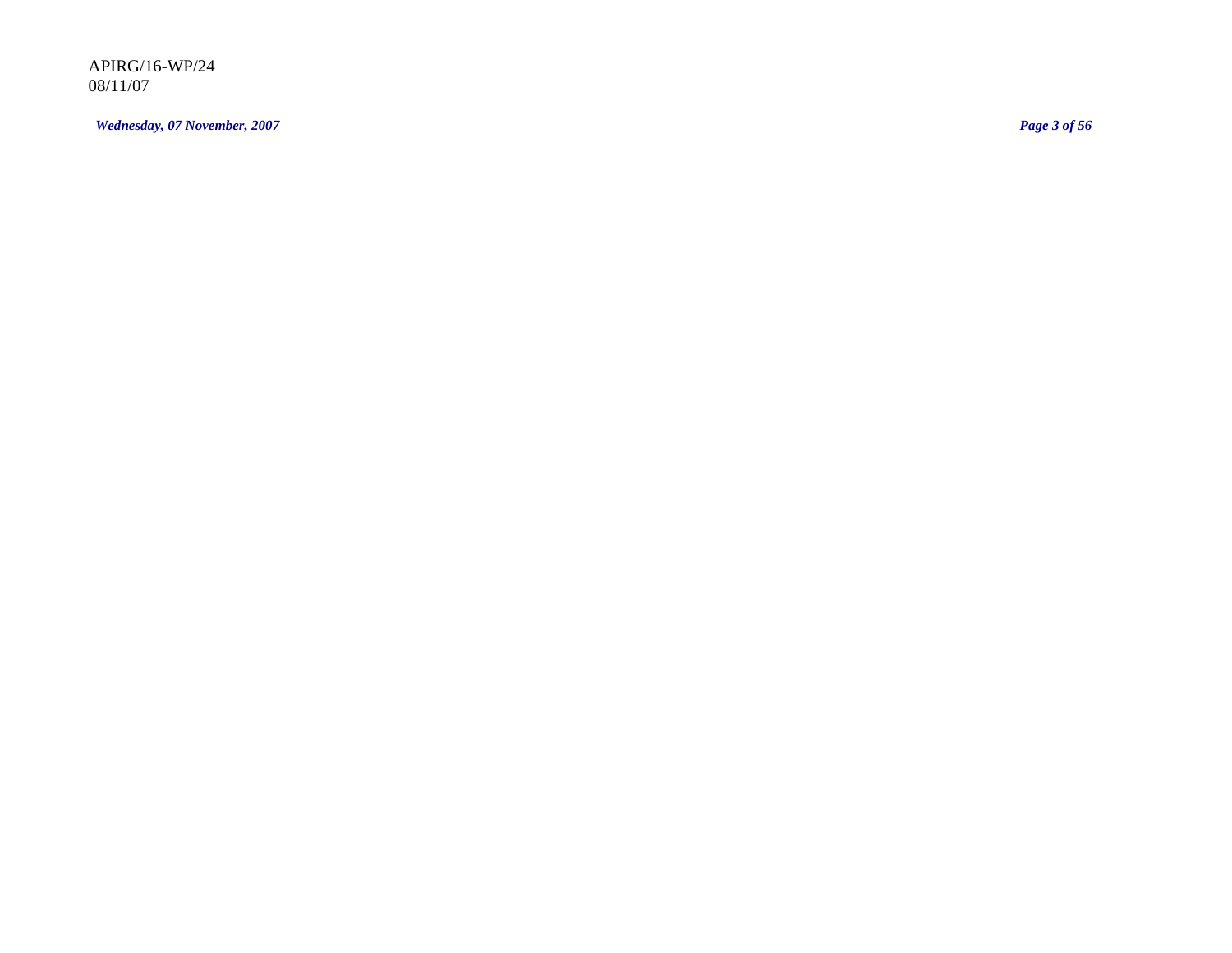|                 | <b>StateName Requirements</b>                         | <b>Facilities or</b><br><b>Services</b> | <b>Description of</b><br><b>Deficiency</b> |      | <b>Date first Comments on</b><br>reported Deficiency | <b>Description of</b><br><b>Corrective action</b> |                       | <b>Executing Body Target date for Priority</b><br>implementation |  |
|-----------------|-------------------------------------------------------|-----------------------------------------|--------------------------------------------|------|------------------------------------------------------|---------------------------------------------------|-----------------------|------------------------------------------------------------------|--|
| <b>Botswana</b> | ATS Direct Speech<br>Circuits Plan, AFI/7<br>Rec. 9/9 | <b>Francistown TWR</b>                  | Circuit<br>Francistown/Bulawa<br>yo        | 2002 | Not implemented                                      | Implement facility                                | Botswana,<br>Zimbabwe |                                                                  |  |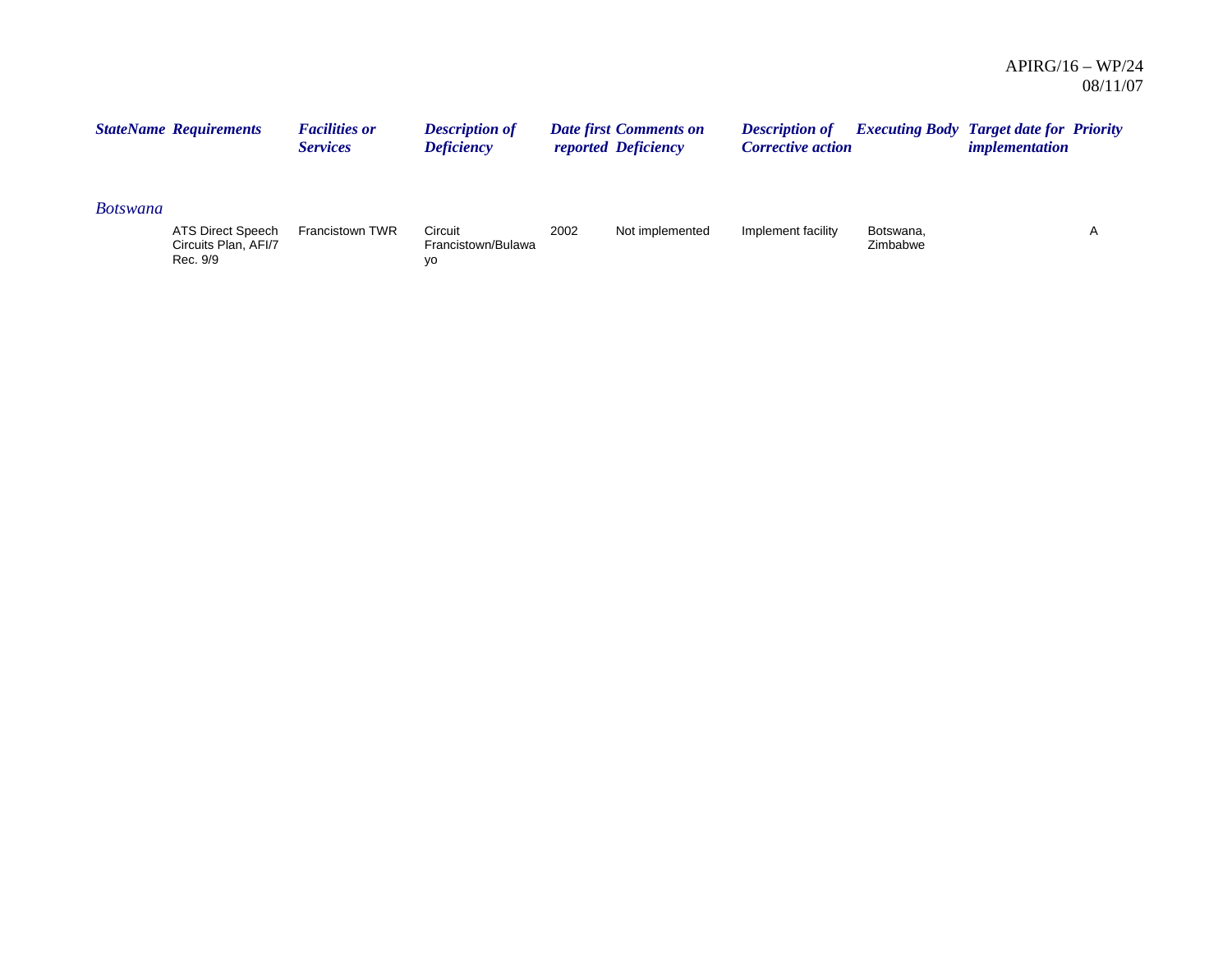*Wednesday, 07 November, 2007 Page 4 of 56*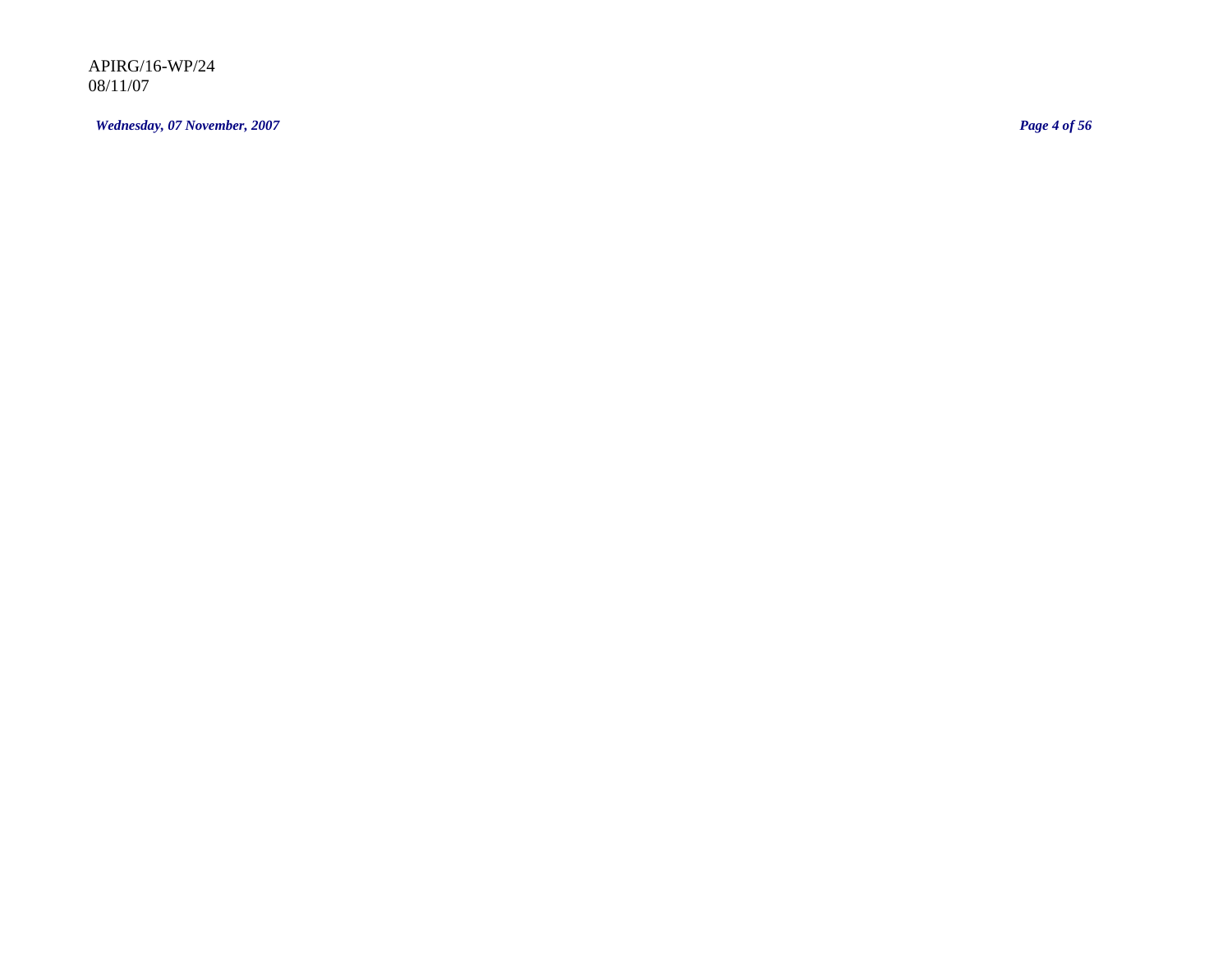|                     | <b>StateName Requirements</b>                         | <b>Facilities or</b><br><b>Services</b> | <b>Description of</b><br><b>Deficiency</b> |      | <b>Date first Comments on</b><br>reported Deficiency | <b>Description of</b><br><b>Corrective action</b> | <b>Executing Body Target date for Priority</b> | <i>implementation</i> |   |
|---------------------|-------------------------------------------------------|-----------------------------------------|--------------------------------------------|------|------------------------------------------------------|---------------------------------------------------|------------------------------------------------|-----------------------|---|
| <b>Burkina Faso</b> |                                                       |                                         |                                            |      |                                                      |                                                   |                                                |                       |   |
|                     | ATS Direct Speech<br>Circuits Plan, AFI/7<br>Rec. 9/9 | Bobo Dioulasso                          | Circuit Bobo<br>Dioulasso/Accra            | 1998 | PSTN in use                                          | VSAT planned by<br><b>ASECNA</b>                  | ASECNA, Ghana                                  |                       | A |
|                     | ATS Direct Speech<br>Circuits Plan, AFI/7<br>Rec. 9/9 | Ouagadougou APP                         | Circuit<br>Ouagadougou/Niamt<br>ougou      | 2002 | Not implemented                                      | VSAT planned by<br>Ghana CAA at<br>Niamtougou     | ASECNA, Togo,<br>Ghana                         |                       | A |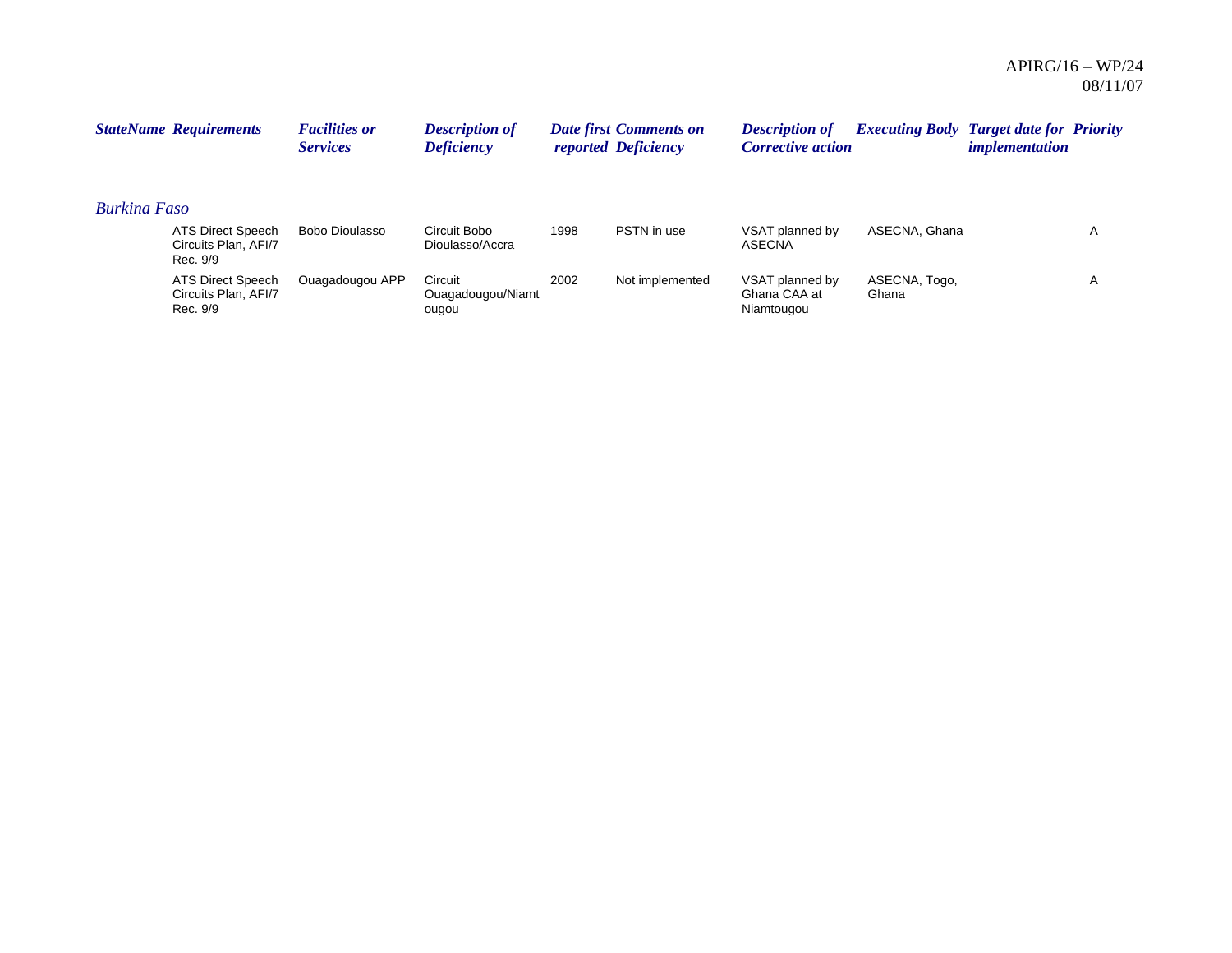*Wednesday, 07 November, 2007 Page 5 of 56*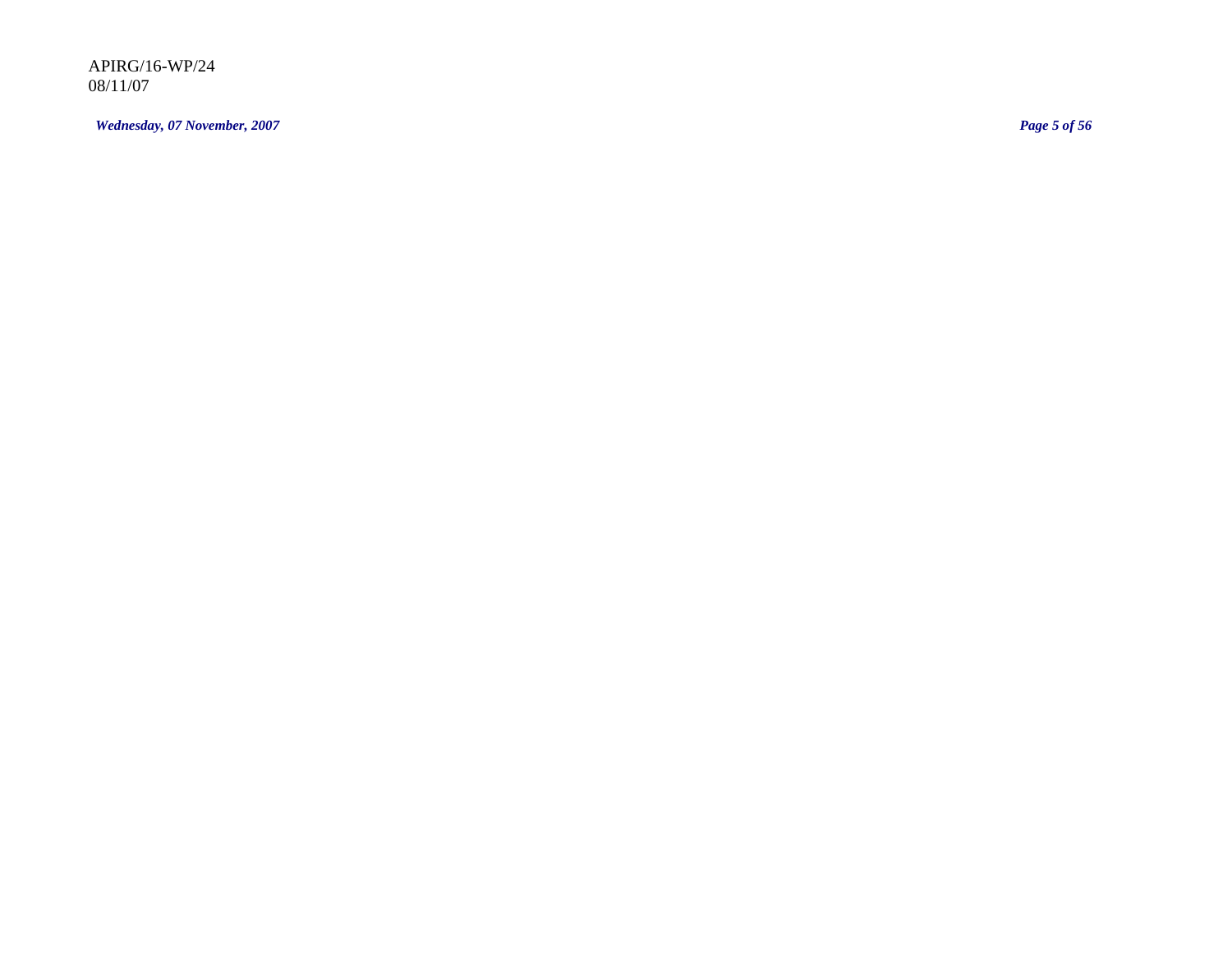|         | <b>StateName Requirements</b>                         | <b>Facilities or</b><br><b>Services</b> | <b>Description of</b><br><b>Deficiency</b> |      | <b>Date first Comments on</b><br>reported Deficiency | <b>Description of</b><br><b>Corrective action</b> | <b>Executing Body Target date for Priority</b> | <i>implementation</i> |   |
|---------|-------------------------------------------------------|-----------------------------------------|--------------------------------------------|------|------------------------------------------------------|---------------------------------------------------|------------------------------------------------|-----------------------|---|
| Burundi |                                                       |                                         |                                            |      |                                                      |                                                   |                                                |                       |   |
|         | ATS Direct Speech<br>Circuits Plan, AFI/7<br>Rec. 9/9 | Bujumbura APP                           | Circuit<br>Bujumbura/Goma                  | 1998 | Not implemented                                      | VSAT proposed                                     | Burundi, DR Congo                              | 2007                  | A |
|         | ATS Direct Speech<br>Circuits Plan, AFI/7<br>Rec. 9/9 | Bujumbura APP                           | Circuit<br>Bujumbura/Kinshasa              | 1998 | Not implemented                                      | VSAT implemented<br>at Bujumbura and<br>Kinshasa  | Burundi, DR Congo                              | 31/08/2006            | A |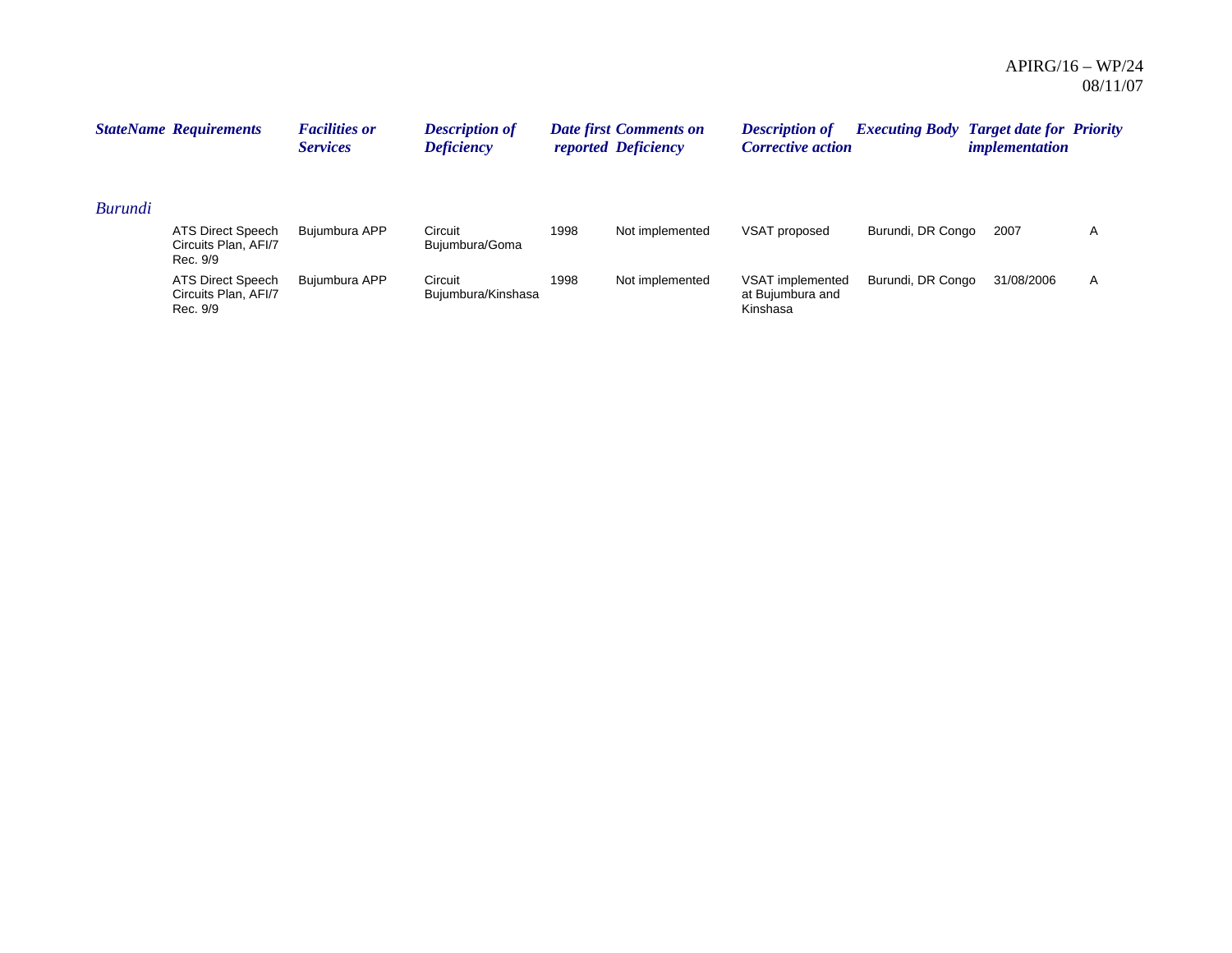*Wednesday, 07 November, 2007 Page 6 of 56*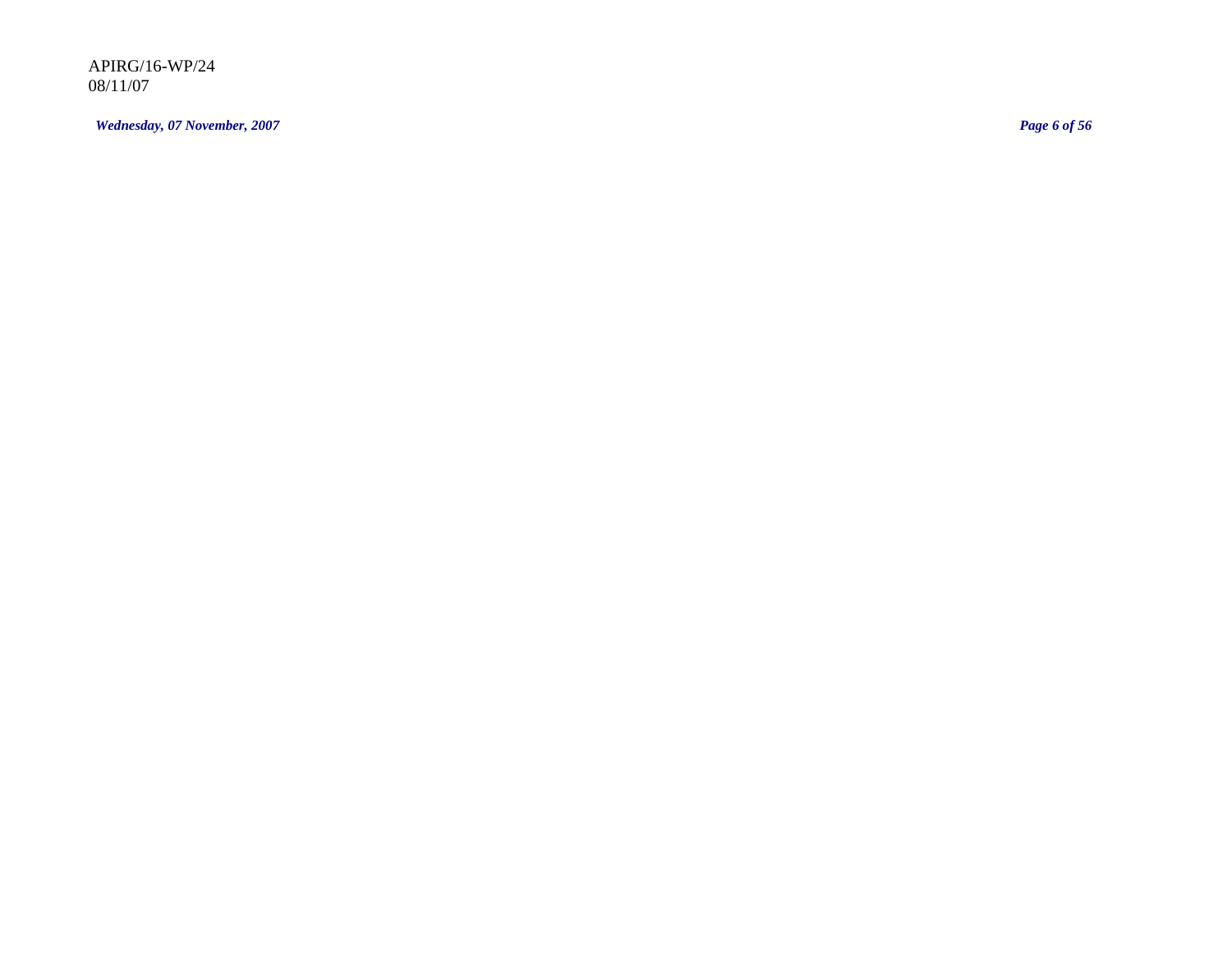|          | <b>StateName Requirements</b>                         | <b>Facilities or</b><br><b>Services</b> | <b>Description of</b><br><b>Deficiency</b> |      | <b>Date first Comments on</b><br>reported Deficiency | <b>Description of</b><br><b>Corrective action</b>                  | <b>Executing Body Target date for Priority</b> | <i>implementation</i> |   |
|----------|-------------------------------------------------------|-----------------------------------------|--------------------------------------------|------|------------------------------------------------------|--------------------------------------------------------------------|------------------------------------------------|-----------------------|---|
| Cameroon |                                                       |                                         |                                            |      |                                                      |                                                                    |                                                |                       |   |
|          | ATS Direct Speech<br>Circuits Plan, AFI/7<br>Rec. 9/9 | Douala APP                              | Circuit Douala/Bata                        | 1998 | Not implemented                                      | VSAT planned at<br>Bata                                            | <b>ASECNA</b>                                  |                       | A |
|          | Navaids AFI/7.<br>Rec. 10/4                           | Foumban                                 | <b>VOR</b>                                 | 1998 | Not implemented                                      | Amend AFI Plan to<br>replace facility with<br>Bafoussam<br>VOR/DME | Cameroon                                       |                       | U |
|          | Navaids AFI/7,<br>Rec. 10/4                           | Maroua                                  | <b>VOR</b>                                 | 1998 | Not implemented                                      | Implement facility                                                 | Cameroon                                       |                       | A |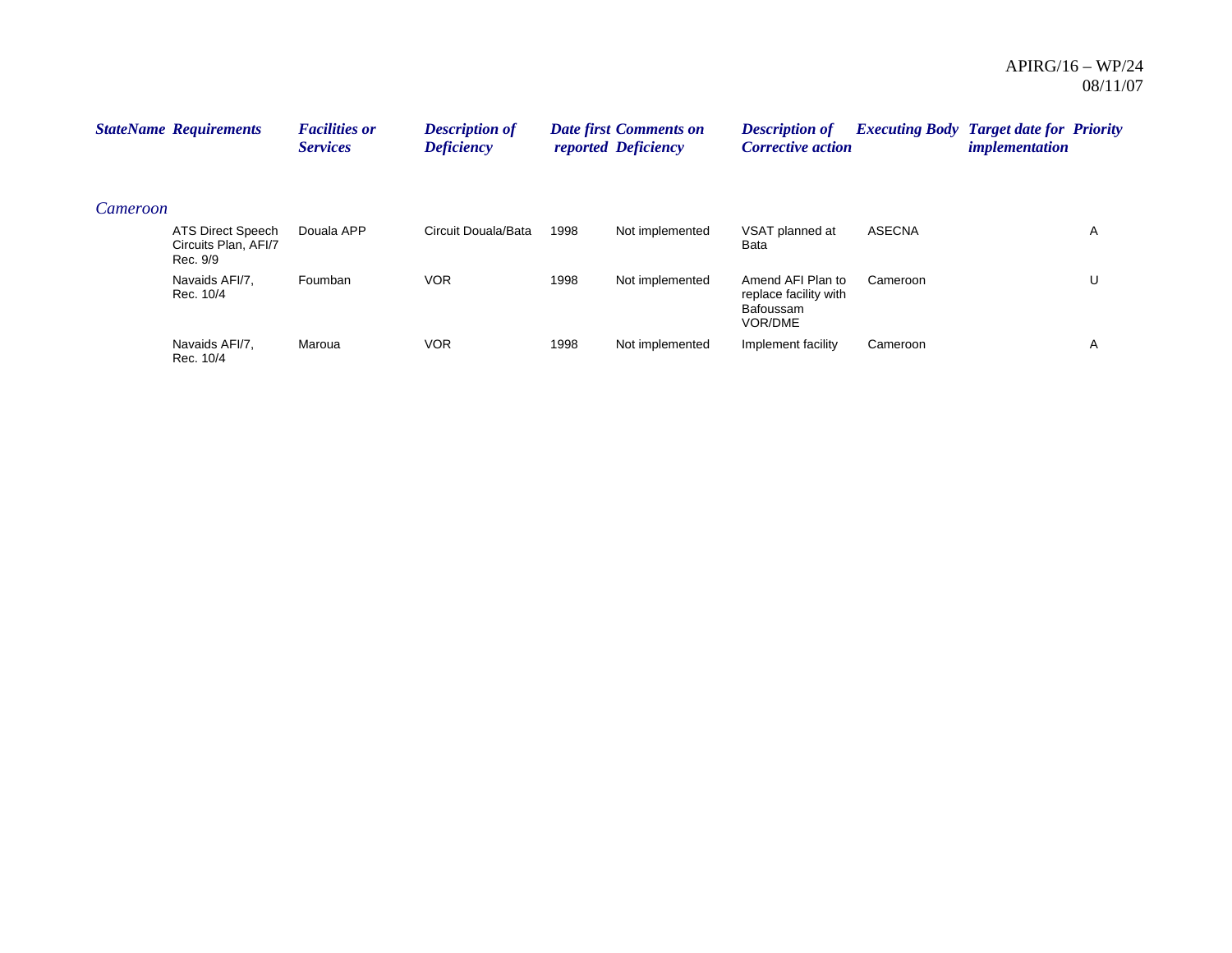*Wednesday, 07 November, 2007 Page 7 of 56*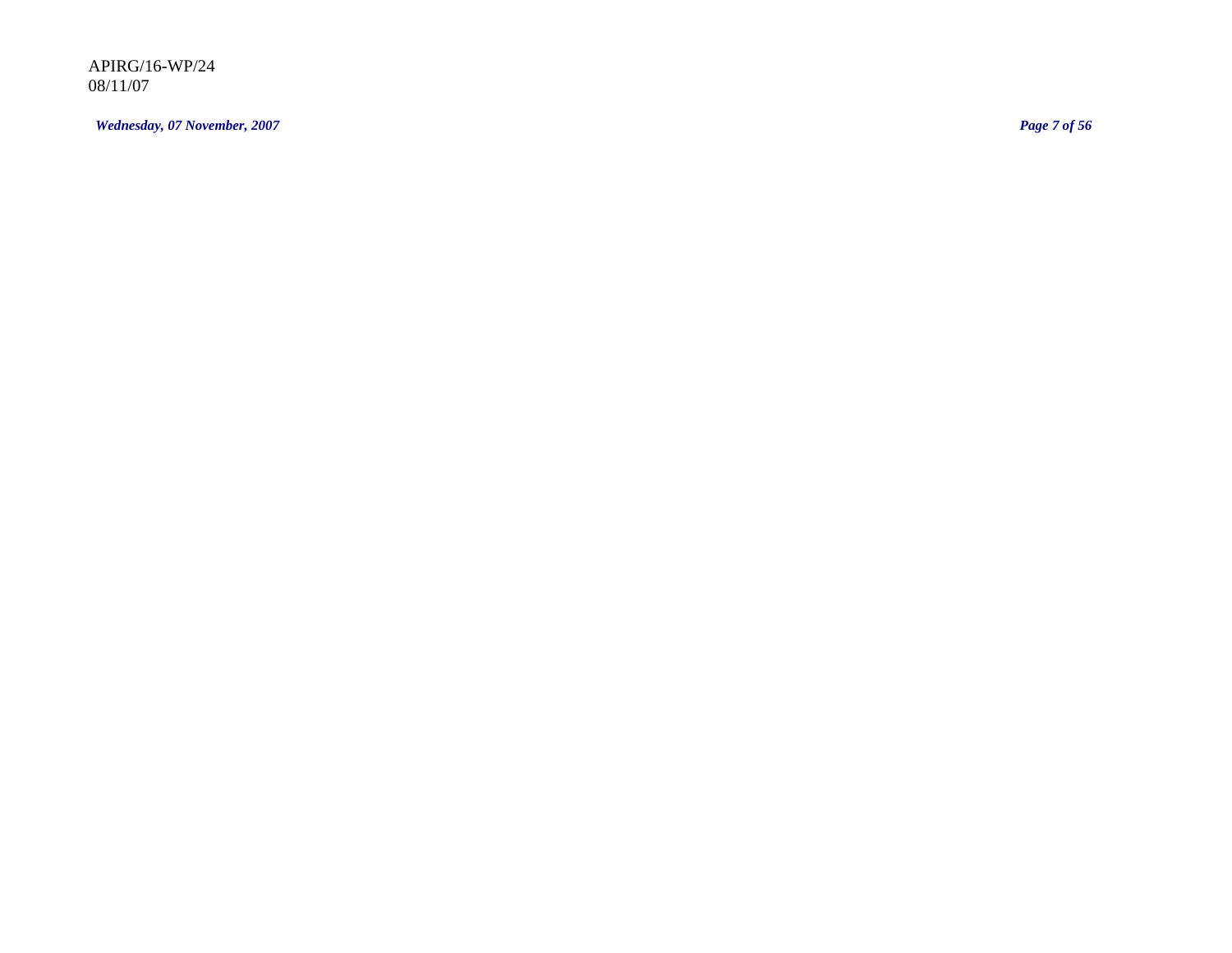*StateName*

*Services*

*reported Deficiency* 

*Facilities or Description of Date first Comments on Description of Executing Body Target date for Priority*<br>*Services Deficiency reported Deficiency Corrective action implementation* 

### *Cape Verde*

This State has no deficiency in this field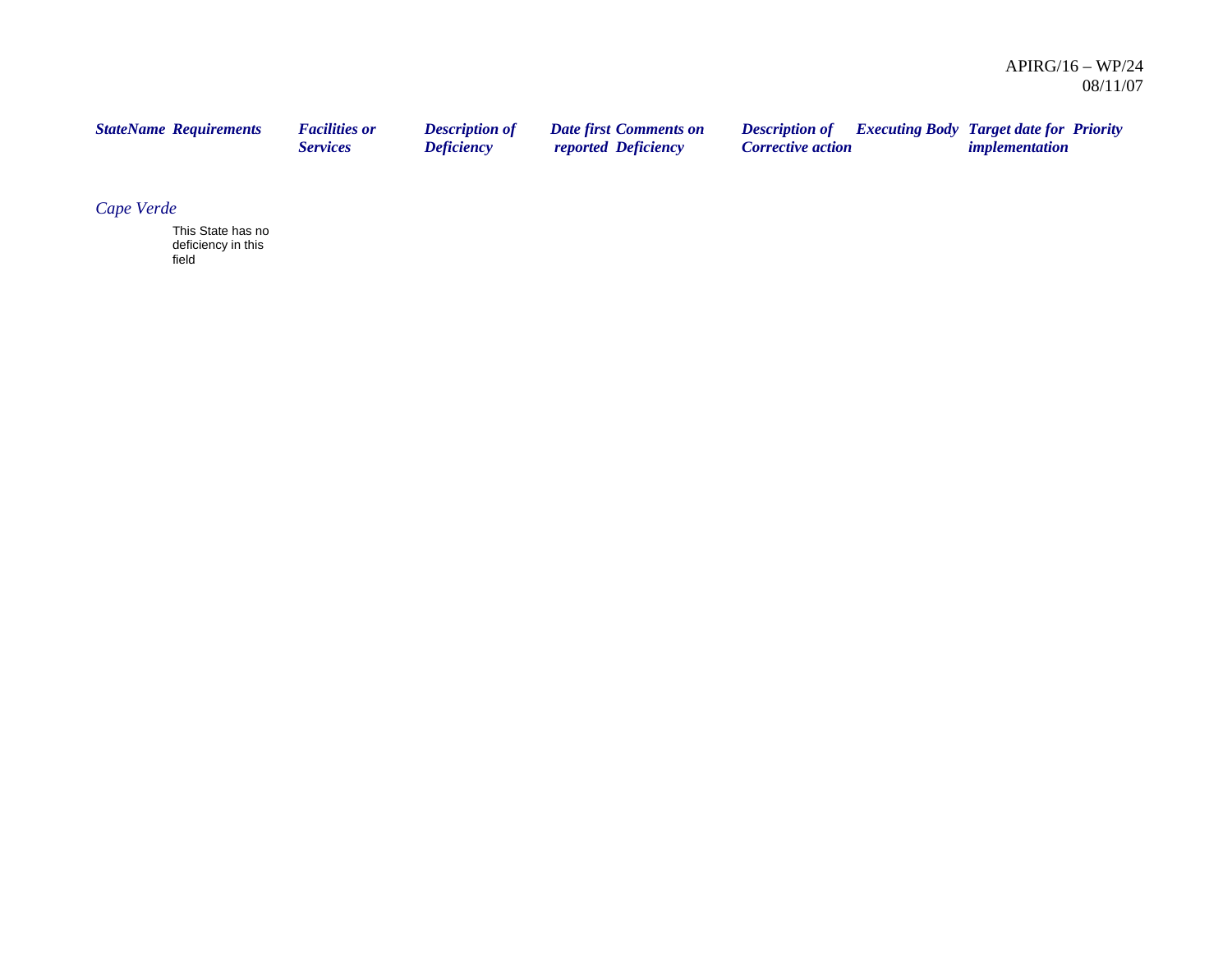*Wednesday, 07 November, 2007 Page 8 of 56*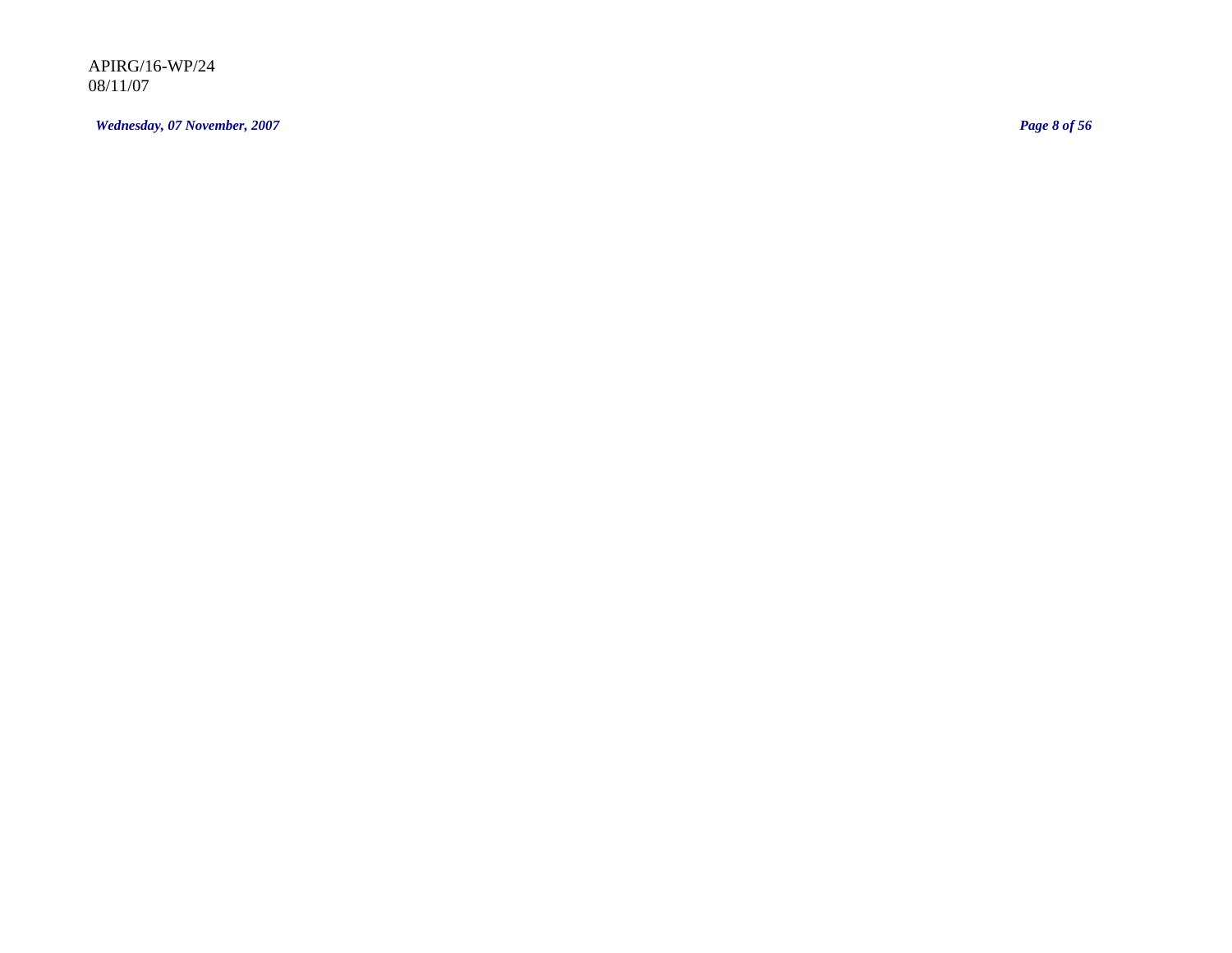| <b>StateName Requirements</b>                                                            | <b>Facilities or</b><br><b>Services</b> | <b>Description of</b><br><b>Deficiency</b> |      | <b>Date first Comments on</b><br>reported Deficiency | <b>Description of</b><br><b>Corrective action</b>                                                 |                     | <b>Executing Body Target date for Priority</b><br><i>implementation</i> |   |
|------------------------------------------------------------------------------------------|-----------------------------------------|--------------------------------------------|------|------------------------------------------------------|---------------------------------------------------------------------------------------------------|---------------------|-------------------------------------------------------------------------|---|
| <b>Central African Republic</b><br>ATS Direct Speech<br>Circuits Plan, AFI/7<br>Rec. 9/9 | Bangui APP                              | Circuit<br>Bangui/Gbadolite                | 1998 | Not implemented                                      | Could be<br>implemented via<br>Brazzaville if a<br>circuit<br>Kinshasa/Gbadolite<br>is available. | ASECNA, DR<br>Congo |                                                                         | A |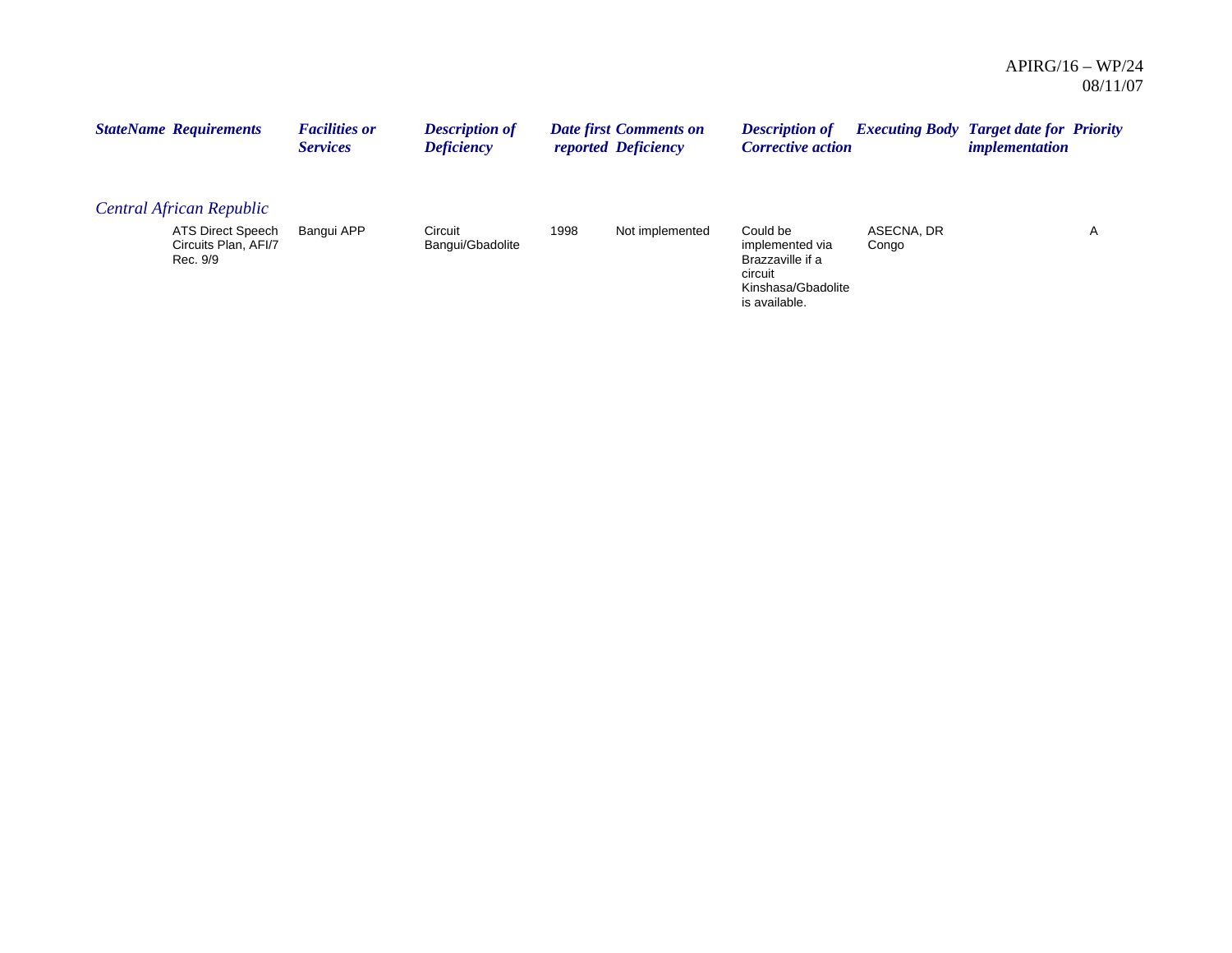*Wednesday, 07 November, 2007 Page 9 of 56*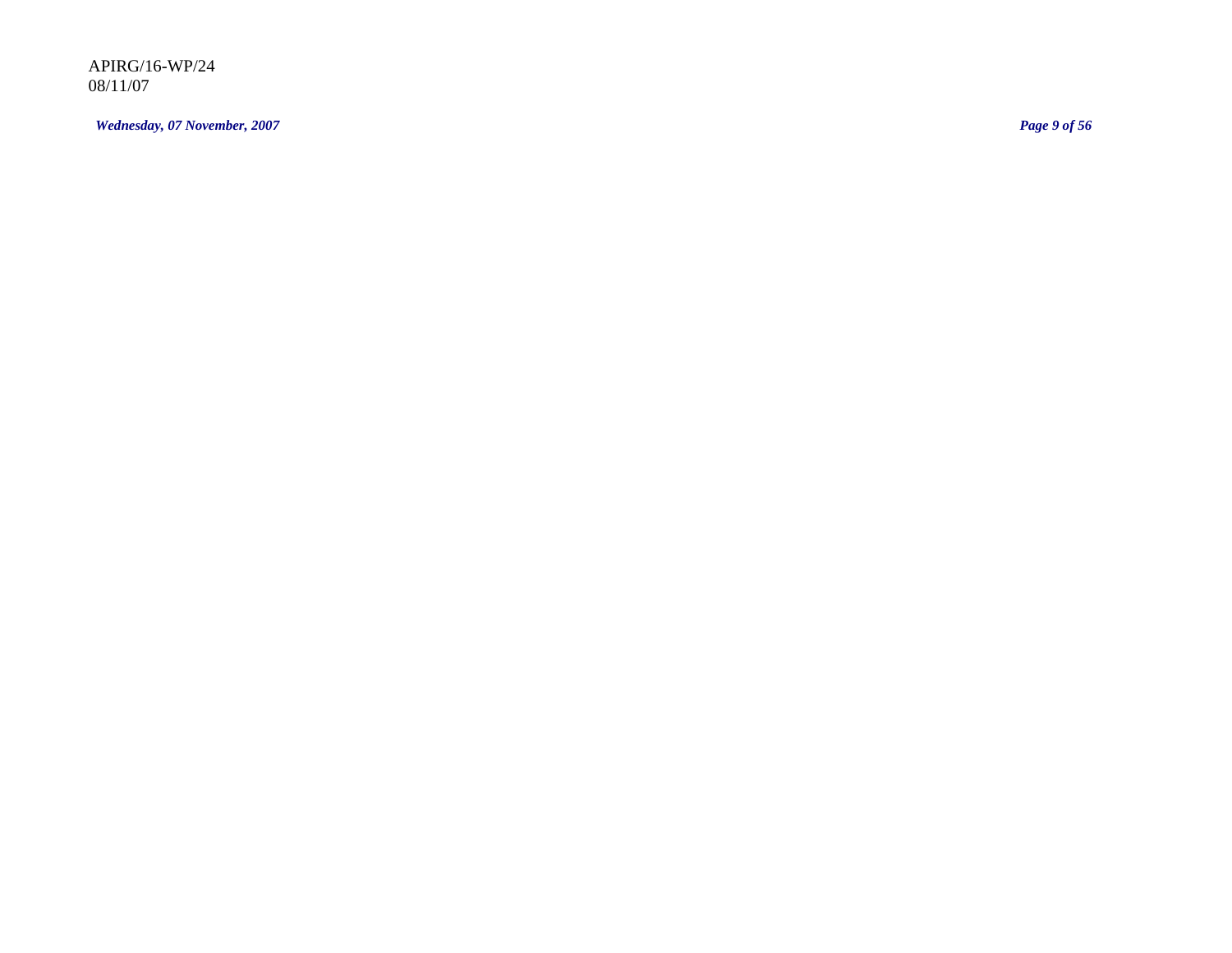|      | <b>StateName Requirements</b>                         | <b>Facilities or</b><br><b>Services</b> | <b>Description of</b><br><b>Deficiency</b> |      | <b>Date first Comments on</b><br>reported Deficiency | <b>Description of</b><br><b>Corrective action</b>                                | <b>Executing Body Target date for Priority</b> | <i>implementation</i> |   |
|------|-------------------------------------------------------|-----------------------------------------|--------------------------------------------|------|------------------------------------------------------|----------------------------------------------------------------------------------|------------------------------------------------|-----------------------|---|
| Chad |                                                       |                                         |                                            |      |                                                      |                                                                                  |                                                |                       |   |
|      | ATS Direct Speech<br>Circuits Plan, AFI/7<br>Rec. 9/9 | N'Djamena APP/FIC                       | Circuit<br>N'Diamena/Khartou<br>m          | 1998 | Not implemented                                      | <b>VSAT NAFISAT.</b><br>PSTN proposed by<br>ASECNA.                              | ASECNA, Sudan                                  | 2007                  | U |
|      | ATS Direct Speech<br>Circuits Plan, AFI/7<br>Rec. 9/9 | N'Diamena APP/FIC                       | Circuit<br>N'Djamena/Tripoli               | 1998 | Not implemented                                      | <b>VSAT NAFISAT.</b><br><b>PSTN and Satphone</b><br>proposed by<br><b>ASECNA</b> | ASECNA, Libva                                  | 2007                  | U |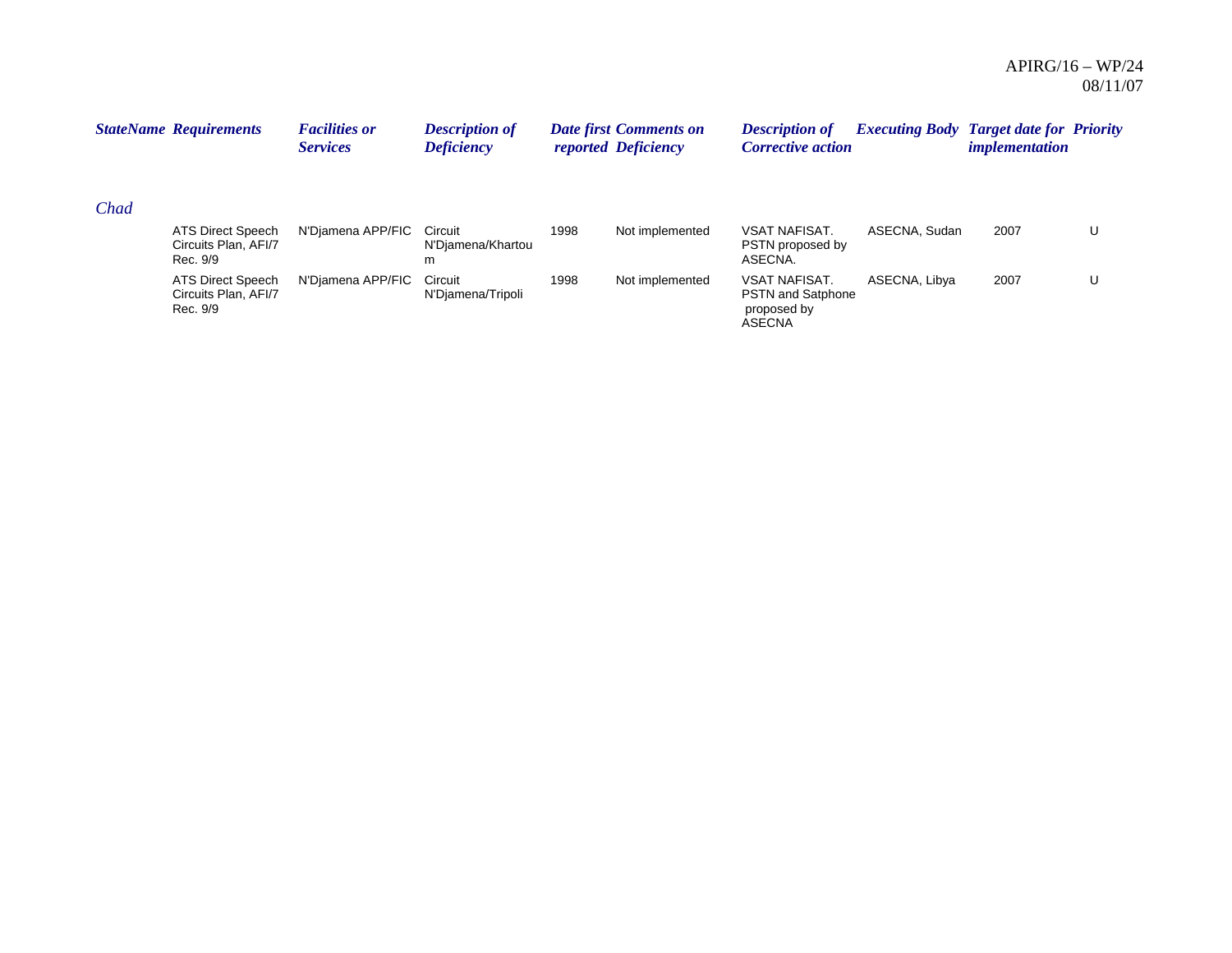*Wednesday, 07 November, 2007 Page 10 of 56*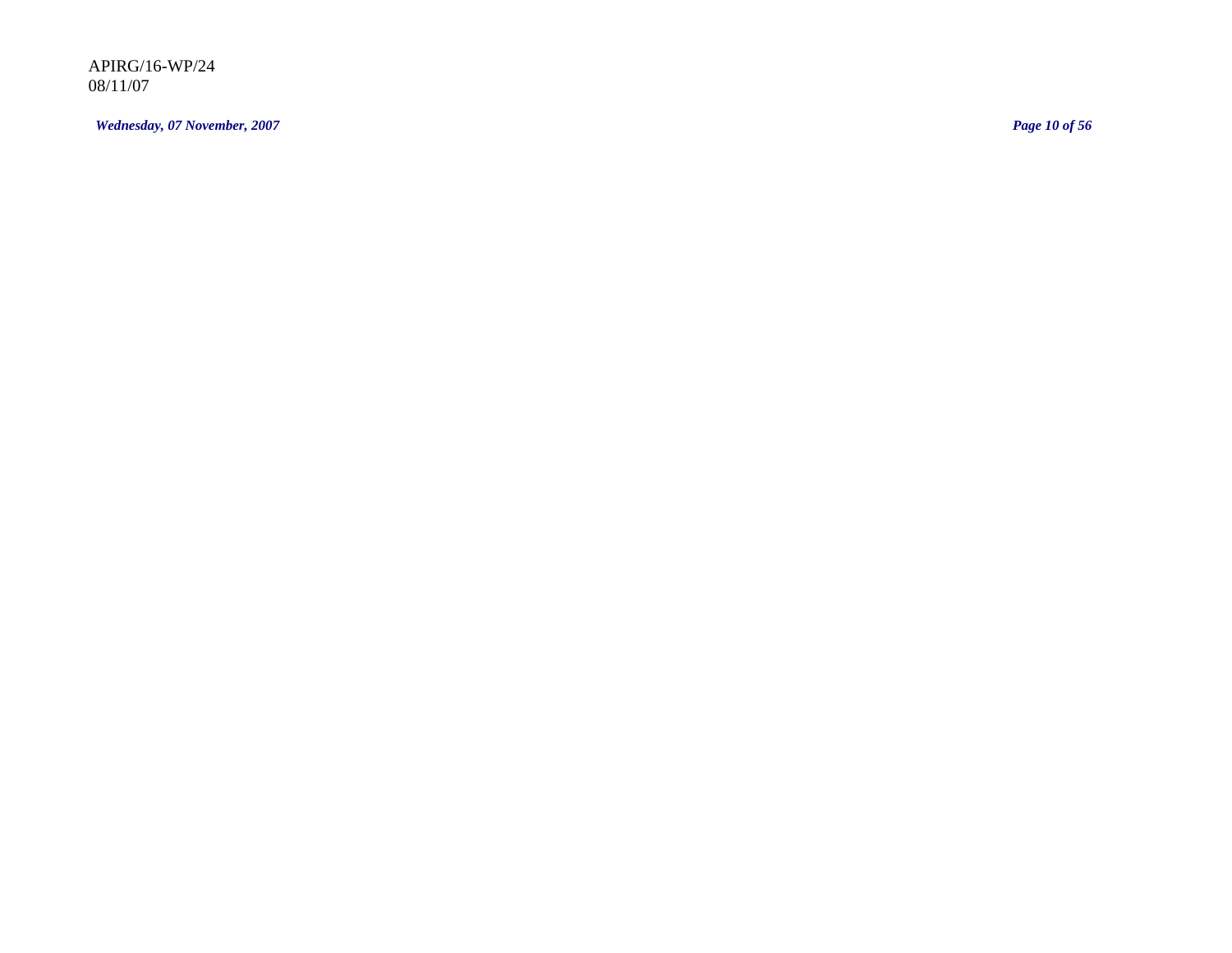*StateName*

*Services*

 *Requirements Facilities or Description of Date first Comments on Description of Executing Body Target date for Priority Deficiency reported Deficiency Corrective action implementation*

#### *Comoros*

This State has no deficiency in this field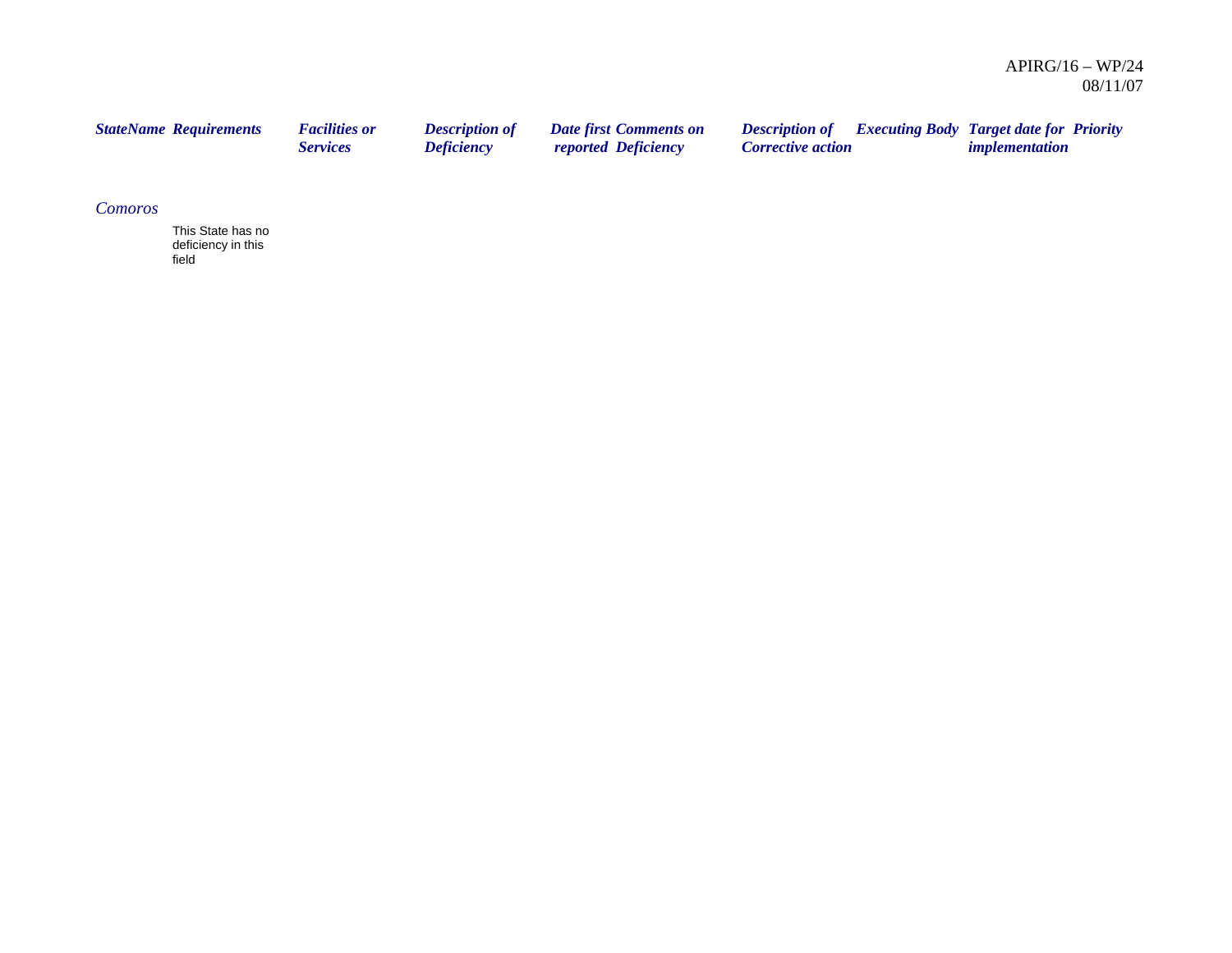*Wednesday, 07 November, 2007 Page 11 of 56*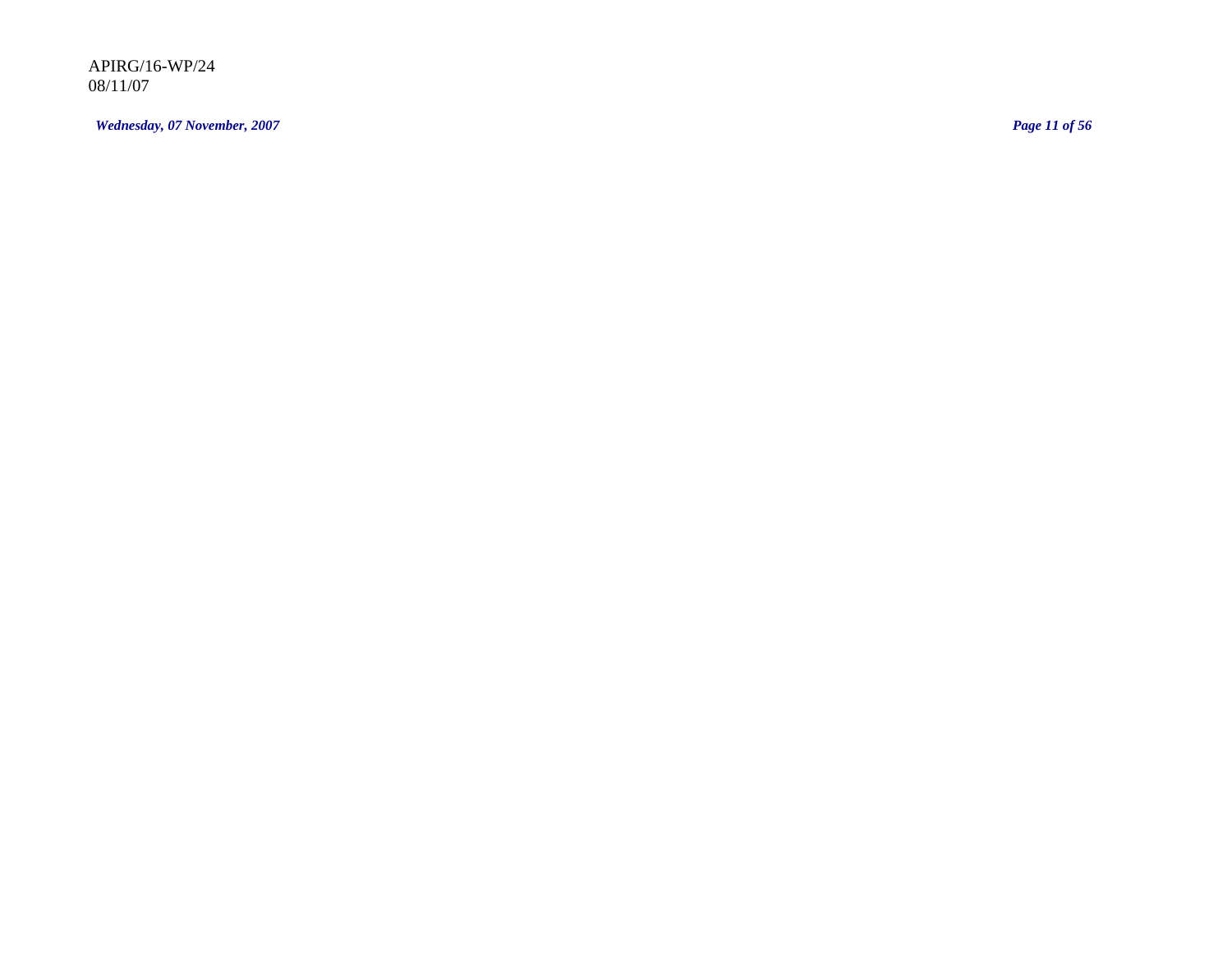|       | <b>StateName Requirements</b>                                | <b>Facilities or</b><br><b>Services</b> | <b>Description of</b><br><b>Deficiency</b> |      | <b>Date first Comments on</b><br>reported Deficiency | <b>Description of</b><br><b>Corrective action</b>   | <b>Executing Body Target date for Priority</b> | <i>implementation</i> |   |
|-------|--------------------------------------------------------------|-----------------------------------------|--------------------------------------------|------|------------------------------------------------------|-----------------------------------------------------|------------------------------------------------|-----------------------|---|
| Congo |                                                              |                                         |                                            |      |                                                      |                                                     |                                                |                       |   |
|       | AFTN Plan, AFI/7<br>Rec. 9/7                                 | <b>Brazzaville AFTN</b><br>centre       | Circuit<br>Brazzaville/Luanda              | 1998 | Not implemented                                      | To implement VSAT                                   | ASECNA, Angola                                 |                       | A |
|       | AFTN Plan, AFI/7<br>Rec. 9/7                                 | <b>Brazzaville AFTN</b><br>centre       | Main circuit<br>Brazzaville/Nairobi        | 1998 | Not implemented                                      | <b>VSAT NAFISAT in</b><br>project                   | ASECNA, Kenya                                  | 2007                  | U |
|       | AFTN Plan, AFI/7<br>Rec. 9/7                                 | <b>Brazzaville AFTN</b><br>centre       | Circuit<br>Brazzaville/Sao Tome            | 1998 | Not implemented                                      | VSAT to be installed<br>at Sao Tome                 | ASECNA, Sao Tome<br>& Principe                 |                       | U |
|       | ATS Direct Speech<br>Circuits Plan, AFI/7<br>Rec. 9/9        | <b>Brazzaville APP/FIC</b>              | Circuit<br>Brazzaville/Khartou             | 1998 | Not implemented                                      | <b>VSAT AFISNET</b><br>proposed by<br><b>ASECNA</b> | ASECNA, Sudan                                  | 2007                  | U |
|       | <b>ATS Direct Speech</b><br>Circuits Plan, AFI/7<br>Rec. 9/9 | <b>Brazzaville APP/FIC</b>              | Circuit<br>Brazzaville/Luanda              | 1998 | PSTN used via<br>Inmarsat phone                      | To implement VSAT                                   | Angola, ASECNA                                 |                       | U |
|       | ATS Direct Speech<br>Circuits Plan, AFI/7<br>Rec. 9/9        | <b>Brazzaville APP/FIC</b>              | Circuit<br>Brazzaville/Sao Tome            | 1998 | Not implemented                                      | VSAT to be installed<br>at Sao Tome                 | ASECNA, Sao Tome 2005<br>& Principe            |                       | U |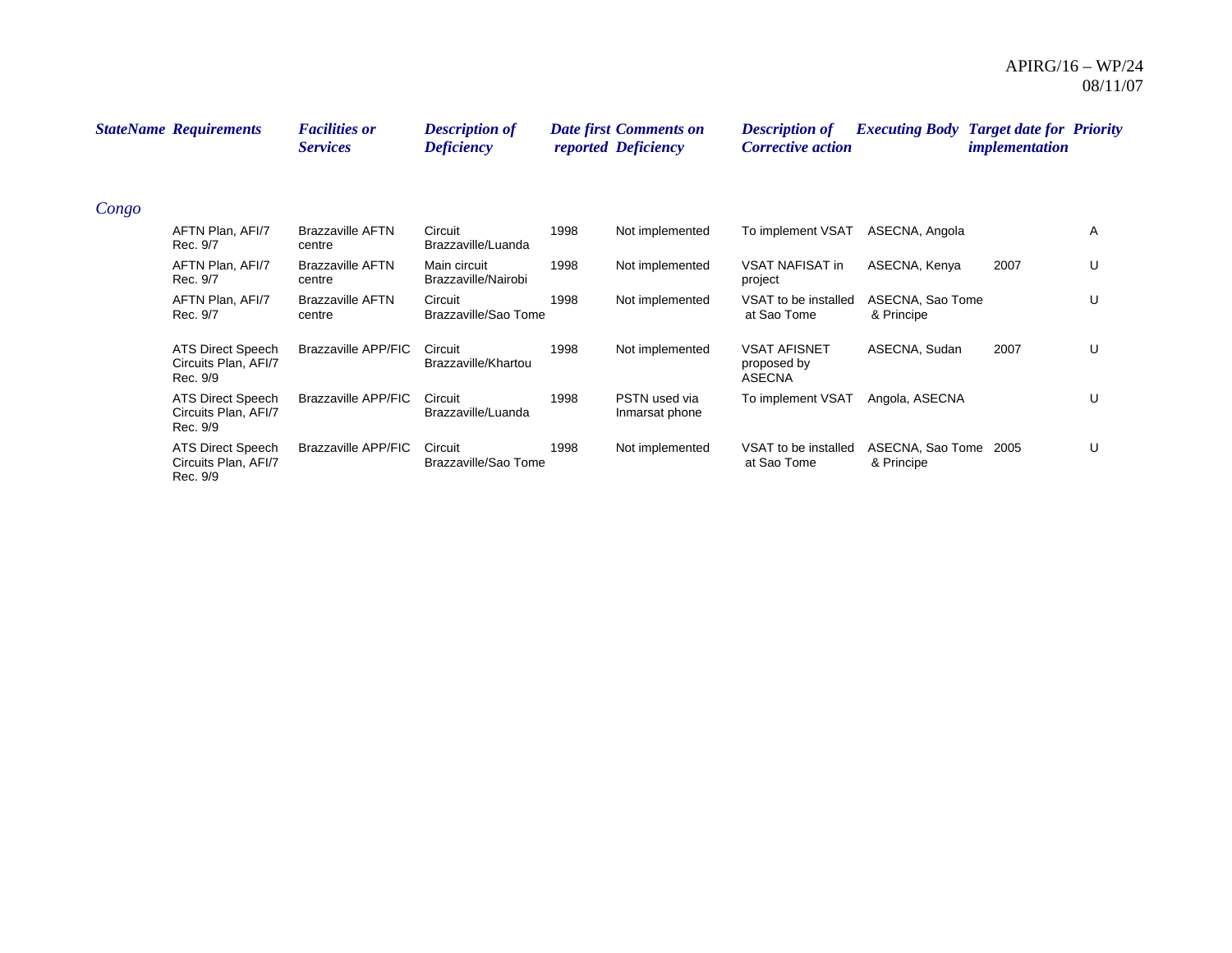*Wednesday, 07 November, 2007 Page 12 of 56*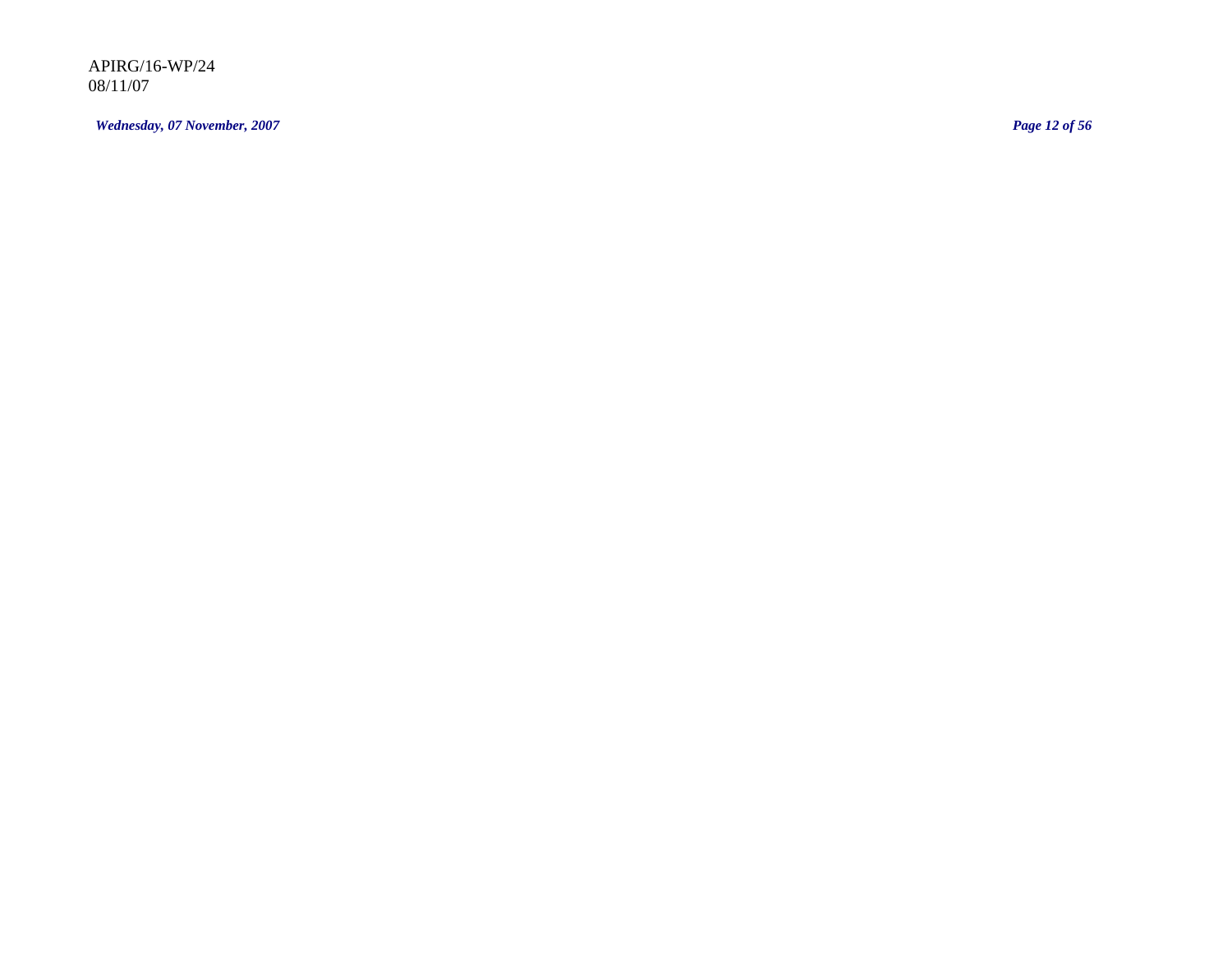*StateName*

*Services*

*reported Deficiency* 

*Facilities or Description of Date first Comments on Description of Executing Body Target date for Priority*<br>*Services Deficiency reported Deficiency Corrective action implementation* 

#### *Côte d'Ivoire*

This State has no deficiency in this field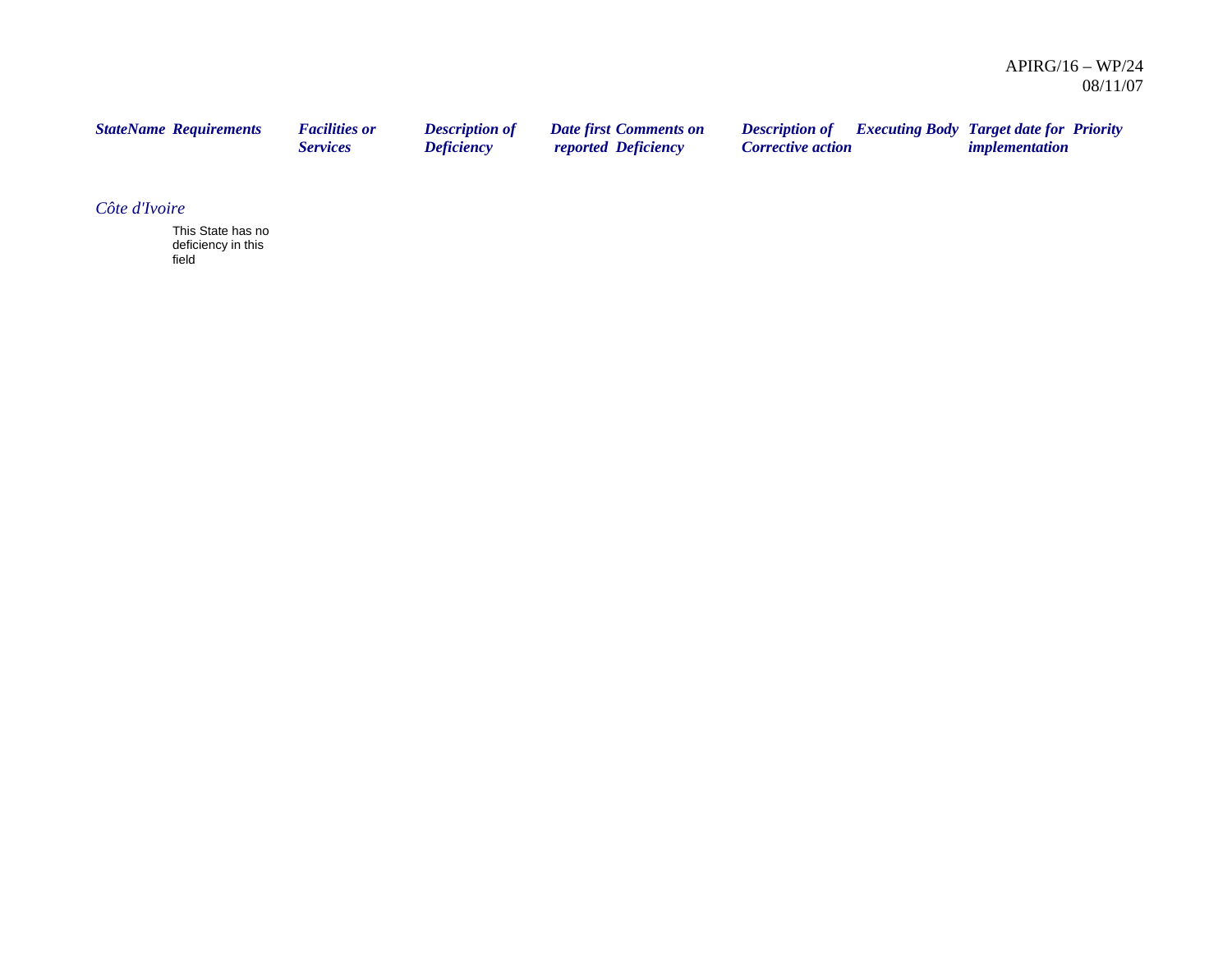*Wednesday, 07 November, 2007 Page 13 of 56*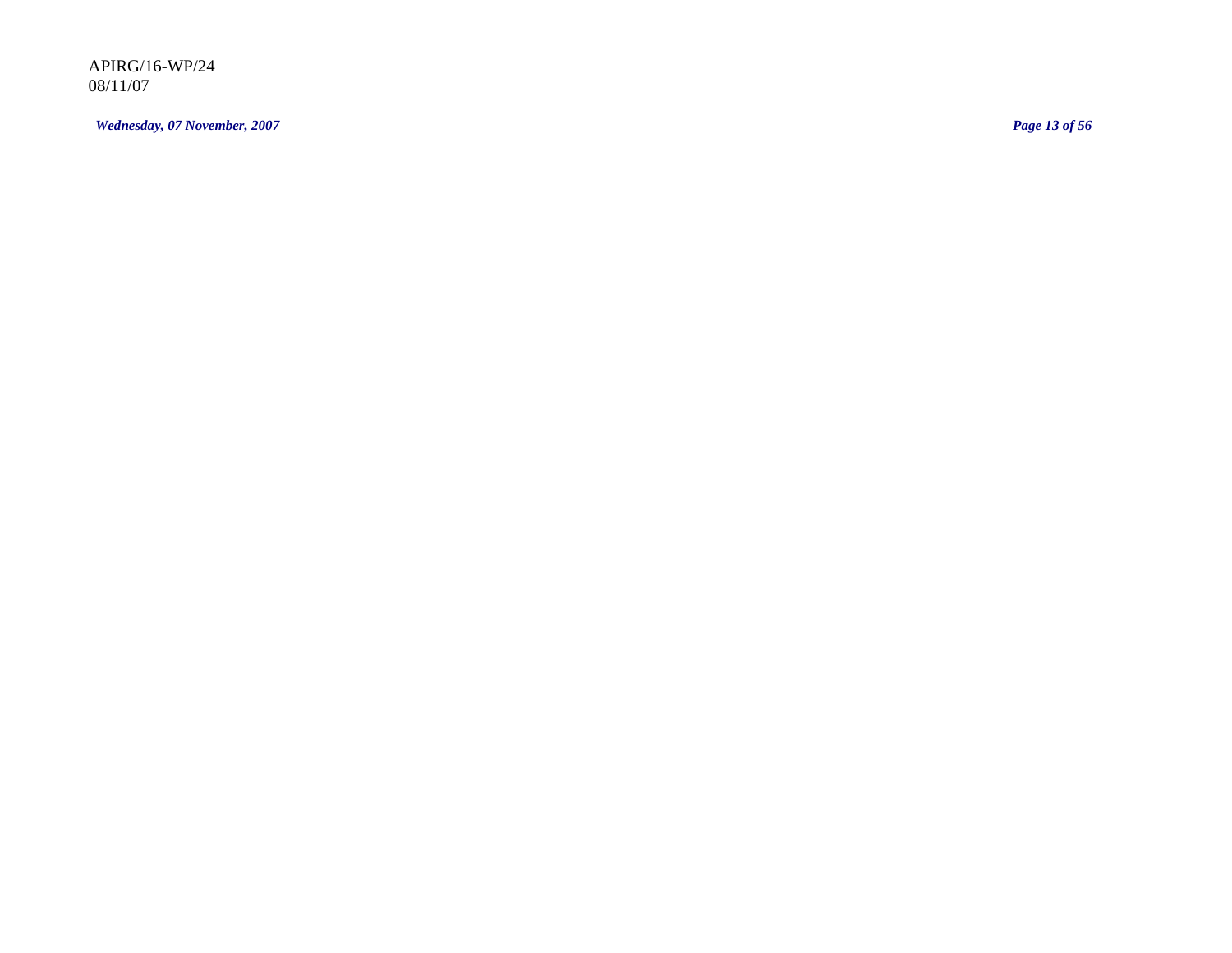|                    | <b>StateName Requirements</b>                                | <b>Facilities or</b><br><b>Services</b> | <b>Description of</b><br><b>Deficiency</b>       |      | <b>Date first Comments on</b><br>reported Deficiency             | <b>Description of</b><br><b>Corrective action</b>                                                 | <b>Executing Body Target date for Priority</b> | <i>implementation</i> |   |
|--------------------|--------------------------------------------------------------|-----------------------------------------|--------------------------------------------------|------|------------------------------------------------------------------|---------------------------------------------------------------------------------------------------|------------------------------------------------|-----------------------|---|
| Dem. Rep. of Congo |                                                              |                                         |                                                  |      |                                                                  |                                                                                                   |                                                |                       |   |
|                    | AMS AFI/7 Rec. 9/12 Kinshasa FIR                             |                                         | Inadequate VHF<br>coverage of busy<br>ATS routes | 1998 |                                                                  | Extension of VHF<br>coverage in                                                                   | DR Congo                                       | 2006                  | U |
|                    | AMS AFI/7 Rec. 9/12 Kinshasa FIR                             |                                         | HF poor quality.<br>Selcal not available         | 1998 | <b>FIC Kinshasa</b><br>operational April 2005 being installed at | New equipment<br>Kinshasa, Kisangani<br>and Lubumbashi                                            | DR Congo                                       | 2006                  | U |
|                    | <b>ATS Direct Speech</b><br>Circuits Plan, AFI/7<br>Rec. 9/9 | <b>Bukavu TWR</b>                       | Circuit<br>Bukavu/Kigali                         | 1996 | Not implemented                                                  |                                                                                                   | DR Congo, Rwanda                               | 2007                  | Α |
|                    | <b>ATS Direct Speech</b><br>Circuits Plan, AFI/7<br>Rec. 9/9 | Gbadolite TWR                           | Circuit<br>Gbadolite/Bangui                      | 2002 | Not implemented                                                  | Could be<br>implemented via<br>Brazzaville if a<br>circuit<br>Kinshasa/Gbadolite<br>is available. | DR Congo,<br><b>ASECNA</b>                     | 2006                  | Α |
|                    | <b>ATS Direct Speech</b><br>Circuits Plan, AFI/7<br>Rec. 9/9 | Goma APP                                | Circuit<br>Goma/Bujumbura                        | 1998 | Not implemented                                                  | VSAT proposed                                                                                     | DR Congo, Burundi                              | 2007                  | Α |
|                    | <b>ATS Direct Speech</b><br>Circuits Plan, AFI/7<br>Rec. 9/9 | Goma APP                                | Circuit Goma/Kigali                              | 1998 | Not implemented                                                  | VSAT proposed                                                                                     | DR Congo, Rwanda                               | 2007                  | Α |
|                    | <b>ATS Direct Speech</b><br>Circuits Plan, AFI/7<br>Rec. 9/9 | Kinshasa FIC                            | Circuit<br>Kinshasa/Bujumbura                    | 2002 | Not implemented                                                  | VSAT implemented<br>both centres                                                                  | DR Congo, Burundi                              | 31/08/2006            | Α |
|                    | <b>ATS Direct Speech</b><br>Circuits Plan, AFI/7<br>Rec. 9/9 | Kinshasa FIC                            | Circuit<br>Kinshasa/Entebbe                      | 1996 | Not implemented                                                  | VSAT SADC2 and<br>NAFISAT in project                                                              | DR Congo, Uganda                               | 2007                  | U |
|                    | <b>ATS Direct Speech</b><br>Circuits Plan, AFI/7<br>Rec. 9/9 | Kinshasa FIC                            | Circuit<br>Kinshasa/Khartoum                     | 1996 | Inmarsat phone<br>available at Kinshasa project                  | <b>VSAT NAFISAT in</b>                                                                            | DR Congo, Sudan                                | 2007                  | U |
|                    | <b>ATS Direct Speech</b><br>Circuits Plan, AFI/7<br>Rec. 9/9 | Kinshasa FIC                            | Circuit<br>Kinshasa/Kigali                       | 1996 | Not implemented                                                  | VSAT operational in<br>Kinshasa and in<br>Kigali                                                  | DR Congo, Rwanda                               | 31/08/2006            | A |
|                    | Navaids AFI/7.<br>Rec. 10/4                                  | Kalemie                                 | VOR/DME                                          | 1998 | Unserviceable                                                    | New equipment to<br>be installed                                                                  | DR Congo                                       | 2007                  | U |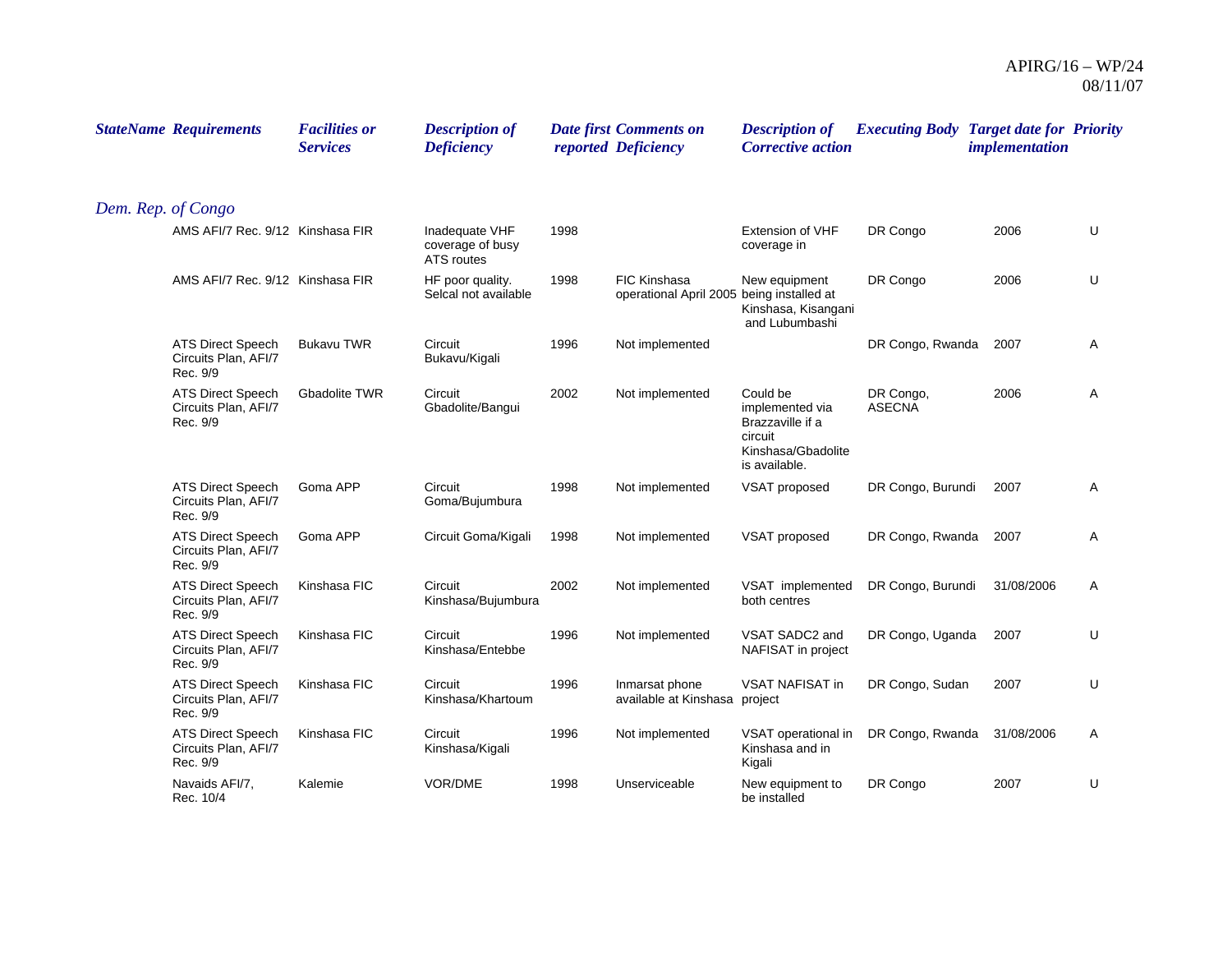*Wednesday, 07 November, 2007 Page 14 of 56*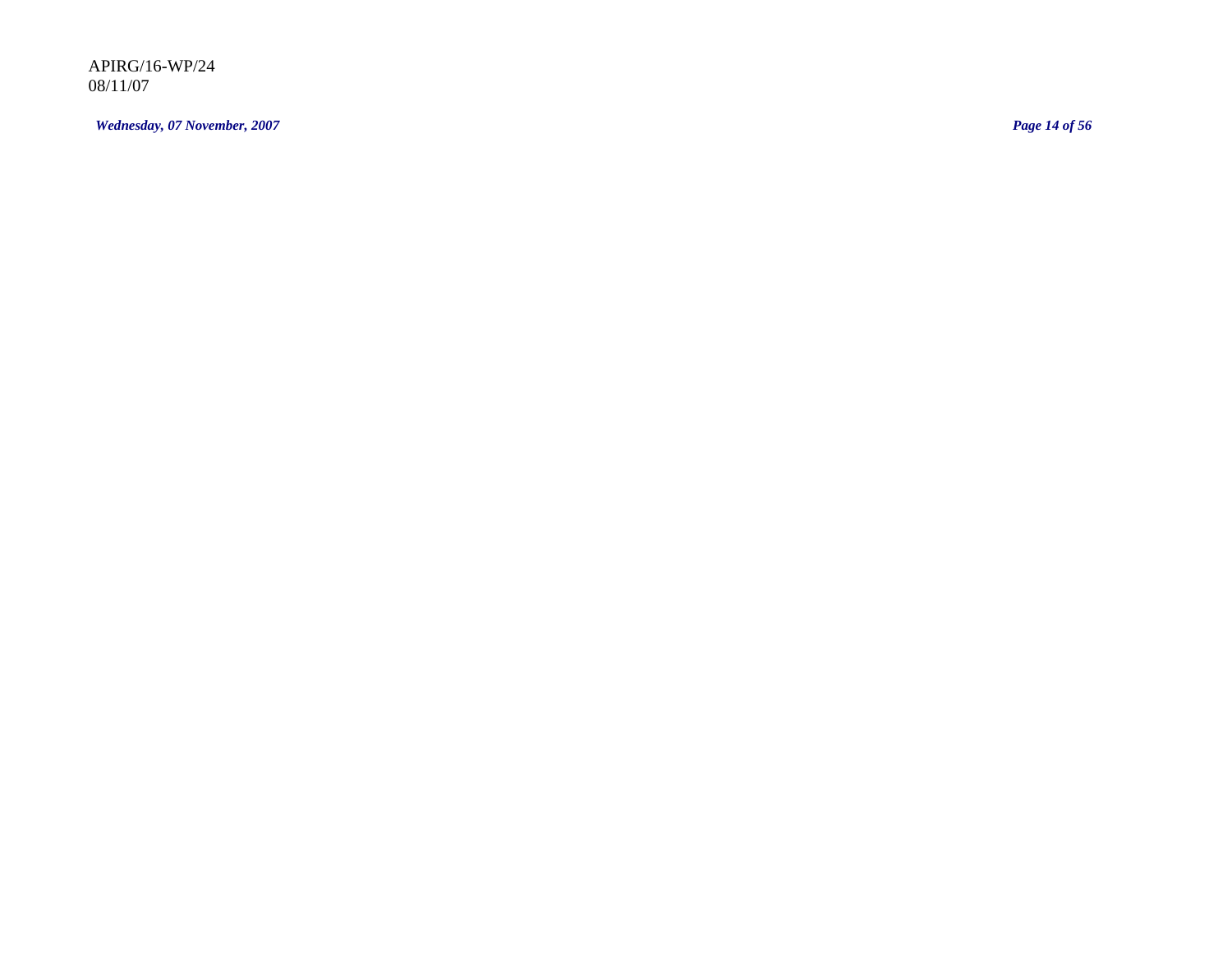| <b>StateName Requirements</b> | <i><b>Facilities or</b></i><br><b>Services</b> | <b>Description of</b><br><b>Deficiency</b> |      | <b>Date first Comments on</b><br><i>reported Deficiency</i> | <b>Description of</b><br>Corrective action |          | <b>Executing Body Target date for Priority</b><br><i>implementation</i> |  |
|-------------------------------|------------------------------------------------|--------------------------------------------|------|-------------------------------------------------------------|--------------------------------------------|----------|-------------------------------------------------------------------------|--|
| Navaids AFI/7,<br>Rec. 10/4   | Kindu                                          | <b>VOR</b>                                 | 1998 | Unserviceable                                               | New equipment to<br>be installed           | DR Congo | 2007                                                                    |  |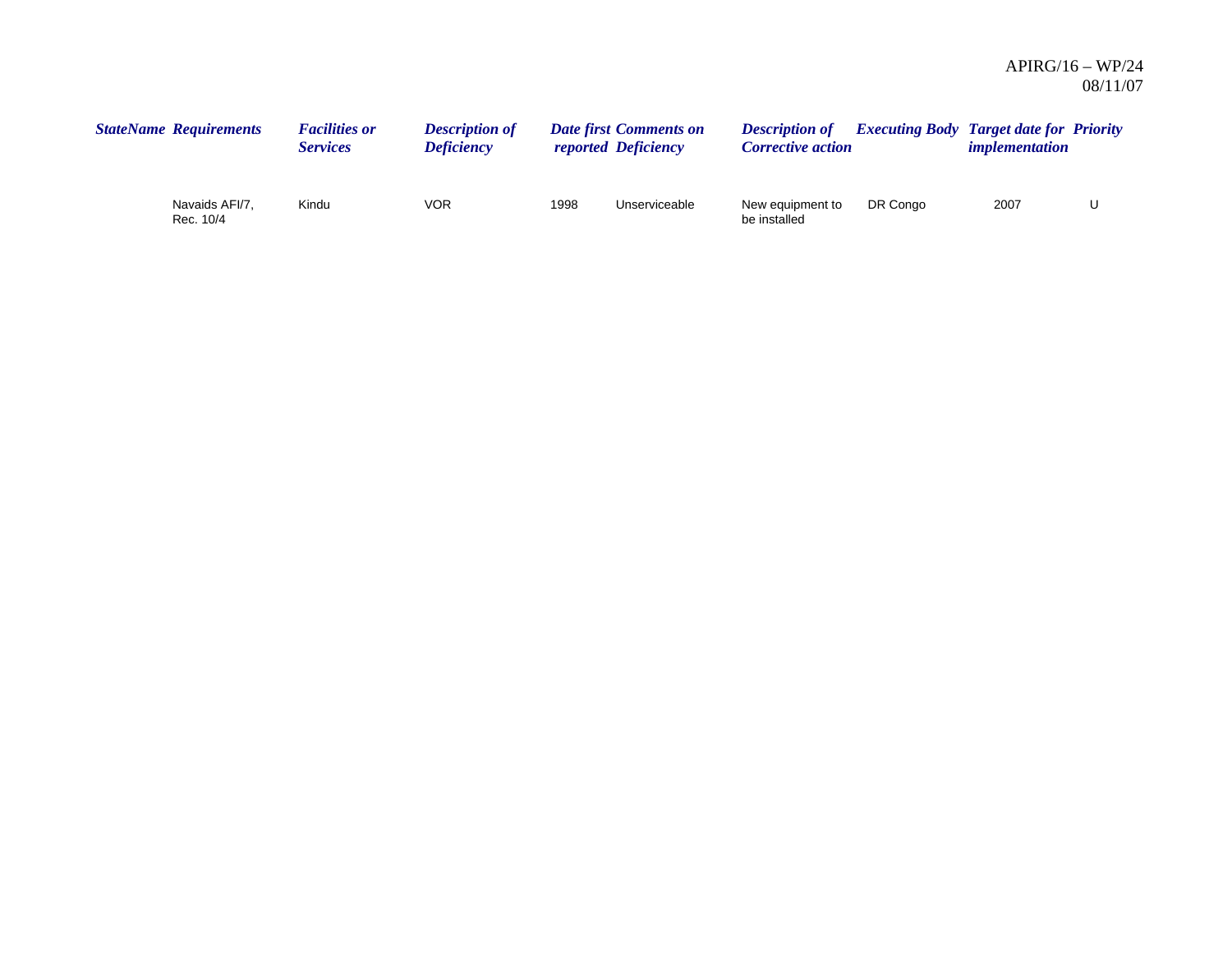*Wednesday, 07 November, 2007 Page 15 of 56*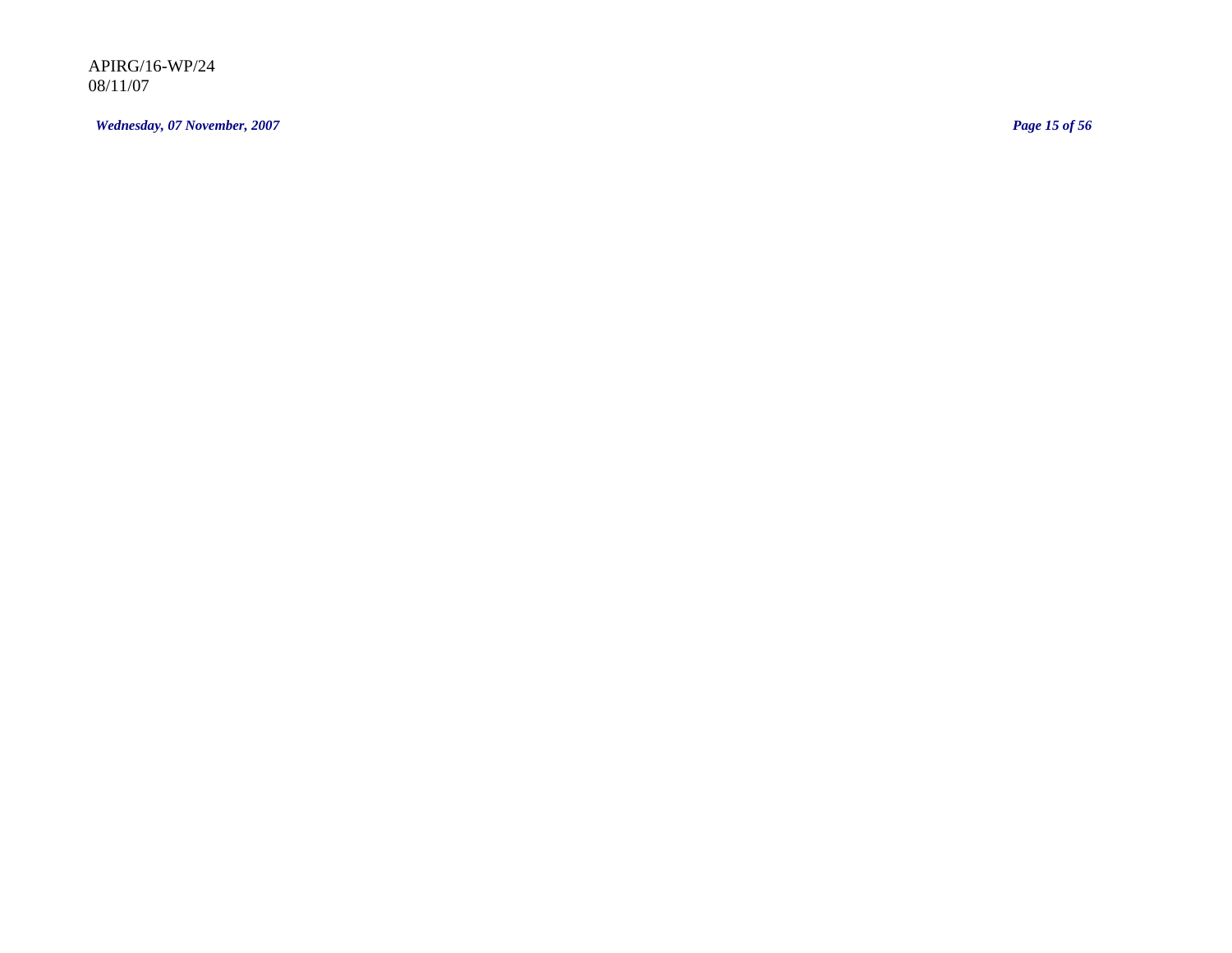|          | <b>StateName Requirements</b>                         | <b>Facilities or</b><br><b>Services</b> | <b>Description of</b><br><b>Deficiency</b> |      | <b>Date first Comments on</b><br>reported Deficiency | <b>Description of</b><br><b>Corrective action</b> | <b>Executing Body Target date for Priority</b> | <i>implementation</i> |   |
|----------|-------------------------------------------------------|-----------------------------------------|--------------------------------------------|------|------------------------------------------------------|---------------------------------------------------|------------------------------------------------|-----------------------|---|
| Djibouti | AFTN Plan, AFI/7                                      | Diibouti AFTN                           | Circuit                                    | 2005 | Not implemented                                      | Implement LTF                                     | Diibouti, Ethiopia                             |                       | U |
|          | Rec. 9/7                                              | centre                                  | Diibouti/Addis Ababa                       |      |                                                      | circuit pending<br><b>NAFISAT</b>                 |                                                |                       |   |
|          | ATS Direct Speech<br>Circuits Plan, AFI/7<br>Rec. 9/9 | Djibouti APP                            | Circuit<br>Diibouti/Hargeisa               | 1996 | Not implemented                                      | To implement LTF<br>circuit                       | Diibouti, Somalia                              |                       | A |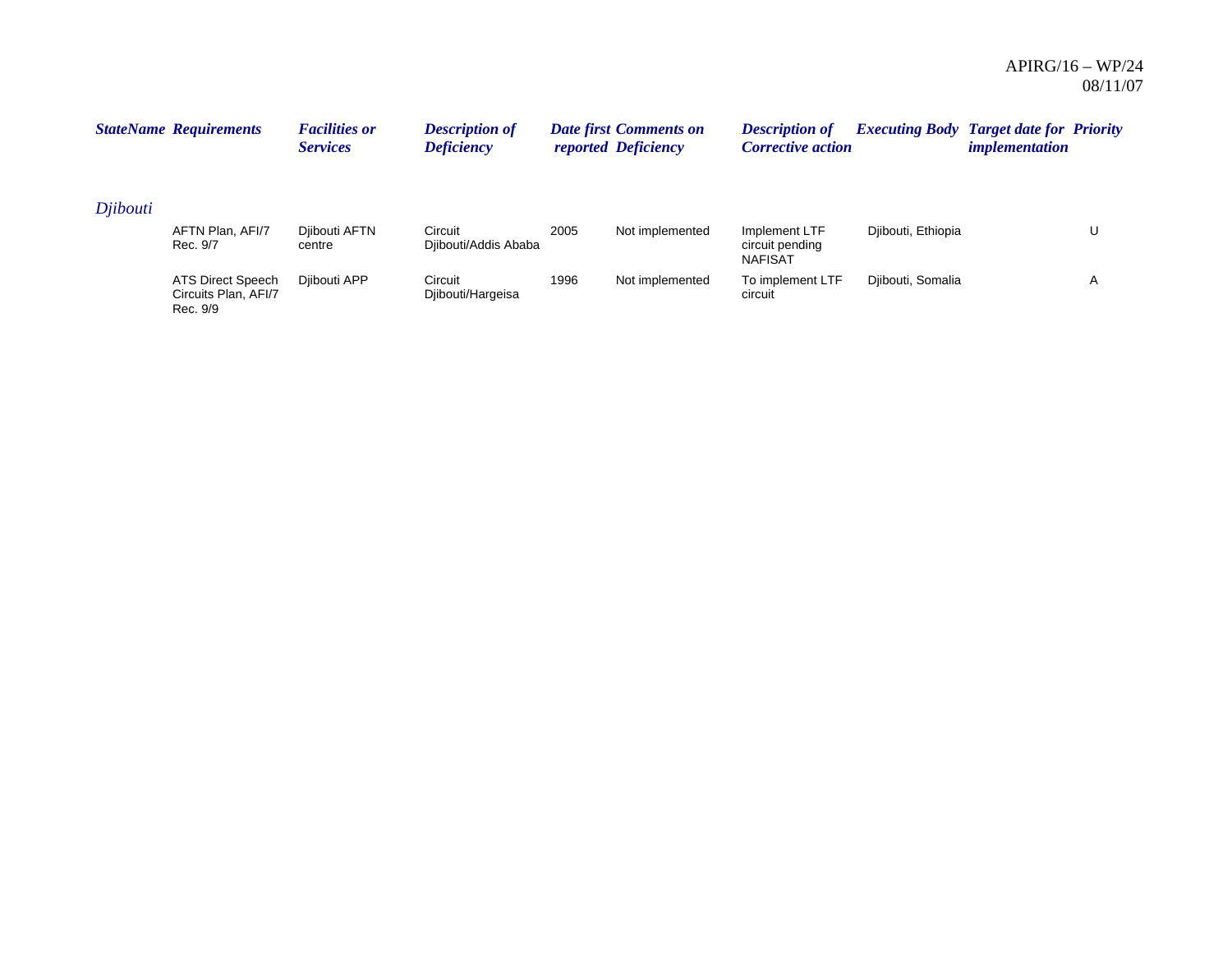*Wednesday, 07 November, 2007 Page 16 of 56*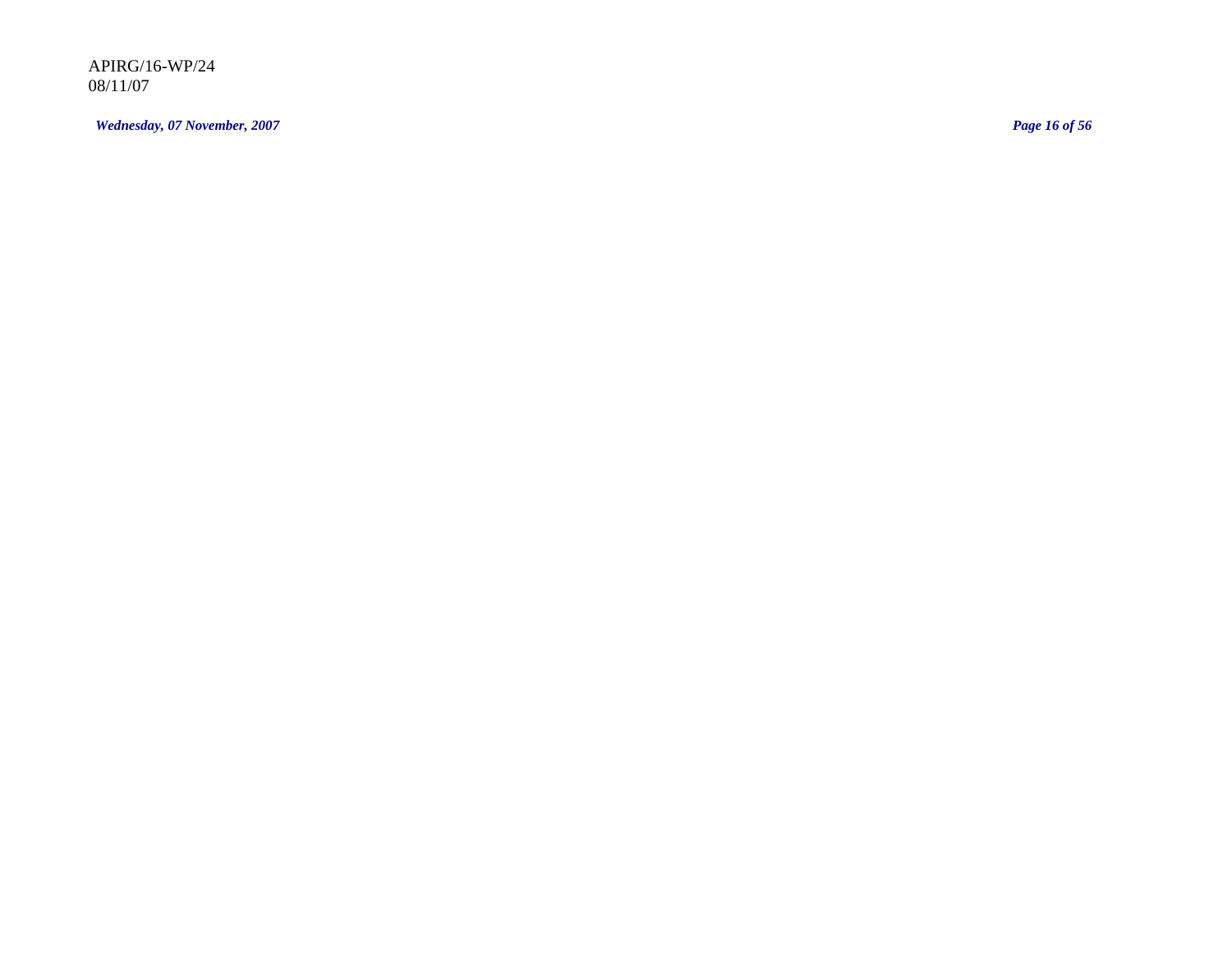|       | <b>StateName Requirements</b>                         | <b>Facilities or</b><br><b>Services</b> | <b>Description of</b><br><b>Deficiency</b> |      | <b>Date first Comments on</b><br>reported Deficiency | <b>Description of</b><br><b>Corrective action</b>                               |              | <b>Executing Body Target date for Priority</b><br>implementation |  |
|-------|-------------------------------------------------------|-----------------------------------------|--------------------------------------------|------|------------------------------------------------------|---------------------------------------------------------------------------------|--------------|------------------------------------------------------------------|--|
| Egypt | ATS Direct Speech<br>Circuits Plan, AFI/7<br>Rec. 9/9 | Cairo ACC                               | Circuit<br>Cairo/Khartoum                  | 1996 | Not implemented                                      | LTF circuit via PTTs<br>proposed by Egypt<br>until VSAT NAFISAT<br>implemented. | Egypt, Sudan | 2007                                                             |  |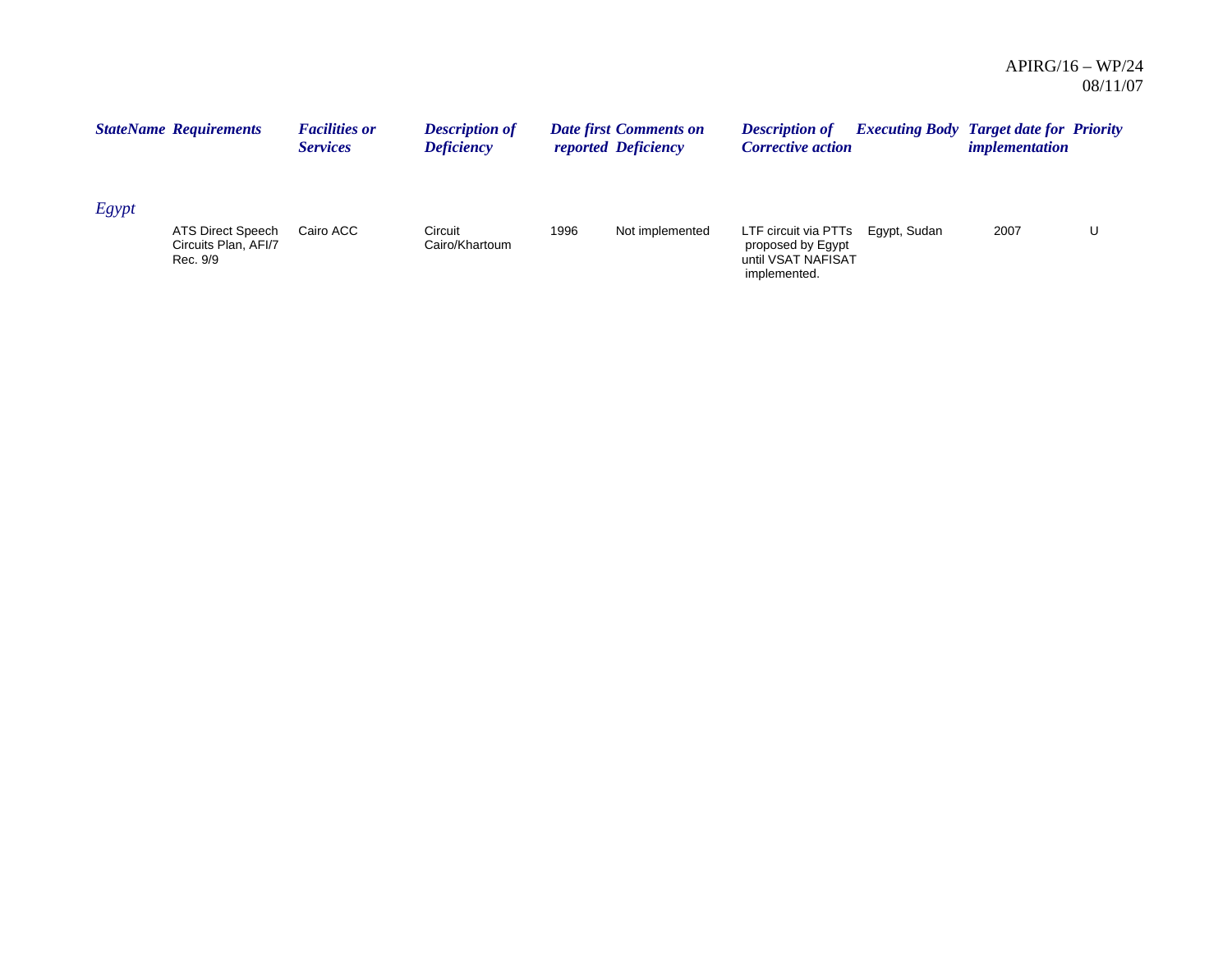*Wednesday, 07 November, 2007 Page 17 of 56*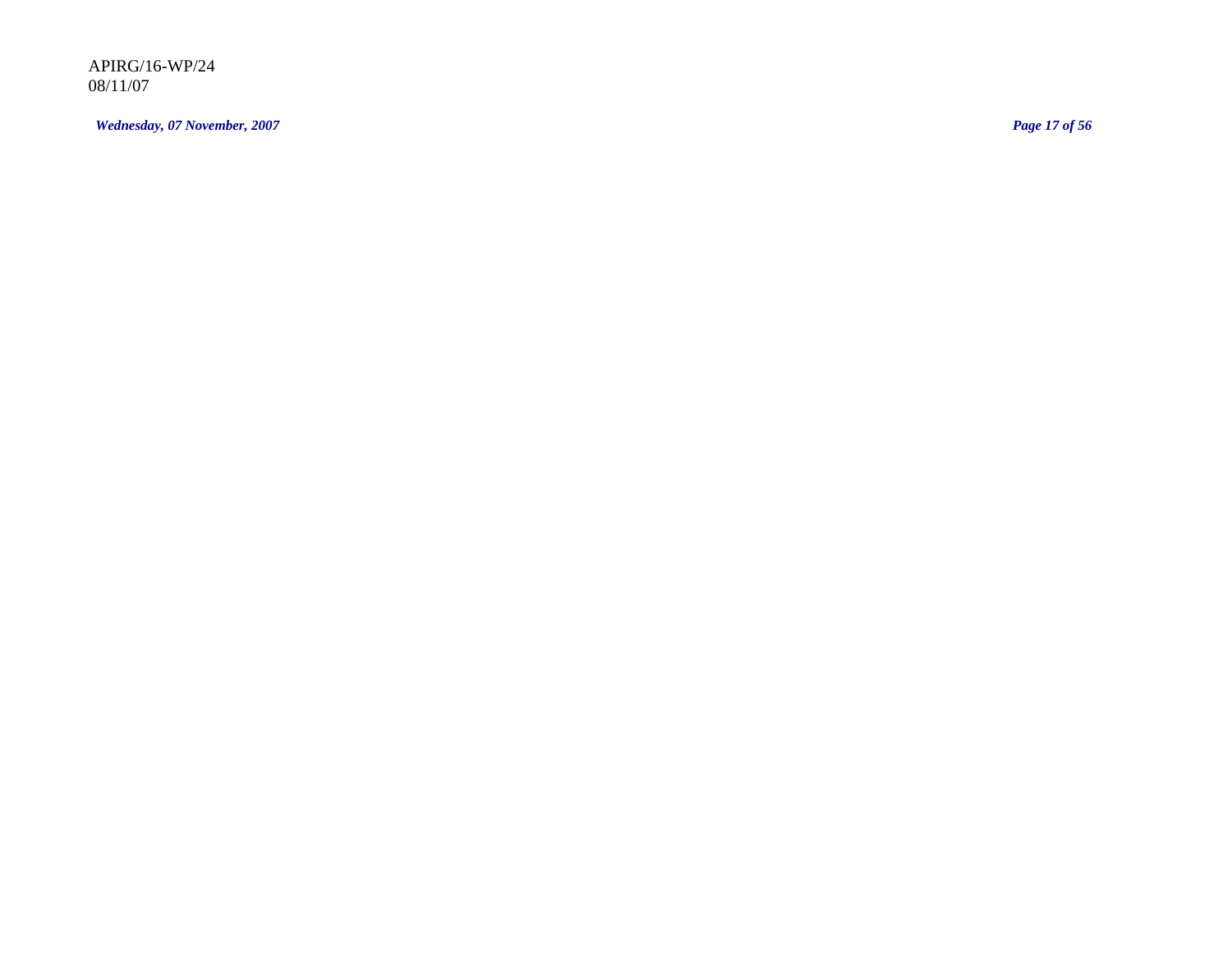|                          | <b>StateName Requirements</b>                                | <b>Facilities or</b><br><b>Services</b> | <b>Description of</b><br><b>Deficiency</b> |      | <b>Date first Comments on</b><br>reported Deficiency | <b>Description of</b><br><b>Corrective action</b> | <b>Executing Body Target date for Priority</b> | <i>implementation</i> |   |
|--------------------------|--------------------------------------------------------------|-----------------------------------------|--------------------------------------------|------|------------------------------------------------------|---------------------------------------------------|------------------------------------------------|-----------------------|---|
| <b>Equatorial Guinea</b> |                                                              |                                         |                                            |      |                                                      |                                                   |                                                |                       |   |
|                          | ATS Direct Speech<br>Circuits Plan, AFI/7<br>Rec. 9/9        | Bata & Malabo APP                       | Circuit Bata/Malabo                        | 2002 | Not implemented                                      | VSAT planned                                      | <b>ASECNA</b>                                  |                       | A |
|                          | <b>ATS Direct Speech</b><br>Circuits Plan, AFI/7<br>Rec. 9/9 | Bata APP                                | Circuit Bata/Douala                        | 1996 | Not implemented                                      | VSAT planned                                      | <b>ASECNA</b>                                  |                       | A |
|                          | ATS Direct Speech<br>Circuits Plan, AFI/7<br>Rec. 9/9        | Bata APP                                | Circuit Bata/Libreville 1996               |      | Not implemented                                      | VSAT planned                                      | <b>ASECNA</b>                                  |                       | A |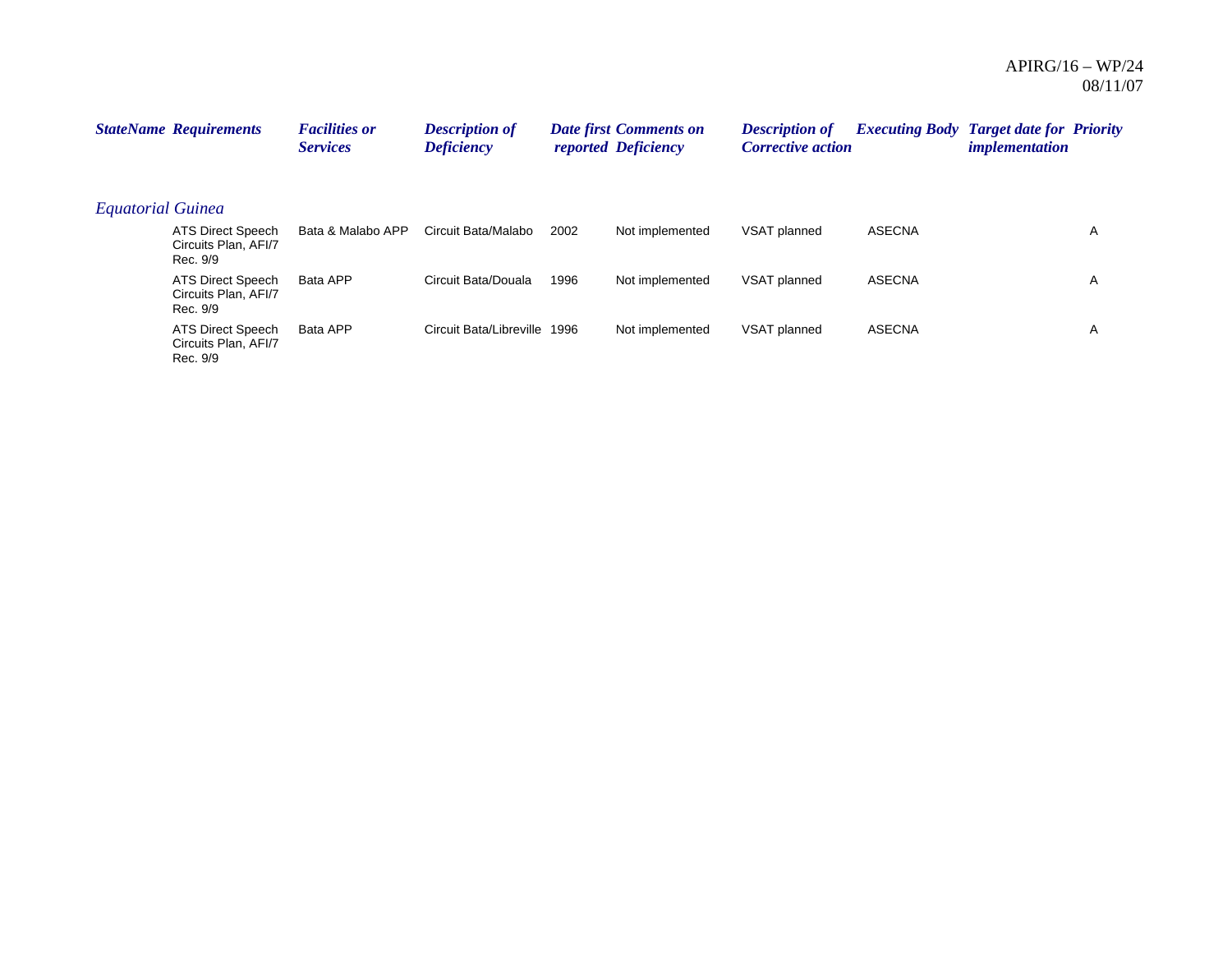*Wednesday, 07 November, 2007 Page 18 of 56*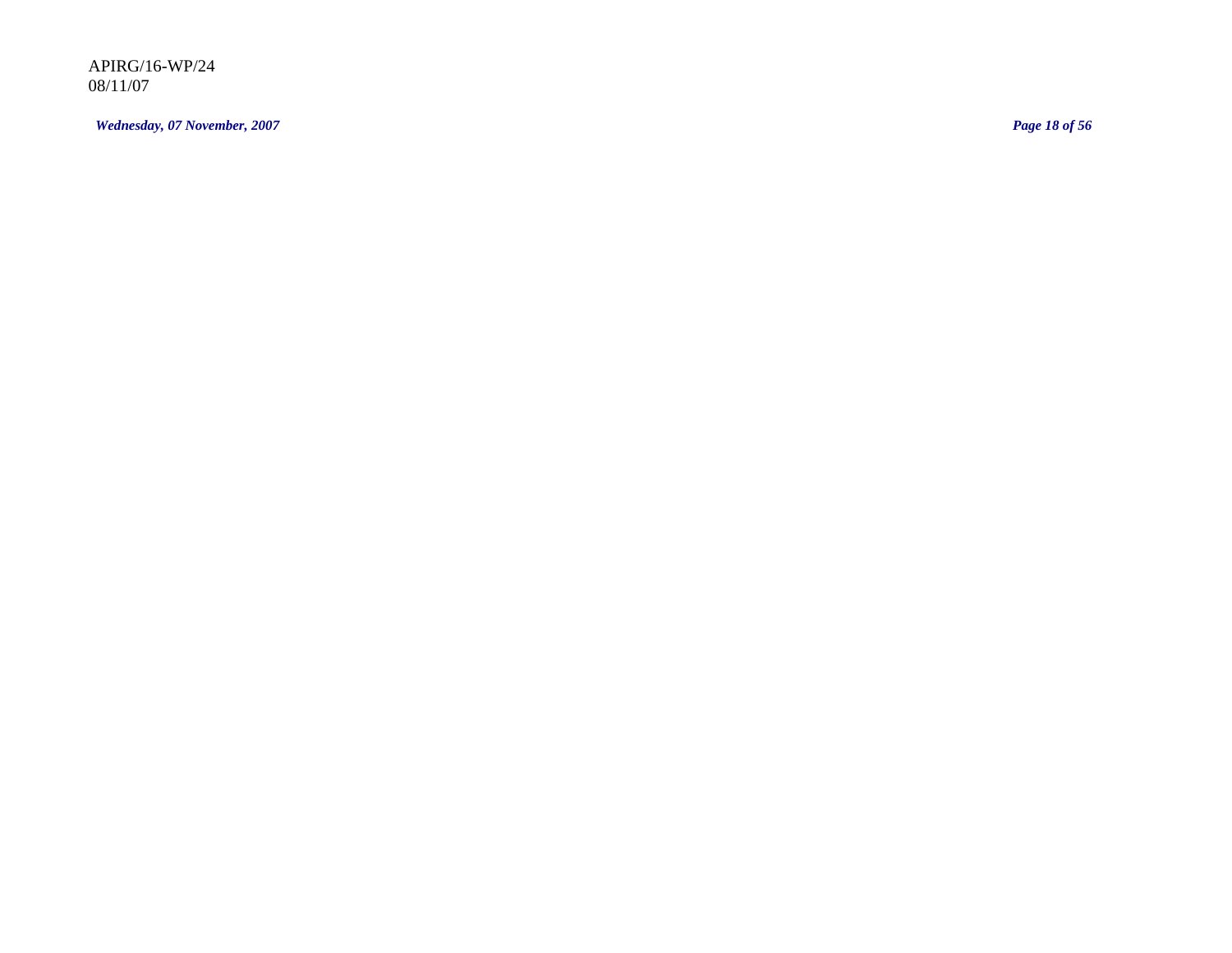|         | <b>StateName Requirements</b>                         | <b>Facilities or</b><br><b>Services</b> | <b>Description of</b><br><b>Deficiency</b> |      | <b>Date first Comments on</b><br>reported Deficiency | <b>Description of</b><br><b>Corrective action</b> | <b>Executing Body Target date for Priority</b> | <i>implementation</i> |   |
|---------|-------------------------------------------------------|-----------------------------------------|--------------------------------------------|------|------------------------------------------------------|---------------------------------------------------|------------------------------------------------|-----------------------|---|
| Eritrea |                                                       |                                         |                                            |      |                                                      |                                                   |                                                |                       |   |
|         | AFTN Plan, AFI/7<br>Rec. 9/7                          | Asmara AFTN<br>centre                   | Circuit<br>Asmara/Addis                    | 1998 | The circuit has been<br>disconnected                 | To be restored.<br><b>NAFISAT</b>                 | Eritrea. Ethiopia                              | 2007                  | U |
|         | ATS Direct Speech<br>Circuits Plan, AFI/7<br>Rec. 9/9 | Asmara ACC                              | Circuit<br>Asmara/AddisAbaba               | 1998 | This circuit has been<br>disconnected                | To be restored.<br><b>NAFISAT</b>                 | Eritrea. Ethiopia                              | 2007                  | U |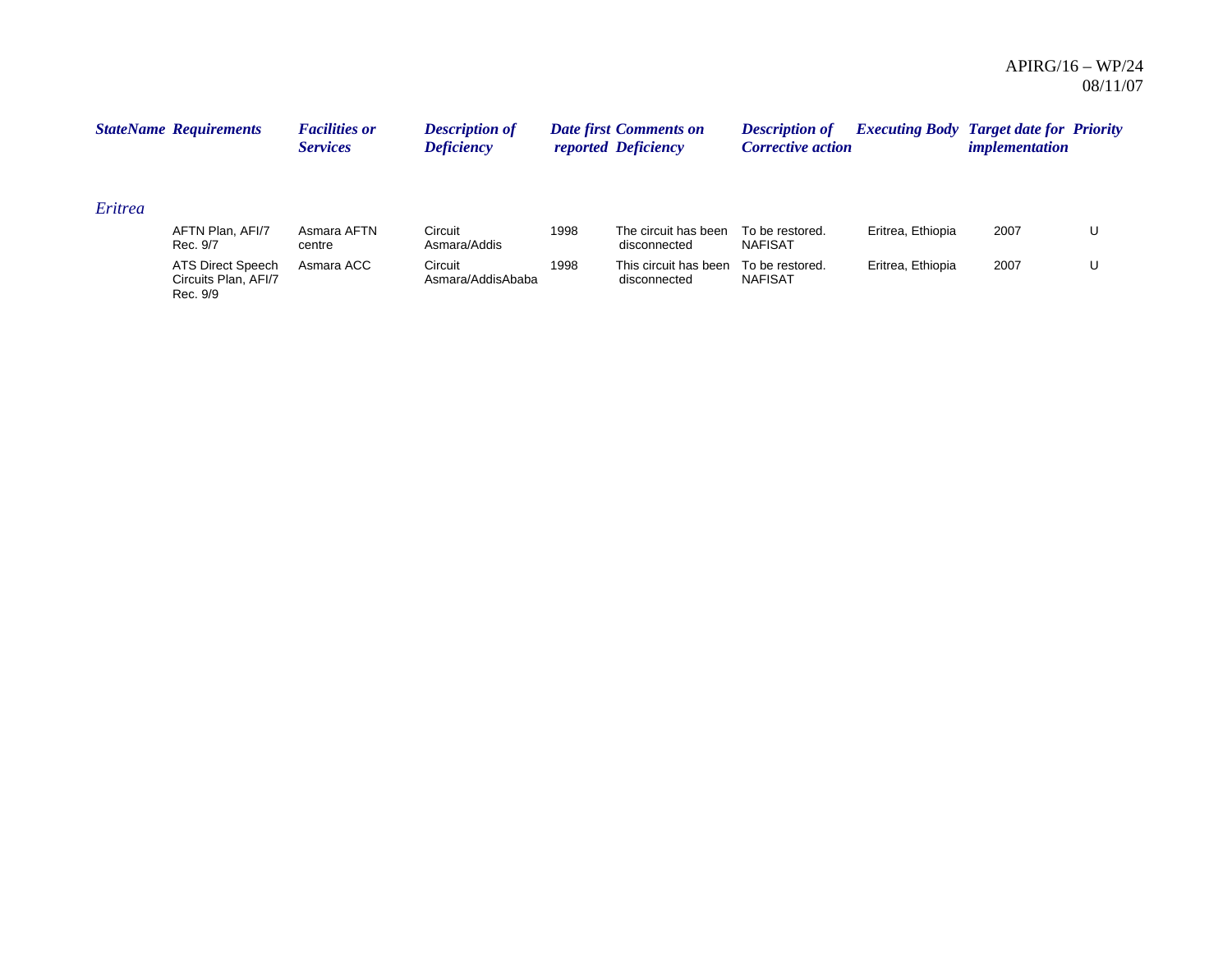*Wednesday, 07 November, 2007 Page 19 of 56*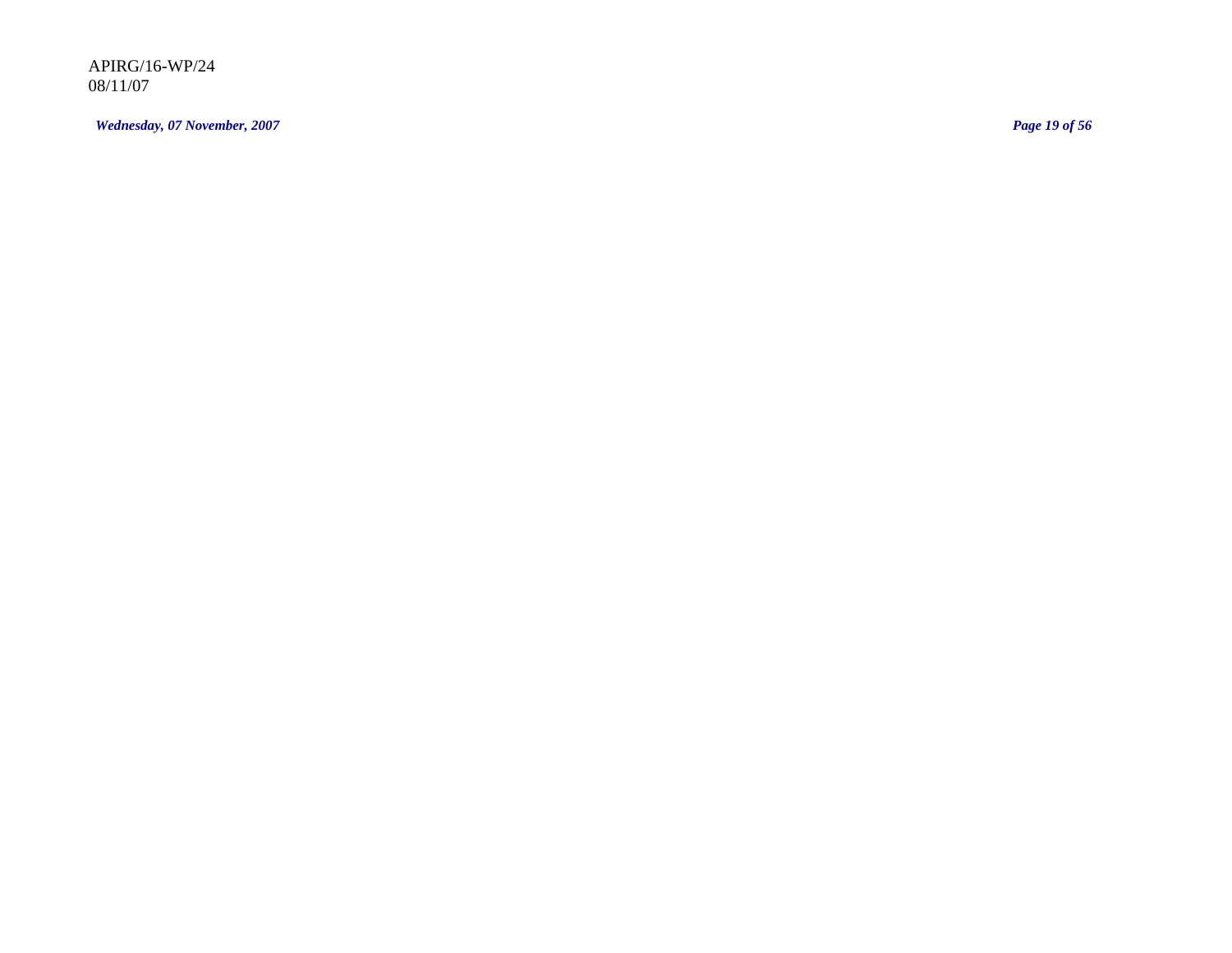|          | <b>StateName Requirements</b>                         | <b>Facilities or</b><br><b>Services</b> | <b>Description of</b><br><b>Deficiency</b>                |      | <b>Date first Comments on</b><br>reported Deficiency | <b>Description of</b><br><b>Corrective action</b>  | <b>Executing Body</b> | <b>Target date for Priority</b><br><i>implementation</i> |    |
|----------|-------------------------------------------------------|-----------------------------------------|-----------------------------------------------------------|------|------------------------------------------------------|----------------------------------------------------|-----------------------|----------------------------------------------------------|----|
| Ethiopia |                                                       |                                         |                                                           |      |                                                      |                                                    |                       |                                                          |    |
|          | AFTN Plan, AFI/7<br>Rec. 9/7                          | Addis Ababa AFTN<br>centre              | Circuit Addis<br>Ababa/Asmara                             | 1998 | This circuit has been<br>disconnected                | To be restored.<br><b>NAFISAT</b>                  | Ethiopia, Eritrea     | 2007                                                     | U  |
|          | AFTN Plan, AFI/7<br>Rec. 9/7                          | Addis Ababa AFTN<br>centre              | Circuit Addis<br>Ababa/Khartoum                           | 1996 | Not implemented                                      | VSAT NAFISAT in<br>project                         | Ethiopia, Sudan       | 2007                                                     | A  |
|          | AFTN Plan, AFI/7<br>Rec. 9/7                          | Addis Ababa AFTN<br>centre              | Circuit Addis<br>Ababa/Niamey<br>operates at low<br>speed | 2003 | Causes congestion<br>and traffic delays              | Upgrade to at least<br>1200 bps. NAFISAT           | Ethiopia, ASECNA      | 2007                                                     | A  |
|          | AFTN Plan, AFI/7<br>Rec. 9/7                          | Addis Ababa AFTN<br>centre              | Circuit Addis<br>Ababa/Djibouti                           | 2005 | Not implemented                                      | Implement LTF<br>circuit pending<br><b>NAFISAT</b> | Ethiopia, Djibouti    |                                                          | U  |
|          | ATS Direct Speech<br>Circuits Plan, AFI/7<br>Rec. 9/9 | Addis Ababa<br>ACC/FIC                  | Circuit Addis<br>Ababa/Asmara                             | 1998 | This circuit has been<br>disconnected                | To be restored.<br><b>NAFISAT</b>                  | Ethiopia, Eritrea     | 2007                                                     | IJ |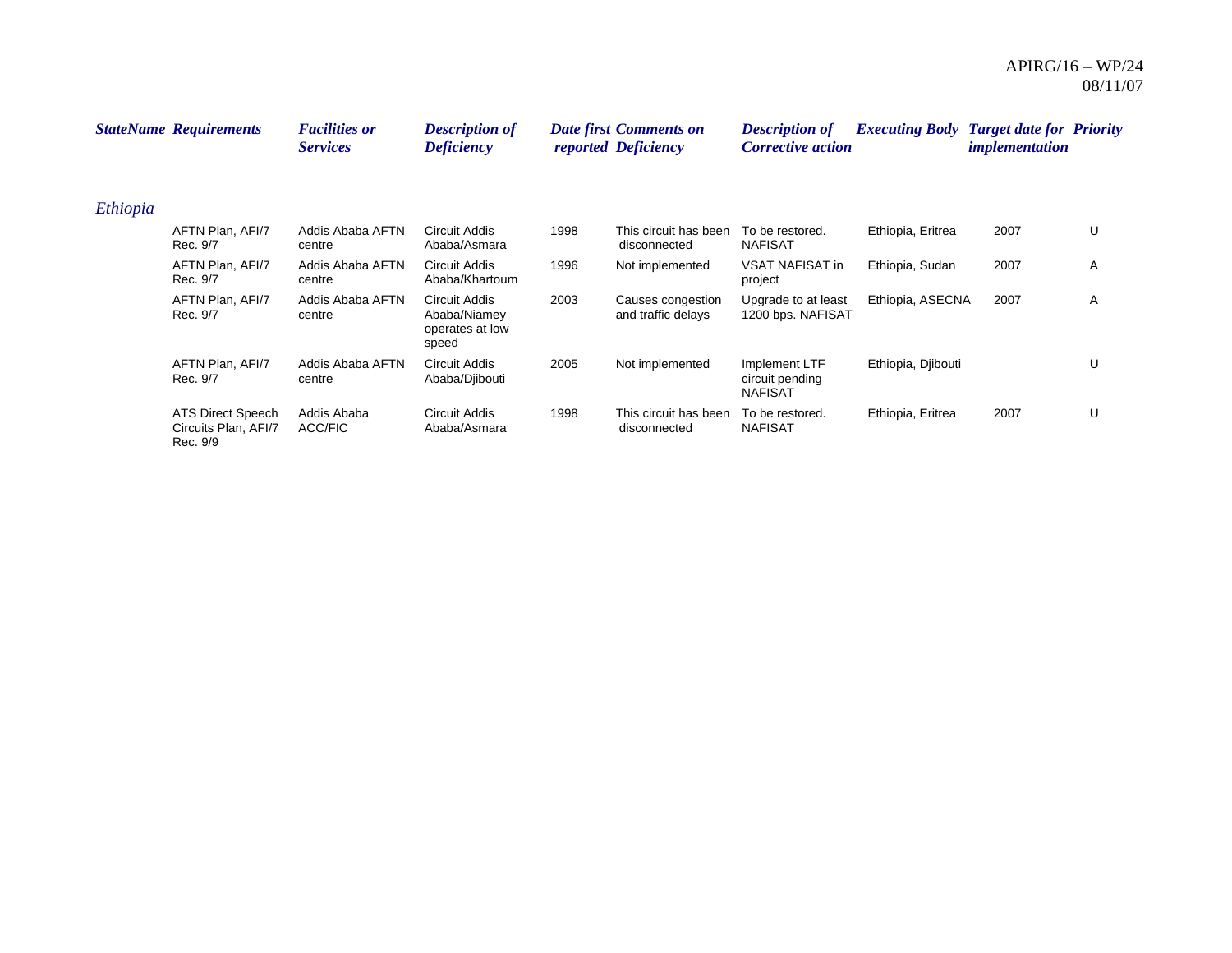*Wednesday, 07 November, 2007 Page 20 of 56*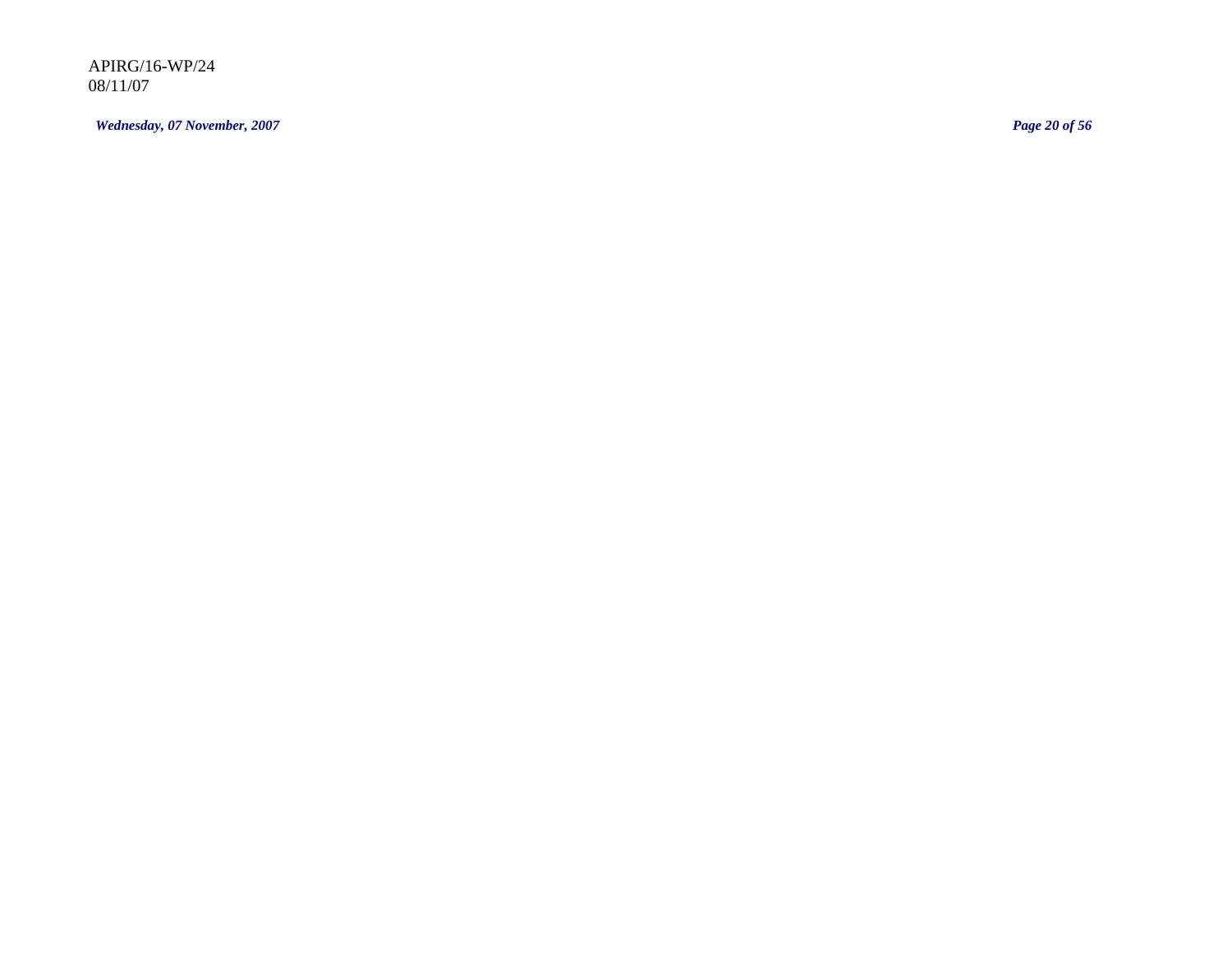*StateName*

*Services*

 *Requirements Facilities or Description of Date first Comments on Description of Executing Body Target date for Priority Deficiency reported Deficiency Corrective action implementation*

## *France (Reunion)*

This State has no deficiency in this field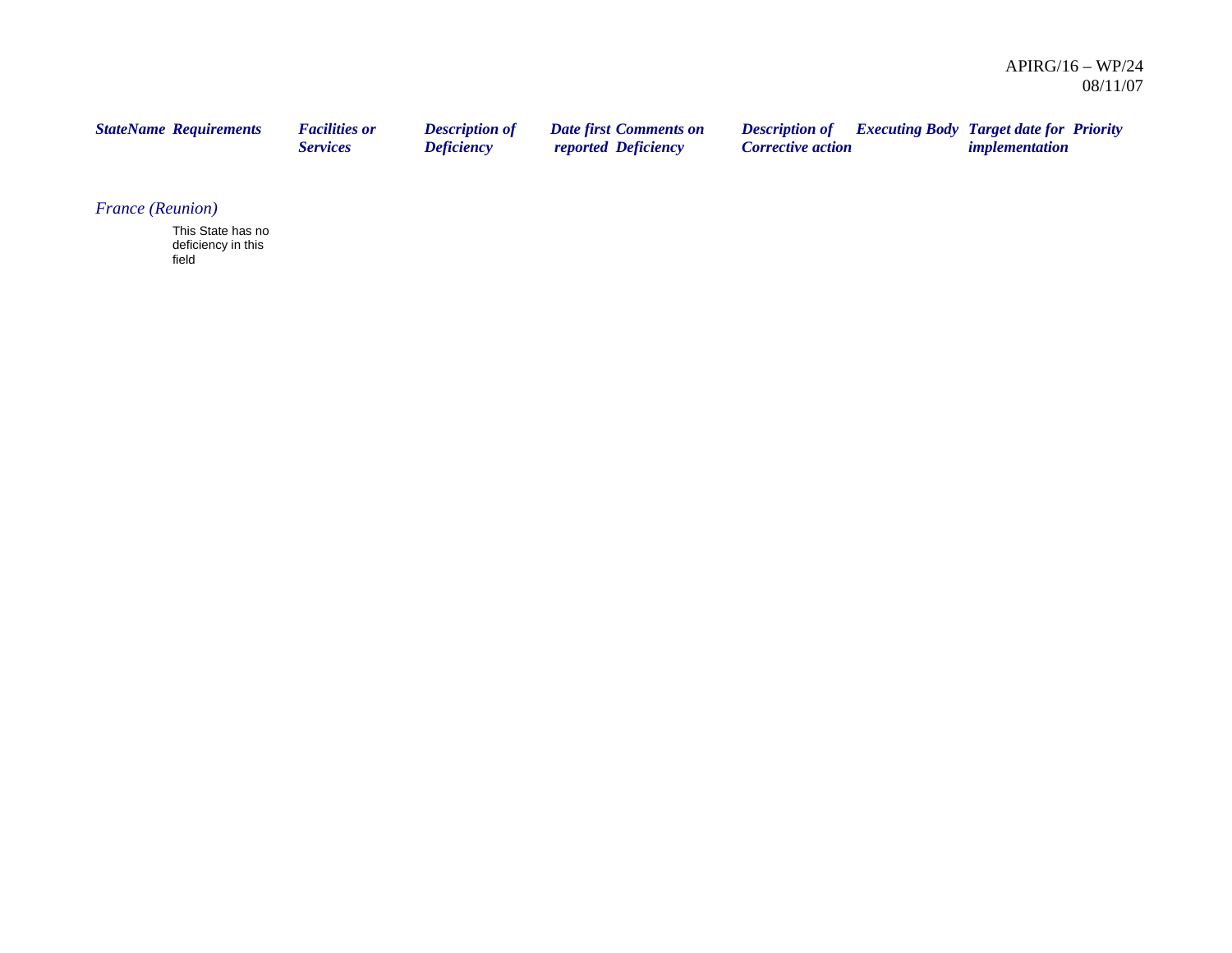*Wednesday, 07 November, 2007 Page 21 of 56*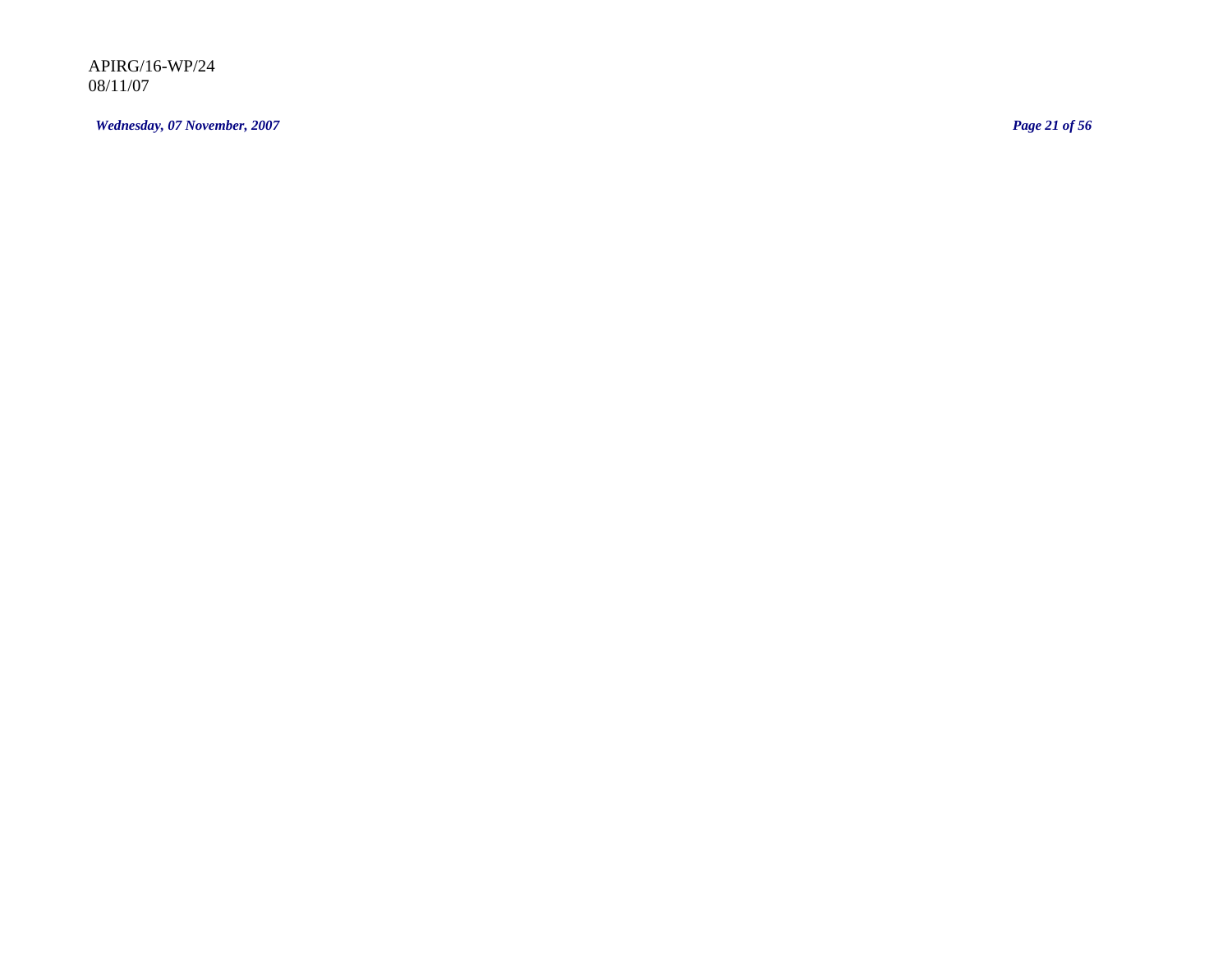|       | <b>StateName Requirements</b>                         | <b>Facilities or</b><br><b>Services</b> | <b>Description of</b><br><b>Deficiency</b> |      | <b>Date first Comments on</b><br>reported Deficiency | <b>Description of</b><br><b>Corrective action</b> | <i><b>Executing Body</b></i>        | <b>Target date for Priority</b><br><i>implementation</i> |   |
|-------|-------------------------------------------------------|-----------------------------------------|--------------------------------------------|------|------------------------------------------------------|---------------------------------------------------|-------------------------------------|----------------------------------------------------------|---|
| Gabon |                                                       |                                         |                                            |      |                                                      |                                                   |                                     |                                                          |   |
|       | ATS Direct Speech<br>Circuits Plan, AFI/7<br>Rec. 9/9 | Libreville ACC                          | Circuit Libreville/Bata                    | 1996 | Not implemented                                      | VSAT planned at<br>Bata                           | <b>ASECNA</b>                       |                                                          | A |
|       | ATS Direct Speech<br>Circuits Plan, AFI/7<br>Rec. 9/9 | Libreville ACC                          | Circuit Libreville/Sao<br>Tome             | 1996 | Not implemented                                      | VSAT to be installed<br>by Sao Tome               | ASECNA, Sao Tome 2005<br>& Principe |                                                          | A |
|       | Navaids, AFI/7<br>Rec. 10/4                           | Port Gentil                             | ILS RWY 21                                 | 2001 | Equipment at site                                    | Installation in<br>progress                       | <b>ASECNA</b>                       |                                                          | U |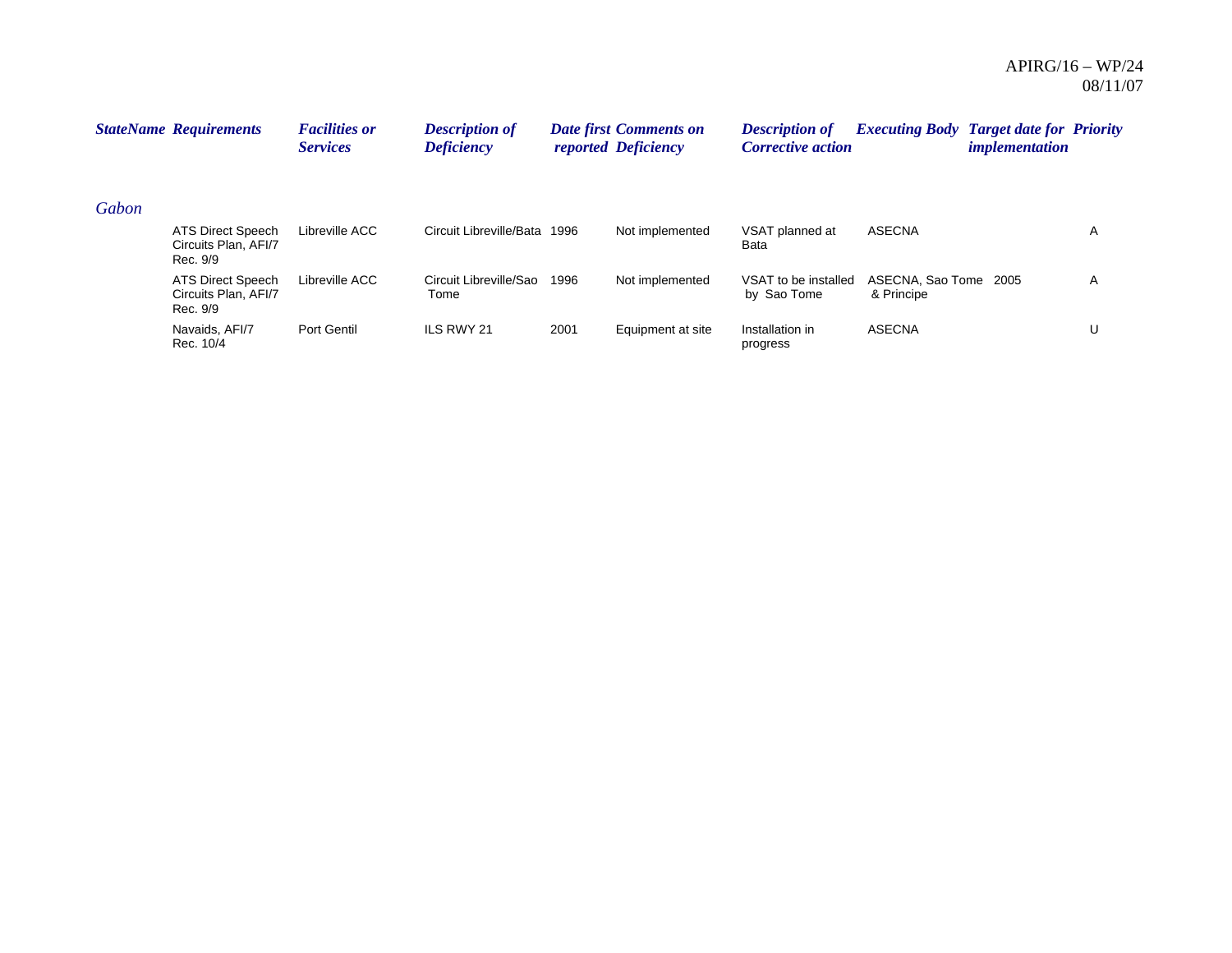*Wednesday, 07 November, 2007 Page 22 of 56*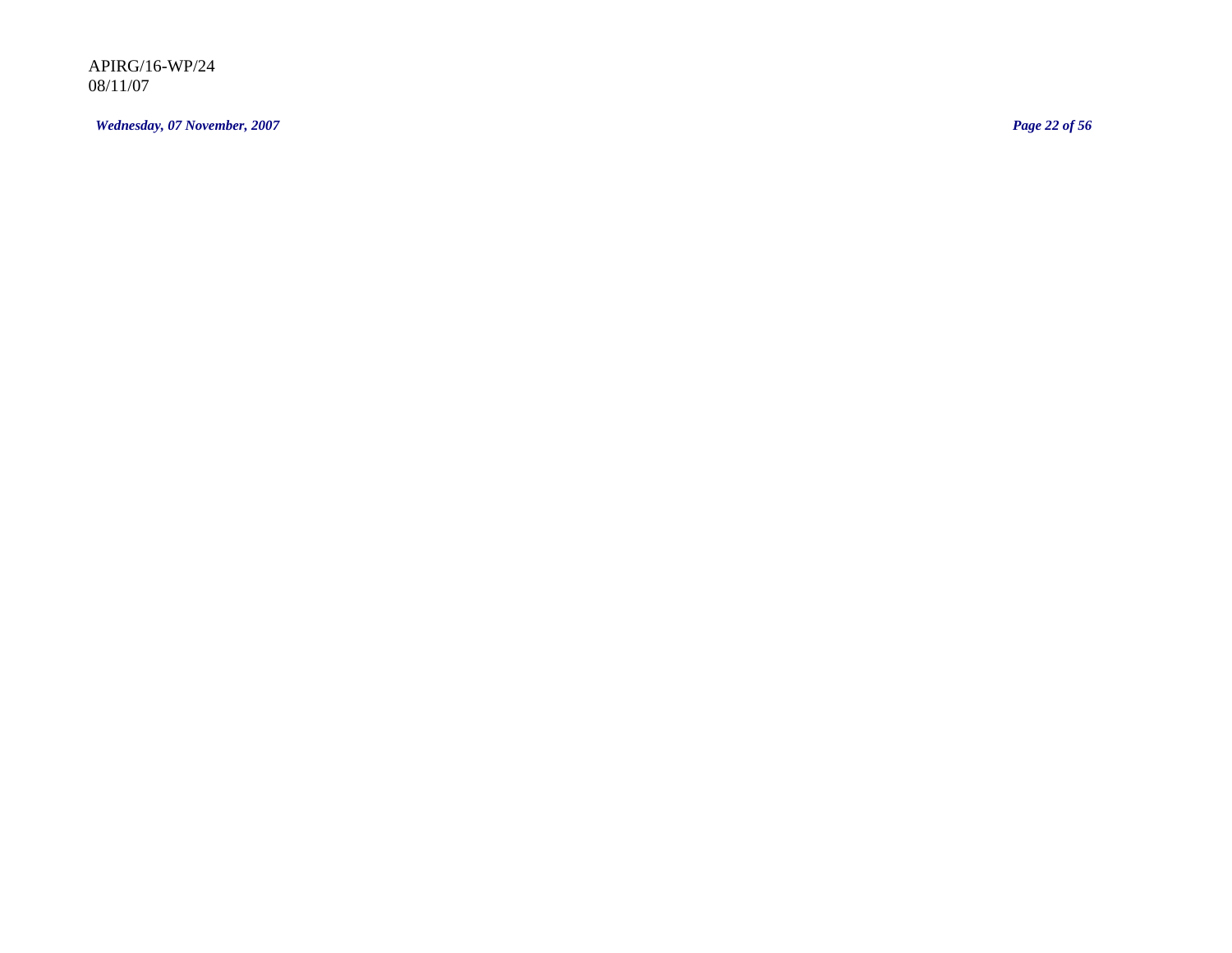|        | <b>StateName Requirements</b>                         | <b>Facilities or</b><br><b>Services</b> | <b>Description of</b><br><b>Deficiency</b> |      | <b>Date first Comments on</b><br><i>reported Deficiency</i> | <b>Description of</b><br><b>Corrective action</b> |                         | <b>Executing Body Target date for Priority</b><br>implementation |   |
|--------|-------------------------------------------------------|-----------------------------------------|--------------------------------------------|------|-------------------------------------------------------------|---------------------------------------------------|-------------------------|------------------------------------------------------------------|---|
| Gambia | ATS Direct Speech<br>Circuits Plan, AFI/7<br>Rec. 9/9 | <b>Baniul APP</b>                       | Circuit Banjul/Bissau                      | 1996 | Not implemented                                             | VSAT being<br>considered                          | Gambia/Guinea<br>Bissau |                                                                  | A |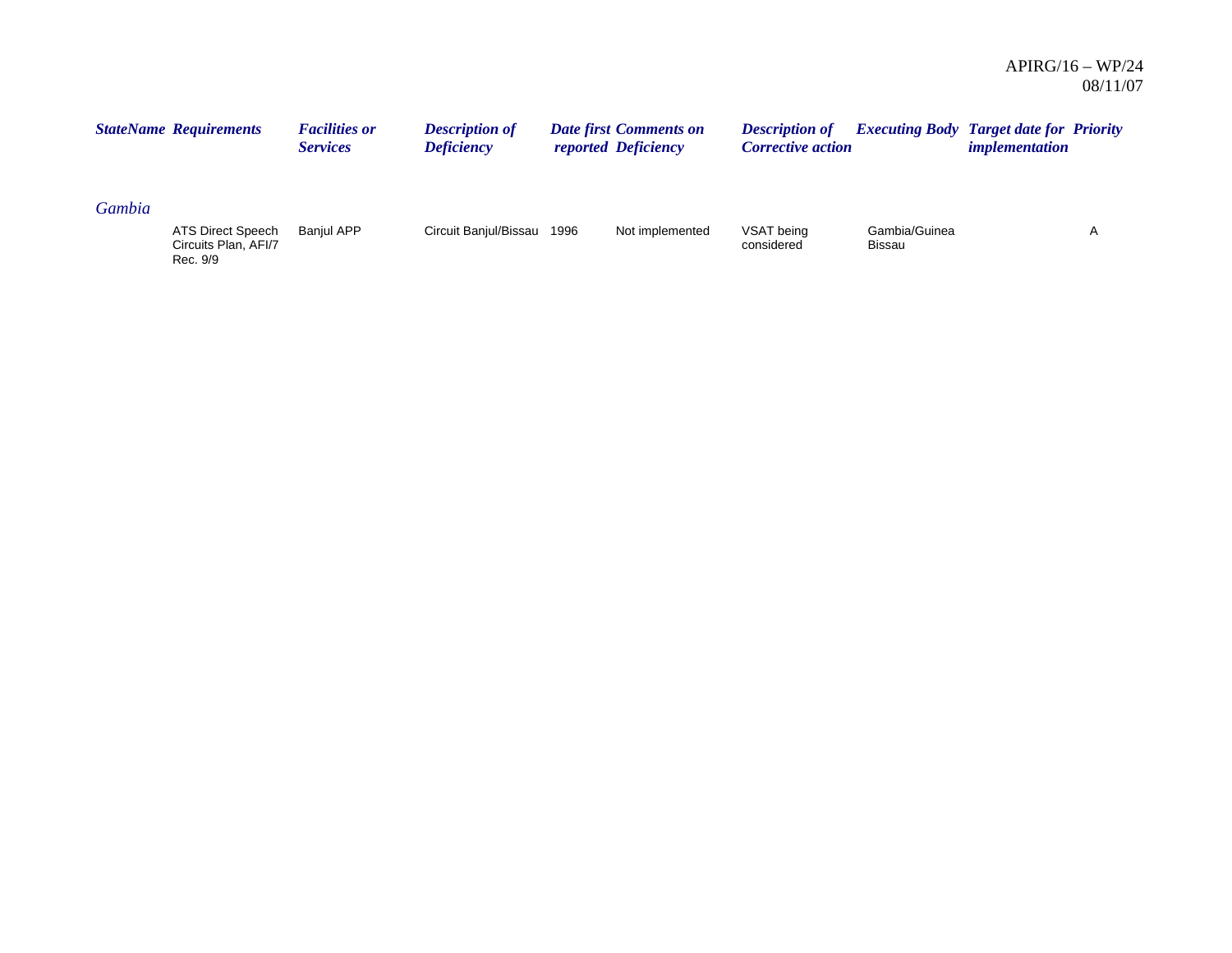*Wednesday, 07 November, 2007 Page 23 of 56*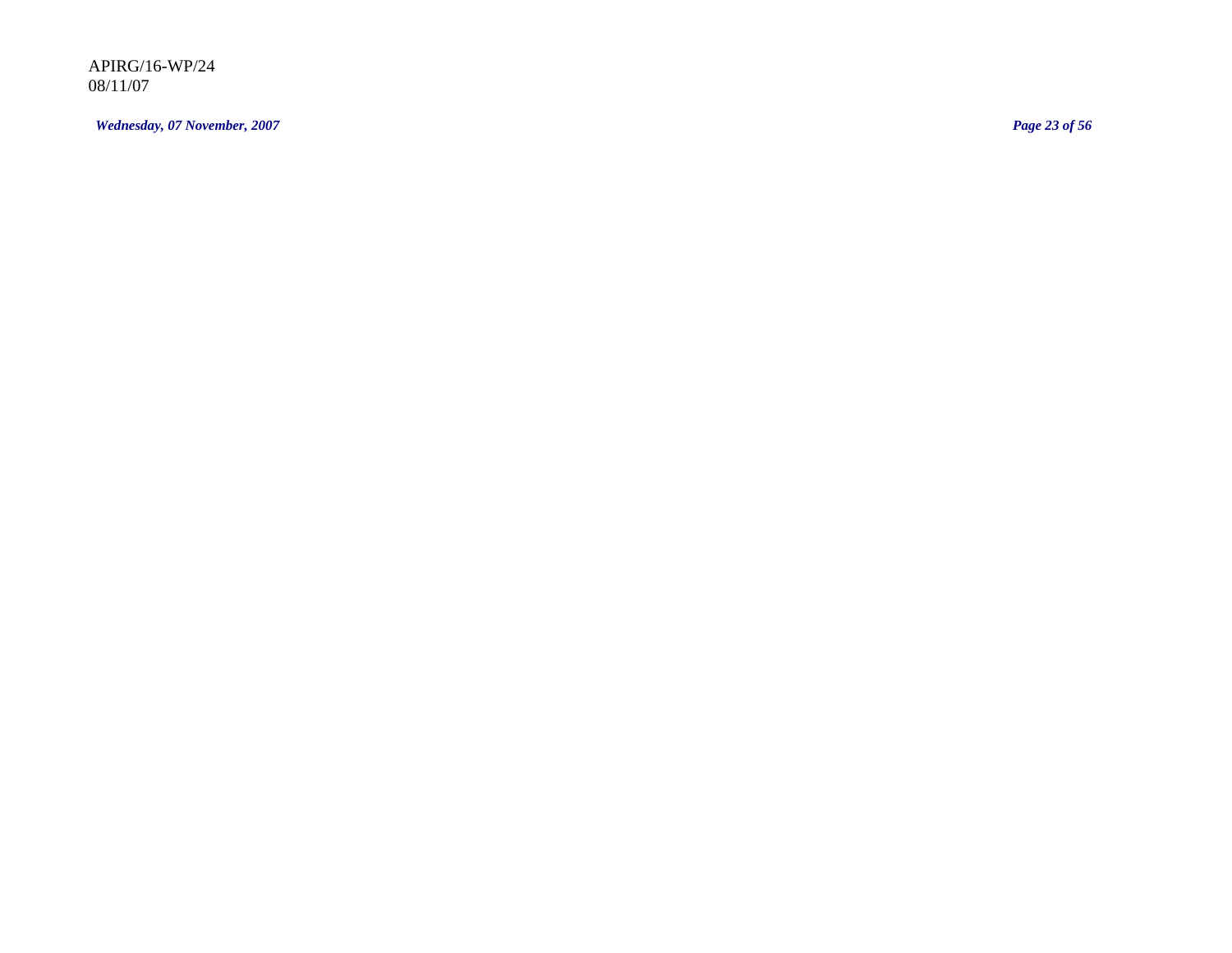|       | <b>StateName Requirements</b>                         | <b>Facilities or</b><br><b>Services</b> | <b>Description of</b><br><b>Deficiency</b> |      | <b>Date first Comments on</b><br>reported Deficiency                       | <b>Description of</b><br><b>Corrective action</b> | <b>Executing Body Target date for Priority</b> | <i>implementation</i> |   |
|-------|-------------------------------------------------------|-----------------------------------------|--------------------------------------------|------|----------------------------------------------------------------------------|---------------------------------------------------|------------------------------------------------|-----------------------|---|
| Ghana | ATS Direct Speech                                     | Accra APP/FIC                           | Circuit Accra/Bobo                         | 1998 | PSTN in use                                                                | VSAT planned at                                   | Ghana, ASECNA                                  |                       | A |
|       | Circuits Plan, AFI/7<br>Rec. 9/9                      |                                         | Dioulasso                                  |      |                                                                            | Bobo Dioulasso                                    |                                                |                       |   |
|       | ATS Direct Speech<br>Circuits Plan, AFI/7<br>Rec. 9/9 | Accra APP/FIC                           | Circuit Acrra/Luanda                       | 1998 | Inmarsat phone<br>used from Luanda.<br>Inmarsat also<br>available in Accra | VSAT under<br>consideration                       | Ghana, Angola                                  |                       | U |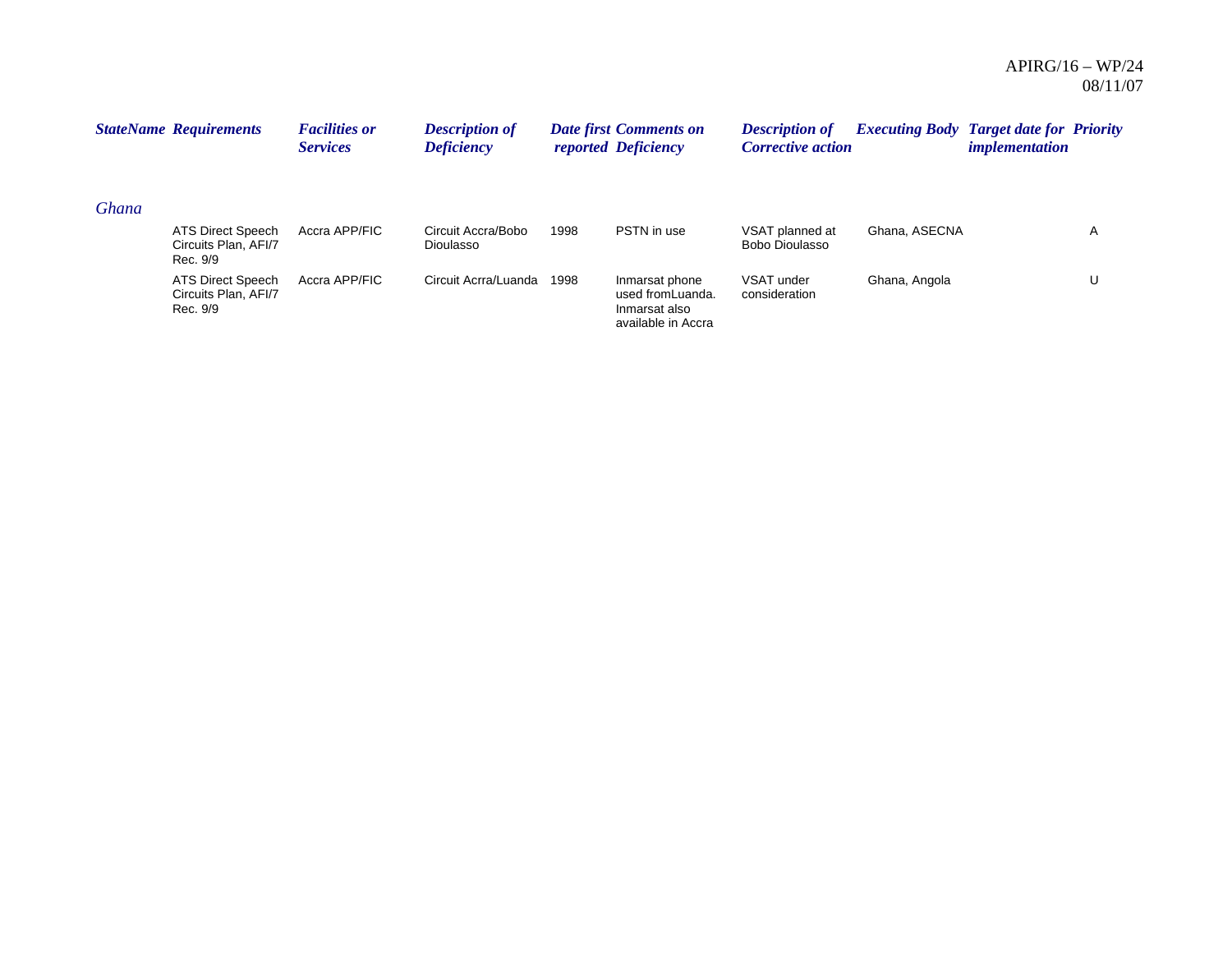*Wednesday, 07 November, 2007 Page 24 of 56*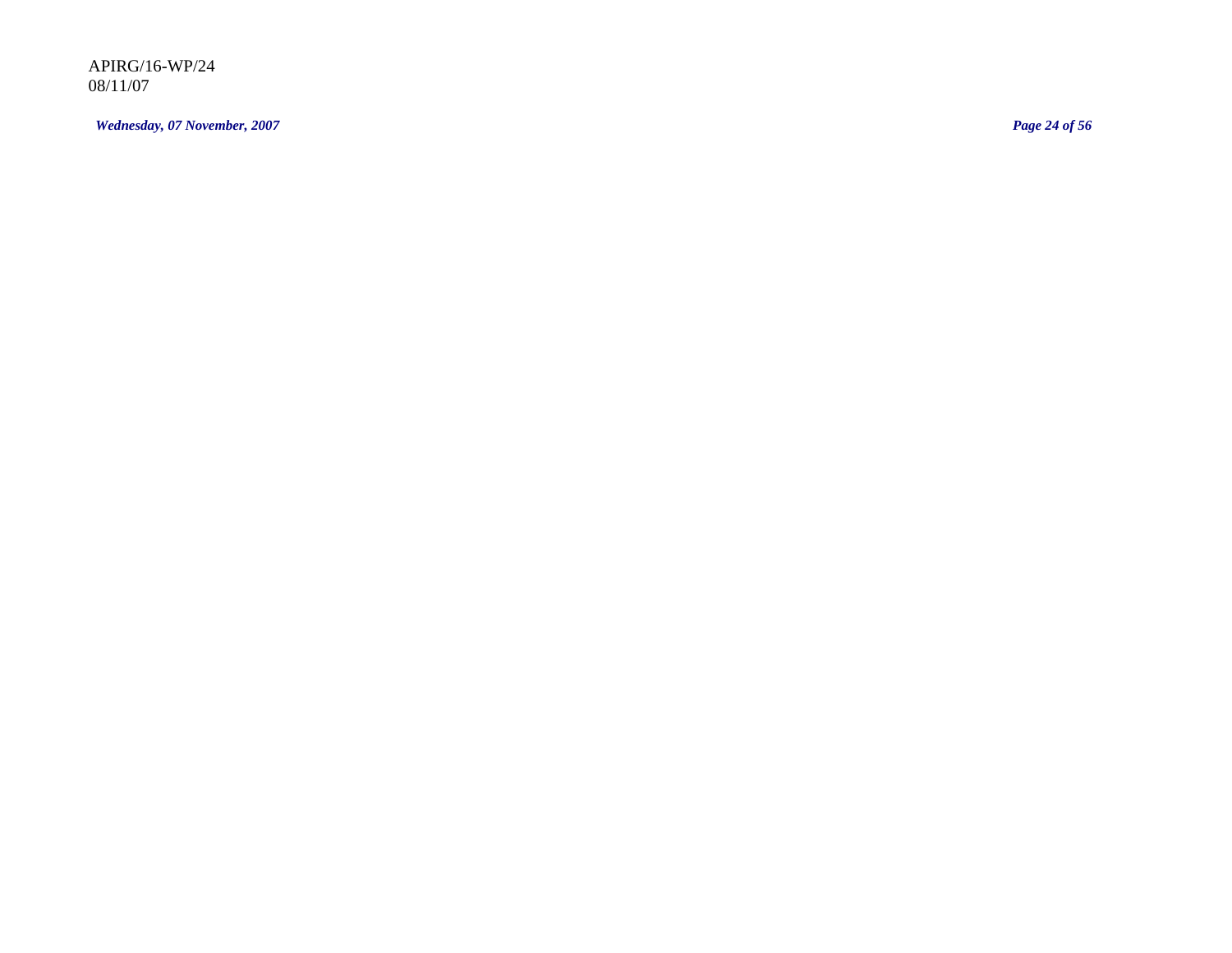|               | <b>StateName Requirements</b>                                | <b>Facilities or</b><br><b>Services</b> | <b>Description of</b><br><b>Deficiency</b> |      | <b>Date first Comments on</b><br><i>reported Deficiency</i> | <b>Description of</b><br><b>Corrective action</b> | <b>Executing Body Target date for Priority</b> | <i>implementation</i> |   |
|---------------|--------------------------------------------------------------|-----------------------------------------|--------------------------------------------|------|-------------------------------------------------------------|---------------------------------------------------|------------------------------------------------|-----------------------|---|
| <b>Guinea</b> |                                                              |                                         |                                            |      |                                                             |                                                   |                                                |                       |   |
|               | <b>ATS Direct Speech</b><br>Circuits Plan, AFI/7<br>Rec. 9/9 | Conakry APP                             | Circuit<br>Conakry/Bissau                  | 1996 | Not implemented                                             | Implement LTF<br>circuit                          | Guinea, Guinea<br>Bissau                       |                       | A |
|               | Navaids AFI/7.<br>Rec. 10/4                                  | Kankan                                  | <b>VOR</b>                                 | 1998 | Not implemented                                             | Implement facility                                | Guinea                                         |                       | A |
|               | Navaids AFI/7,<br>Rec. 10/4                                  | Labe                                    | <b>VOR</b>                                 | 1998 | Not implemented                                             | Implement facility                                | Guinea                                         |                       | Α |
|               | Navaids AFI/7,<br>Rec. 10/4                                  | Nzerekore                               | <b>VOR</b>                                 | 1998 | Not implemented                                             | Implement facility                                | Guinea                                         |                       | Α |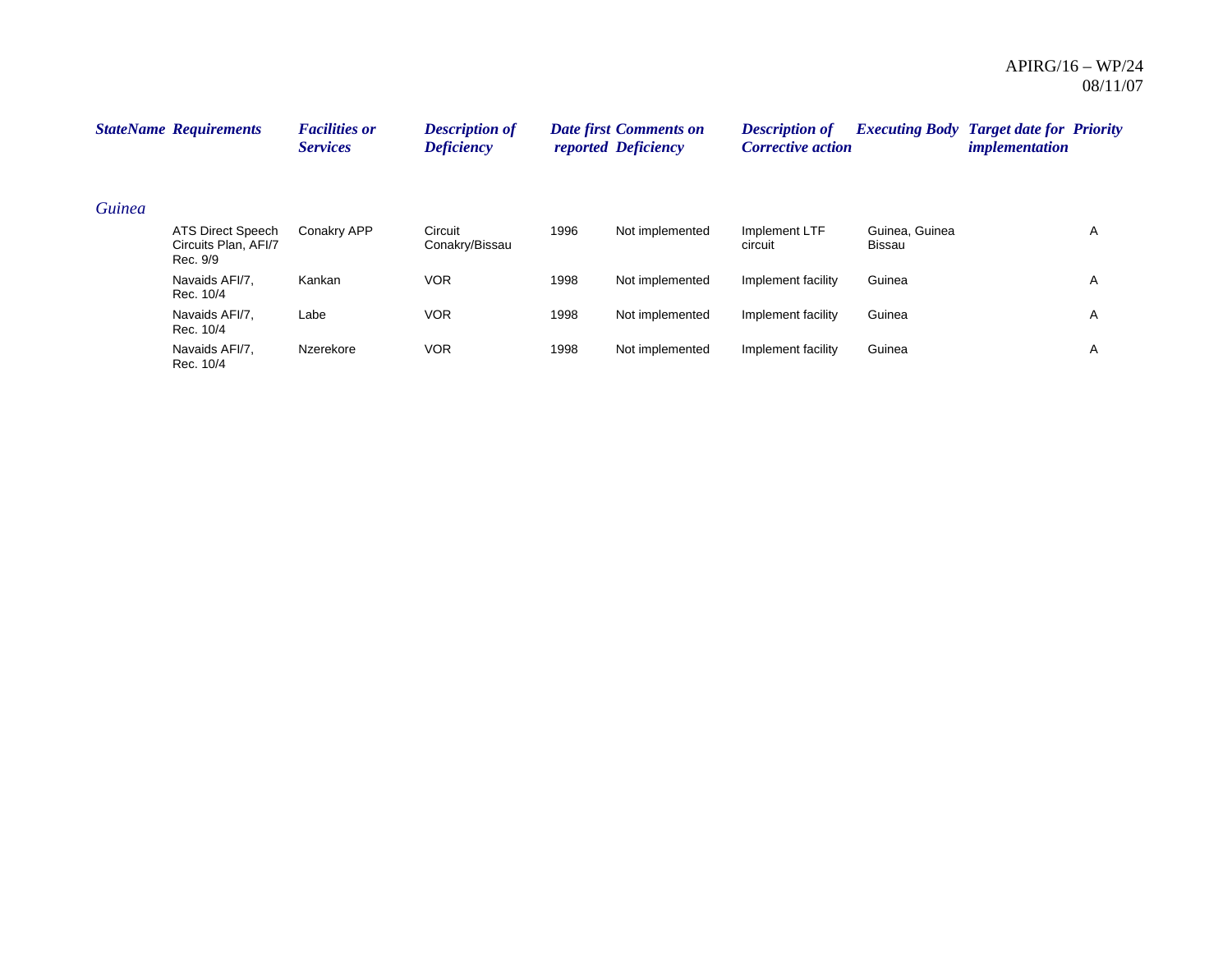*Wednesday, 07 November, 2007 Page 25 of 56*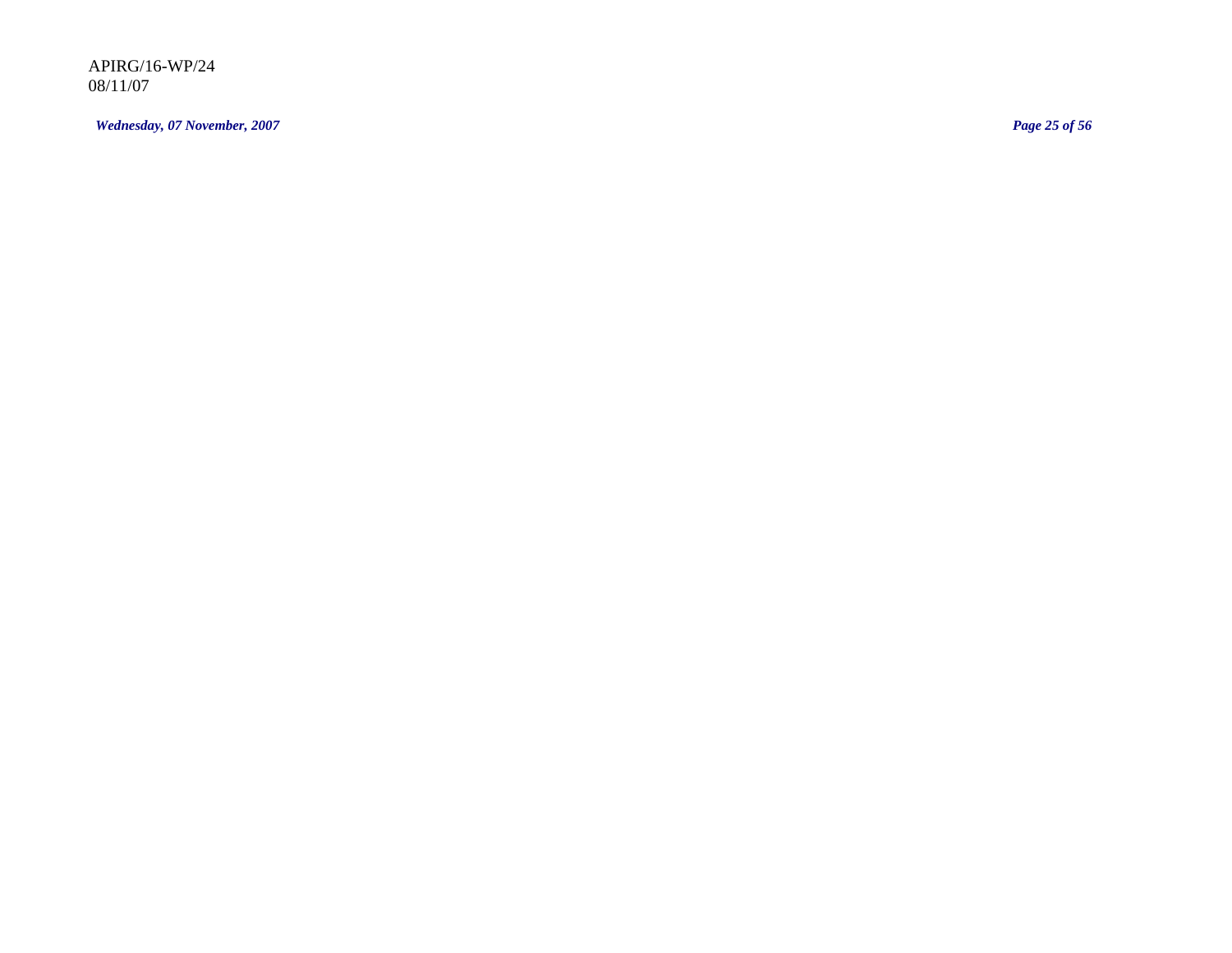|               | <b>StateName Requirements</b>                         | <b>Facilities or</b><br><b>Services</b> | <b>Description of</b><br><b>Deficiency</b> |      | <b>Date first Comments on</b><br>reported Deficiency | <b>Description of</b><br><b>Corrective action</b> | <b>Executing Body</b>    | <b>Target date for Priority</b><br><i>implementation</i> |   |
|---------------|-------------------------------------------------------|-----------------------------------------|--------------------------------------------|------|------------------------------------------------------|---------------------------------------------------|--------------------------|----------------------------------------------------------|---|
| Guinea Bissau |                                                       |                                         |                                            |      |                                                      |                                                   |                          |                                                          |   |
|               | AFTN Plan, AFI/7<br>Rec. 9/7                          | <b>Bissau AFTN centre</b>               | Circuit Bissau/Dakar                       | 1998 | Not implemented                                      | VSAT planned                                      | ASECNA, Guinea<br>Bissau |                                                          | U |
|               | ATS Direct Speech<br>Circuits Plan, AFI/7<br>Rec. 9/9 | Bissau APP                              | Circuit Bissau/Banjul                      | 1996 | Not implemented                                      | VSAT being<br>considered                          | Gambia, Guinea<br>Bissau |                                                          | A |
|               | ATS Direct Speech<br>Circuits Plan, AFI/7<br>Rec. 9/9 | Bissau APP                              | Circuit<br>Bissau/Conakry                  | 1996 | Not implemented                                      | Implement LTF<br>circuit                          | Guinea, Guinea<br>Bissau |                                                          | Α |
|               | ATS Direct Speech<br>Circuits Plan, AFI/7<br>Rec. 9/9 | Bissau APP                              | Circuit Bissau/Dakar                       | 1996 | Not implemented                                      | VSAT being<br>considered                          | ASECNA, Guinea<br>Bissau |                                                          | U |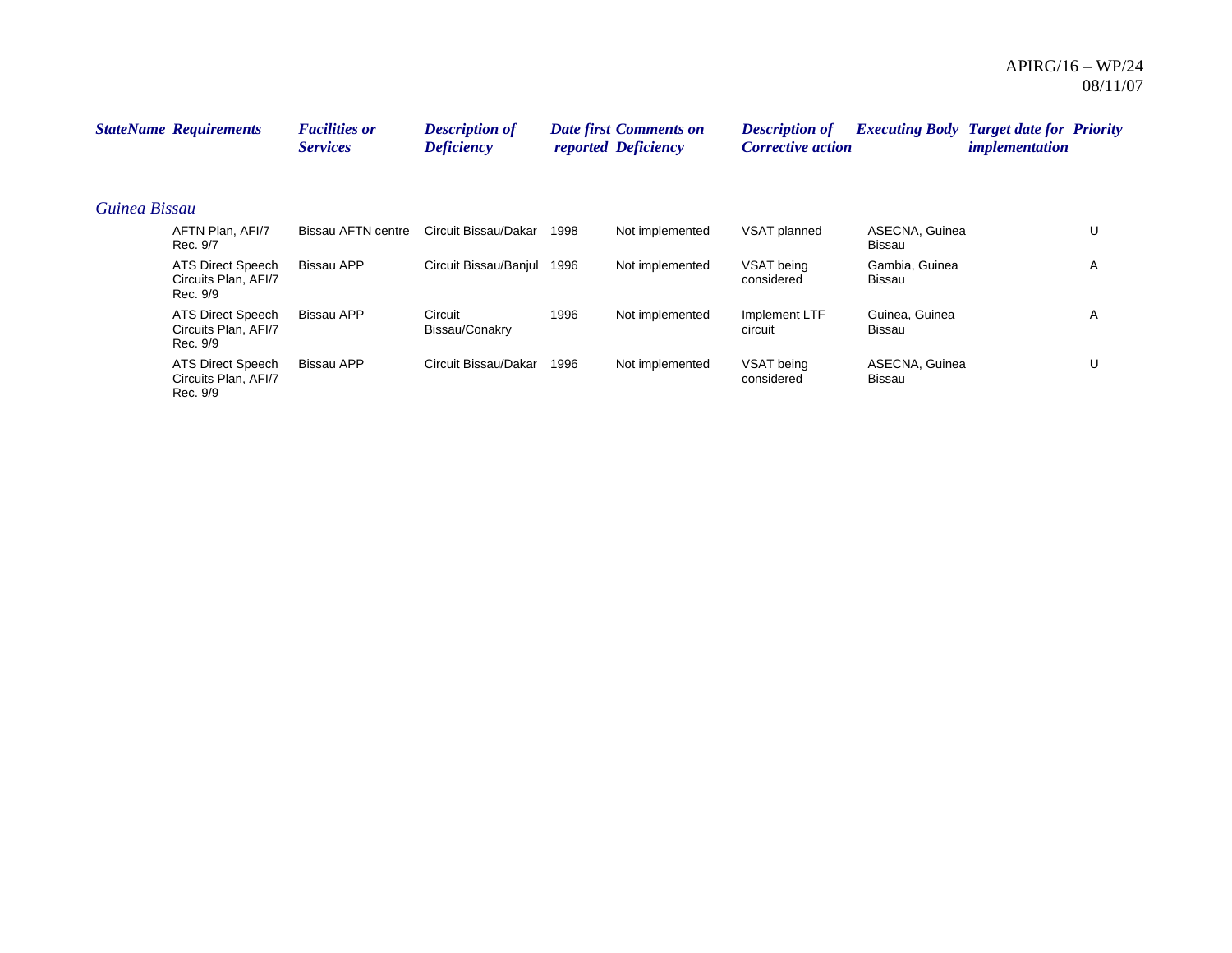*Wednesday, 07 November, 2007 Page 26 of 56*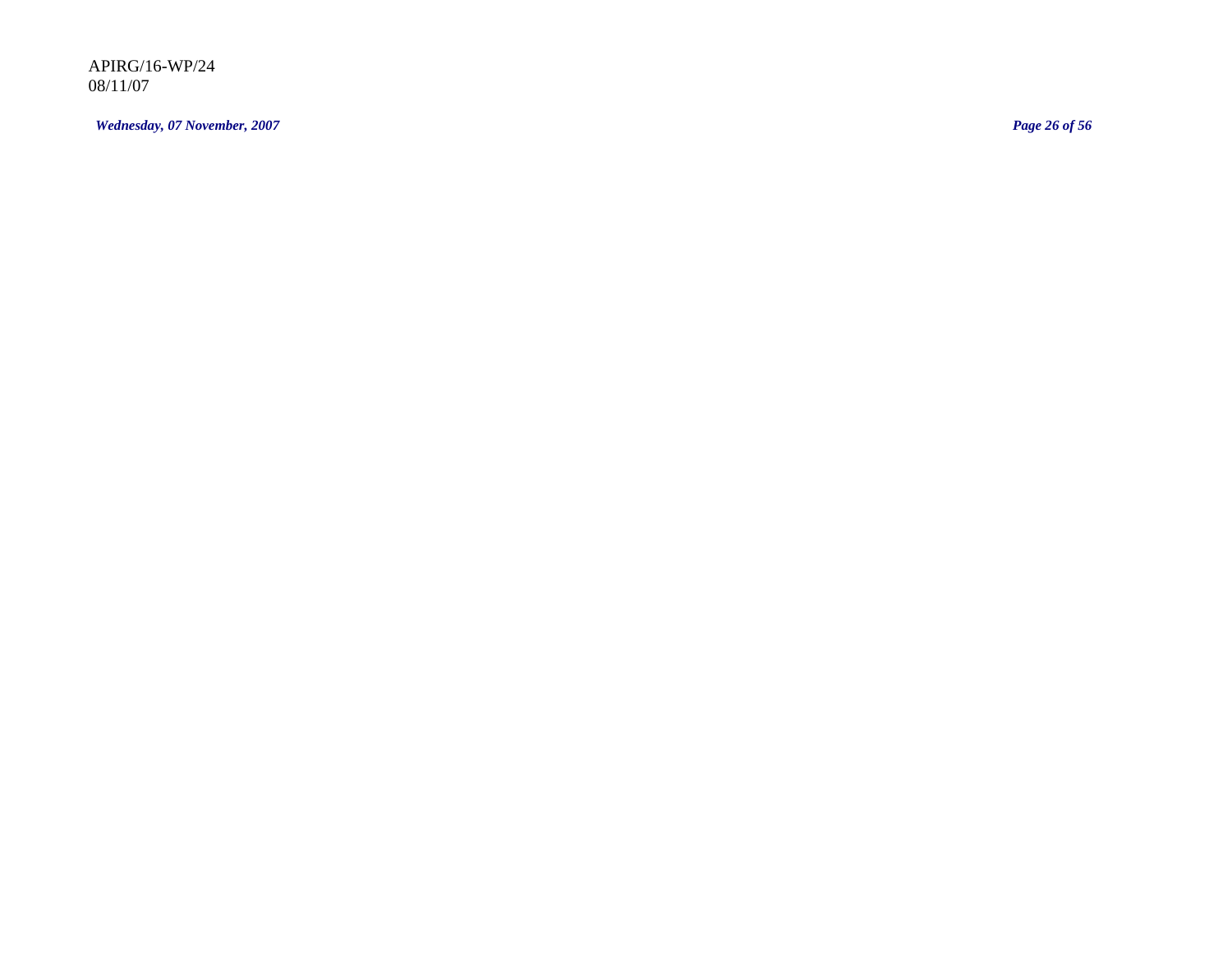|       | <b>StateName Requirements</b> | <b>Facilities or</b><br><b>Services</b> | <b>Description of</b><br><b>Deficiency</b>                |      | <b>Date first Comments on</b><br>reported Deficiency | <b>Description of</b><br><b>Corrective action</b> | <b>Executing Body</b> | <b>Target date for Priority</b><br><i>implementation</i> |    |
|-------|-------------------------------|-----------------------------------------|-----------------------------------------------------------|------|------------------------------------------------------|---------------------------------------------------|-----------------------|----------------------------------------------------------|----|
| Kenya |                               |                                         |                                                           |      |                                                      |                                                   |                       |                                                          |    |
|       | AFTN Plan, AFI/7<br>Rec. 9/7  | Nairobi AFTN centre                     | Main circuit<br>Nairobi/Brazzaville                       | 1998 | Not implemented                                      | <b>VSAT NAFISAT in</b><br>project                 | Kenya, ASECNA         | 2007                                                     | IJ |
|       | AFTN Plan, AFI/7<br>Rec. 9/7  | Nairobi AFTN centre                     | Nairobi/Cairo circuit<br>operates at low<br>speed         | 2002 | Causes congestion<br>and traffic delays              | Upgrade to at least<br>1200 bps. NAFISAT          | Kenya, Egypt          | 2007                                                     | A  |
|       | AFTN Plan, AFI/7<br>Rec. 9/7  | Nairobi AFTN centre                     | Nairobi/Johannesbur<br>g circuit operates at<br>low speed | 2002 | Causes congestion<br>and traffic delays              | Upgrade to at least<br>1200 bps. NAFISAT          | Kenya, South Africa   | 2007                                                     | A  |
|       | AFTN Plan, AFI/7<br>Rec. 9/7  | Nairobi AFTN centre                     | Nairobi/Mumbai<br>circuit operates at<br>low speed        | 2002 | Causes congestion<br>and traffic delays              | Upgrade to at least<br>1200 bps                   | Kenya, India          |                                                          | A  |
|       | Navaids AFI/7,<br>Rec. 10/4   | Mandera                                 | VOR/DME                                                   | 1998 | Not implemented                                      | Implement facility                                | Kenya                 |                                                          | U  |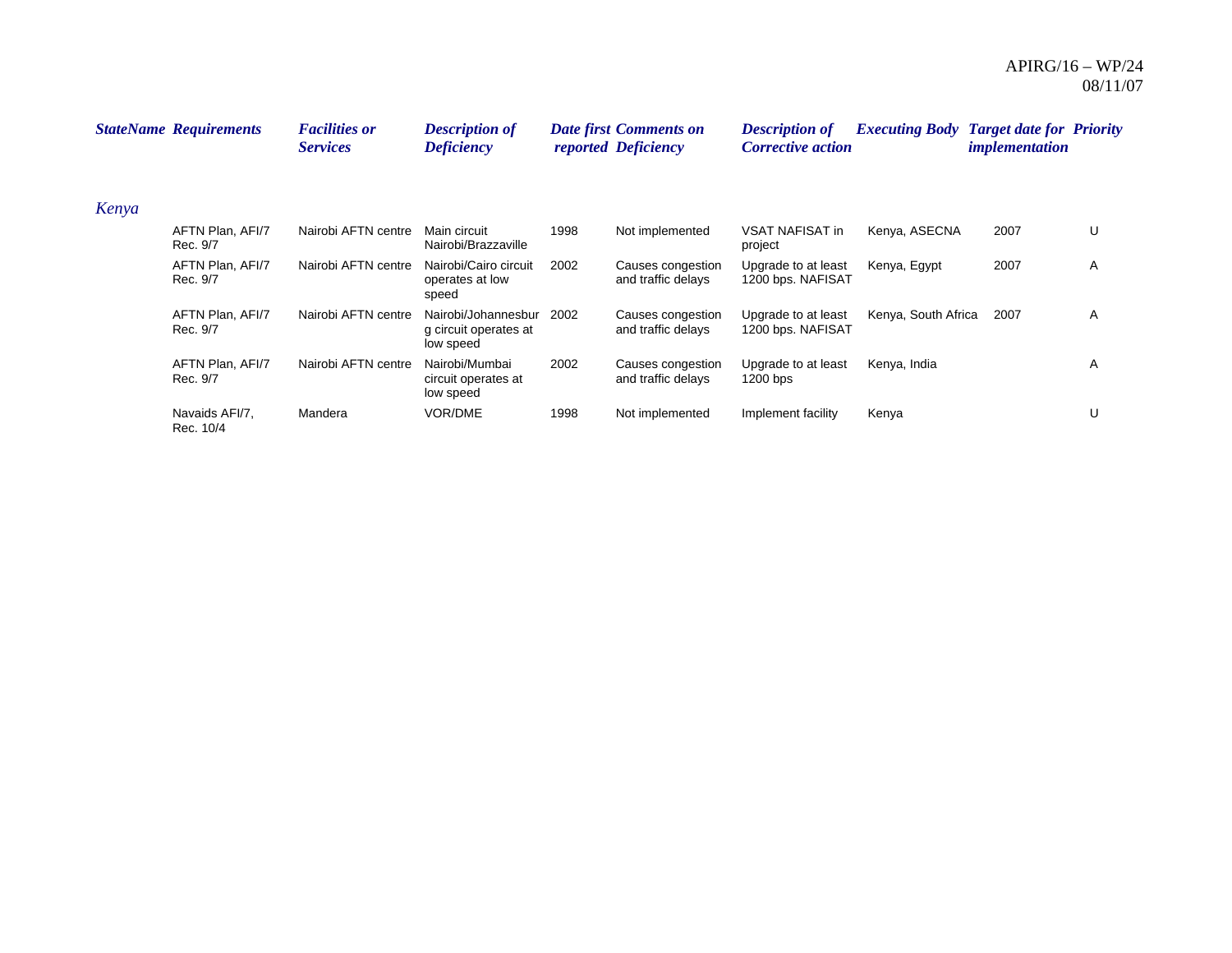*Wednesday, 07 November, 2007 Page 27 of 56*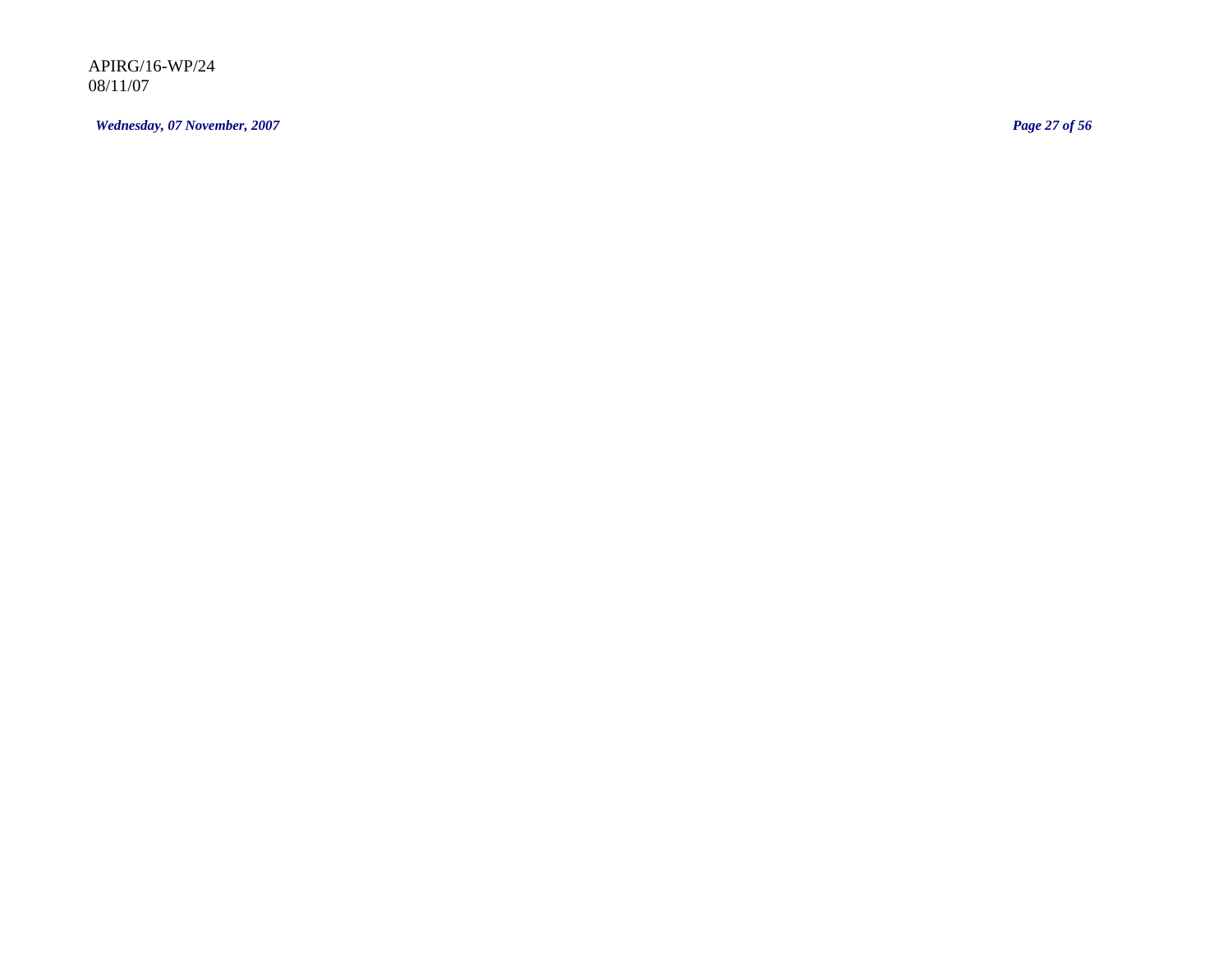|         | <b>StateName Requirements</b> | <b>Facilities or</b><br><b>Services</b> | <b>Description of</b><br><b>Deficiency</b> |      | <b>Date first Comments on</b><br>reported Deficiency | <b>Description of</b><br><b>Corrective action</b> | <b>Executing Body Target date for Priority</b> | <i>implementation</i> |  |
|---------|-------------------------------|-----------------------------------------|--------------------------------------------|------|------------------------------------------------------|---------------------------------------------------|------------------------------------------------|-----------------------|--|
| Lesotho | Navaids AFI/7,<br>Rec. 10/4   | Maseru                                  | VOR/DME                                    | 2002 | Not implemented                                      | To implement                                      | Lesotho                                        |                       |  |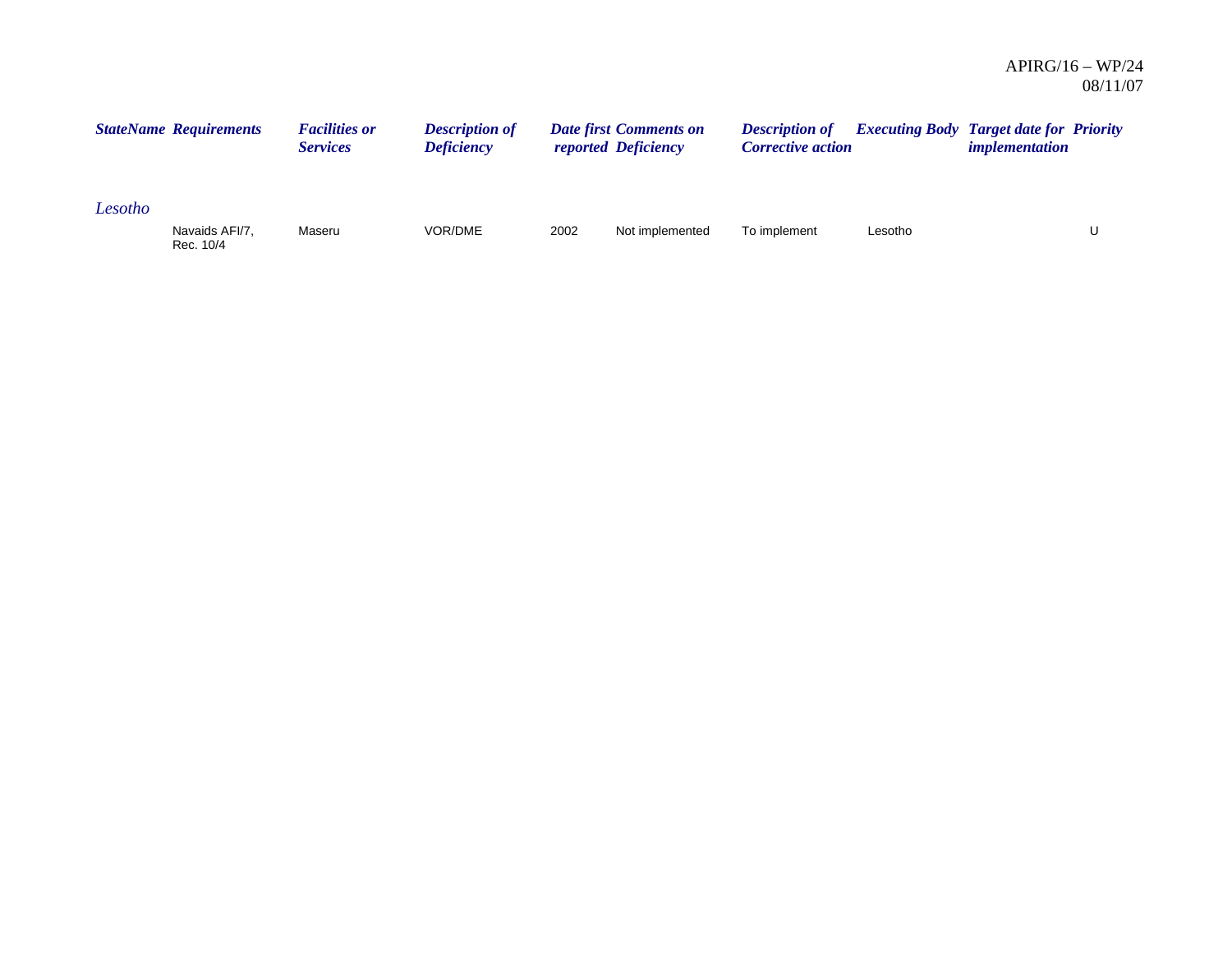*Wednesday, 07 November, 2007 Page 28 of 56*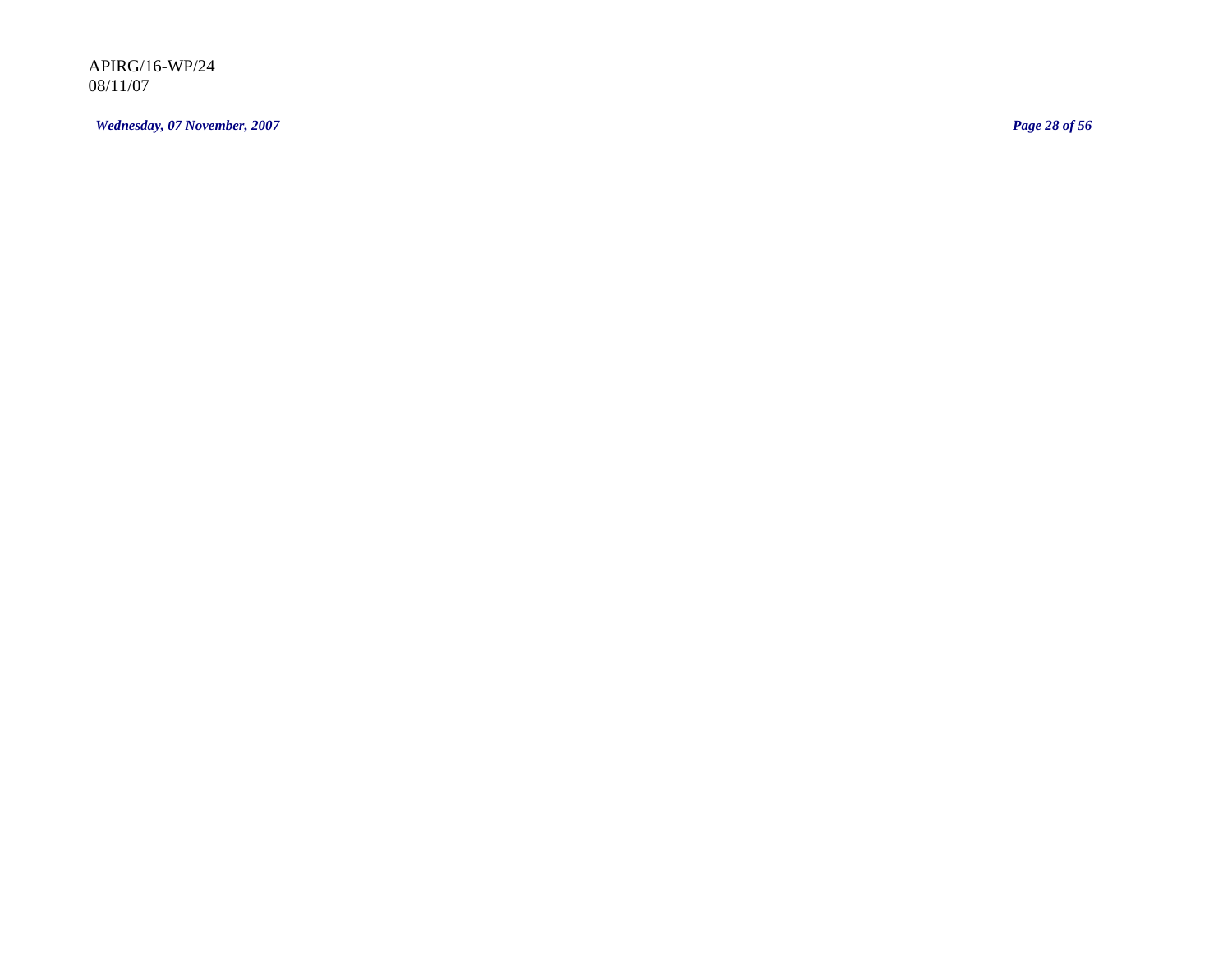|         | <b>StateName Requirements</b> | <b>Facilities or</b><br><b>Services</b> | <b>Description of</b><br><b>Deficiency</b> |      | <b>Date first Comments on</b><br>reported Deficiency | <b>Description of</b><br><b>Corrective action</b> | <b>Executing Body Target date for Priority</b> | implementation |  |
|---------|-------------------------------|-----------------------------------------|--------------------------------------------|------|------------------------------------------------------|---------------------------------------------------|------------------------------------------------|----------------|--|
| Liberia | Navaids AFI/7,<br>Rec. 10/4   | Robertsfield                            | ILS 04                                     | 1998 | Not implemented                                      | Implement facility                                | Liberia                                        |                |  |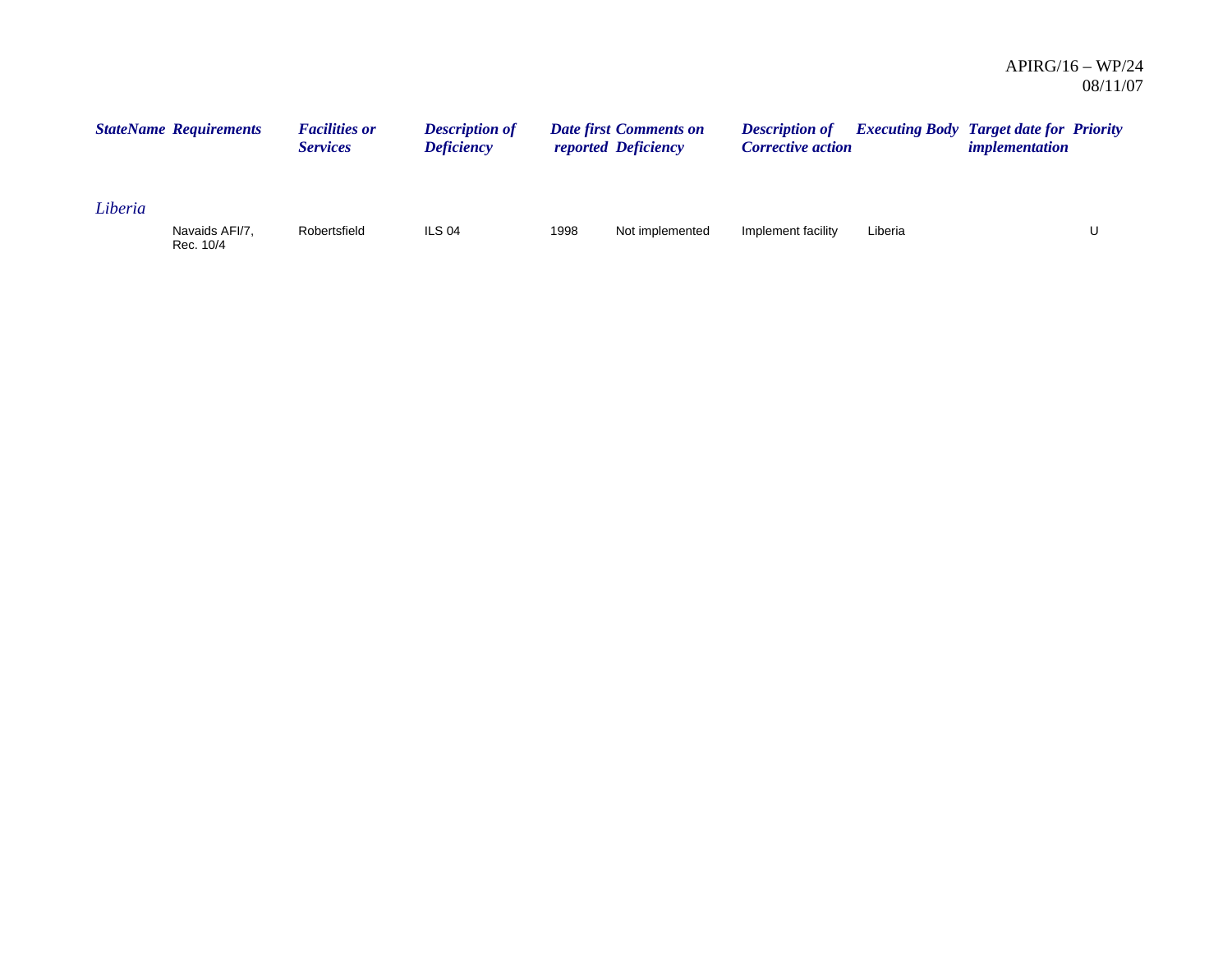*Wednesday, 07 November, 2007 Page 29 of 56*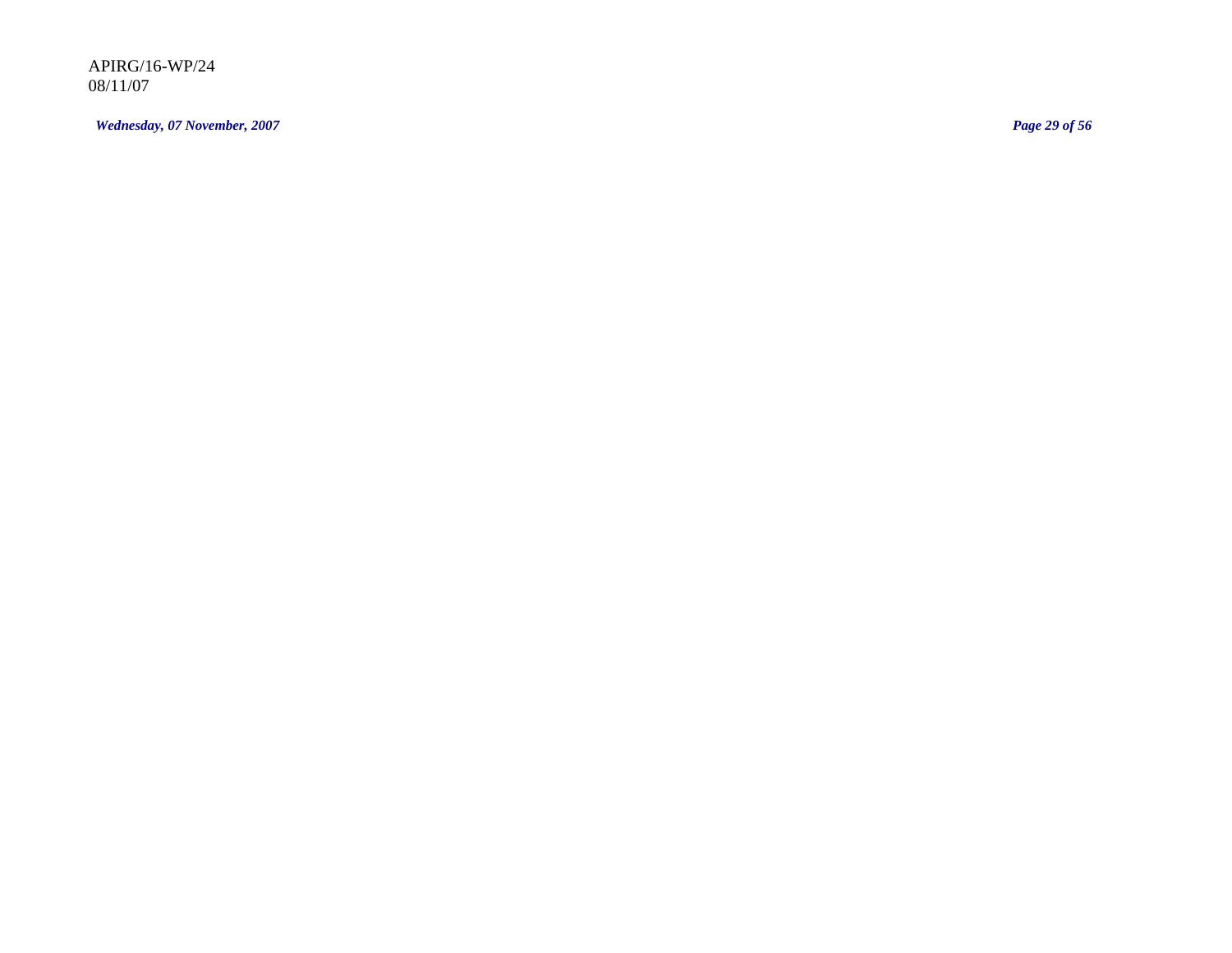|       | <b>StateName Requirements</b>                         | <b>Facilities or</b><br><b>Services</b> | <b>Description of</b><br><b>Deficiency</b>       |      | <b>Date first Comments on</b><br><i>reported Deficiency</i> | <b>Description of</b><br><b>Corrective action</b>                             | <b>Executing Body Target date for Priority</b> | <i>implementation</i> |    |
|-------|-------------------------------------------------------|-----------------------------------------|--------------------------------------------------|------|-------------------------------------------------------------|-------------------------------------------------------------------------------|------------------------------------------------|-----------------------|----|
| Libya |                                                       |                                         |                                                  |      |                                                             |                                                                               |                                                |                       |    |
|       | AMS AFI/7 Rec. 9/12 Tripoli FIR                       |                                         | Inadequate VHF<br>coverage of busy<br>ATS routes | 2004 | Implement remote<br><b>VHF</b> stations                     |                                                                               | Libya                                          |                       | U  |
|       | ATS Direct Speech<br>Circuits Plan, AFI/7<br>Rec. 9/9 | Tripoli ACC/FIC                         | <b>Circuit Tripoli/Algiers</b>                   | 1998 | Not implemented                                             | Implement LTF<br>circuit. Algiers to<br>contact PTT Libya.                    | Libya, Algeria                                 |                       | IJ |
|       | ATS Direct Speech<br>Circuits Plan, AFI/7<br>Rec. 9/9 | Tripoli ACC/FIC                         | Circuit<br>Tripoli/Khartoum                      | 1998 | Not implemented                                             | <b>VSAT NAFISAT in</b><br>project.                                            | Libya, Sudan                                   | 2007                  | U  |
|       | ATS Direct Speech<br>Circuits Plan, AFI/7<br>Rec. 9/9 | Tripoli ACC/FIC                         | Circuit Tripoli/Niamey 1998                      |      | Not implemented                                             | VSAT NAFISAT in<br>project                                                    | Libya, ASECNA                                  | 2007                  | U  |
|       | ATS Direct Speech<br>Circuits Plan, AFI/7<br>Rec. 9/9 | Tripoli ACC/FIC                         | Circuit<br>Tripoli/N'Djamena                     | 1998 | Not implemented                                             | <b>VSAT NAFISAT in</b><br>project. PSTN and<br>Satphone proposed<br>by ASECNA | Libya, ASECNA                                  | 2007                  | U  |
|       | Navaids AFI/7.<br>Rec. 10/4                           | Sarir                                   | VOR/DME                                          | 1998 | Not implemented                                             | Implement facility                                                            | Libya                                          |                       | U  |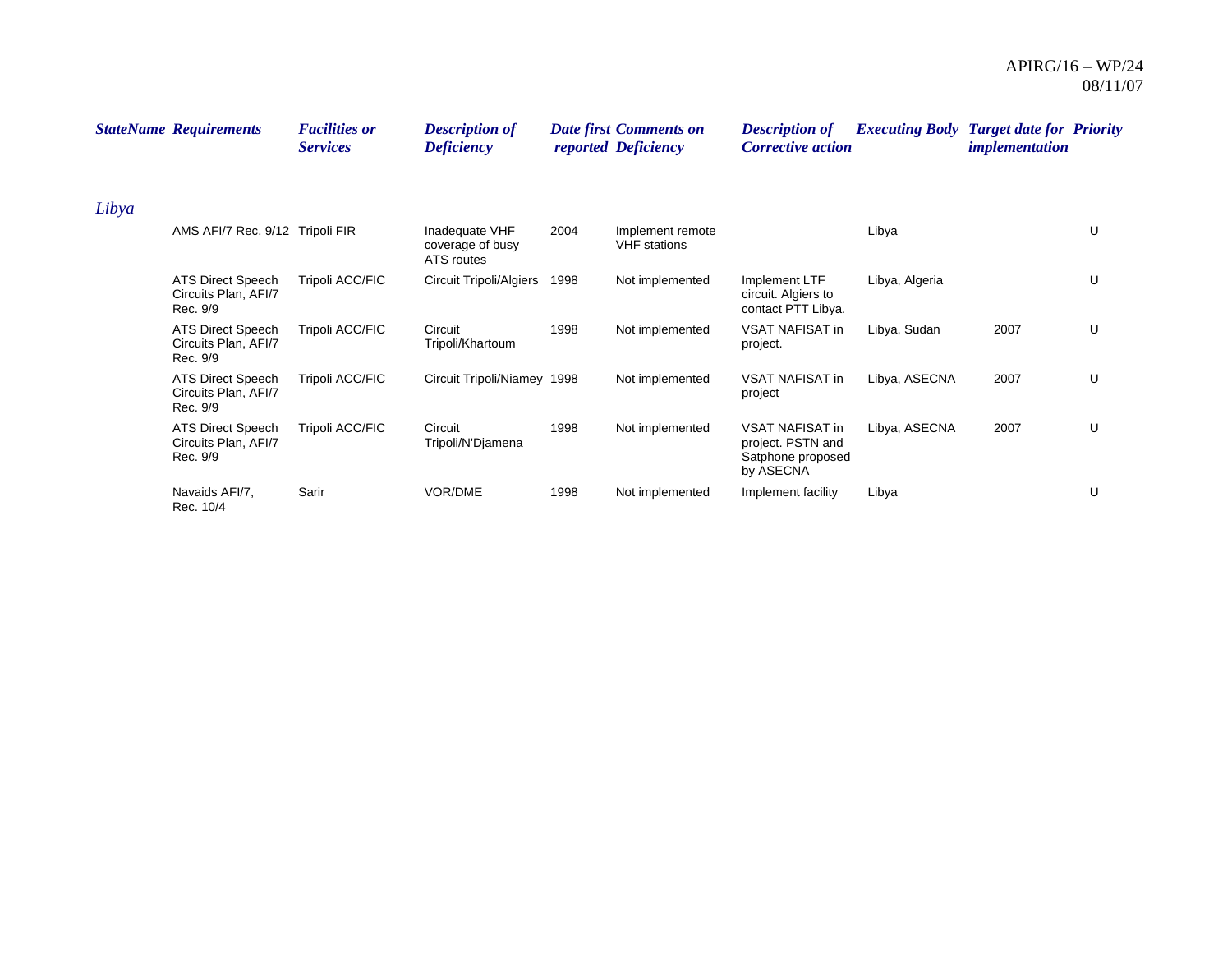*Wednesday, 07 November, 2007 Page 30 of 56*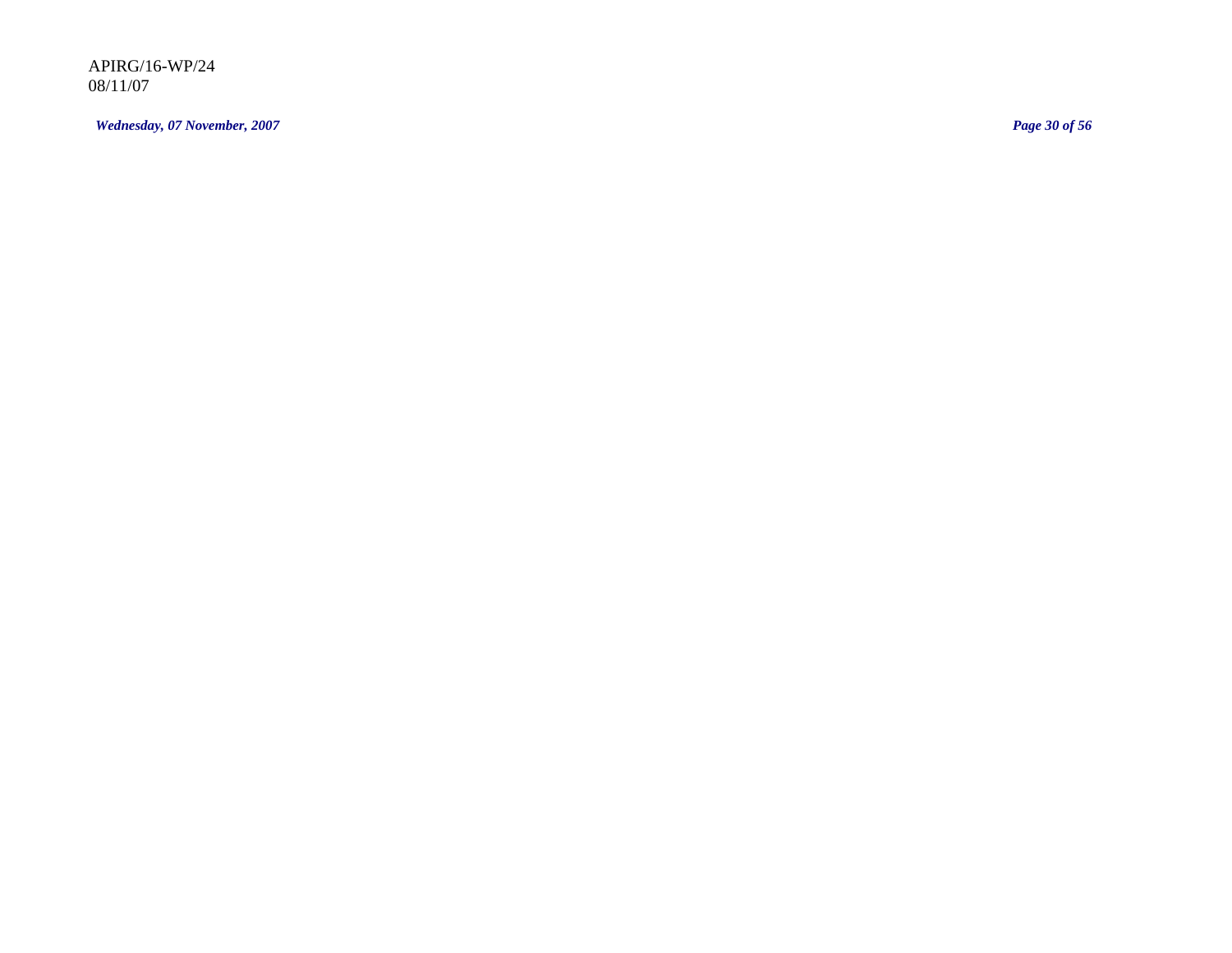|            | <b>StateName Requirements</b> | <b>Facilities or</b><br><b>Services</b> | <b>Description of</b><br><b>Deficiency</b> |      | <b>Date first Comments on</b><br>reported Deficiency | <b>Description of</b><br><b>Corrective action</b> | <b>Executing Body Target date for Priority</b> | <i>implementation</i> |   |
|------------|-------------------------------|-----------------------------------------|--------------------------------------------|------|------------------------------------------------------|---------------------------------------------------|------------------------------------------------|-----------------------|---|
| Madagascar |                               |                                         |                                            |      |                                                      |                                                   |                                                |                       |   |
|            | Navaids AFI/7,<br>Rec. 10/4   | Antsiranana                             | <b>VOR</b>                                 | 1998 | Not implemented                                      | Implement facility                                | Madagascar                                     |                       | U |
|            | Navaids AFI/7,<br>Rec. 10/4   | Maintirano                              | <b>VOR</b>                                 | 2002 | Not implemented                                      | Implement facility                                | Madagascar                                     |                       | U |
|            | Navaids AFI/7.<br>Rec. 10/4   | Morondava                               | <b>VOR</b>                                 | 1998 | Not implemented                                      | Implement facility                                | Madagascar                                     |                       | U |
|            | Navaids AFI/7.<br>Rec. 10/4   | Sainte Marie                            | <b>VOR</b>                                 | 1998 | Not implemented                                      | Implement facility                                | Madagascar                                     |                       | A |
|            | Navaids AFI/7,<br>Rec. 10/4   | Toliara                                 | <b>VOR</b>                                 | 1998 | Not implemented                                      | Implement facility                                | Madagascar                                     |                       | U |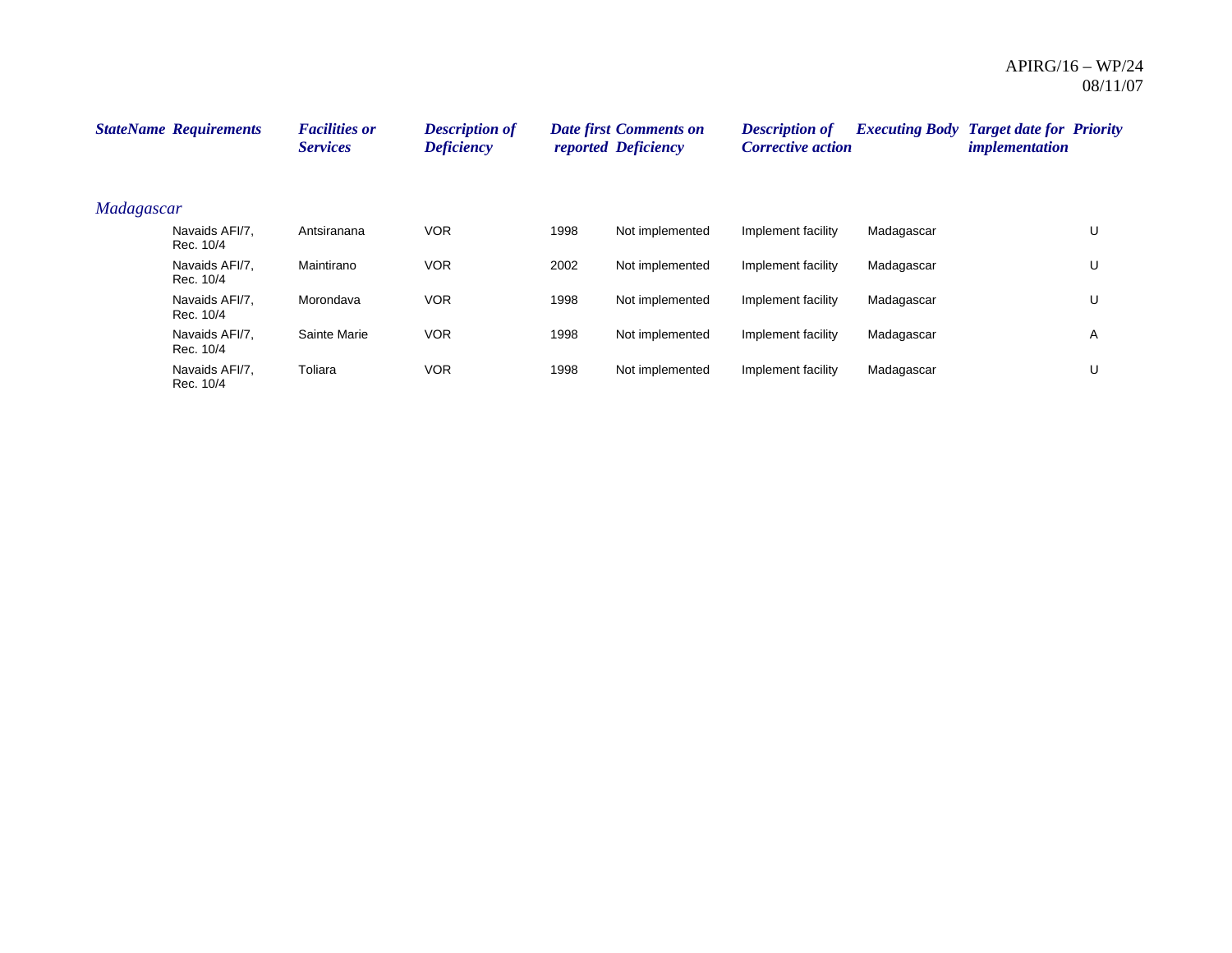*Wednesday, 07 November, 2007 Page 31 of 56*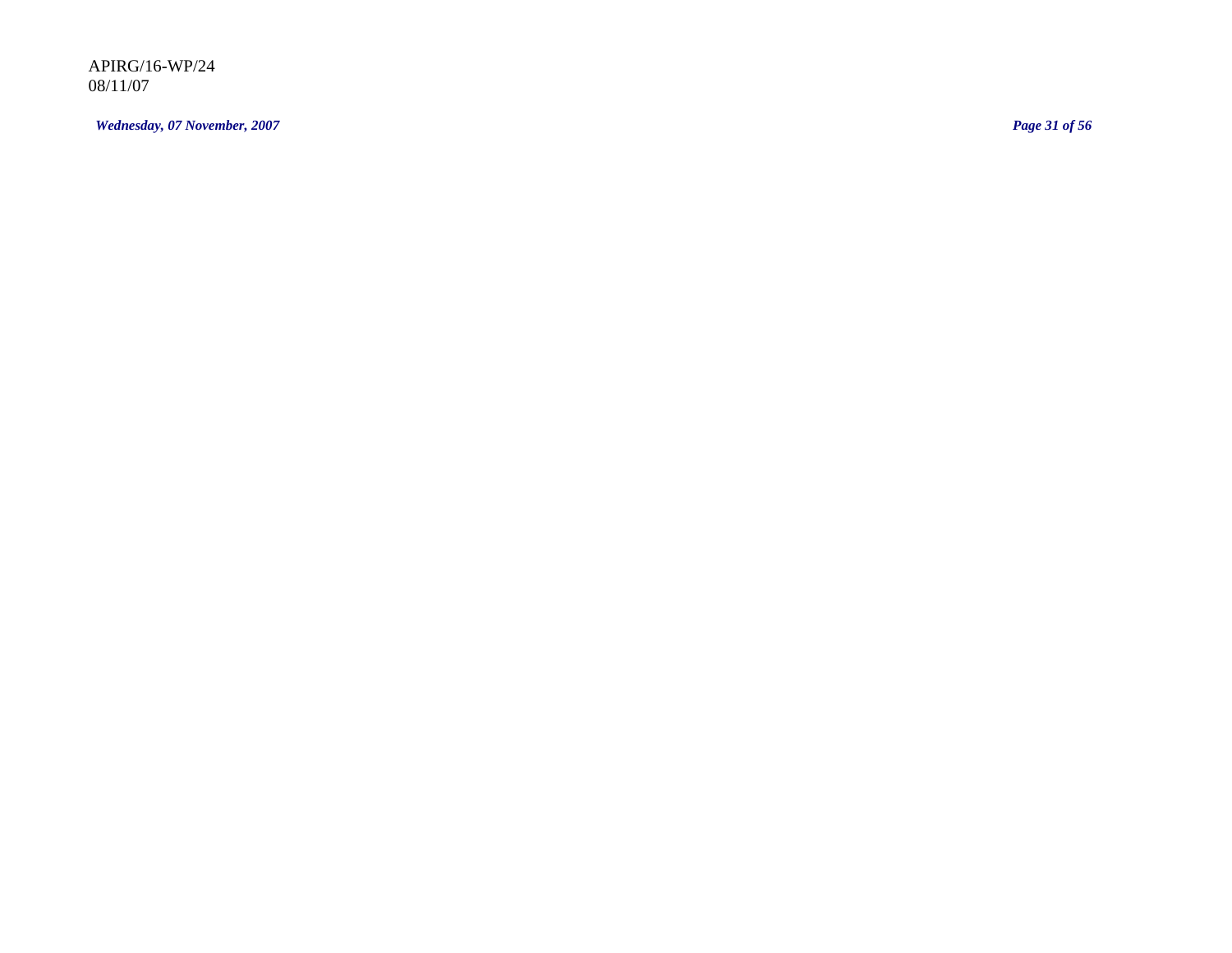|               | <b>StateName Requirements</b>    | <b>Facilities or</b><br><b>Services</b> | <b>Description of</b><br><b>Deficiency</b> |      | <b>Date first Comments on</b><br>reported Deficiency                | <b>Description of</b><br><b>Corrective action</b>                       |        | <b>Executing Body Target date for Priority</b><br>implementation |  |
|---------------|----------------------------------|-----------------------------------------|--------------------------------------------|------|---------------------------------------------------------------------|-------------------------------------------------------------------------|--------|------------------------------------------------------------------|--|
| <i>Malawi</i> | AMS AFI/7 Rec. 9/12 FIR Lilongwe |                                         | VHF coverage<br>incomplete                 | 2001 | Install additional<br>VHF relay stations<br>at Muzuzu and<br>Zomba. | <b>Extension VHF</b><br>coverage in<br>progress. Equipment<br>in place. | Malawi |                                                                  |  |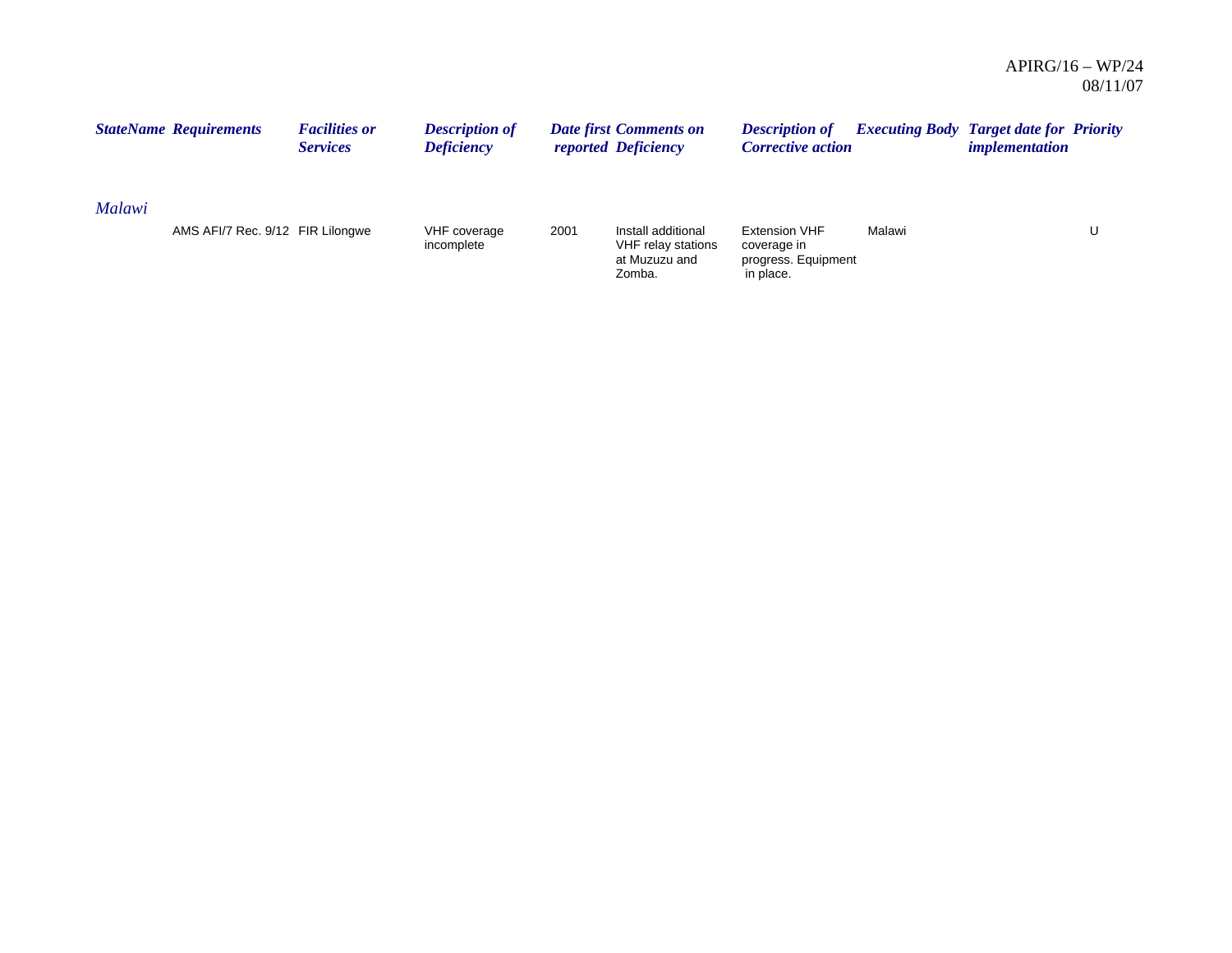*Wednesday, 07 November, 2007 Page 32 of 56*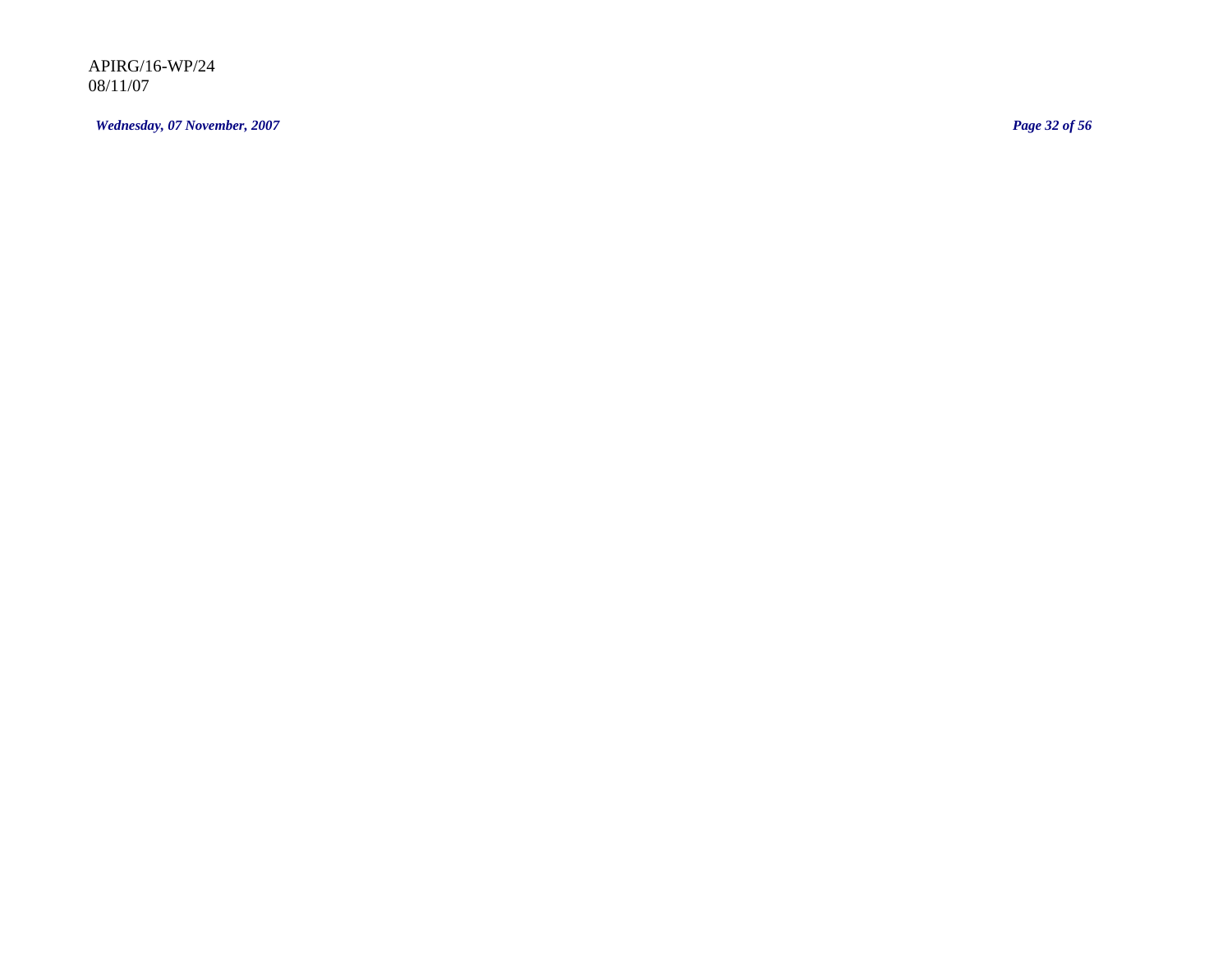|      | <b>StateName Requirements</b>                         | <b>Facilities or</b><br><b>Services</b> | <b>Description of</b><br><b>Deficiency</b> |      | <b>Date first Comments on</b><br>reported Deficiency | <b>Description of</b><br><b>Corrective action</b> | <b>Executing Body</b> | <b>Target date for Priority</b><br><i>implementation</i> |   |
|------|-------------------------------------------------------|-----------------------------------------|--------------------------------------------|------|------------------------------------------------------|---------------------------------------------------|-----------------------|----------------------------------------------------------|---|
| Mali |                                                       |                                         |                                            |      |                                                      |                                                   |                       |                                                          |   |
|      | ATS Direct Speech<br>Circuits Plan, AFI/7<br>Rec. 9/9 | Bamako APP                              | Circuit Bamako/Gao                         | 2003 | Not implemented                                      | Implement by VSAT                                 | <b>ASECNA</b>         | 2005                                                     | Α |
|      | ATS Direct Speech<br>Circuits Plan, AFI/7<br>Rec. 9/9 | Bamako APP                              | Circuit<br>Bamako/Mopti                    | 1996 | Not implemented                                      | Implement LTF<br>circuit                          | Mali                  |                                                          | Α |
|      | ATS Direct Speech<br>Circuits Plan, AFI/7<br>Rec. 9/9 | Gao APP                                 | Circuit Gao/Mopti                          | 2002 | Not implemented                                      | Implement LTF<br>circuit                          | Mali                  |                                                          | Α |
|      | Navaids AFI/7.<br>Rec. 10/4                           | Tessalit                                | <b>VOR</b>                                 | 1998 | Not implemented                                      | Implement facility                                | Mali, ASECNA          |                                                          | U |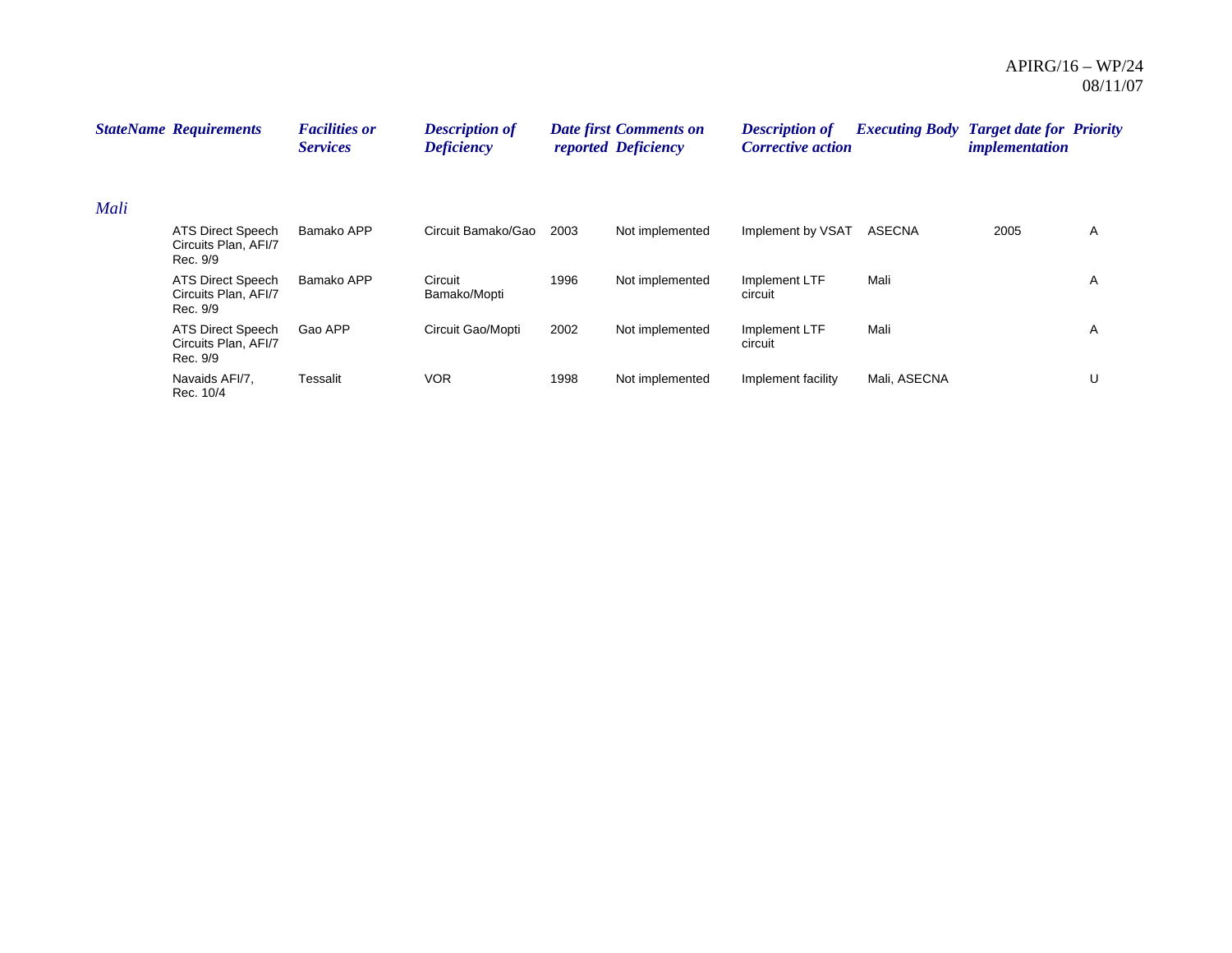*Wednesday, 07 November, 2007 Page 33 of 56*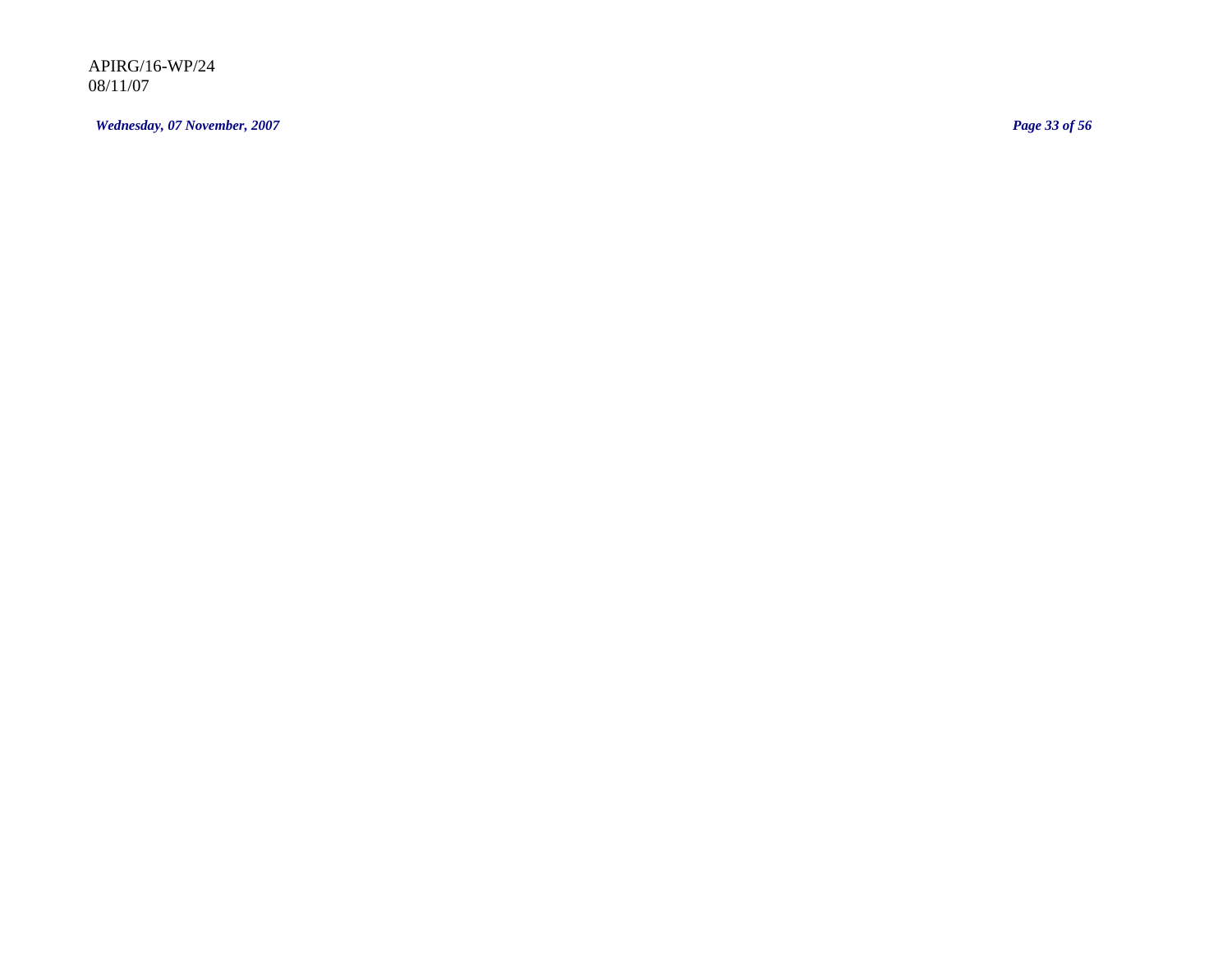*StateName*

*Services*

*reported Deficiency* 

*Facilities or Description of Date first Comments on Description of Executing Body Target date for Priority*<br>*Services Deficiency reported Deficiency Corrective action implementation* 

## *Mauritania*

This State has no deficiency in this field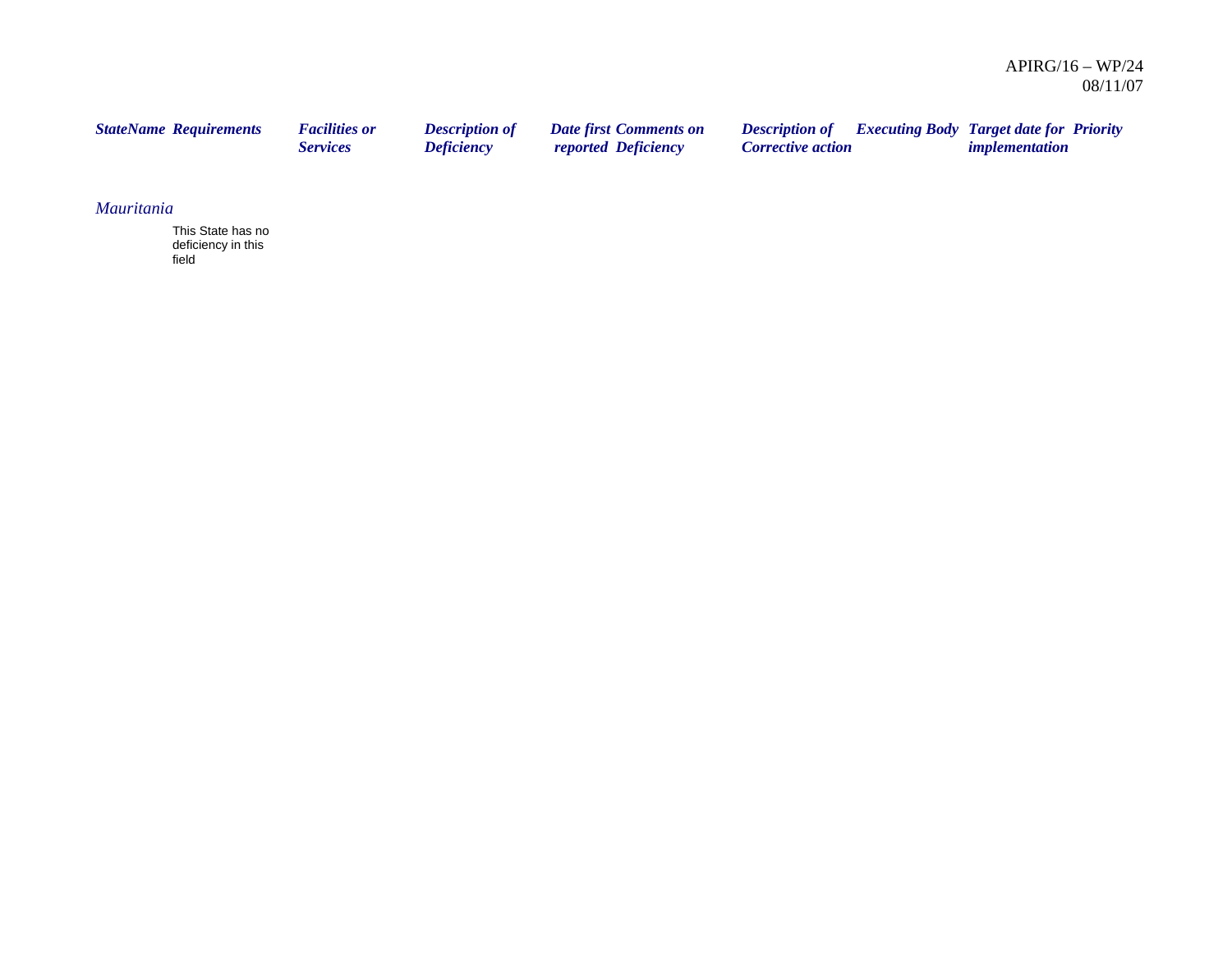*Wednesday, 07 November, 2007 Page 34 of 56*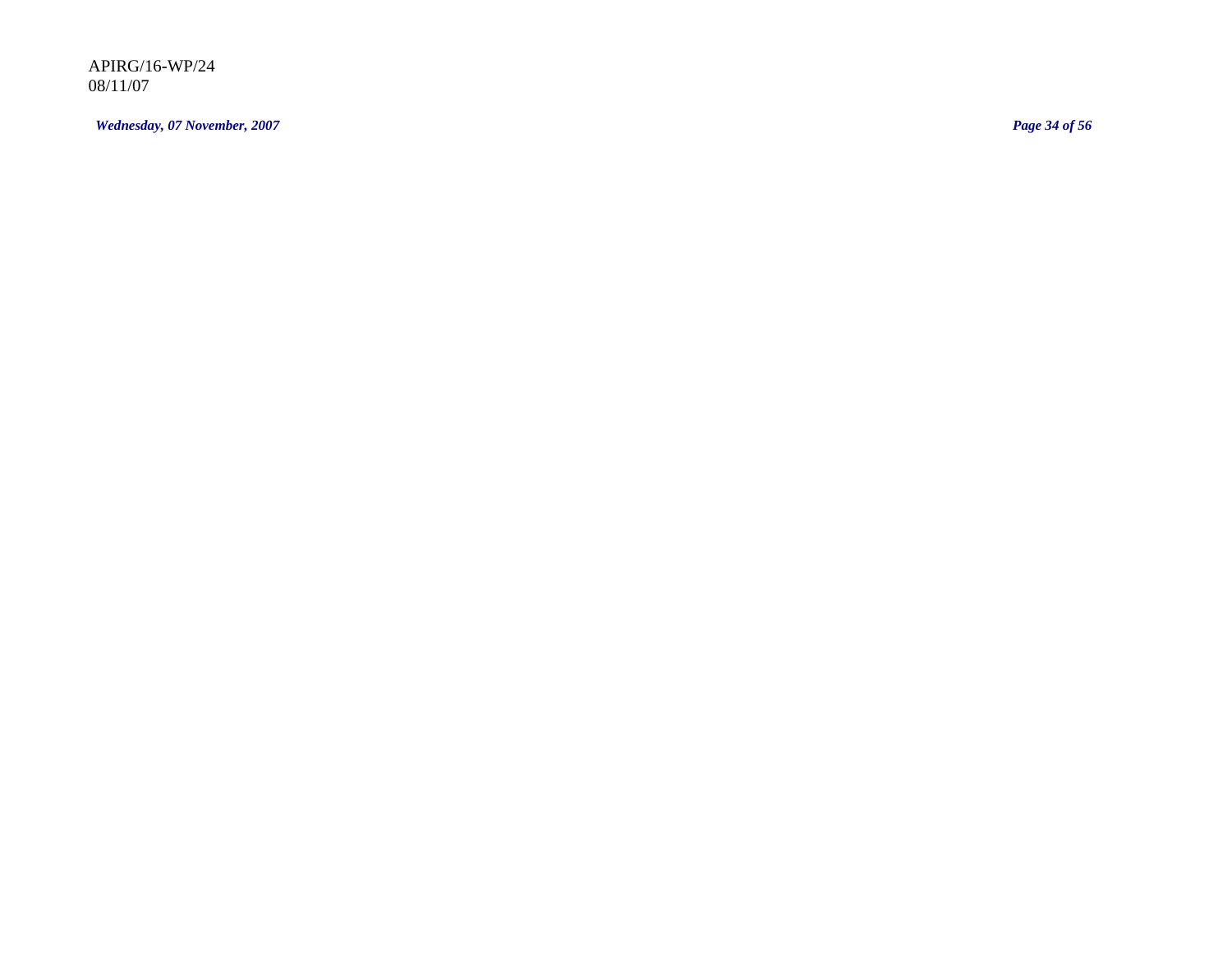*Services*

*reported Deficiency* 

*Facilities or Description of Date first Comments on Description of Executing Body Target date for Priority*<br>*Services Deficiency reported Deficiency Corrective action implementation* 

#### *Mauritius*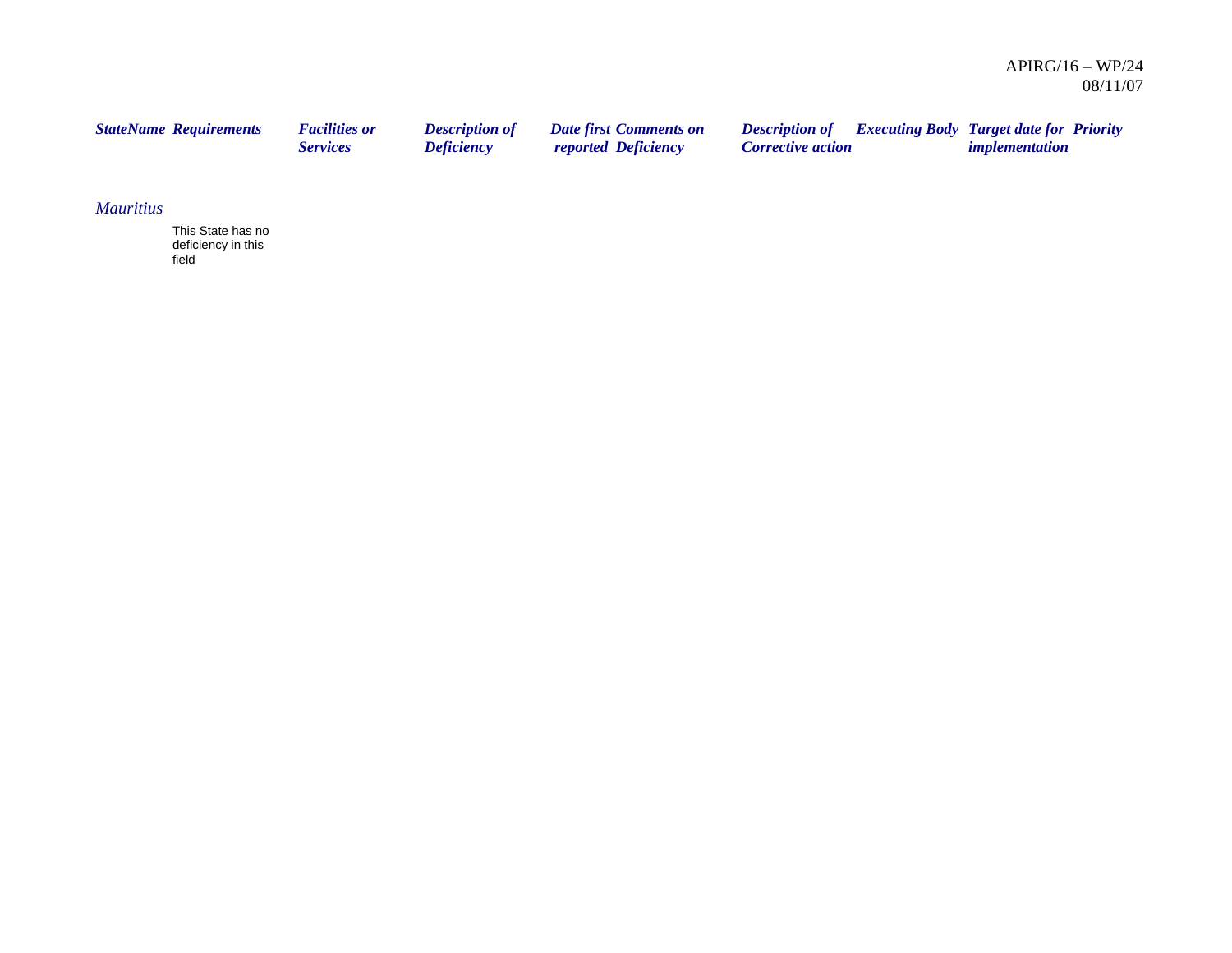*Wednesday, 07 November, 2007 Page 35 of 56*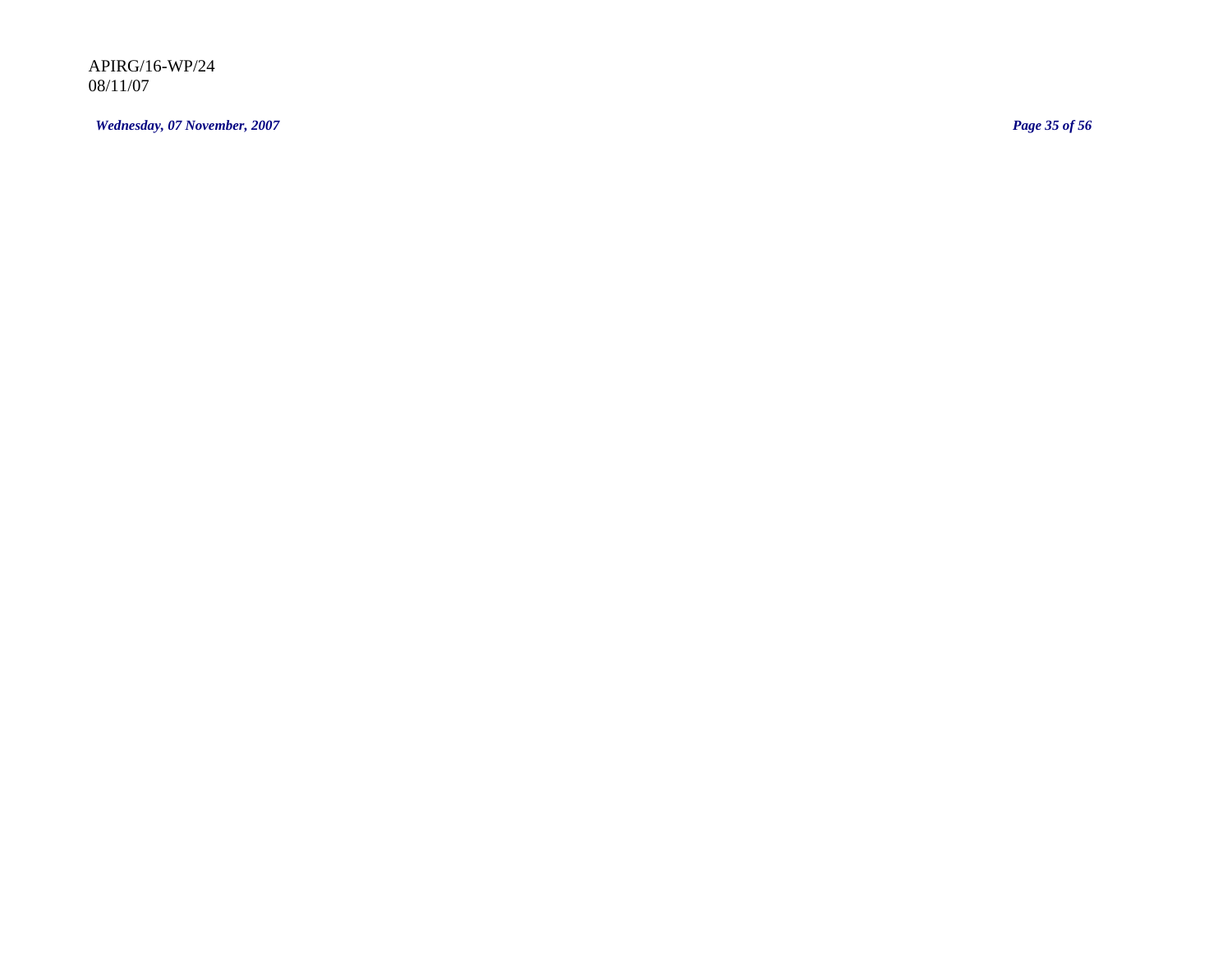*Services*

 *Requirements Facilities or Description of Date first Comments on Description of Executing Body Target date for Priority Deficiency reported Deficiency Corrective action implementation*

### *Morocco*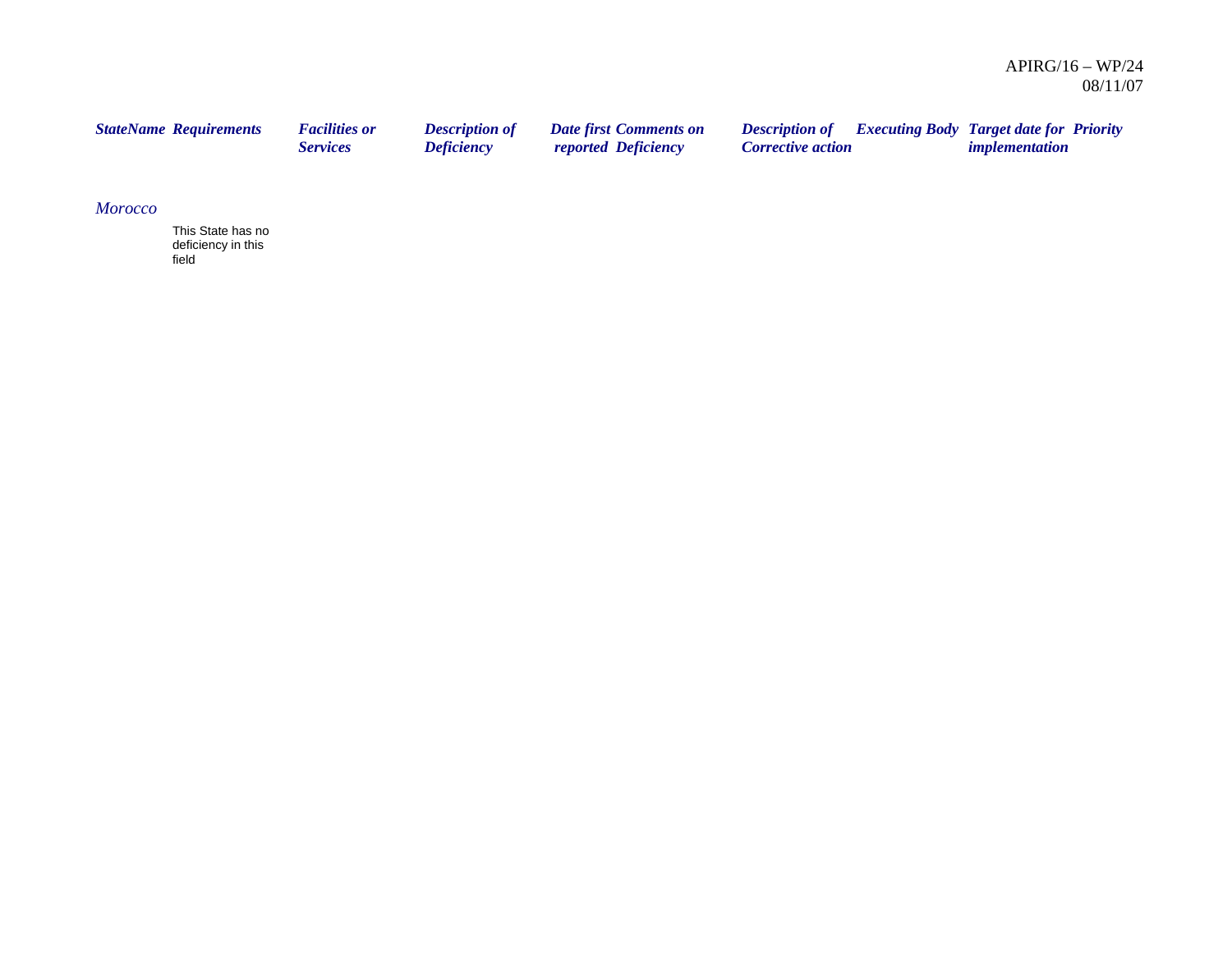*Wednesday, 07 November, 2007 Page 36 of 56*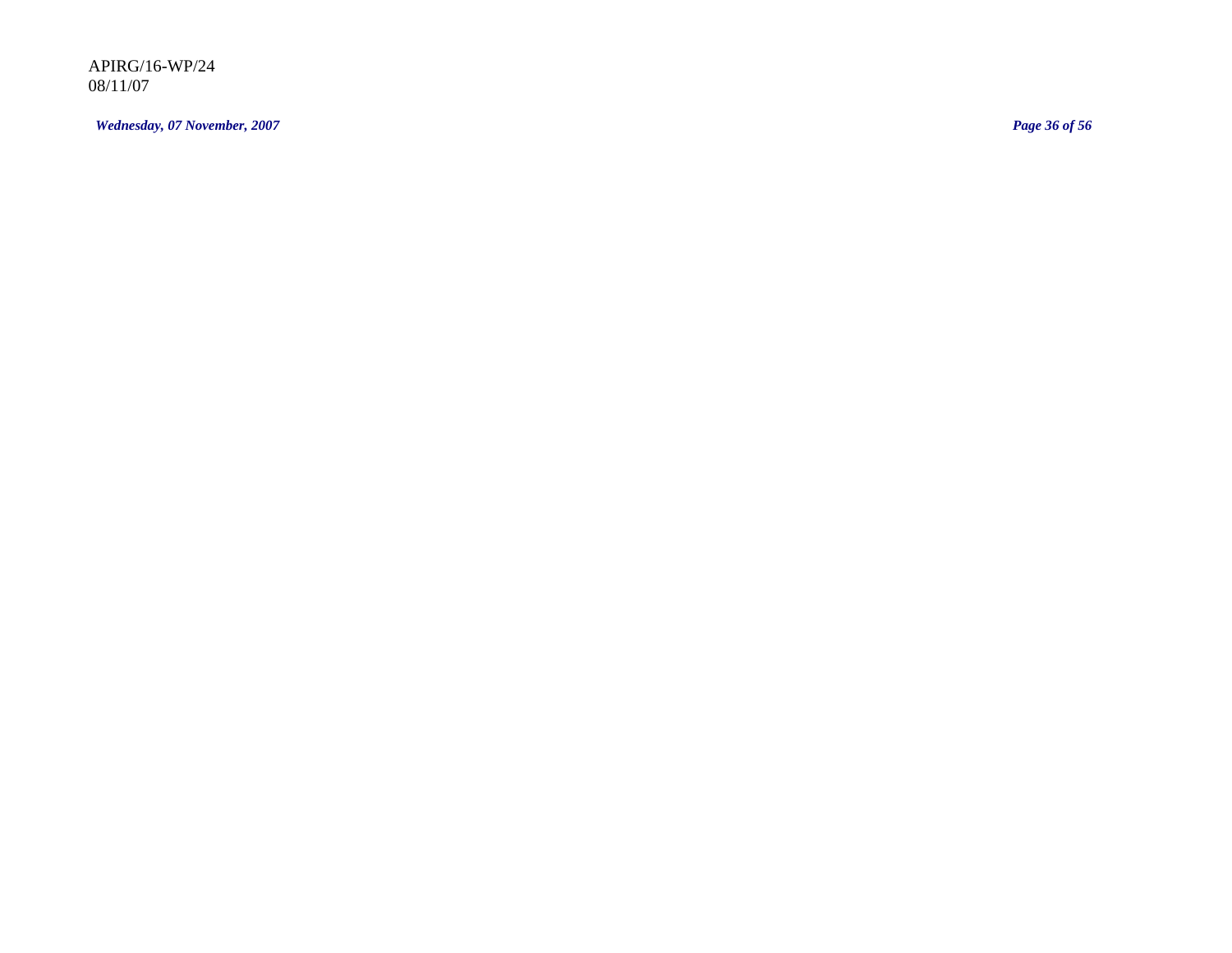*Services*

 *Requirements Facilities or Description of Date first Comments on Description of Executing Body Target date for Priority Deficiency reported Deficiency Corrective action implementation*

## *Mozambique*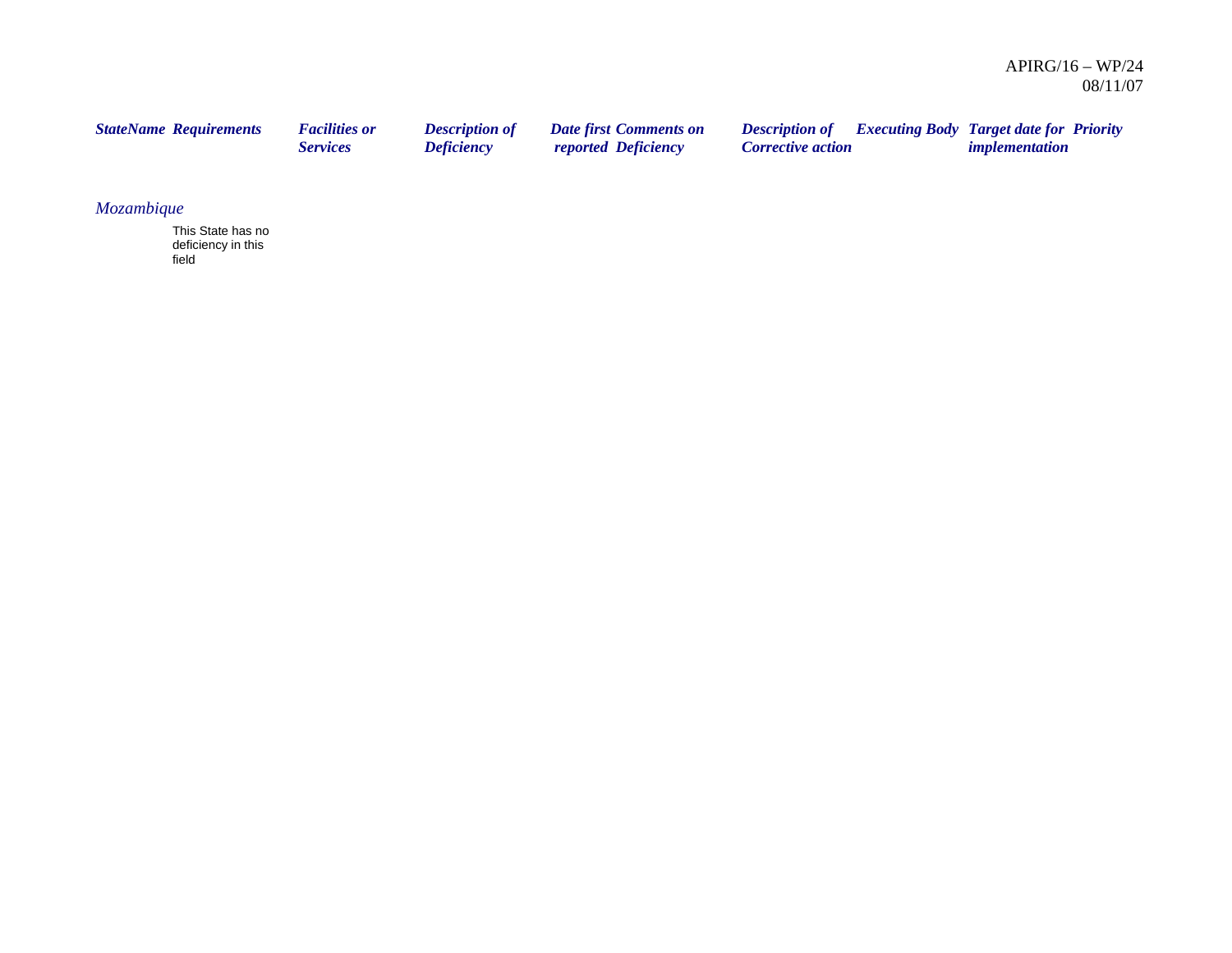*Wednesday, 07 November, 2007 Page 37 of 56*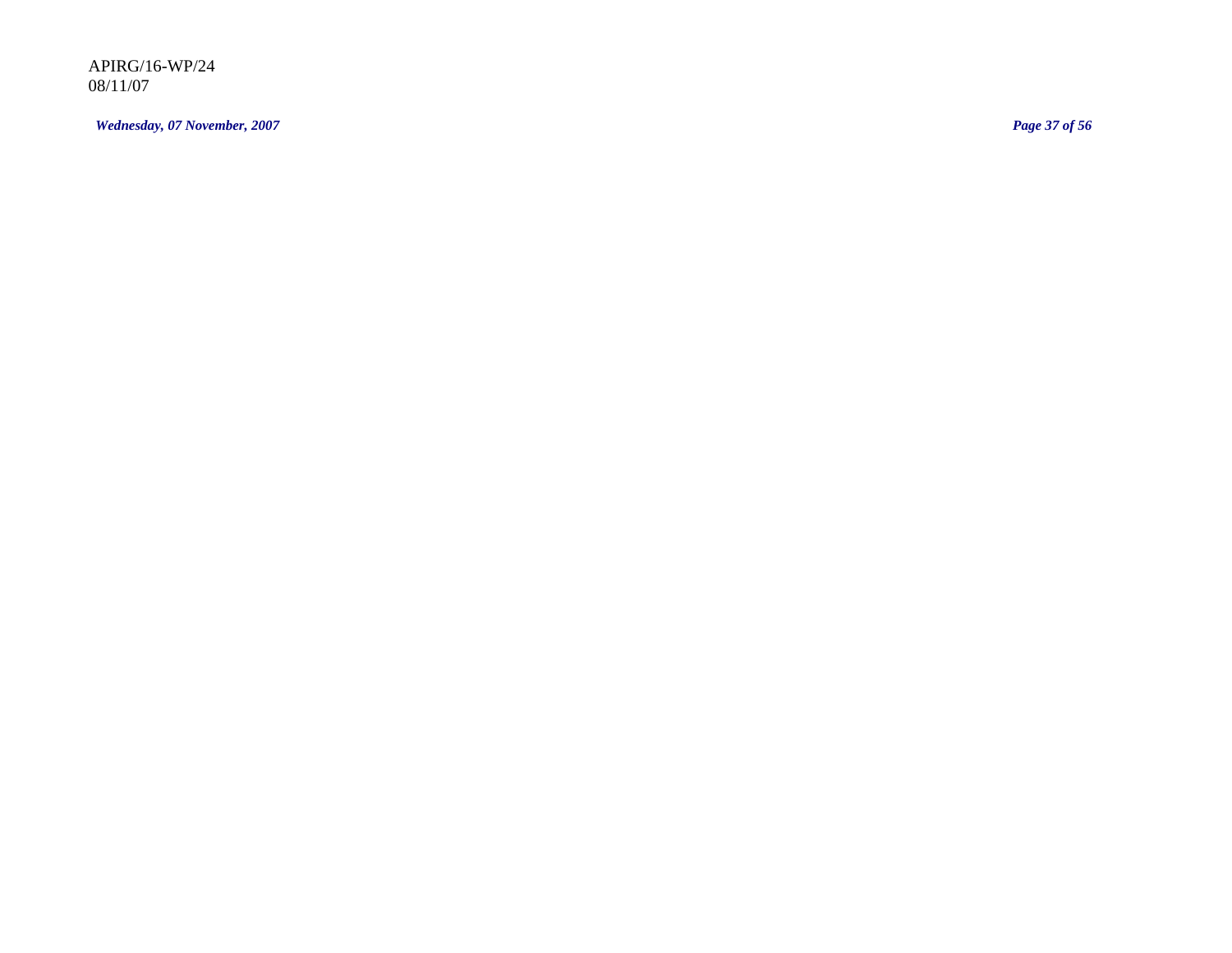*Services*

 *Requirements Facilities or Description of Date first Comments on Description of Executing Body Target date for Priority Deficiency reported Deficiency Corrective action implementation*

### *Namibia*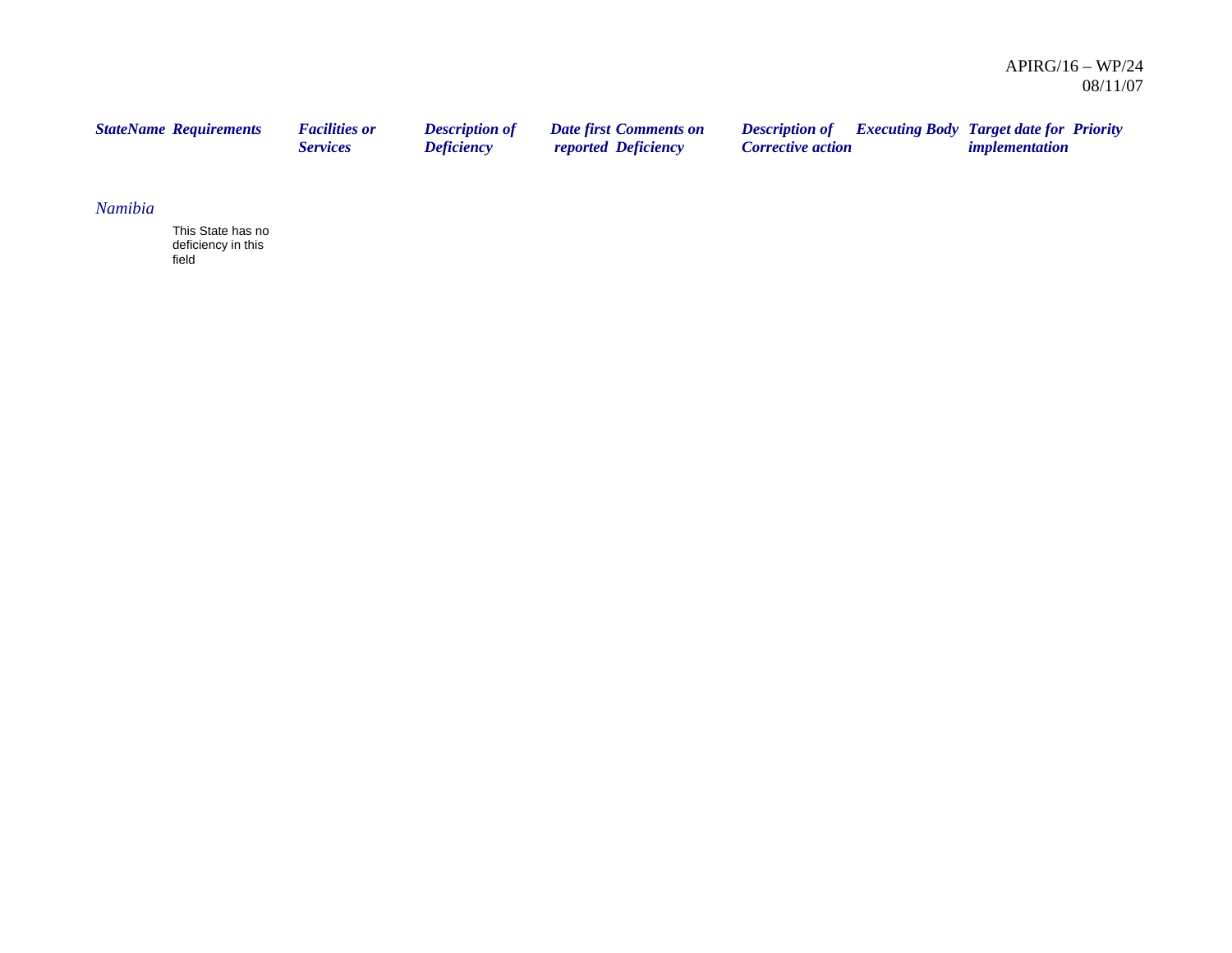*Wednesday, 07 November, 2007 Page 38 of 56*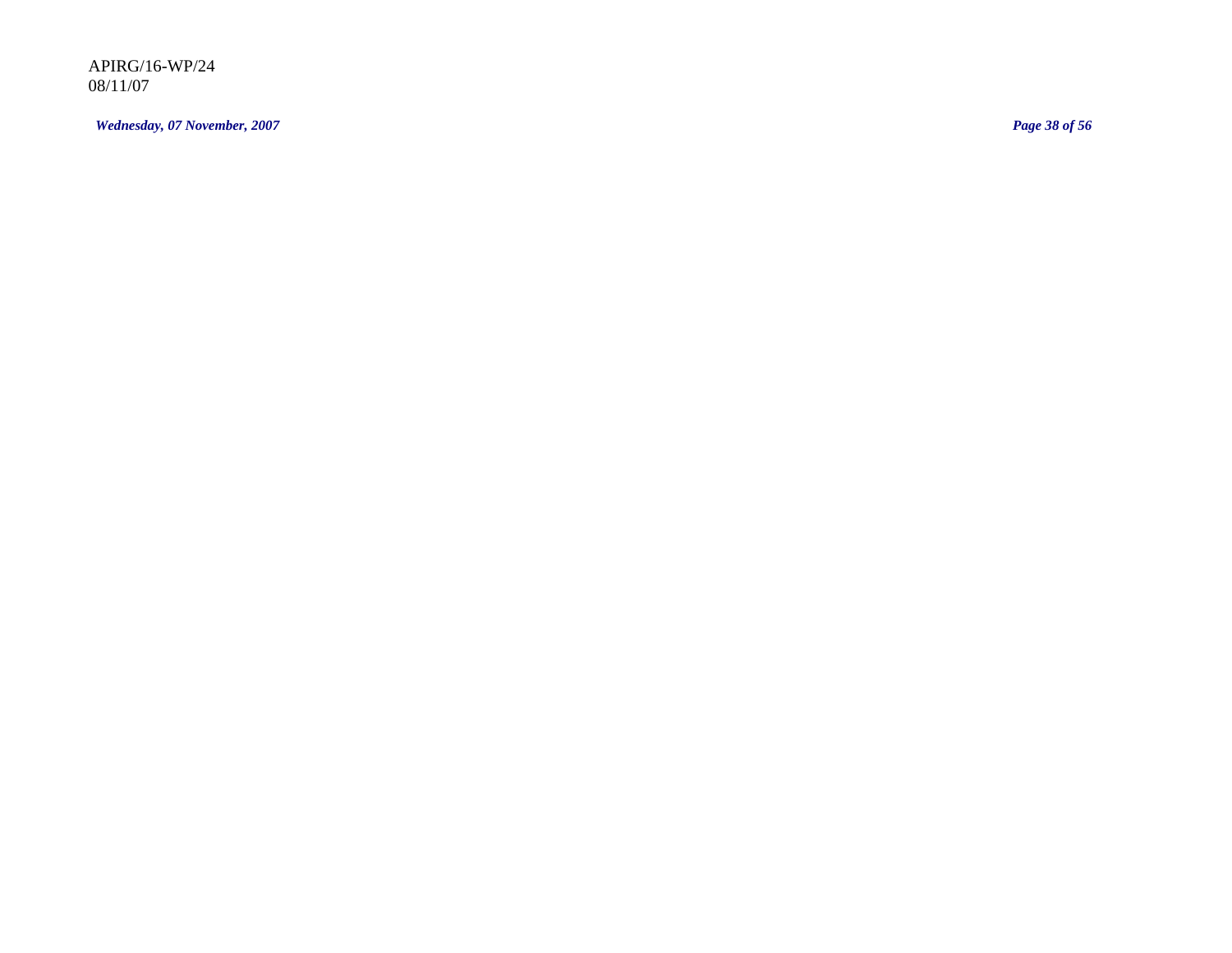|              | <b>StateName Requirements</b>                         | <b>Facilities or</b><br><b>Services</b> | <b>Description of</b><br><b>Deficiency</b>                     |      | <b>Date first Comments on</b><br>reported Deficiency | <b>Description of</b><br><b>Corrective action</b> | <b>Executing Body</b> | <b>Target date for Priority</b><br><i>implementation</i> |   |
|--------------|-------------------------------------------------------|-----------------------------------------|----------------------------------------------------------------|------|------------------------------------------------------|---------------------------------------------------|-----------------------|----------------------------------------------------------|---|
| <b>Niger</b> |                                                       |                                         |                                                                |      |                                                      |                                                   |                       |                                                          |   |
|              | AFTN Plan, AFI/7<br>Rec. 9/7                          | Niamey AFTN centre                      | Main circuit<br>Niamey/Addis<br>Ababa operates at<br>low speed | 2003 | Causes congestion<br>and traffic delays              | Upgrade to at least<br>1200 bps. NAFISAT          | ASECNA, Ethiopia      | 2007                                                     | A |
|              | ATS Direct Speech<br>Circuits Plan, AFI/7<br>Rec. 9/9 | Niamey ACC/FIC                          | Circuit<br>Niamey/Tripoli                                      | 1998 | Not implemented                                      | <b>VSAT NAFISAT in</b><br>project                 | ASECNA, Libya         | 2007                                                     | U |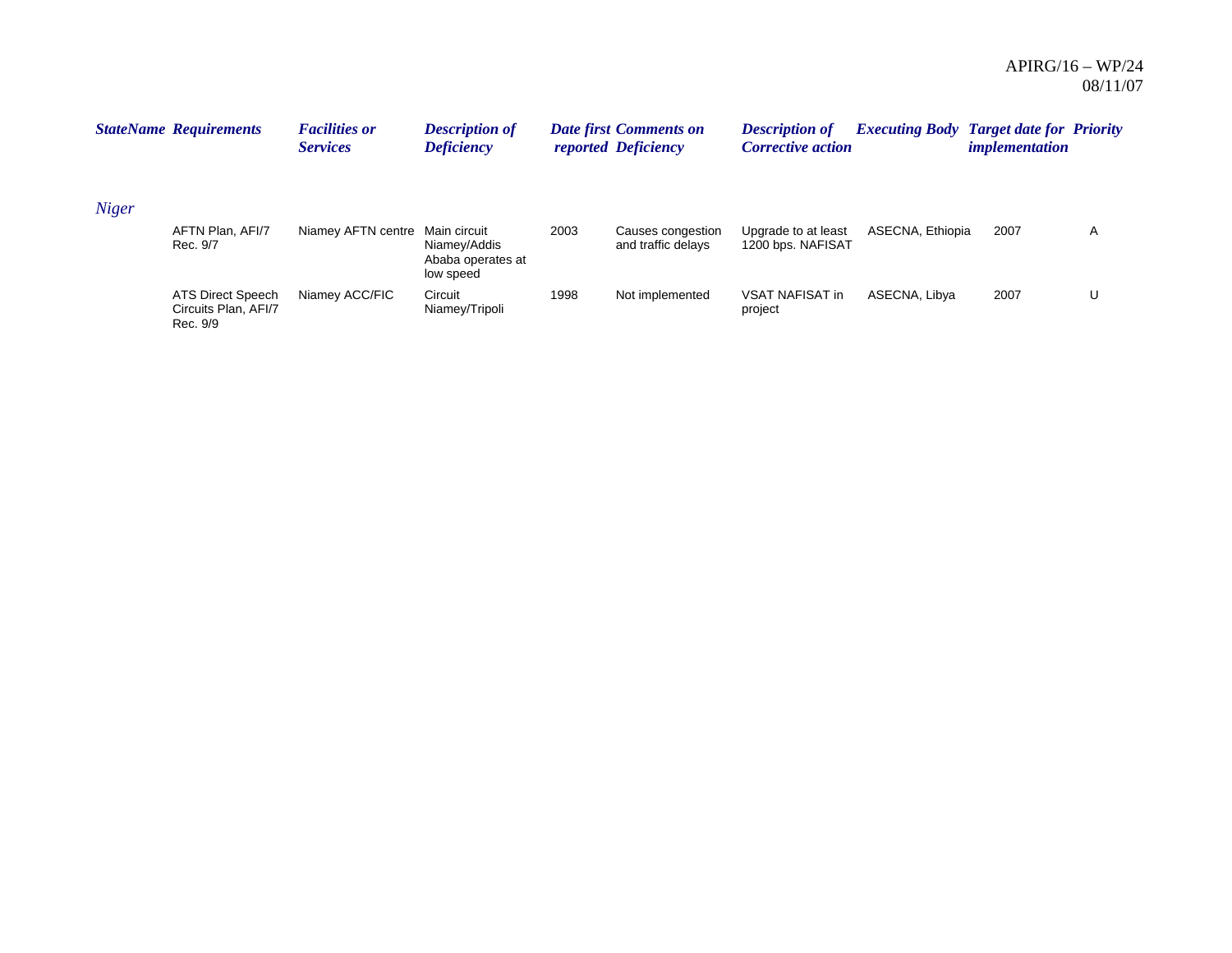*Wednesday, 07 November, 2007 Page 39 of 56*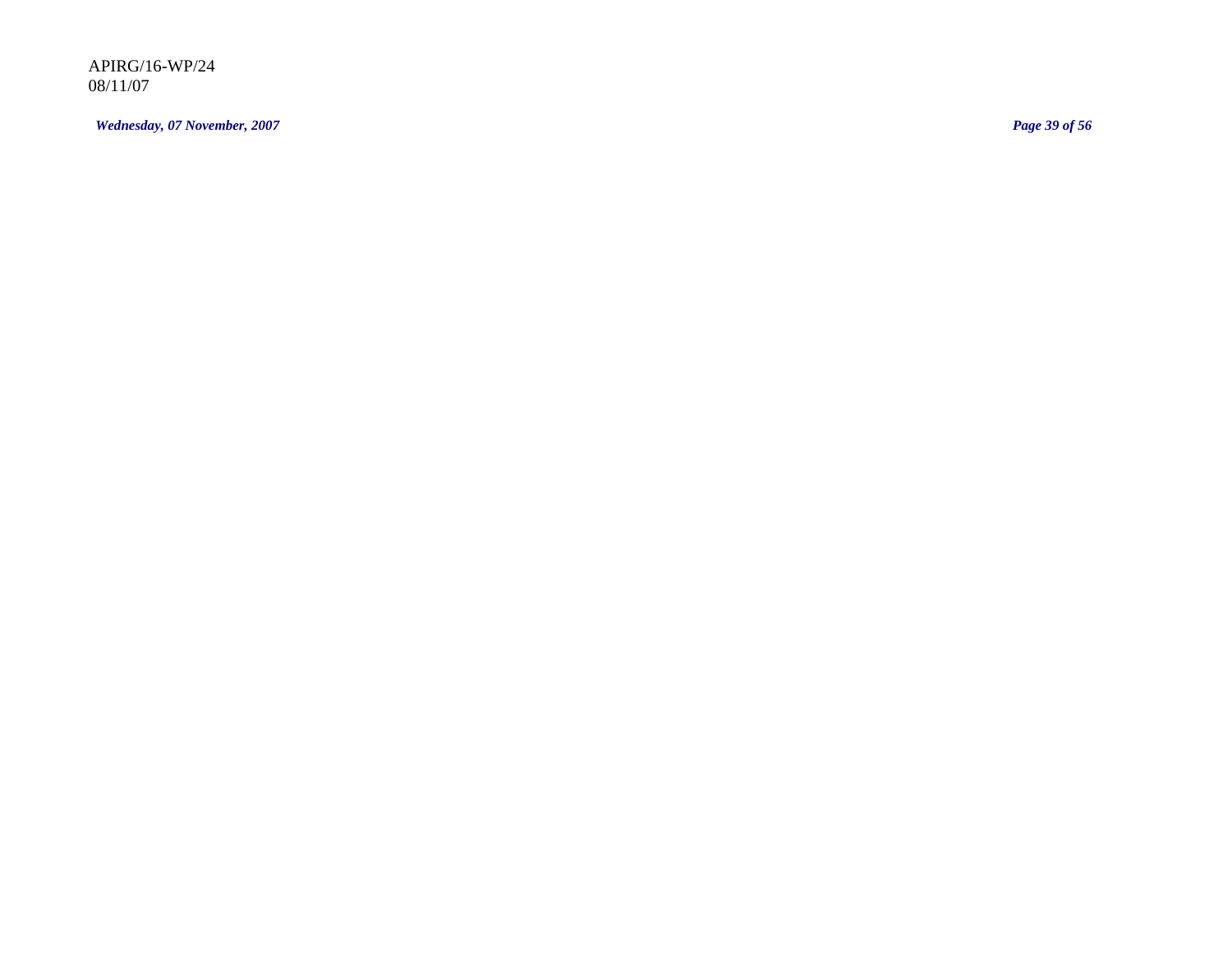*Services*

 *Requirements Facilities or Description of Date first Comments on Description of Executing Body Target date for Priority Deficiency reported Deficiency Corrective action implementation*

# *Nigeria*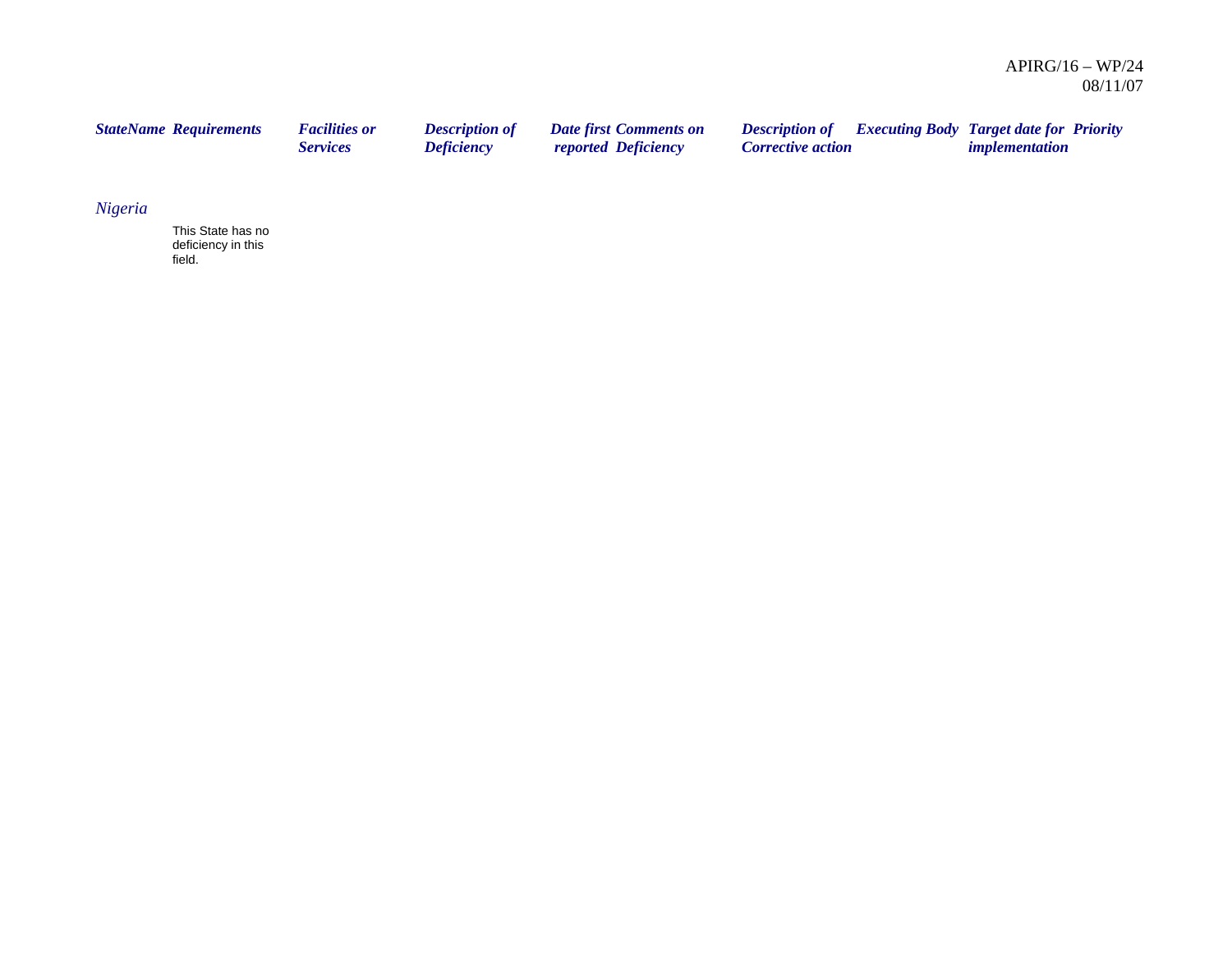*Wednesday, 07 November, 2007 Page 40 of 56*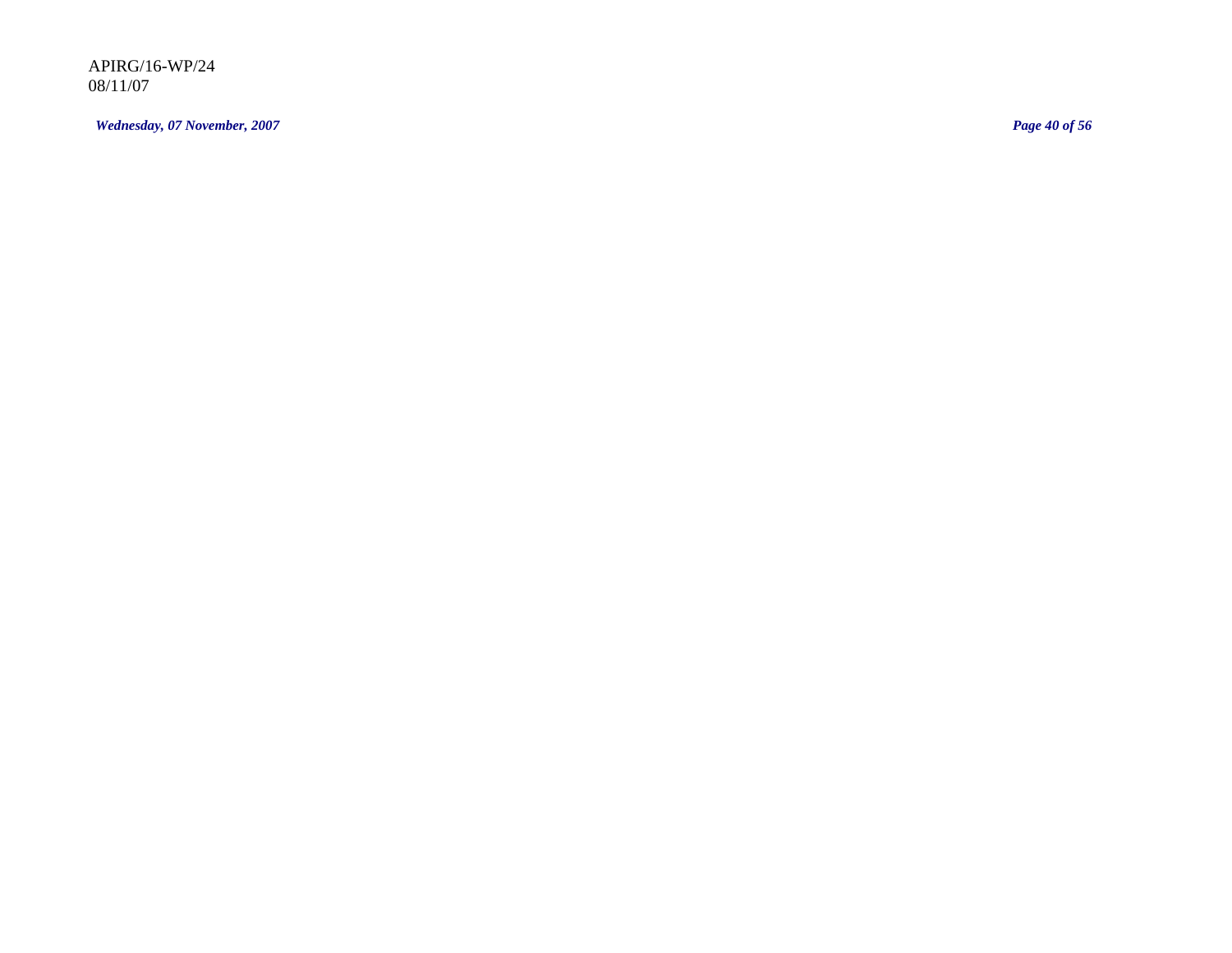|        | <b>StateName Requirements</b>                         | <b>Facilities or</b><br><b>Services</b> | <b>Description of</b><br><b>Deficiency</b> |      | <b>Date first Comments on</b><br>reported Deficiency | <b>Description of</b><br><b>Corrective action</b> | <b>Executing Body Target date for Priority</b> | <i>implementation</i> |   |
|--------|-------------------------------------------------------|-----------------------------------------|--------------------------------------------|------|------------------------------------------------------|---------------------------------------------------|------------------------------------------------|-----------------------|---|
| Rwanda |                                                       |                                         |                                            |      |                                                      |                                                   |                                                |                       |   |
|        | ATS Direct Speech<br>Circuits Plan, AFI/7<br>Rec. 9/9 | Kigali APP                              | Circuit<br>Kigali/Bukavu                   | 1996 | Not implemented                                      |                                                   | Rwanda, DR Congo                               | 2007                  | A |
|        | ATS Direct Speech<br>Circuits Plan, AFI/7<br>Rec. 9/9 | Kigali APP                              | Circuit Kigali/Goma                        | 1996 | Not implemented                                      | VSAT proposed                                     | Rwanda, DR Congo                               | 2007                  | A |
|        | ATS Direct Speech<br>Circuits Plan, AFI/7<br>Rec. 9/9 | Kigali APP                              | Circuit<br>Kigali/Kinshasa                 | 1996 | Not implemented                                      | VSAT operational in<br>Kinshasa and in<br>Kigali  | Rwanda, DR Congo                               | 31/08/2006            | A |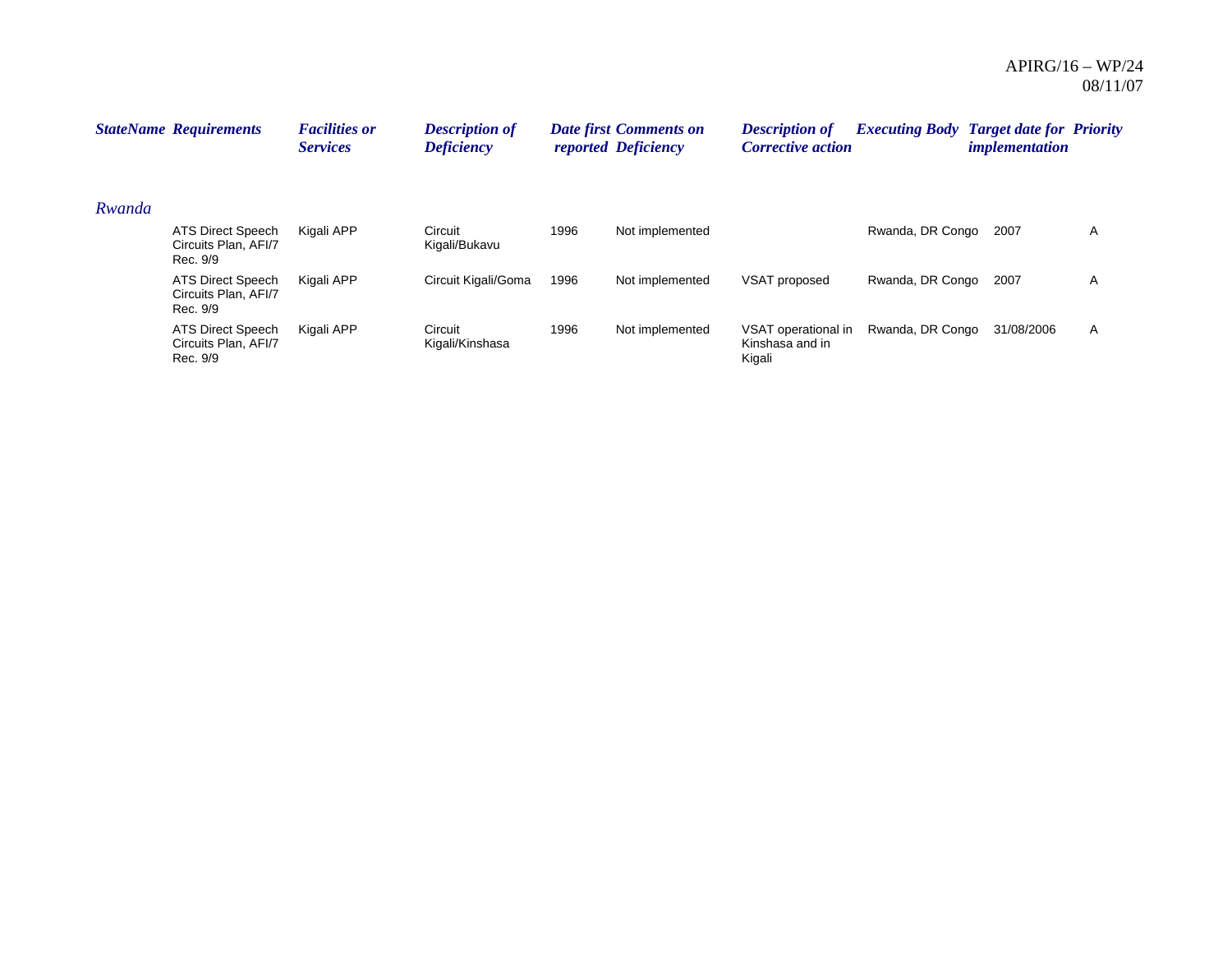*Wednesday, 07 November, 2007 Page 41 of 56*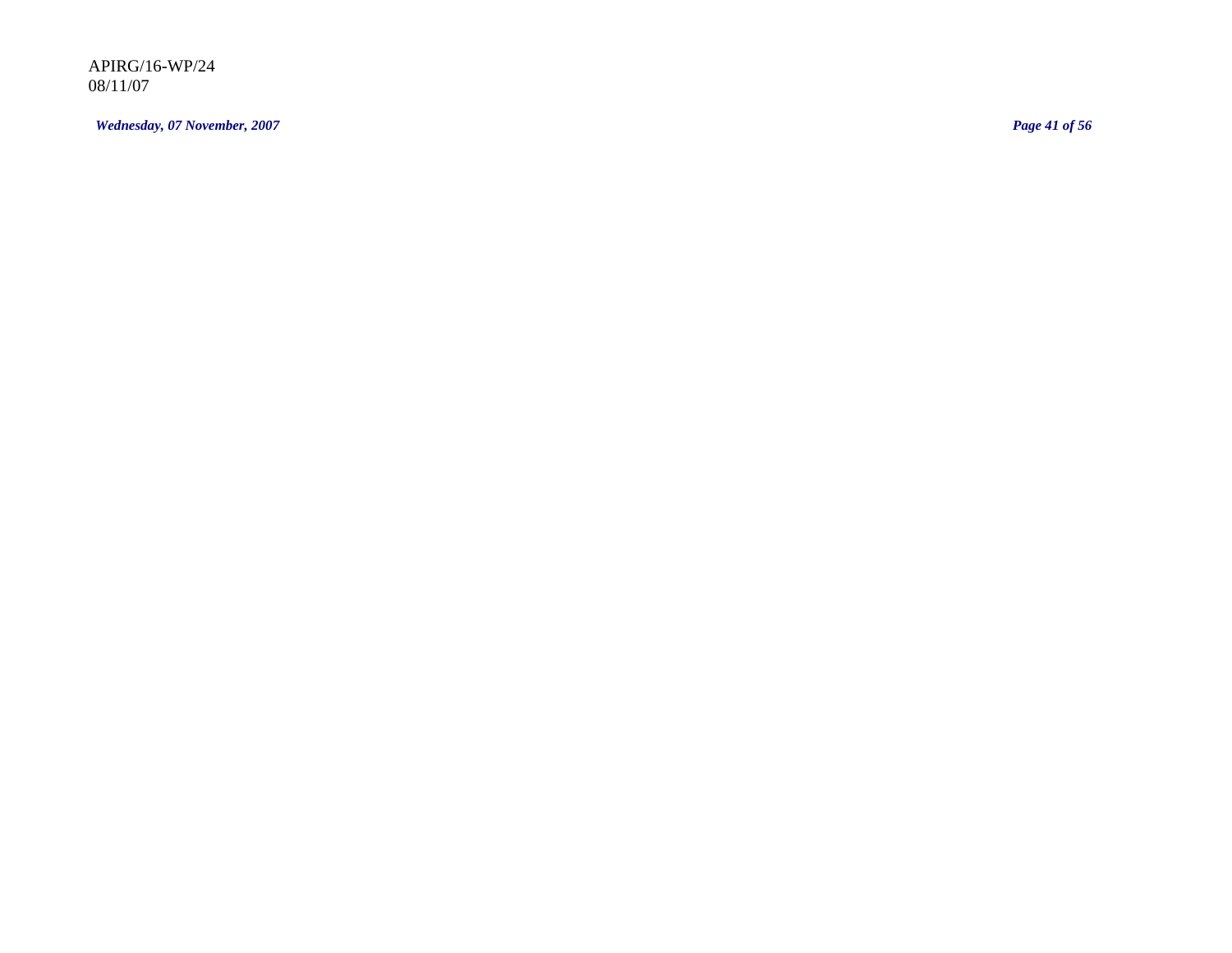| <b>StateName Requirements</b>                         | <b>Facilities or</b><br><b>Services</b> | <b>Description of</b><br><b>Deficiency</b> |      | <b>Date first Comments on</b><br>reported Deficiency | <b>Description of</b><br><b>Corrective action</b> | <i>Executing Body</i>          | <b>Target date for Priority</b><br><i>implementation</i> |   |
|-------------------------------------------------------|-----------------------------------------|--------------------------------------------|------|------------------------------------------------------|---------------------------------------------------|--------------------------------|----------------------------------------------------------|---|
| Sao Tome & Principe                                   |                                         |                                            |      |                                                      |                                                   |                                |                                                          |   |
| AFTN Plan, AFI/7<br>Rec. 9/7                          | Sao Tome AFTN<br>centre                 | Circuit Sao<br>Tome/Brazzaville            | 1998 | Not implemented                                      | VSAT to be installed<br>at Sao Tome               | Sao Tome &<br>Principe, ASECNA |                                                          | U |
| ATS Direct Speech<br>Circuits Plan, AFI/7<br>Rec. 9/9 | Sao Tome TWR                            | Circuit Sao<br>Tome/Brazzaville            | 1998 | Not implemented                                      | VSAT to be installed<br>at Sao Tome               | Sao Tome &<br>Principe, ASECNA | 2005                                                     | U |
| ATS Direct Speech<br>Circuits Plan, AFI/7<br>Rec. 9/9 | Sao Tome TWR                            | Circuit Sao<br>Tome/Libreville             | 1998 | Not implemented                                      | VSAT to be installed<br>at Sao Tome               | Sao Tome &<br>Principe, ASECNA | 2005                                                     | A |
| Navaids AFI/7.<br>Rec. 10/4                           | Sao Tome                                | <b>ILS 11</b>                              | 1998 | Not implemented                                      | Implement facility                                | Sao Tome &<br>Principe         |                                                          | A |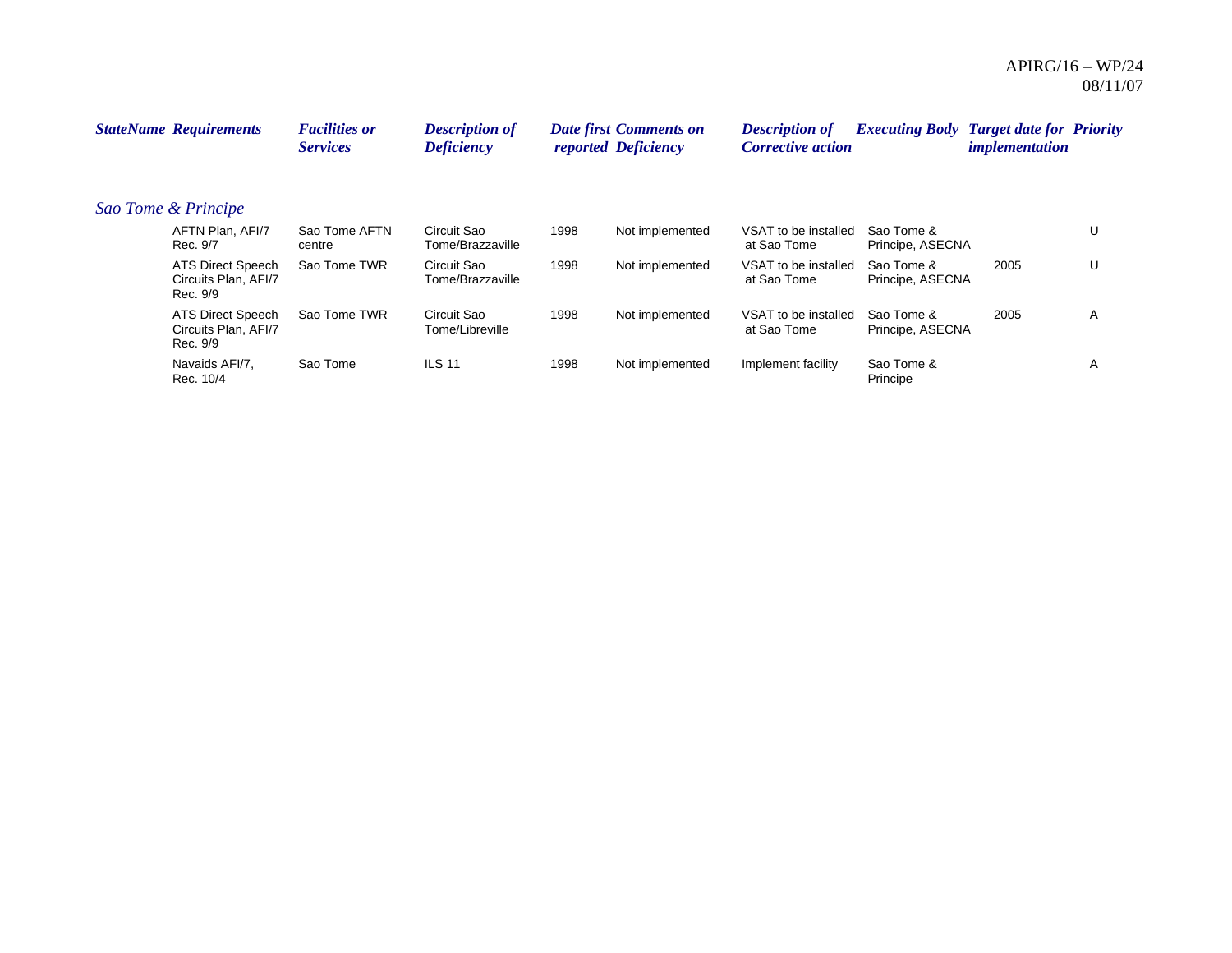*Wednesday, 07 November, 2007 Page 42 of 56*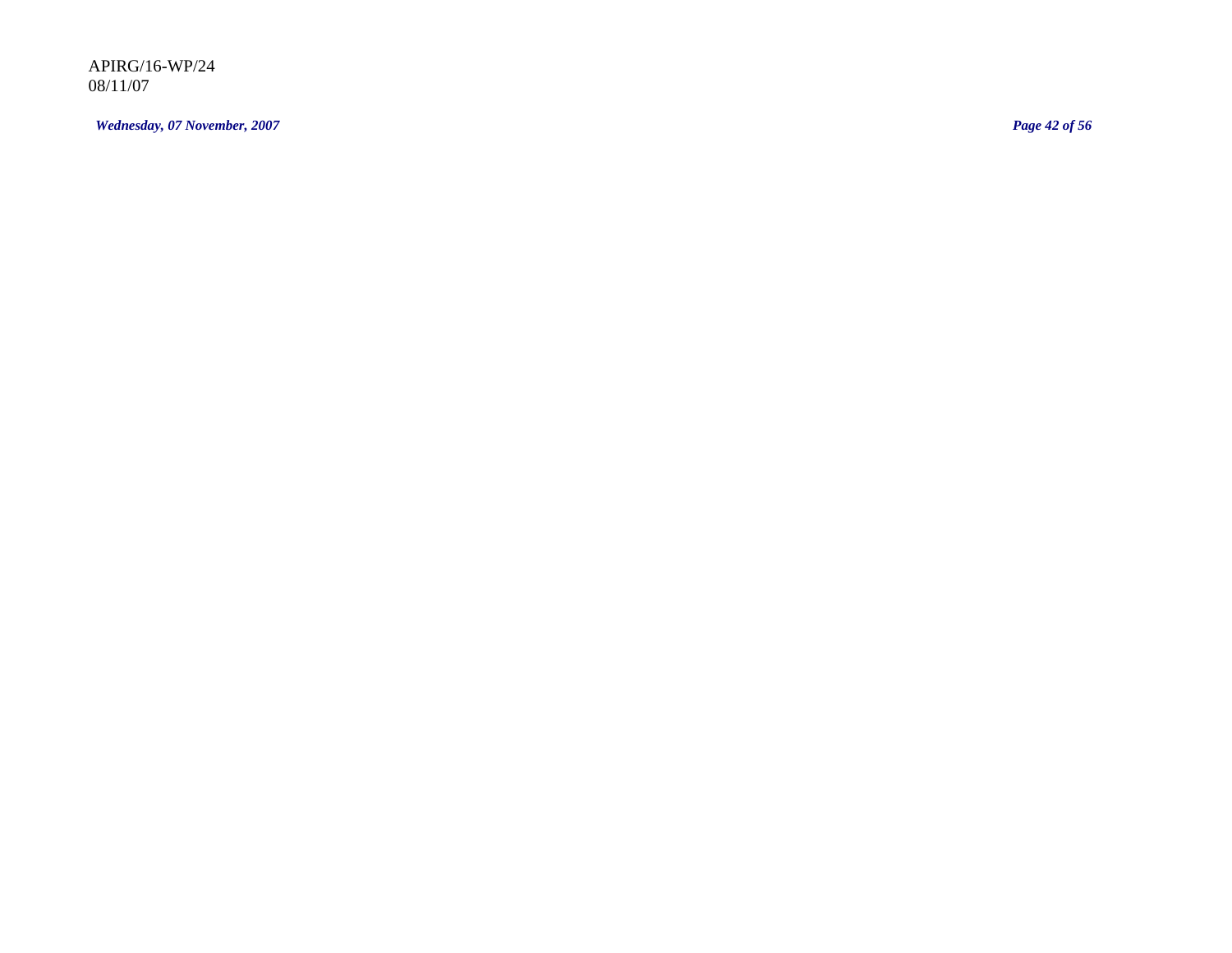|         | <b>StateName Requirements</b>                         | <b>Facilities or</b><br><b>Services</b> | <b>Description of</b><br><b>Deficiency</b> |      | <b>Date first Comments on</b><br>reported Deficiency | <b>Description of</b><br><b>Corrective action</b> | <b>Executing Body Target date for Priority</b> | <i>implementation</i> |   |
|---------|-------------------------------------------------------|-----------------------------------------|--------------------------------------------|------|------------------------------------------------------|---------------------------------------------------|------------------------------------------------|-----------------------|---|
| Senegal |                                                       |                                         |                                            |      |                                                      |                                                   |                                                |                       |   |
|         | AFTN Plan, AFI/7<br>Rec. 9/7                          | Dakar AFTN centre                       | Circuit Dakar/Bissau                       | 1998 | Not implemented                                      | VSAT planned                                      | ASECNA, Guinea<br>Bissau                       |                       | U |
|         | ATS Direct Speech<br>Circuits Plan, AFI/7<br>Rec. 9/9 | Dakar ACC/FIC                           | Circuit Dakar/Bissau                       | 1998 | Not implemented                                      | VSAT being<br>considered                          | ASECNA, Guinea<br>Bissau                       |                       | U |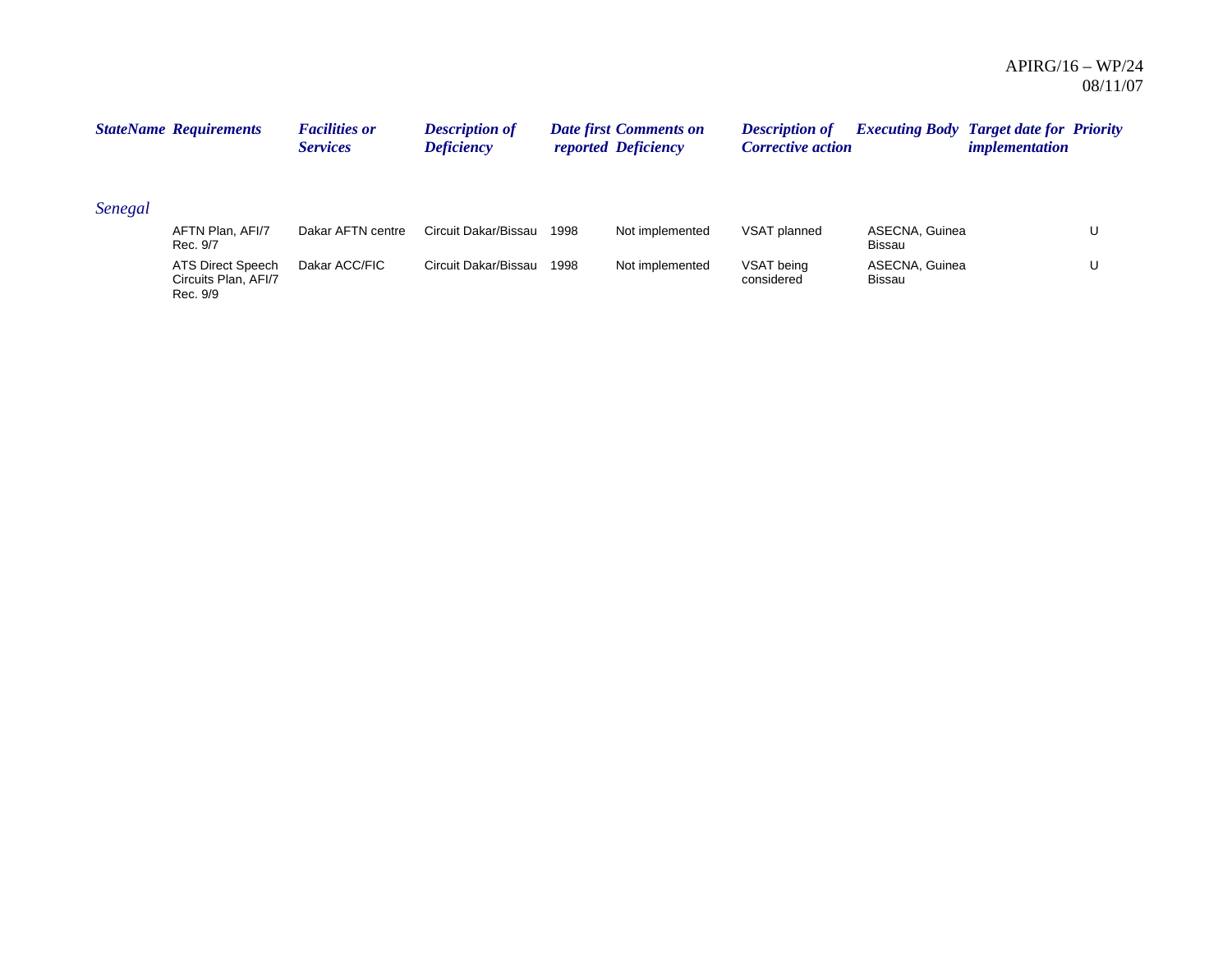*Wednesday, 07 November, 2007 Page 43 of 56*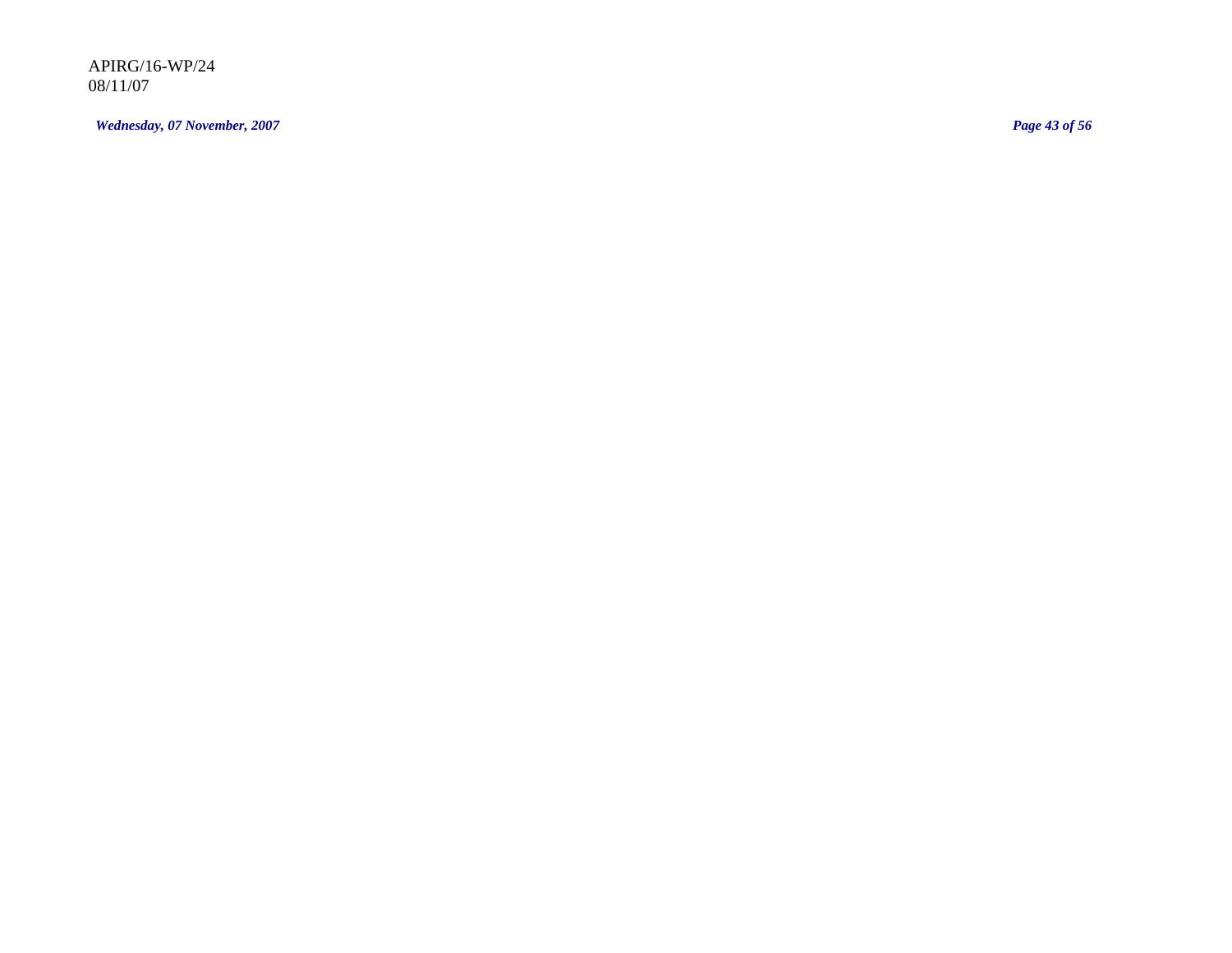*Services*

*reported Deficiency* 

*Facilities or Description of Date first Comments on Description of Executing Body Target date for Priority*<br>*Services Deficiency reported Deficiency Corrective action implementation* 

## *Seychelles*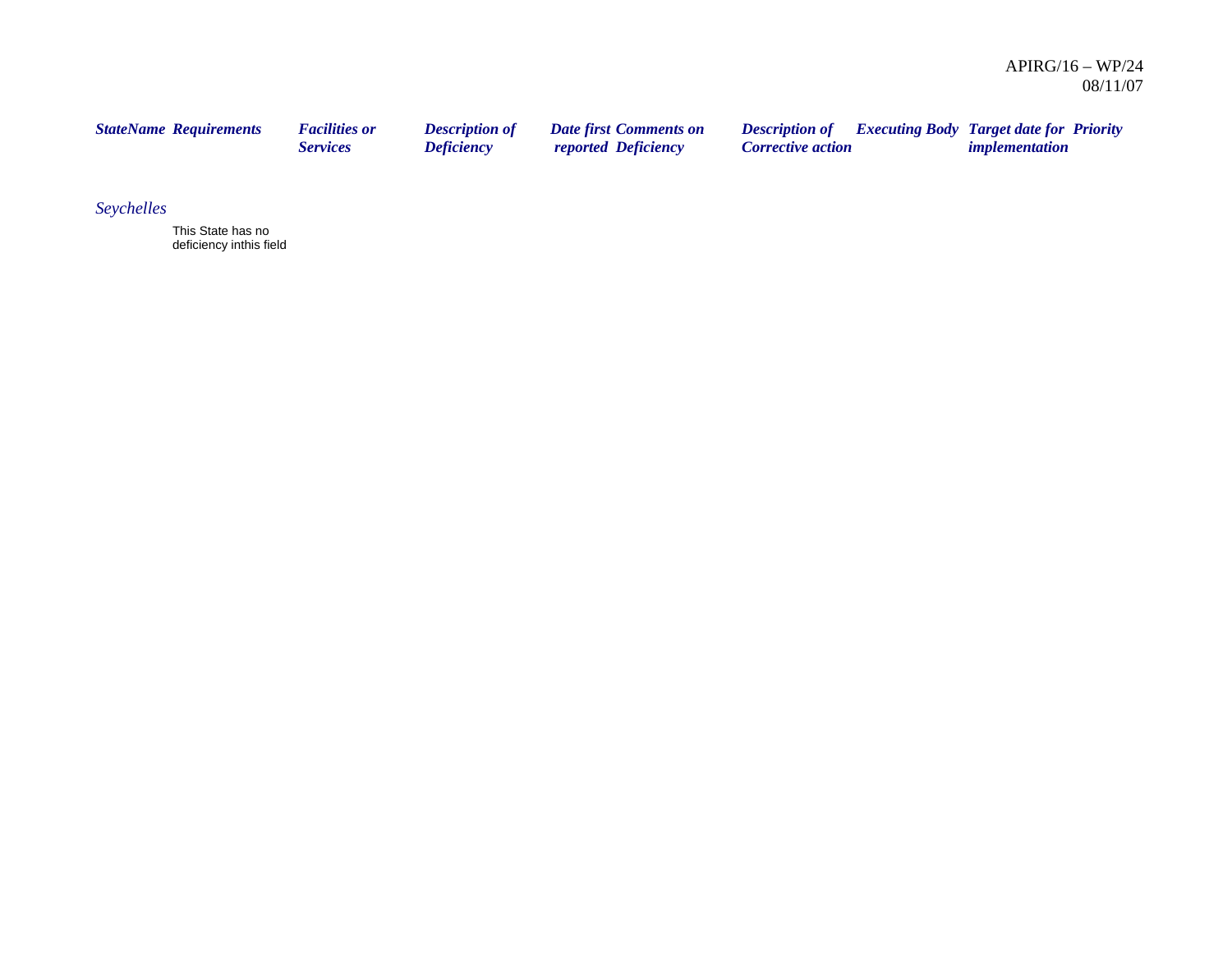*Wednesday, 07 November, 2007 Page 44 of 56*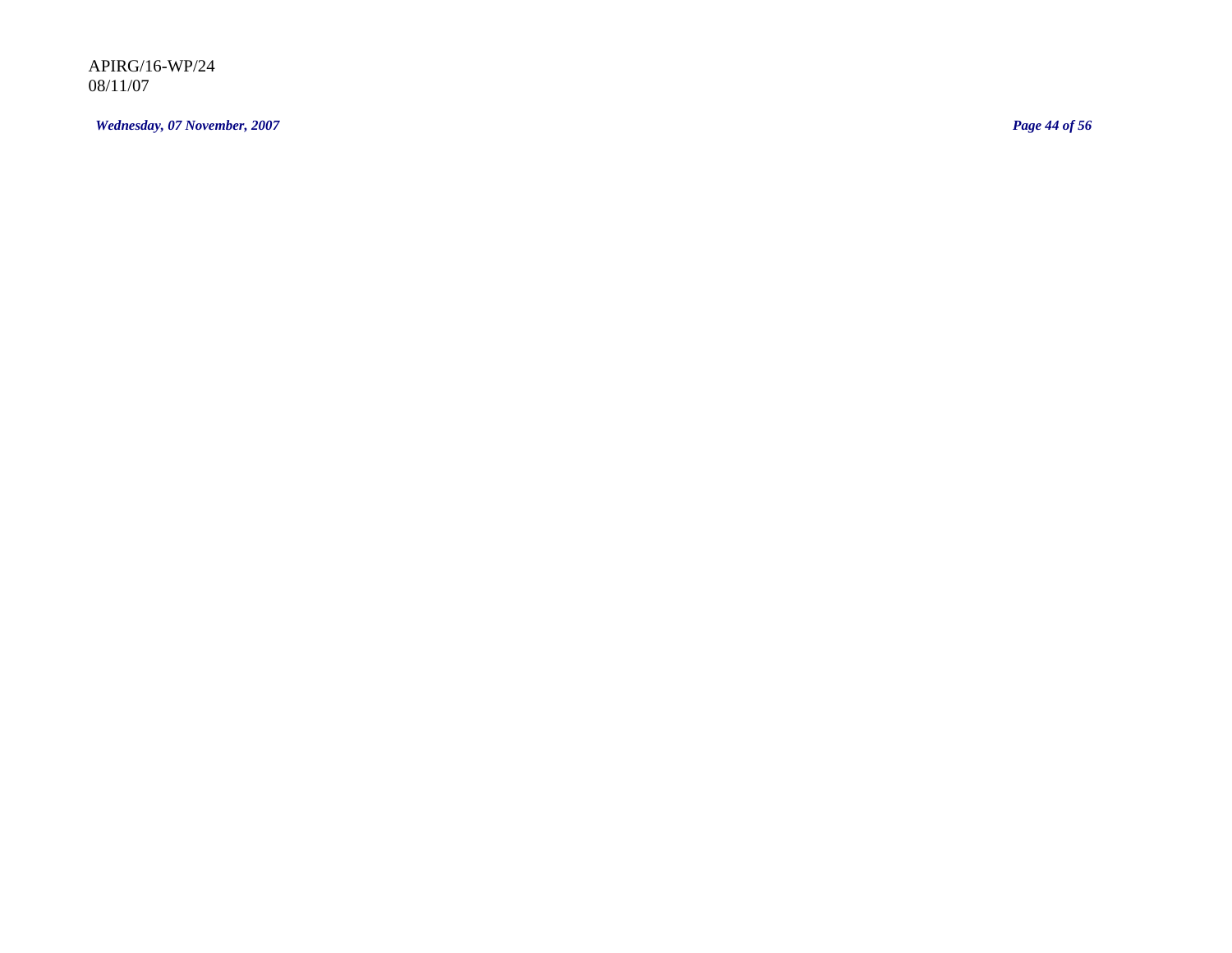|              | <b>StateName Requirements</b> | <b>Facilities or</b><br><b>Services</b> | <b>Description of</b><br><b>Deficiency</b> |      | <b>Date first Comments on</b><br>reported Deficiency | <b>Description of</b><br><b>Corrective action</b> | <b>Executing Body Target date for Priority</b> | <i>implementation</i> |   |
|--------------|-------------------------------|-----------------------------------------|--------------------------------------------|------|------------------------------------------------------|---------------------------------------------------|------------------------------------------------|-----------------------|---|
| Sierra Leone |                               |                                         |                                            |      |                                                      |                                                   |                                                |                       |   |
|              | Navaids AFI/7,<br>Rec. 10/4   | Freetown/Lungi                          | ILS 30                                     | 1999 | Unserviceable                                        | To repair                                         | Sierra Leone                                   |                       |   |
|              | Navaids AFI/7,<br>Rec. 10/4   | Freetown/Lungi                          | VOR/DME                                    | 1999 | Unserviceable                                        | To repair                                         | Sierra Leone                                   |                       | U |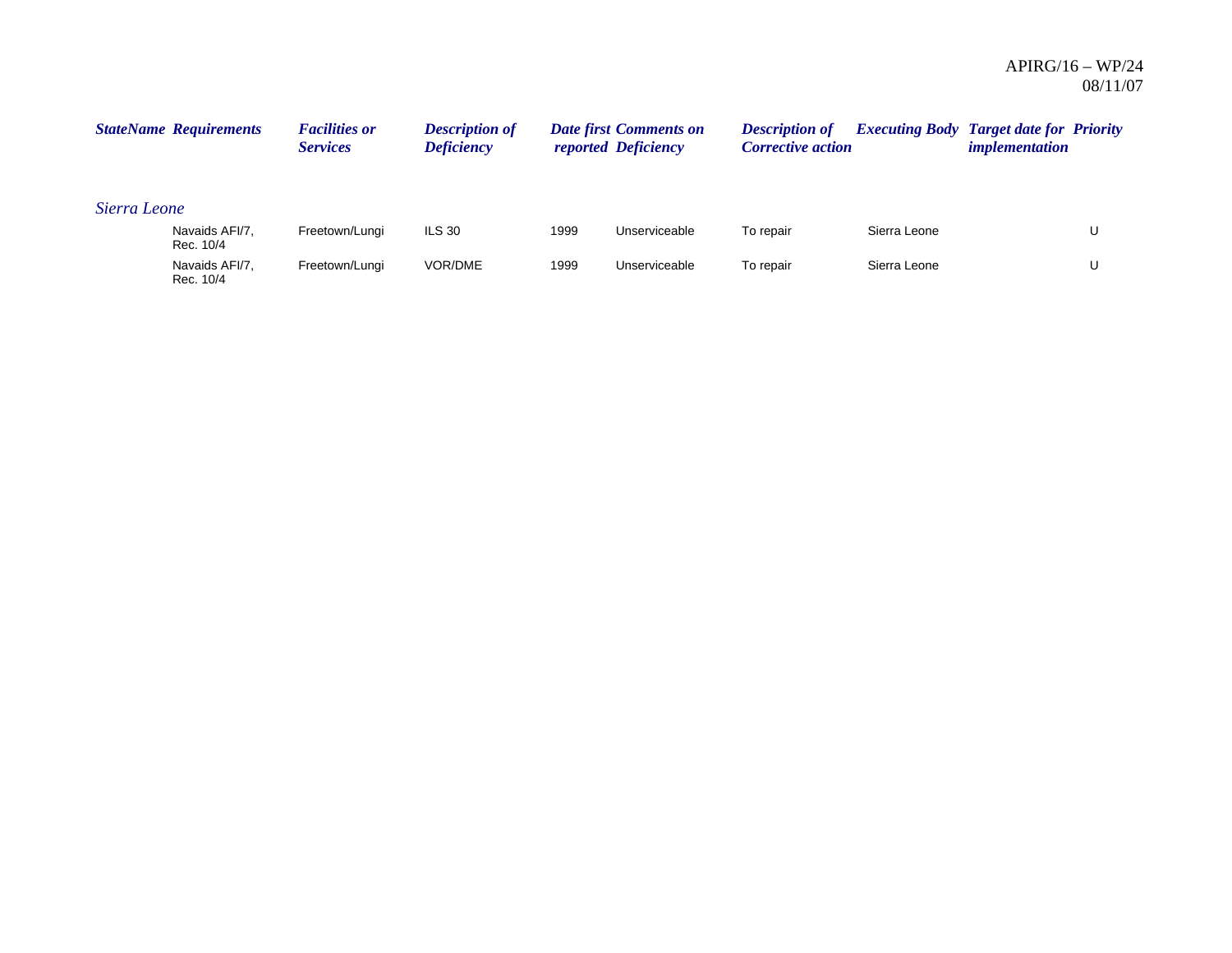*Wednesday, 07 November, 2007 Page 45 of 56*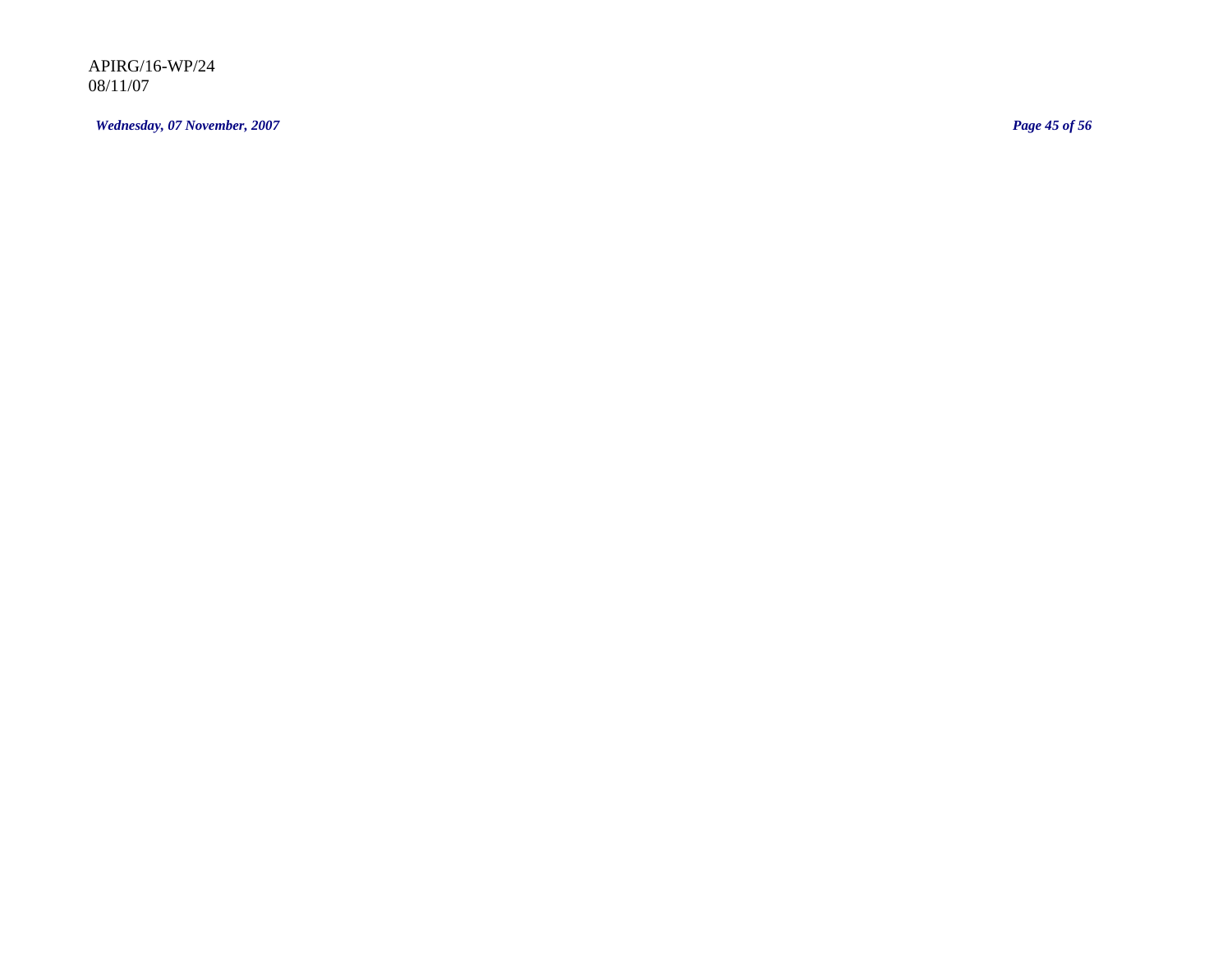|         | <b>StateName Requirements</b>                                | <b>Facilities or</b><br><b>Services</b> | <b>Description of</b><br><b>Deficiency</b>    |      | <b>Date first Comments on</b><br>reported Deficiency | <b>Description of</b><br><b>Corrective action</b> | <b>Executing Body</b> | <b>Target date for Priority</b><br><i>implementation</i> |   |
|---------|--------------------------------------------------------------|-----------------------------------------|-----------------------------------------------|------|------------------------------------------------------|---------------------------------------------------|-----------------------|----------------------------------------------------------|---|
| Somalia |                                                              |                                         |                                               |      |                                                      |                                                   |                       |                                                          |   |
|         | AMS AFI/7 Rec. 9/12 Mogadishu FIC                            |                                         | Lack of VHF<br>coverage of busy<br>ATS routes | 1998 |                                                      | Install VHF relays                                | Somalia               |                                                          | U |
|         | <b>ATS Direct Speech</b><br>Circuits Plan, AFI/7<br>Rec. 9/9 | Hargeisa APP                            | Circuit<br>Hargeisa/Djibouti                  | 1998 | Not implemented                                      | Implement LTF<br>circuit                          | Somalia, Diibouti     |                                                          | A |
|         | Navaids AFI/7,<br>Rec. 10/4                                  | Hargeisa                                | VOR/DME                                       | 1998 | Not implemented                                      | Implement facility                                | Somalia               |                                                          | U |
|         | Navaids AFI/7,<br>Rec. 10/4                                  | Mogadishu                               | VOR/DME                                       | 1998 | Not implemented                                      | Implement facility                                | Somalia               |                                                          | U |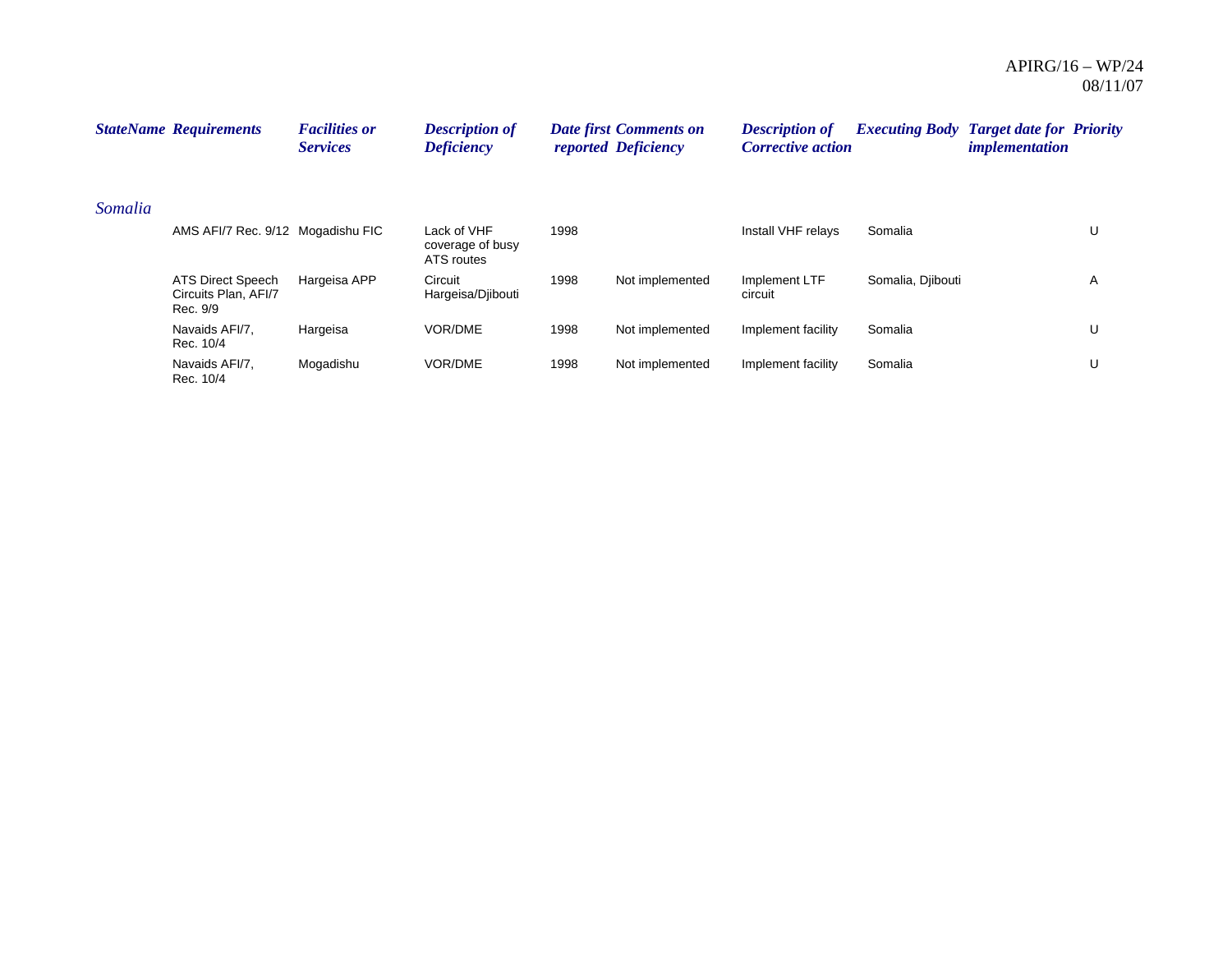*Wednesday, 07 November, 2007 Page 46 of 56*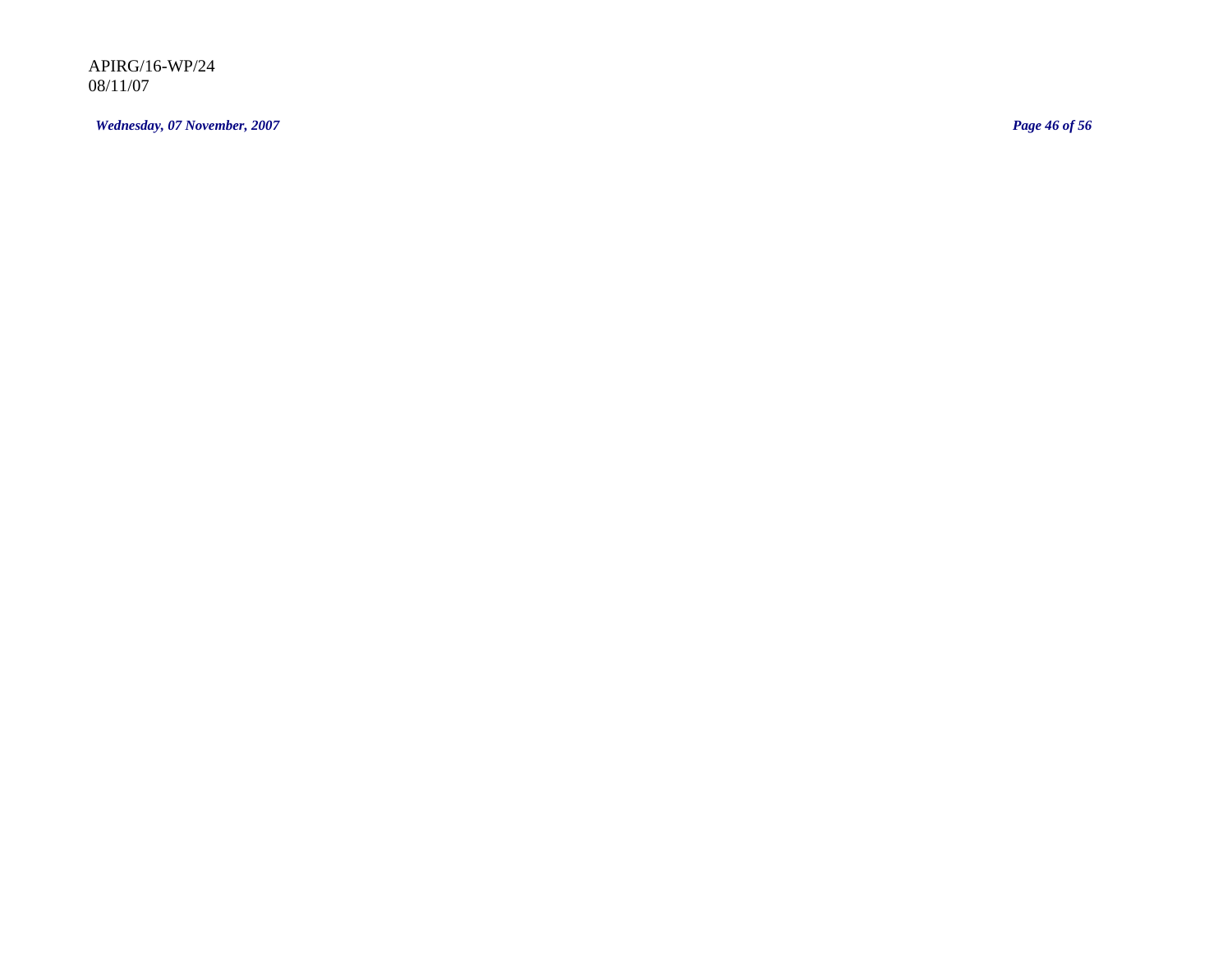*Services*

*reported Deficiency* 

*Facilities or Description of Date first Comments on Description of Executing Body Target date for Priority*<br>*Services Deficiency reported Deficiency Corrective action implementation* 

## *South Africa*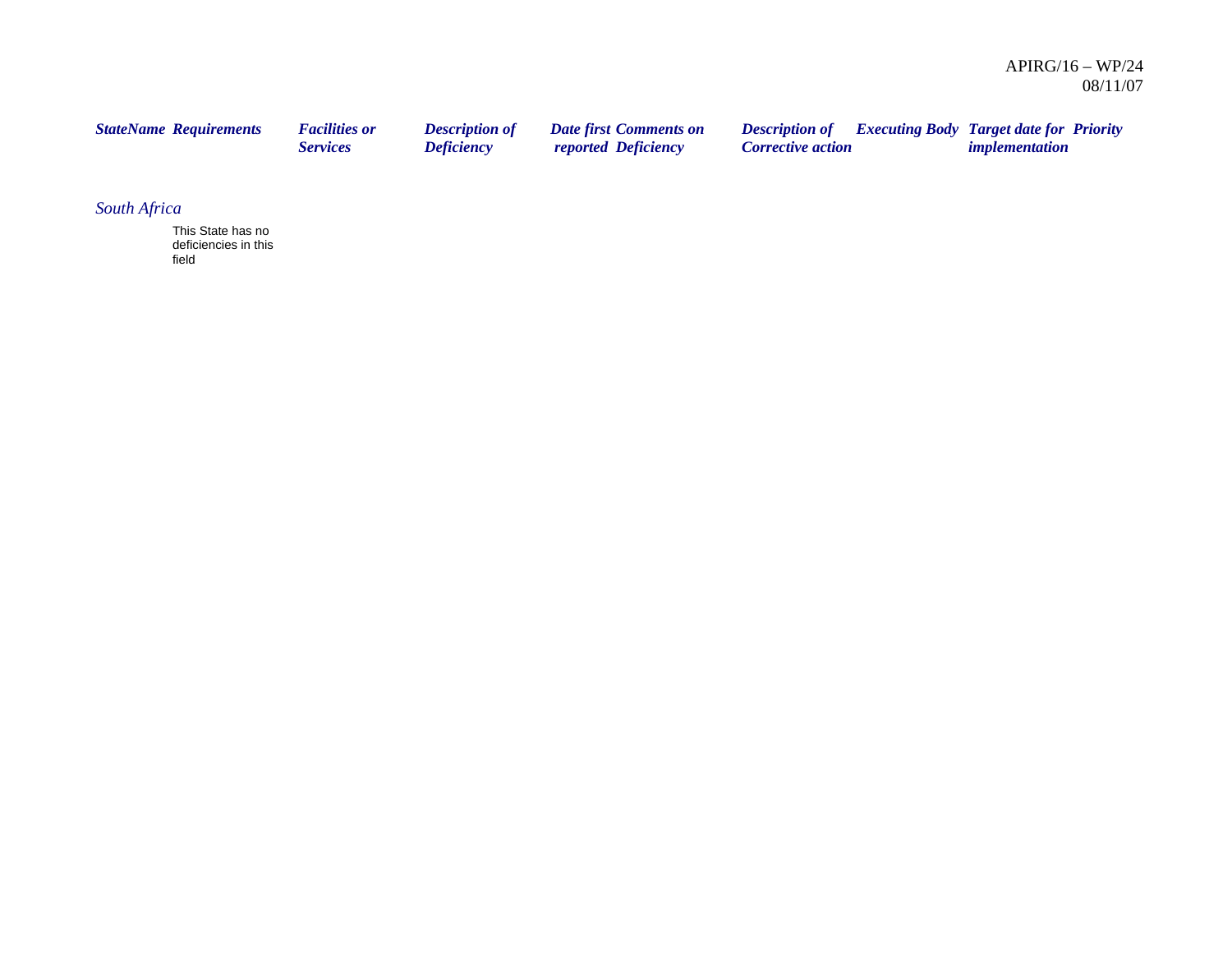*Wednesday, 07 November, 2007 Page 47 of 56*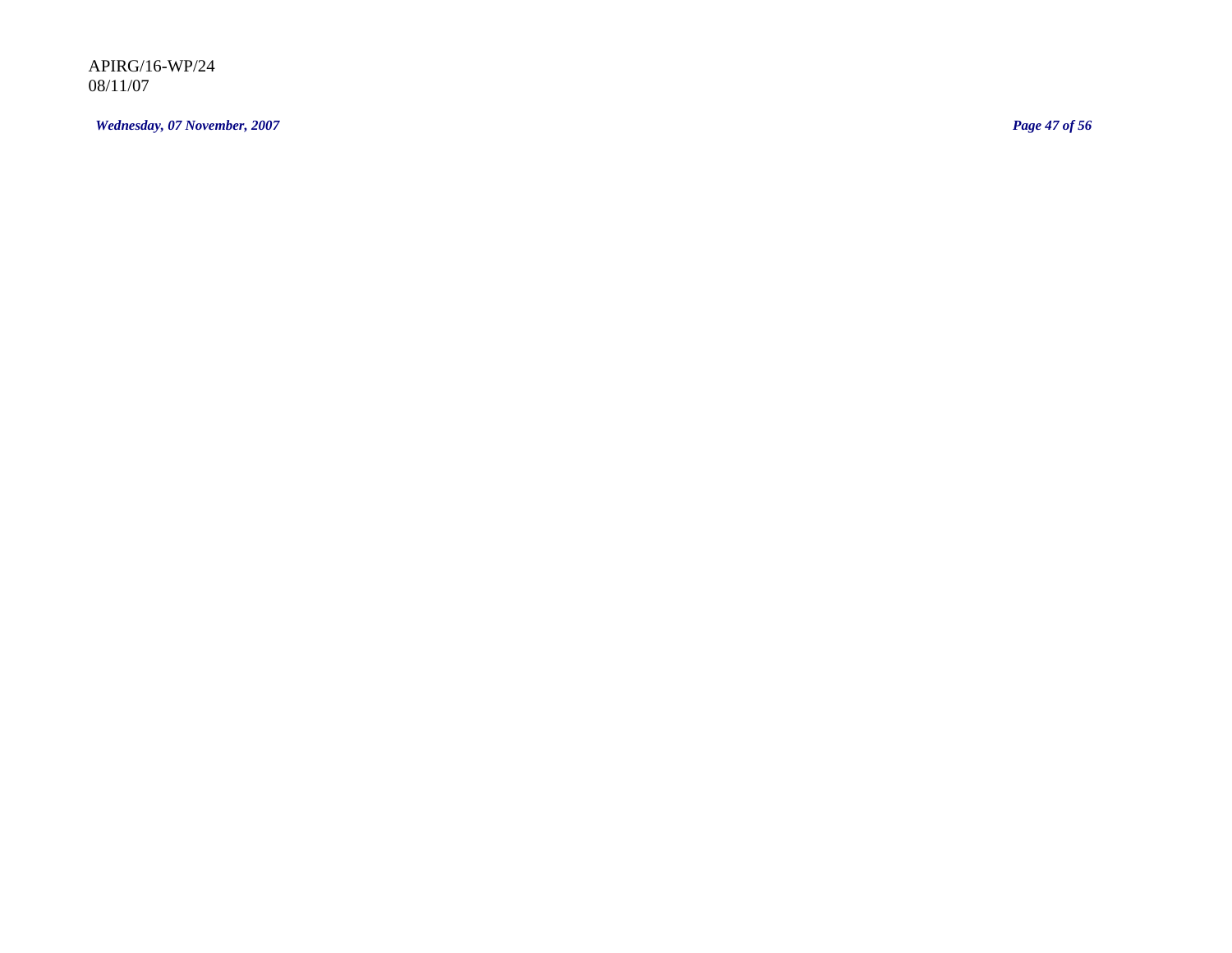*Services*

*reported Deficiency* 

*Facilities or Description of Date first Comments on Description of Executing Body Target date for Priority*<br>*Services Deficiency reported Deficiency Corrective action implementation* 

## *Spain (Canary Is.)*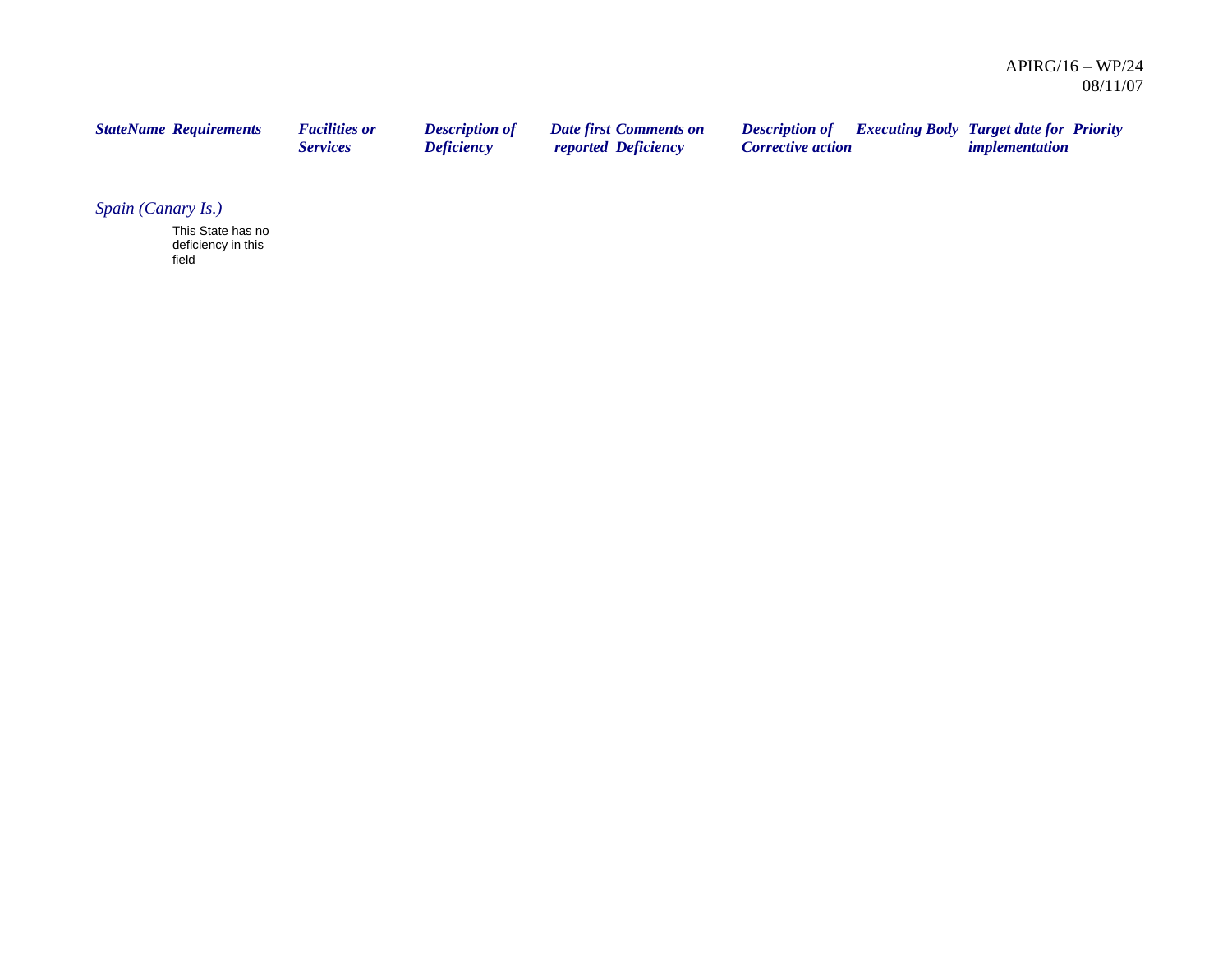*Wednesday, 07 November, 2007 Page 48 of 56*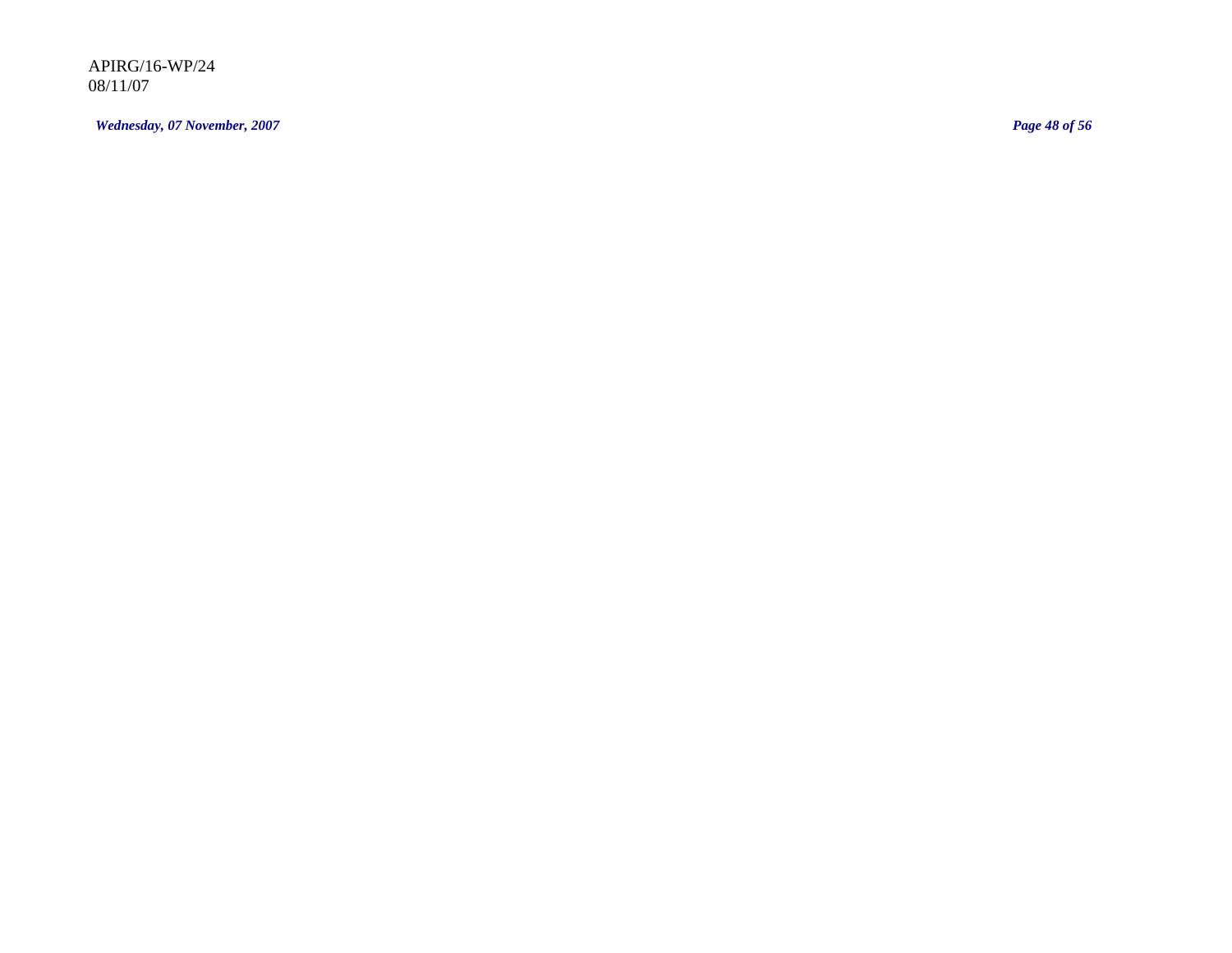|       | <b>StateName Requirements</b>                                | <b>Facilities or</b><br><b>Services</b> | <b>Description of</b><br><b>Deficiency</b> |      | <b>Date first Comments on</b><br>reported Deficiency | <b>Description of</b><br><b>Corrective action</b>                                    | <b>Executing Body Target date for Priority</b> | <i>implementation</i> |   |
|-------|--------------------------------------------------------------|-----------------------------------------|--------------------------------------------|------|------------------------------------------------------|--------------------------------------------------------------------------------------|------------------------------------------------|-----------------------|---|
| Sudan |                                                              |                                         |                                            |      |                                                      |                                                                                      |                                                |                       |   |
|       | AFTN Plan, AFI/7<br>Rec. 9/7                                 | <b>Khartoum AFTN</b><br>centre          | Circuit<br>Khartoum/Addis<br>Ababa         | 1996 | Not implemented                                      | <b>VSAT NAFISAT in</b><br>project                                                    | Ethiopia, Sudan                                | 2007                  | Α |
|       | <b>ATS Direct Speech</b><br>Circuits Plan, AFI/7<br>Rec. 9/9 | Khartoum FIC                            | Circuit<br>Khartoum/Brazzavill             | 1996 | Not implemented                                      | <b>VSAT AFISNET</b><br>proposed by<br><b>ASECNA</b>                                  | Sudan, ASECNA                                  | 2007                  | U |
|       | <b>ATS Direct Speech</b><br>Circuits Plan, AFI/7<br>Rec. 9/9 | Khartoum FIC                            | Circuit<br>Khartoum/Cairo                  | 1996 | Not implemented                                      | LTF circuit via PTTs<br>proposed by Egypt<br>until implementation<br>of VSAT NAFISAT | Egypt, Sudan                                   | 2007                  | U |
|       | <b>ATS Direct Speech</b><br>Circuits Plan, AFI/7<br>Rec. 9/9 | Khartoum FIC                            | Circuit<br>Khartoum/Jeddah                 | 1996 | Not implemented                                      | <b>VSAT NAFISAT in</b><br>project                                                    | Sudan, Saudi Arabia                            | 2007                  | U |
|       | <b>ATS Direct Speech</b><br>Circuits Plan, AFI/7<br>Rec. 9/9 | Khartoum FIC                            | Circuit<br>Khartoum/Kinshasa               | 1996 | Not implemented                                      | <b>VSAT NAFISAT in</b><br>project                                                    | Sudan, DR Congo                                | 2007                  | U |
|       | <b>ATS Direct Speech</b><br>Circuits Plan, AFI/7<br>Rec. 9/9 | Khartoum FIC                            | Circuit<br>Khartoum/N'djamen               | 1996 | Not implemented                                      | <b>VSAT NAFISAT in</b><br>project. PSTN<br>proposed by<br><b>ASECNA</b>              | Sudan, ASECNA                                  | 2007                  | U |
|       | <b>ATS Direct Speech</b><br>Circuits Plan, AFI/7<br>Rec. 9/9 | Khartoum FIC                            | Circuit<br>Khartoum/Tripoli                | 1996 | Not implemented                                      | <b>VSAT NAFISAT in</b><br>project                                                    | Sudan, Libya                                   | 2007                  | U |
|       | Navaids AFI/7,<br>Rec. 10/4                                  | Geneina                                 | <b>VOR</b>                                 | 1998 | Not implemented                                      | Implement facility                                                                   | Sudan                                          |                       | U |
|       | Navaids AFI/7,<br>Rec. 10/4                                  | Juba                                    | <b>ILS 13</b>                              | 1998 | Not implemented                                      | Implement facility                                                                   | Sudan                                          |                       | Α |
|       | Navaids AFI/7,<br>Rec. 10/4                                  | Karina                                  | VOR/DME                                    | 1998 | Not implemented                                      | Implement facility                                                                   | Sudan                                          |                       | U |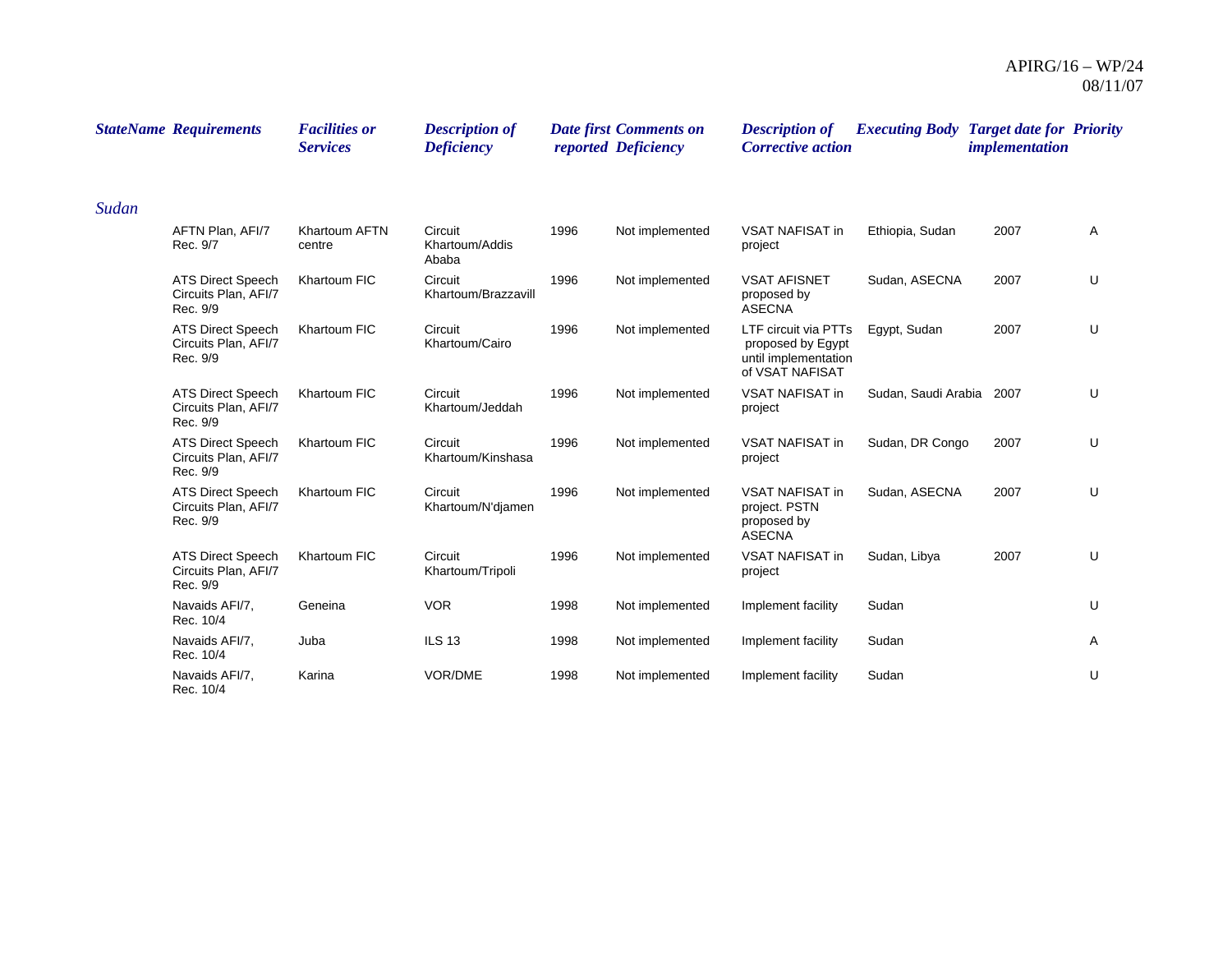*Wednesday, 07 November, 2007 Page 49 of 56*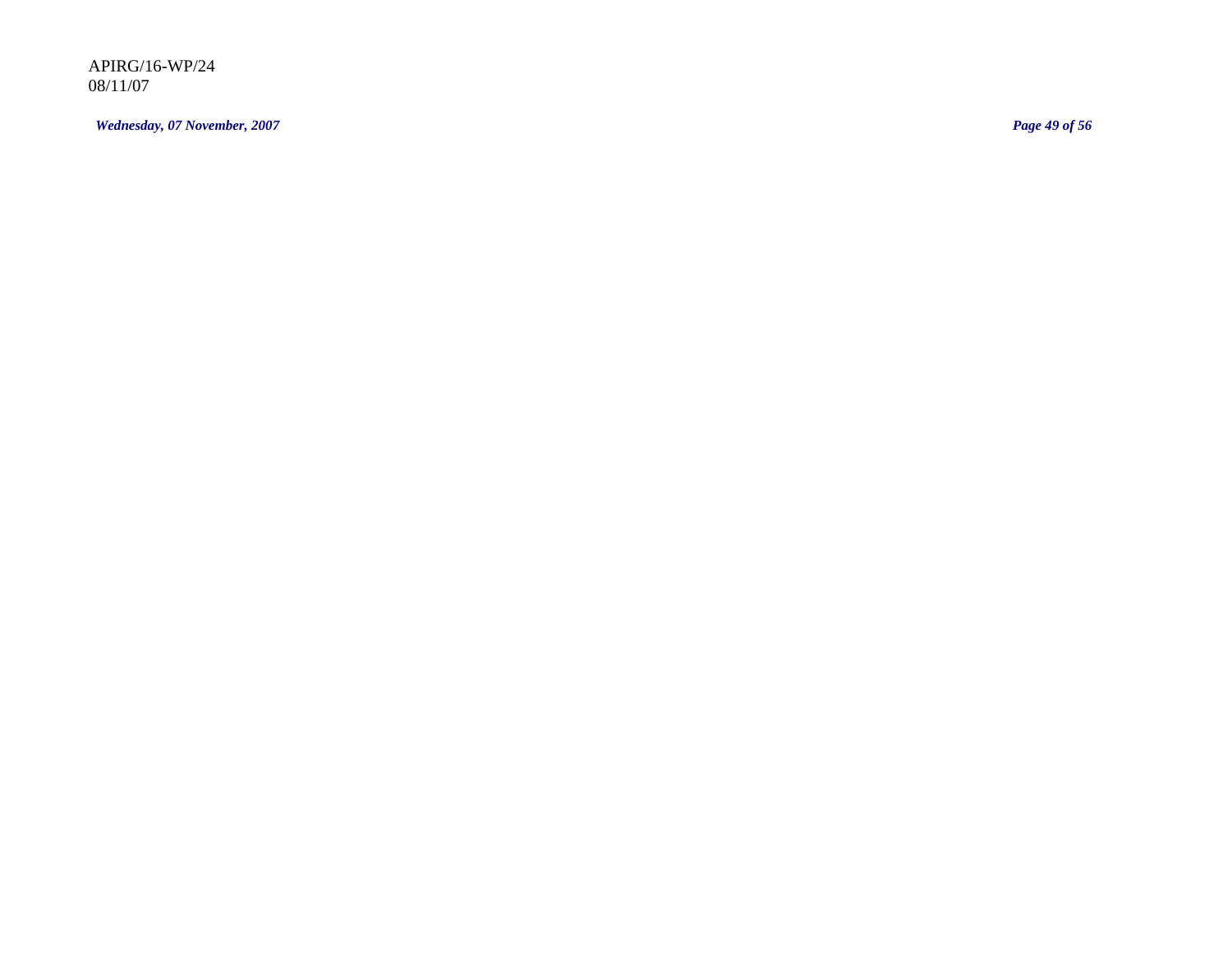*Services*

 *Requirements Facilities or Description of Date first Comments on Description of Executing Body Target date for Priority Deficiency reported Deficiency Corrective action implementation*

## *Swaziland*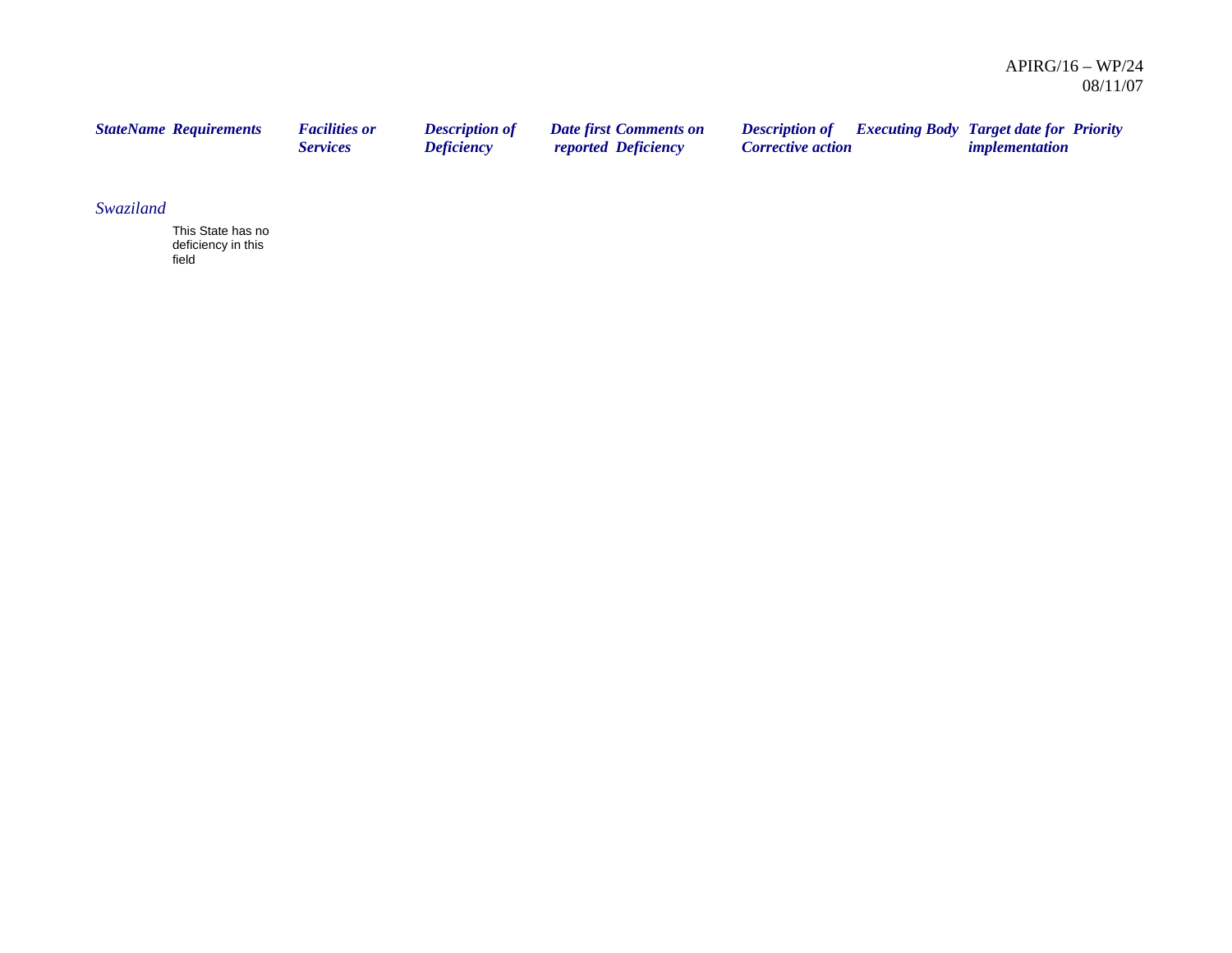*Wednesday, 07 November, 2007 Page 50 of 56*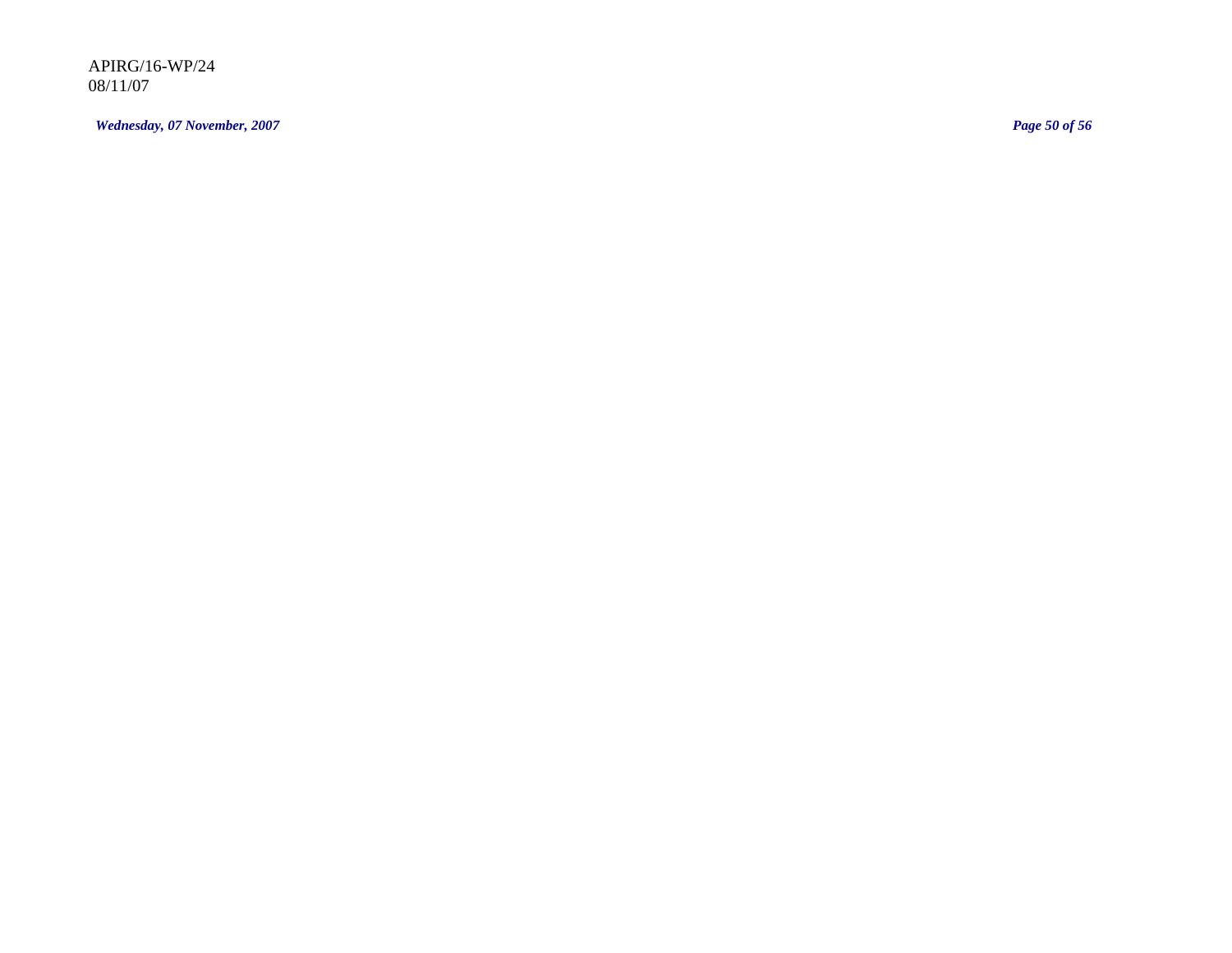|          | <b>StateName Requirements</b> | <b>Facilities or</b><br><b>Services</b> | <b>Description of</b><br><b>Deficiency</b> |      | <b>Date first Comments on</b><br><i>reported Deficiency</i> | <b>Description of</b><br><b>Corrective action</b> | <b>Executing Body</b> | <b>Target date for Priority</b><br><i>implementation</i> |   |
|----------|-------------------------------|-----------------------------------------|--------------------------------------------|------|-------------------------------------------------------------|---------------------------------------------------|-----------------------|----------------------------------------------------------|---|
| Tanzania |                               |                                         |                                            |      |                                                             |                                                   |                       |                                                          |   |
|          | Navaids AFI/7,<br>Rec. 10/4   | Dodoma                                  | VOR/DME                                    | 1998 | Not implemented                                             | Implement facility                                | Tanzania              | 31/12/2005                                               | U |
|          | Navaids AFI/7.<br>Rec. 10/4   | Mbeya                                   | VOR/DME                                    | 1998 | Not implemented                                             | Implement facility                                | Tanzania              | June 2006                                                | U |
|          | Navaids AFI/7.<br>Rec. 10/4   | Mwanza                                  | <b>DME</b>                                 | 1998 | Not implemented                                             | Implement facility                                | Tanzania              | June 2005                                                | U |
|          | Navaids AFI/7.<br>Rec. 10/4   | Zanzibar                                | VOR/DME                                    | 1998 | Not implemented                                             | Implement facility                                | Tanzania              | June 2006                                                | A |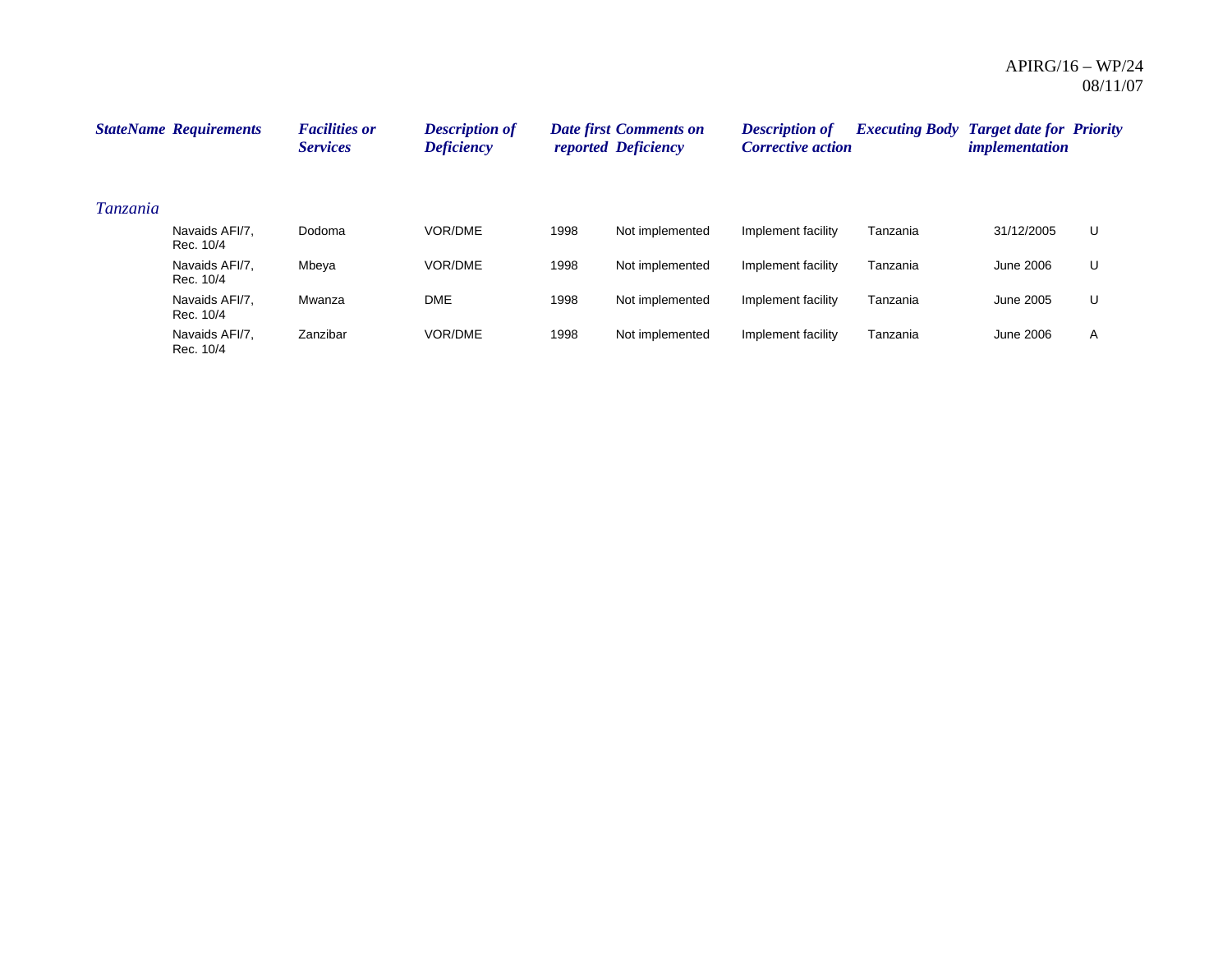*Wednesday, 07 November, 2007 Page 51 of 56*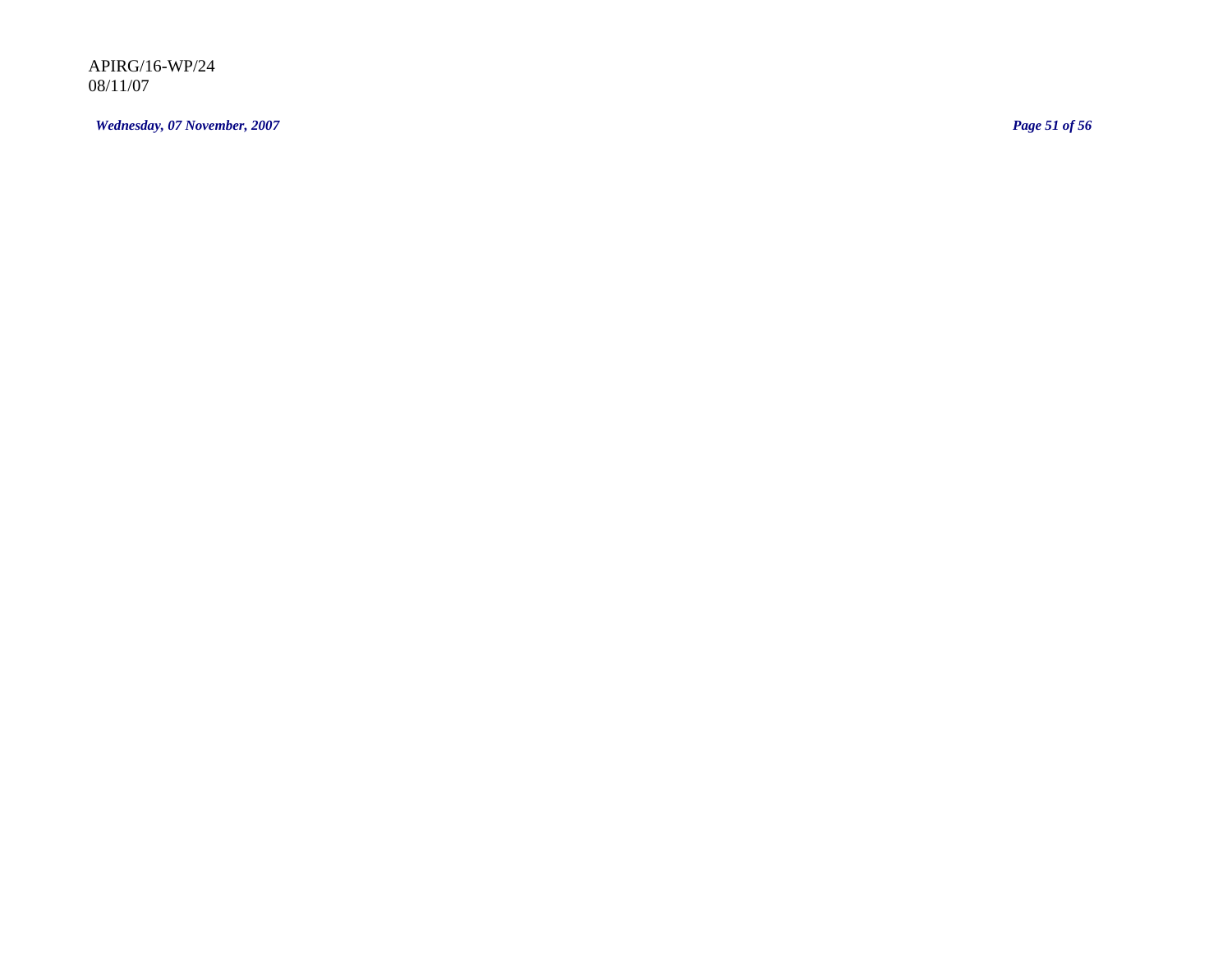|      | <b>StateName Requirements</b>                         | <b>Facilities or</b><br><b>Services</b> | <b>Description of</b><br><b>Deficiency</b> |      | <b>Date first Comments on</b><br>reported Deficiency | <b>Description of</b><br><b>Corrective action</b> | <b>Executing Body Target date for Priority</b> | implementation |   |
|------|-------------------------------------------------------|-----------------------------------------|--------------------------------------------|------|------------------------------------------------------|---------------------------------------------------|------------------------------------------------|----------------|---|
| Togo | ATS Direct Speech<br>Circuits Plan, AFI/7<br>Rec. 9/9 | Niamtougou TWR                          | Circuit<br>Niamtougou/Ouagad<br>ougou      | 2002 | Not implemented                                      | VSAT planned at<br>Niamtougou by<br>Ghana CAA     | Togo, ASECNA,<br>Ghana                         |                | A |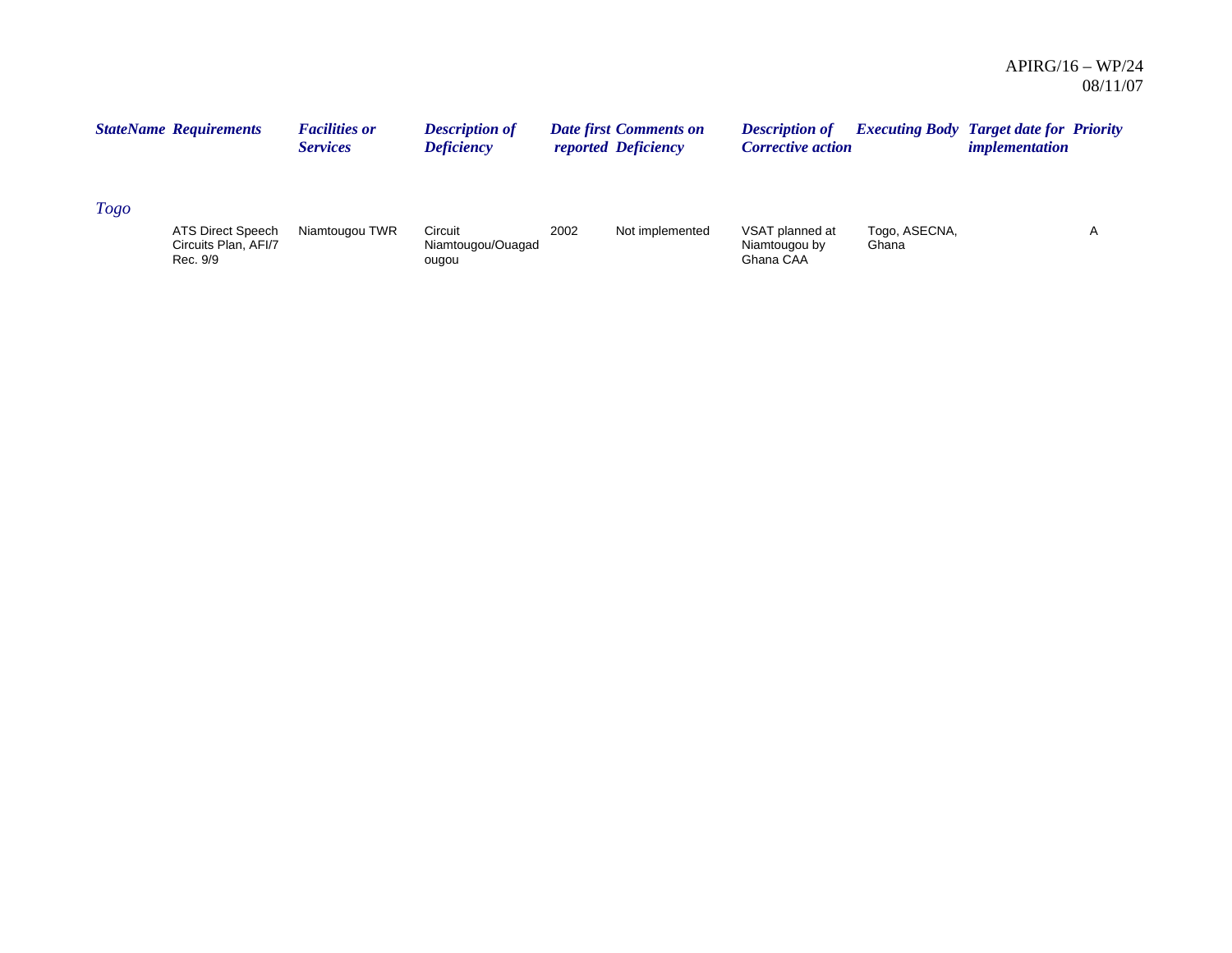*Wednesday, 07 November, 2007 Page 52 of 56*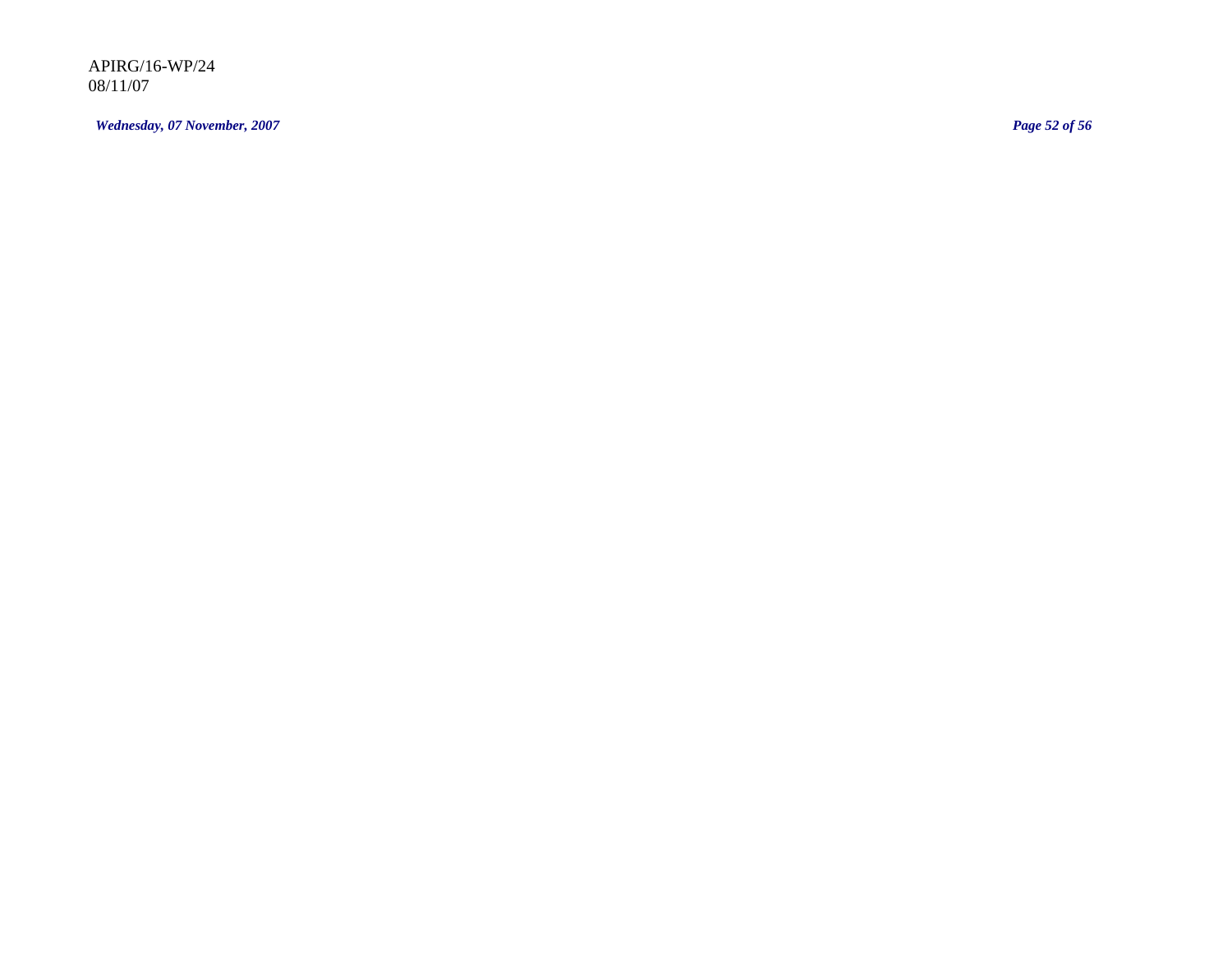*StateName*

*Services*

 *Requirements Facilities or Description of Date first Comments on Description of Executing Body Target date for Priority Deficiency reported Deficiency Corrective action implementation*

## *Tunisia*

This State has no deficiency in this field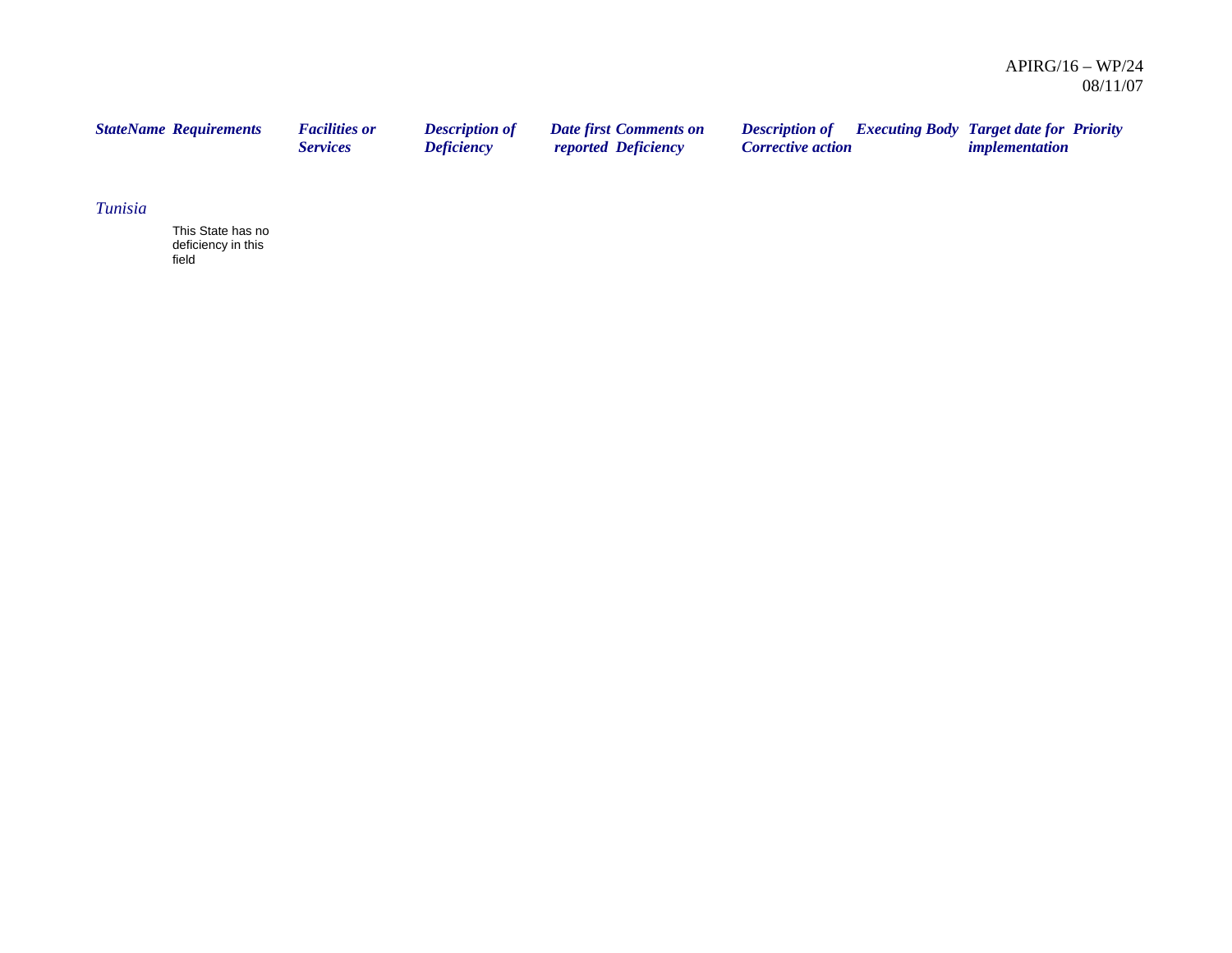*Wednesday, 07 November, 2007 Page 53 of 56*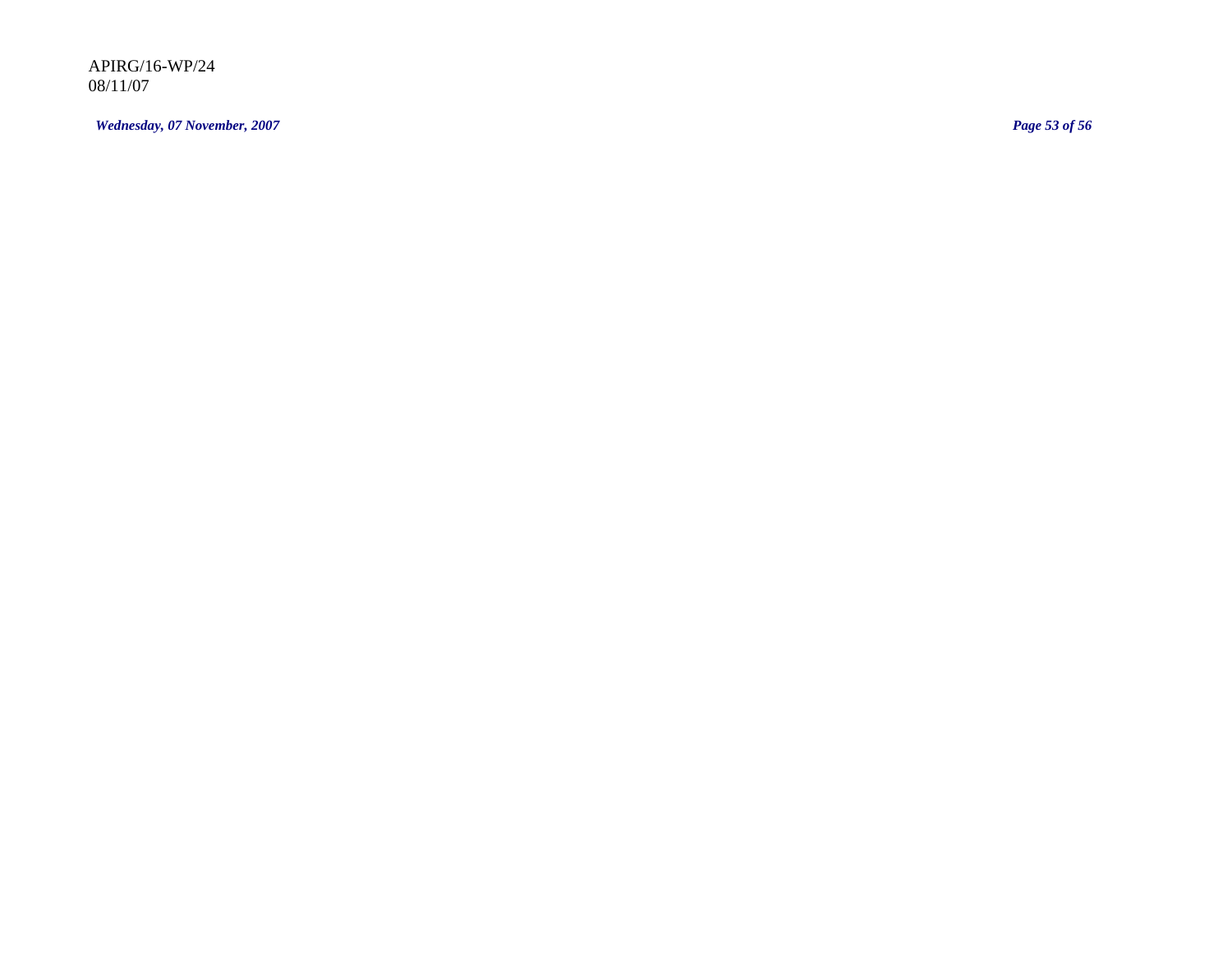|               | <b>StateName Requirements</b>                         | <b>Facilities or</b><br><b>Services</b> | <b>Description of</b><br><b>Deficiency</b> | <b>Date first Comments on</b><br>reported Deficiency |                 | <b>Description of</b><br><b>Corrective action</b> | <b>Executing Body Target date for Priority</b> | <i>implementation</i> |   |
|---------------|-------------------------------------------------------|-----------------------------------------|--------------------------------------------|------------------------------------------------------|-----------------|---------------------------------------------------|------------------------------------------------|-----------------------|---|
| <b>Uganda</b> |                                                       |                                         |                                            |                                                      |                 |                                                   |                                                |                       |   |
|               | ATS Direct Speech<br>Circuits Plan, AFI/7<br>Rec. 9/9 | Entebbe FIC                             | Circuit<br>Entebbe/Kinshasa                | 1996                                                 | Not implemented | VSAT SADC2 and<br>NAFISAT in project              | DR Congo, Uganda                               | 2007                  | U |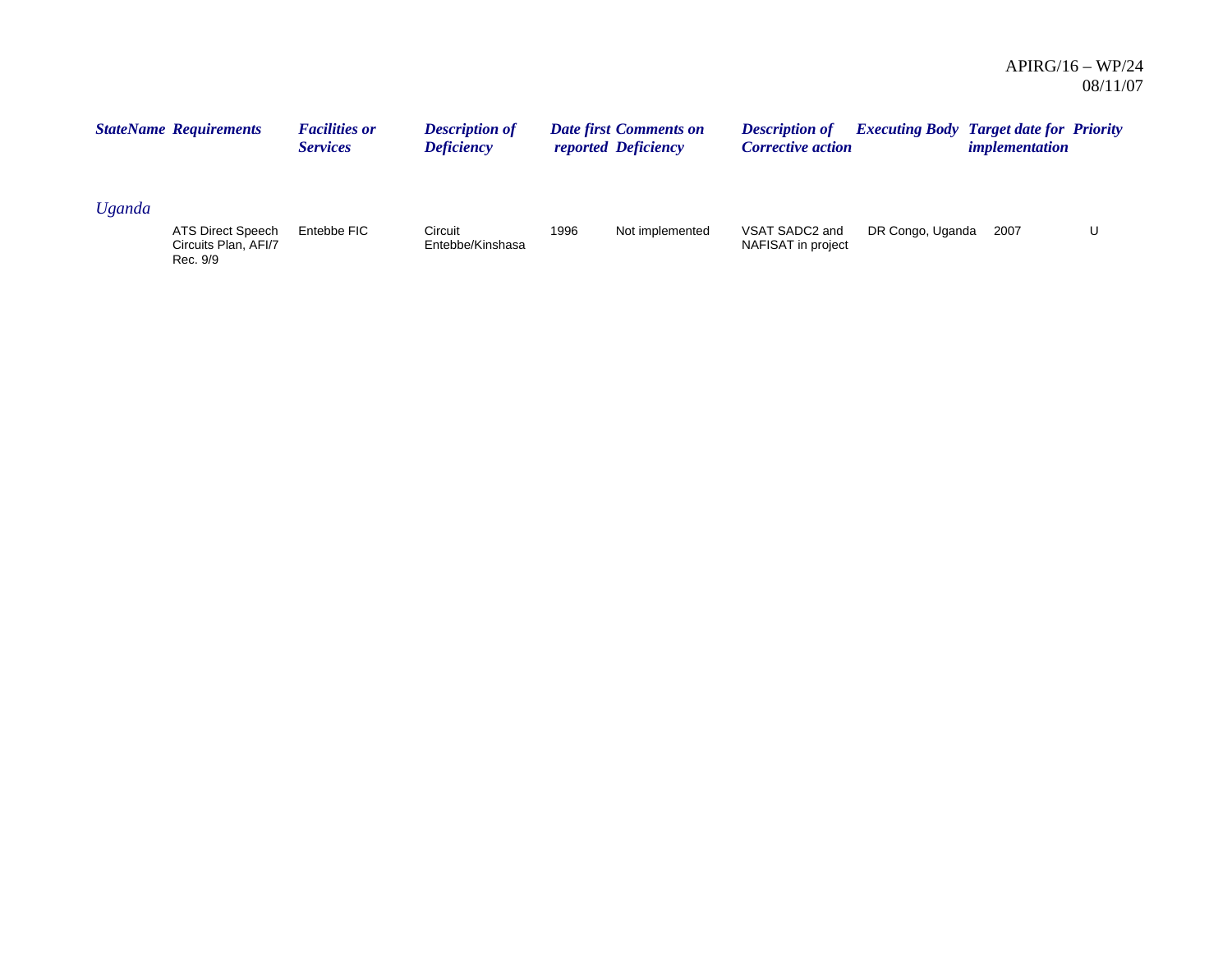*Wednesday, 07 November, 2007 Page 54 of 56*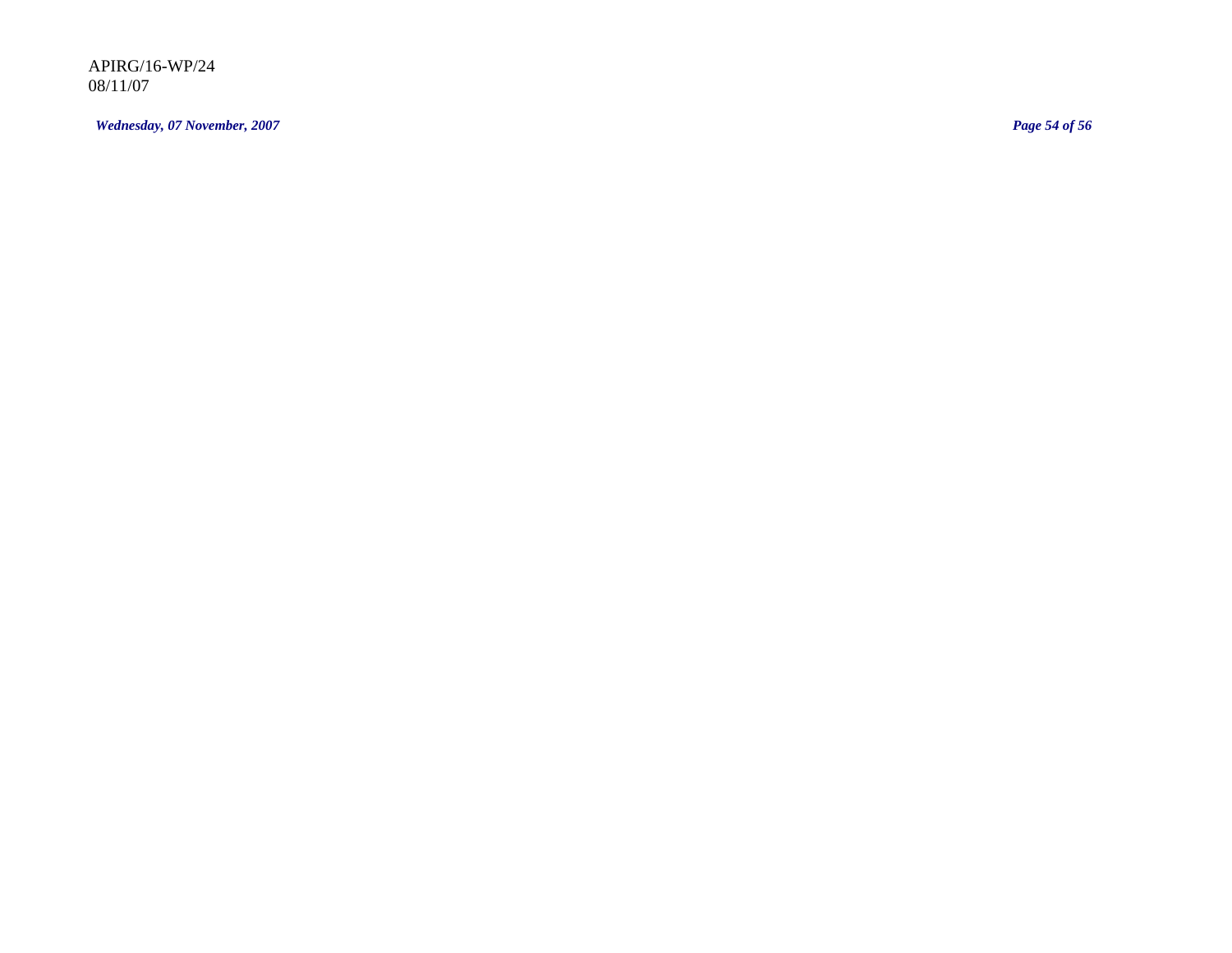|               | <b>StateName Requirements</b> | <b>Facilities or</b><br><b>Services</b> | <b>Description of</b><br><b>Deficiency</b> |      | <b>Date first Comments on</b><br>reported Deficiency | <b>Description of</b><br><b>Corrective action</b> | <b>Executing Body Target date for Priority</b> | implementation |   |
|---------------|-------------------------------|-----------------------------------------|--------------------------------------------|------|------------------------------------------------------|---------------------------------------------------|------------------------------------------------|----------------|---|
| <b>Zambia</b> |                               |                                         |                                            |      |                                                      |                                                   |                                                |                |   |
|               | Navaids AFI/7.<br>Rec. 10/4   | Mongu                                   | <b>VOR</b>                                 | 1998 | Not implemented                                      | Under installation                                | Zambia                                         | 30/12/2005     | U |
|               | Navaids AFI/7,<br>Rec. 10/4   | Solwezi                                 | <b>VOR</b>                                 | 1998 | Not implemented                                      | Sourcing for funds                                | Zambia                                         | Dec 2006       | υ |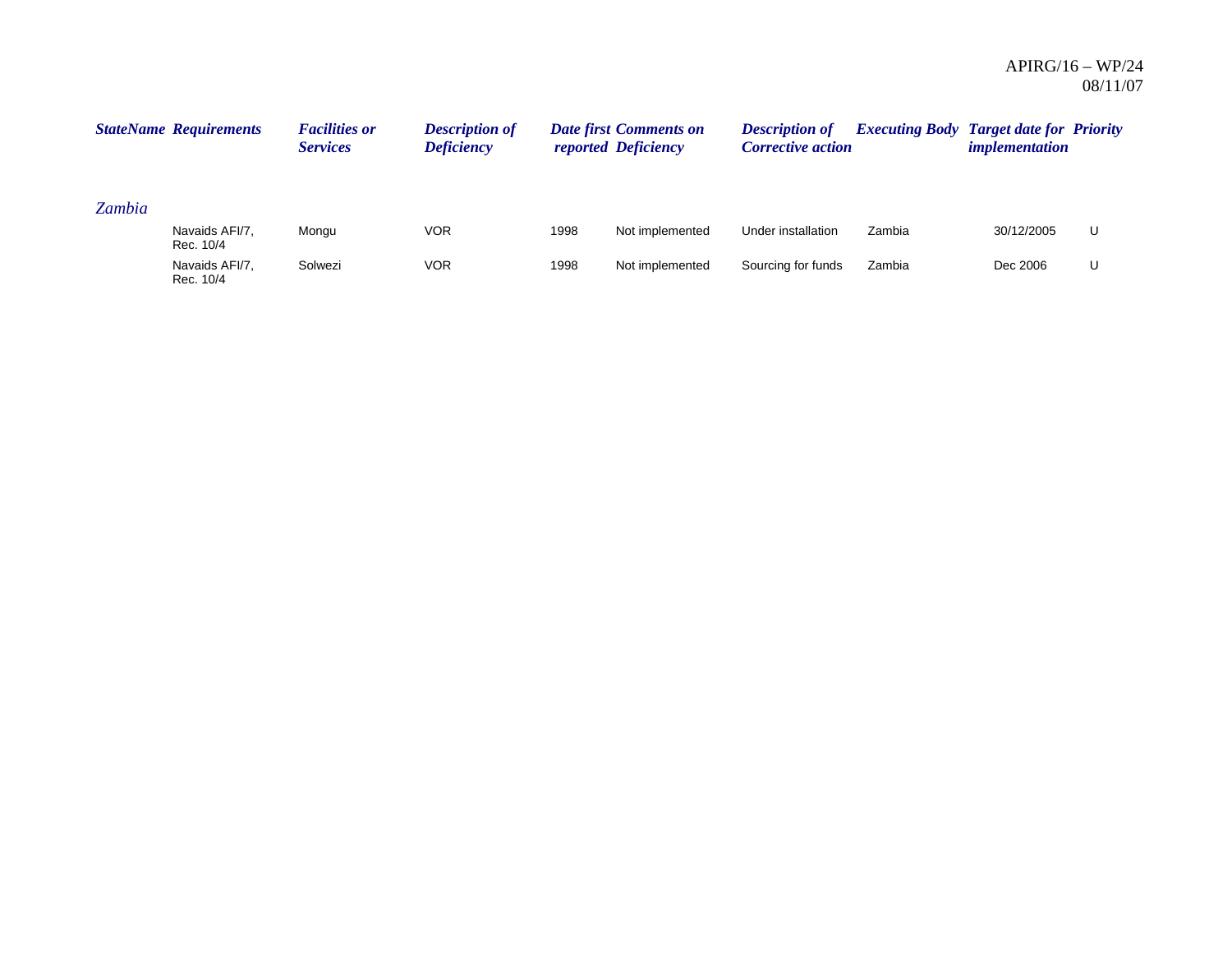*Wednesday, 07 November, 2007 Page 55 of 56*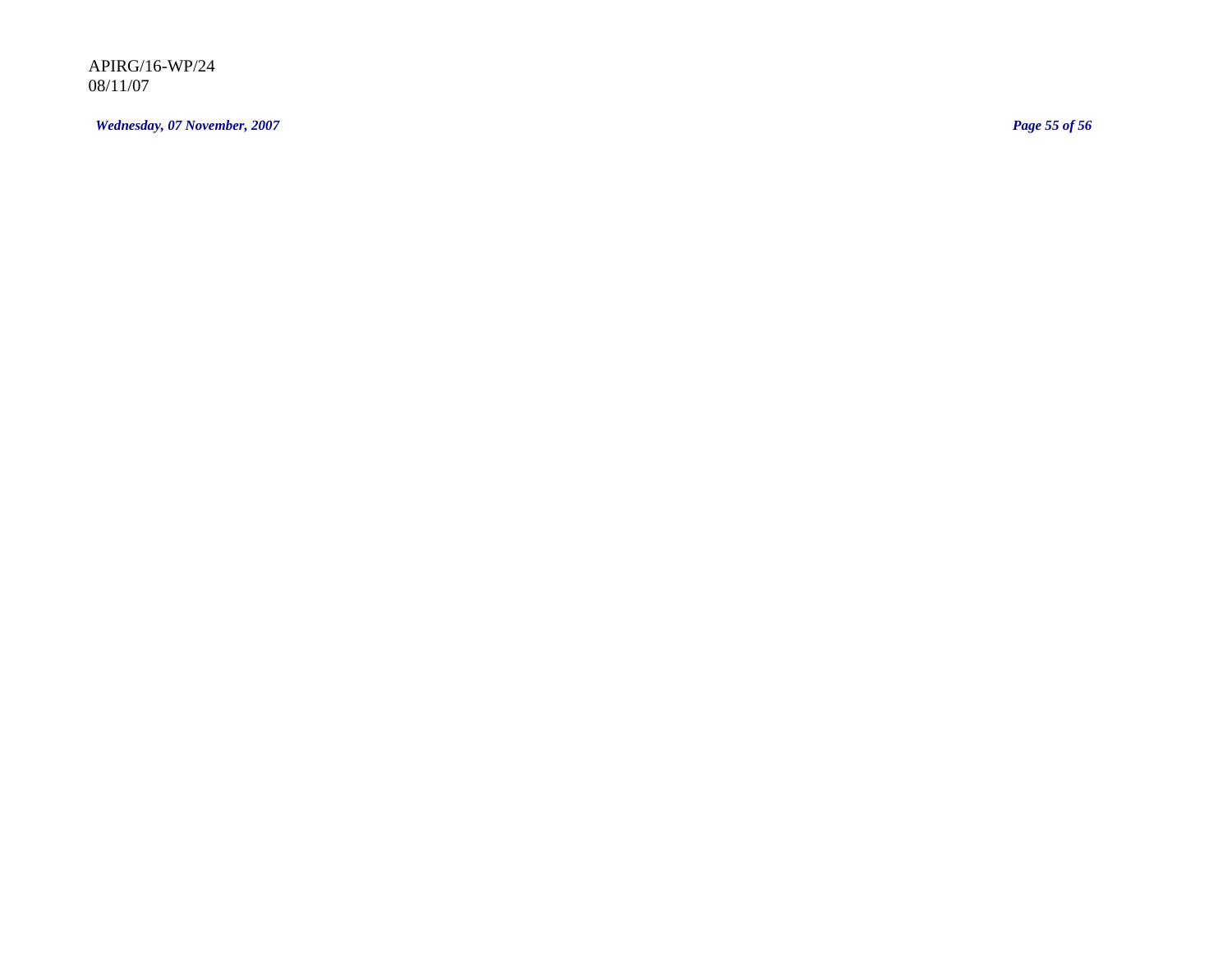|                 | <b>StateName Requirements</b>                         | <b>Facilities or</b><br><b>Services</b> | <b>Description of</b><br><b>Deficiency</b> |      | <b>Date first Comments on</b><br><i>reported Deficiency</i> | <b>Description of</b><br><b>Corrective action</b> | <b>Executing Body Target date for Priority</b> | <i>implementation</i> |   |
|-----------------|-------------------------------------------------------|-----------------------------------------|--------------------------------------------|------|-------------------------------------------------------------|---------------------------------------------------|------------------------------------------------|-----------------------|---|
| <b>Zimbabwe</b> |                                                       |                                         |                                            |      |                                                             |                                                   |                                                |                       |   |
|                 | ATS Direct Speech<br>Circuits Plan, AFI/7<br>Rec. 9/9 | Bulawayo TWR                            | Circuit<br>Bulawayo/Francisto<br>wn        | 2002 | Not implemented                                             | Implement facility                                | Zimbabwe,<br>Botswana                          |                       | A |